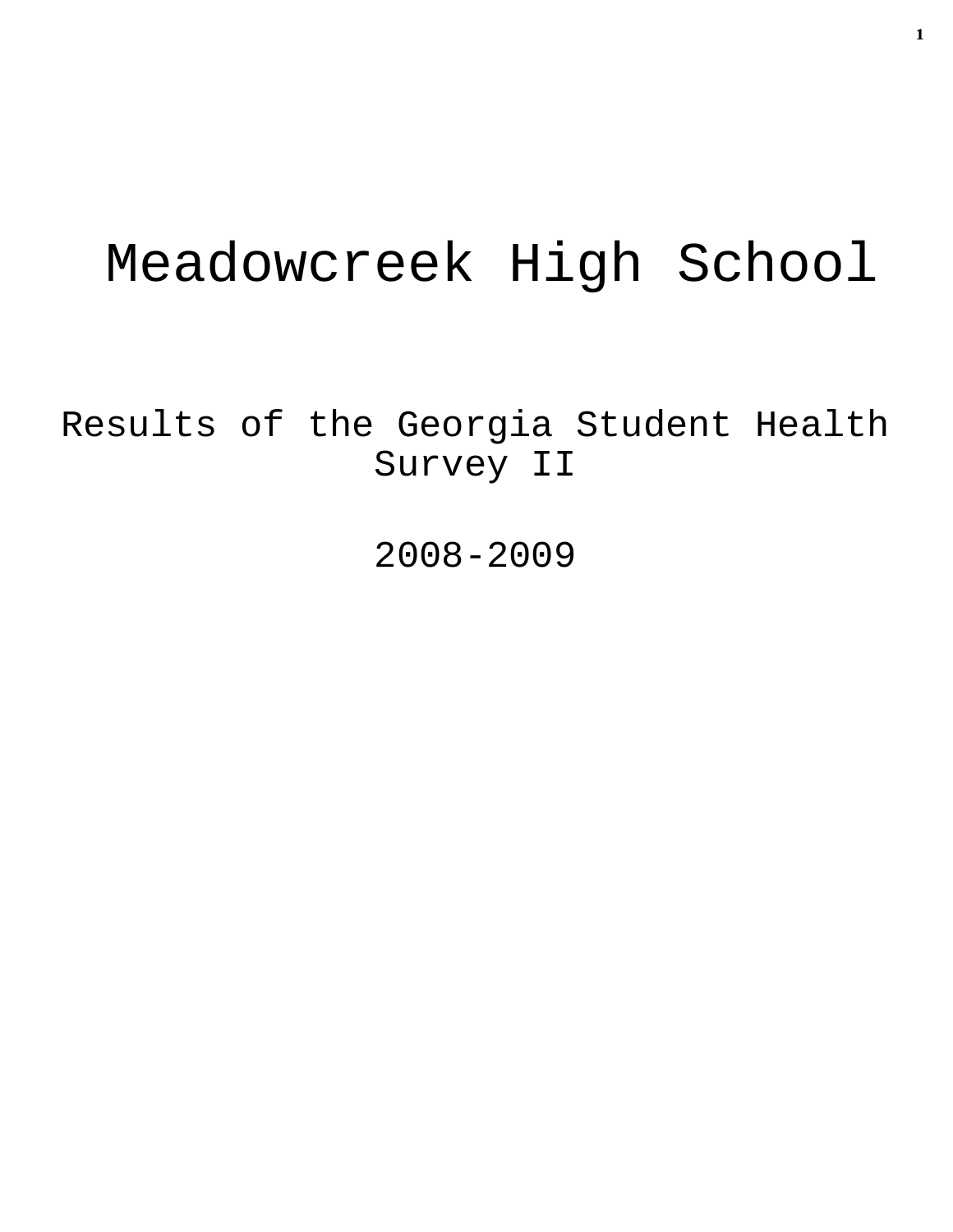# *Demographics* **2**

| Grade                    |     |  |  |
|--------------------------|-----|--|--|
| <b>Grade   Frequency</b> |     |  |  |
| 10                       | 447 |  |  |
| 12                       | 123 |  |  |

| Frequency      | <b>Table of Gender by Grade</b> |              |             |              |  |
|----------------|---------------------------------|--------------|-------------|--------------|--|
| <b>Col Pct</b> |                                 | Grade(Grade) |             |              |  |
|                | Gender(Gender)                  | 10           | 12          | <b>Total</b> |  |
|                | <b>Female</b>                   | 238<br>53.24 | 64<br>52.03 | 302          |  |
|                | <b>Male</b>                     | 209<br>46.76 | 59<br>47.97 | 268          |  |
|                | <b>Total</b>                    | 447          | 123         | 570          |  |

| Frequency<br>Col Pct |
|----------------------|
|                      |

| <b>Table of Ethnicity by Grade</b> |              |             |              |  |  |  |
|------------------------------------|--------------|-------------|--------------|--|--|--|
|                                    | Grade(Grade) |             |              |  |  |  |
| <b>Ethnicity</b> (Ethnicity)       | 10           | 12          | <b>Total</b> |  |  |  |
| <b>Black</b>                       | 125<br>27.96 | 39<br>31.71 | 164          |  |  |  |
| <b>Hispanic</b>                    | 214<br>47.87 | 58<br>47.15 | 272          |  |  |  |
| White                              | 20<br>4.47   | 5<br>4.07   | 25           |  |  |  |
| <b>Asian</b>                       | 62<br>13.87  | 7<br>5.69   | 69           |  |  |  |
| <b>Other</b>                       | 26<br>5.82   | 14<br>11.38 | 40           |  |  |  |
| <b>Total</b>                       | 447          | 123         | 570          |  |  |  |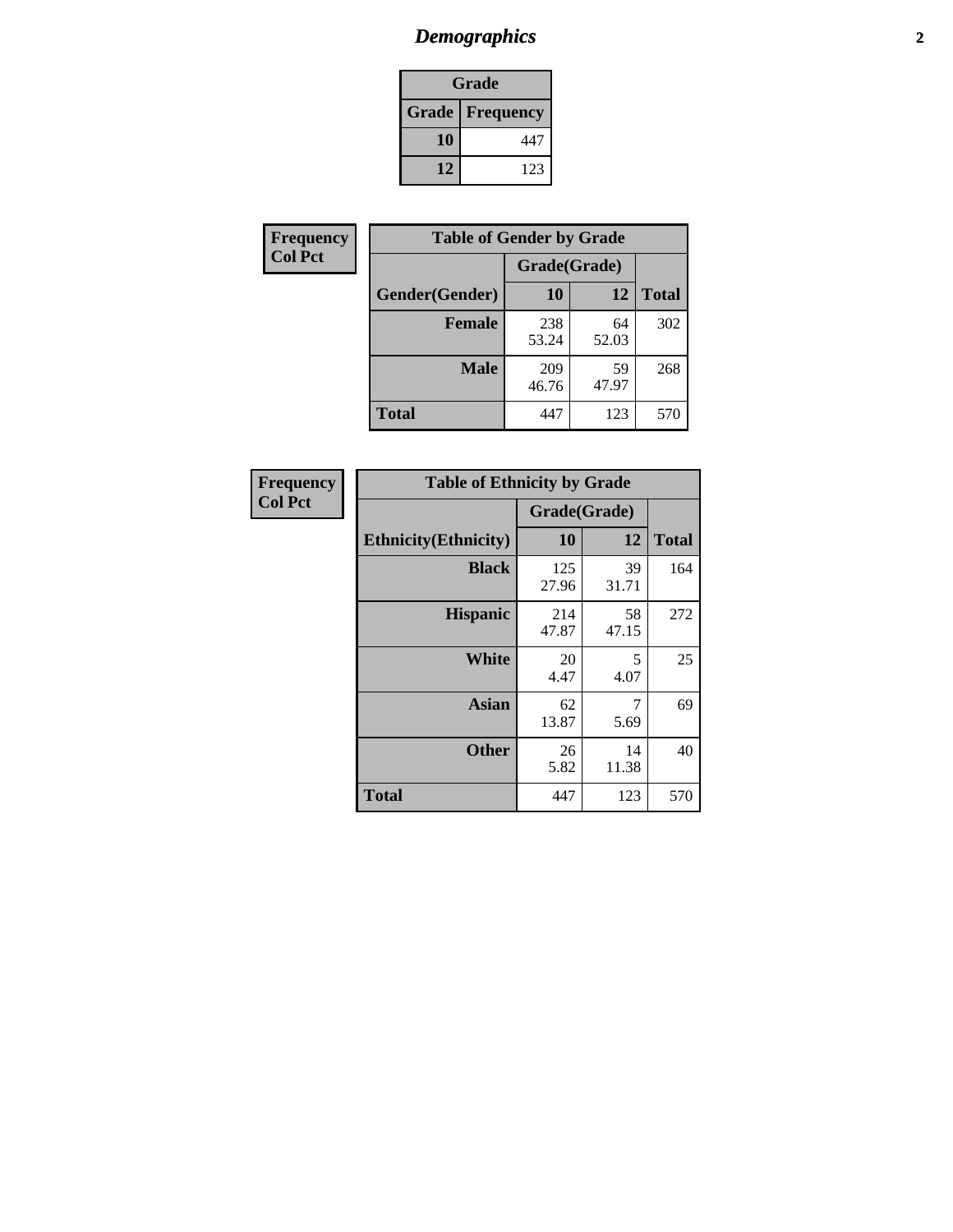#### *Title IV, Part A, Schedule A* **3** *Goal 1: Ensure that all schools are drug-free Baseline Data: Year 2008-2009 Prevalence of Drug Use*

| Frequency<br><b>Col Pct</b> | <b>Table of AlcoholAlt by Grade</b> |              |             |              |  |  |
|-----------------------------|-------------------------------------|--------------|-------------|--------------|--|--|
|                             | AlcoholAlt(Alcohol                  | Grade(Grade) |             |              |  |  |
|                             | use, past 30 days)                  | 10           | 12          | <b>Total</b> |  |  |
|                             | Yes                                 | 117<br>26.17 | 29<br>23.58 | 146          |  |  |
|                             | N <sub>0</sub>                      | 330<br>73.83 | 94<br>76.42 | 424          |  |  |
|                             | <b>Total</b>                        | 447          | 123         | 570          |  |  |

| Frequency<br><b>Col Pct</b> | <b>Table of TobaccoAny by Grade</b> |              |              |              |  |  |
|-----------------------------|-------------------------------------|--------------|--------------|--------------|--|--|
|                             | TobaccoAny(Tobacco                  | Grade(Grade) |              |              |  |  |
|                             | use, past 30 days)                  | 10           | 12           | <b>Total</b> |  |  |
|                             | <b>Yes</b>                          | 46<br>10.29  | 21<br>17.07  | 67           |  |  |
|                             | N <sub>0</sub>                      | 401<br>89.71 | 102<br>82.93 | 503          |  |  |
|                             | <b>Total</b>                        | 447          | 123          | 570          |  |  |

| Frequency          | <b>Table of MarijuanaAlt by Grade</b> |              |              |     |  |
|--------------------|---------------------------------------|--------------|--------------|-----|--|
| <b>Col Pct</b>     | MarijuanaAlt(Marijuana                | Grade(Grade) |              |     |  |
| use, past 30 days) | 10                                    | 12           | <b>Total</b> |     |  |
|                    | Yes                                   | 59<br>13.20  | 17<br>13.82  | 76  |  |
|                    | N <sub>0</sub>                        | 388<br>86.80 | 106<br>86.18 | 494 |  |
|                    | <b>Total</b>                          | 447          | 123          | 570 |  |

| Frequency      | <b>Table of OtherDrugAny by Grade</b>                  |              |              |              |  |
|----------------|--------------------------------------------------------|--------------|--------------|--------------|--|
| <b>Col Pct</b> | <b>OtherDrugAny(Other</b><br>Grade(Grade)<br>drug use, |              |              |              |  |
|                | past 30 days)                                          | 10           | 12           | <b>Total</b> |  |
|                | Yes                                                    | 29<br>6.49   | 8<br>6.50    | 37           |  |
|                | N <sub>0</sub>                                         | 418<br>93.51 | 115<br>93.50 | 533          |  |
|                | <b>Total</b>                                           | 447          | 123          | 570          |  |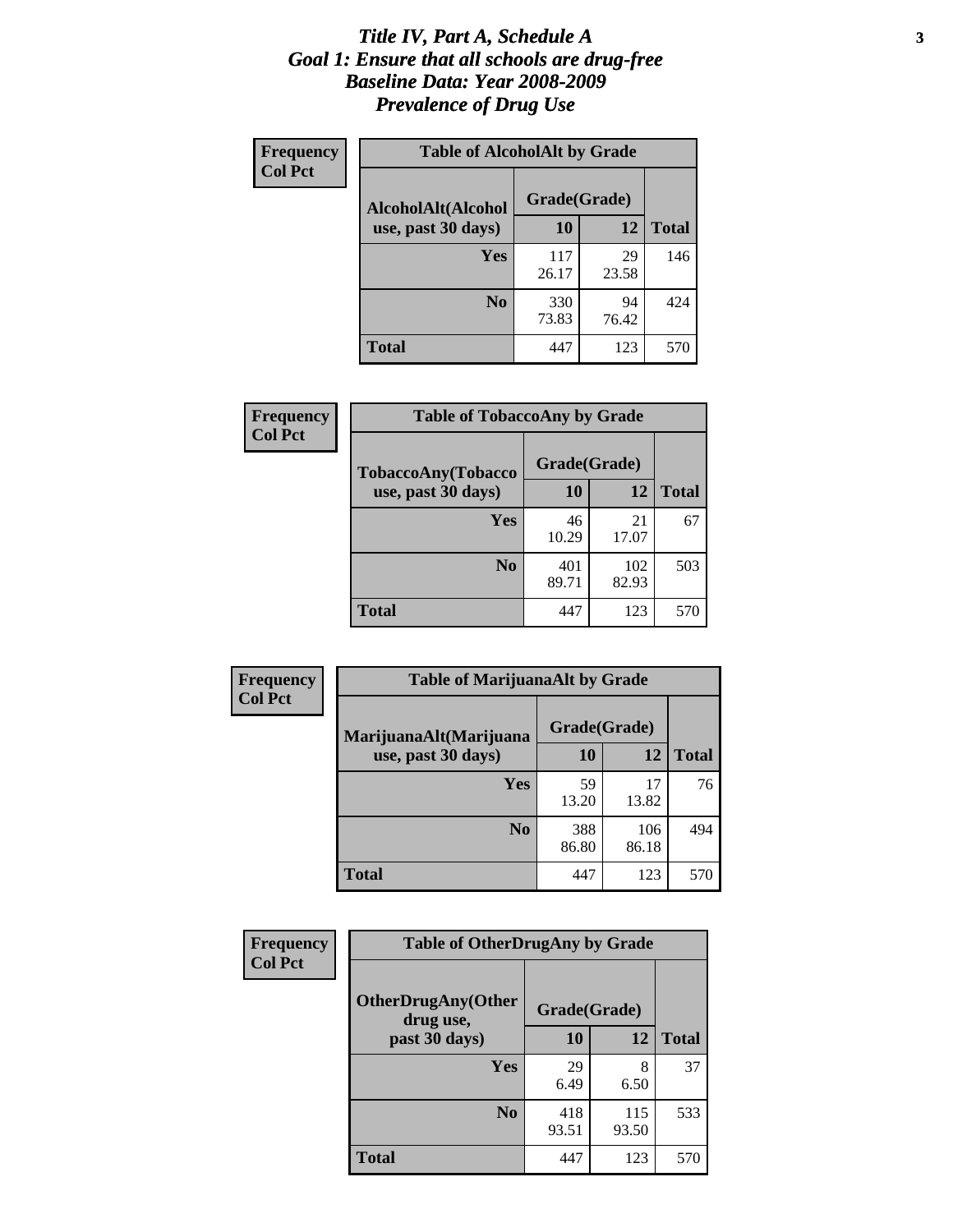#### *Average Age of Onset of Use* **4** *Results for "Average Age of Onset of Use" questions exclude students who said they did not use that substance*

| <b>Variable</b>    | Label                                                              | Mean  |
|--------------------|--------------------------------------------------------------------|-------|
| Alcoholinit2       | I started using alcohol when I was                                 | 13.45 |
| Cigarettesinit2    | I started smoking tobacco when I was                               | 13.80 |
| Smokelessinit2     | I started chewing tobacco when I was                               | 11.29 |
| Marijuanainit2     | I started using marijuana when I was                               | 14.04 |
| Cocaineinit2       | I started using cocaine when I was                                 | 13.53 |
| Inhalantsinit2     | I started using inhalants when I was                               | 12.22 |
| Steroidsinit2      | I started using steroids when I was                                | 9.67  |
| Ecstasyinit2       | I started using ecstasy when I was                                 | 13.17 |
| Methinit2          | I started using methamphetamines when I was                        | 13.33 |
| Hallucinogensinit2 | I started using hallucinogens when I was                           | 12.33 |
| Prescriptioninit2  | I started using prescription drugs not prescribed to me when I was | 12.56 |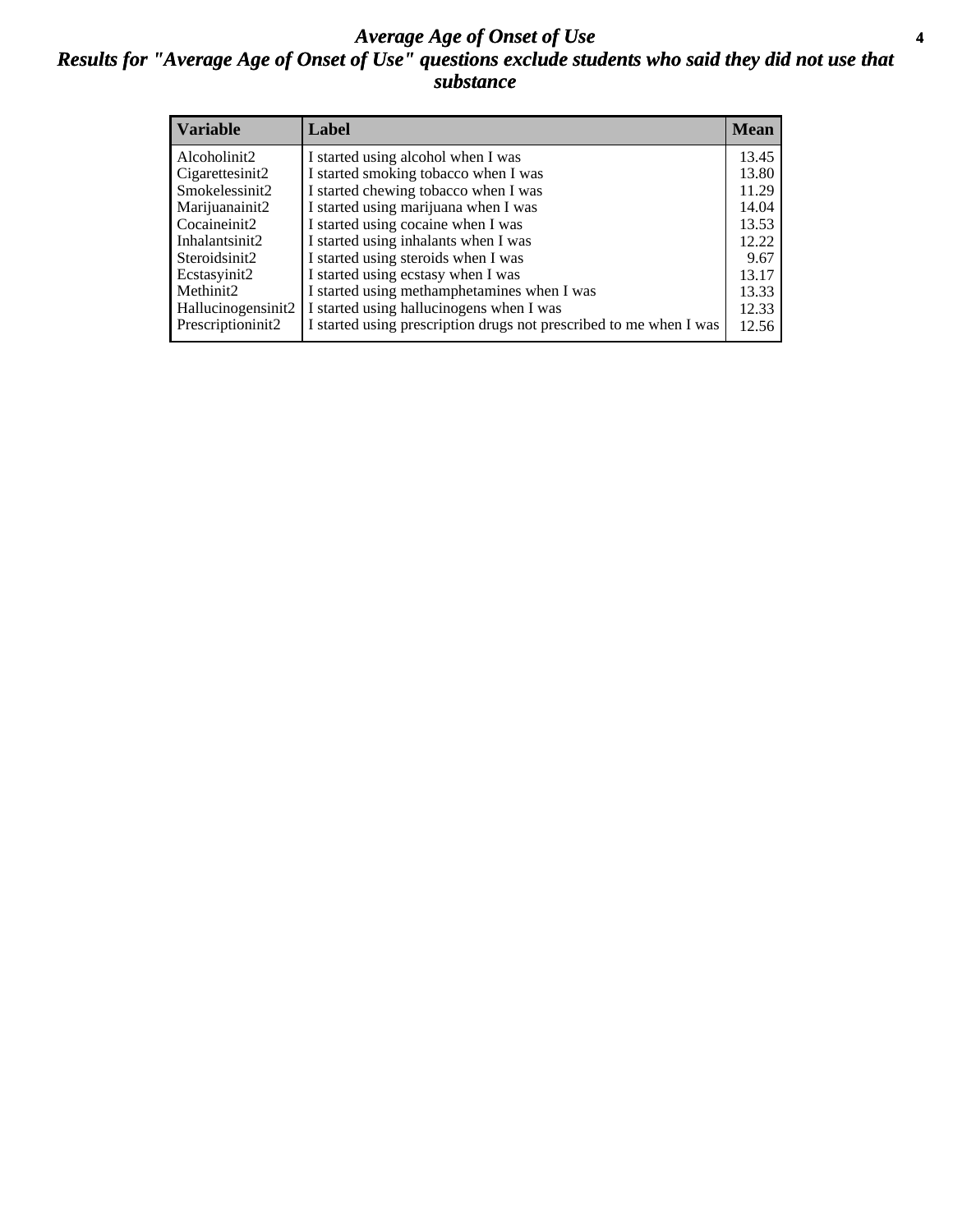# *Perception of Health Risk* **5**

| Frequency      | <b>Table of Alcoholharmdich by Grade</b> |              |              |              |  |
|----------------|------------------------------------------|--------------|--------------|--------------|--|
| <b>Col Pct</b> | Alcoholharmdich(I<br>think alcohol is    | Grade(Grade) |              |              |  |
|                | harmful)                                 | 10           | 12           | <b>Total</b> |  |
|                | Yes                                      | 360<br>80.54 | 101<br>82.11 | 461          |  |
|                | N <sub>0</sub>                           | 87<br>19.46  | 22<br>17.89  | 109          |  |
|                | <b>Total</b>                             | 447          | 123          | 570          |  |

| <b>Frequency</b> | <b>Table of Tobaccoharmdich by Grade</b> |              |              |              |
|------------------|------------------------------------------|--------------|--------------|--------------|
| <b>Col Pct</b>   | Tobaccoharmdich(I<br>think tobacco is    | Grade(Grade) |              |              |
|                  | harmful)                                 | 10           | 12           | <b>Total</b> |
|                  | Yes                                      | 409<br>91.50 | 113<br>91.87 | 522          |
|                  | N <sub>0</sub>                           | 38<br>8.50   | 10<br>8.13   | 48           |
|                  | Total                                    | 447          | 123          | 570          |

| Frequency      | <b>Table of Marijuanaharmdich by Grade</b>                |              |             |              |  |  |
|----------------|-----------------------------------------------------------|--------------|-------------|--------------|--|--|
| <b>Col Pct</b> | Marijuanaharmdich(I<br>Grade(Grade)<br>think marijuana is |              |             |              |  |  |
|                | harmful)                                                  | <b>10</b>    | 12          | <b>Total</b> |  |  |
|                | Yes                                                       | 347<br>77.63 | 95<br>77.24 | 442          |  |  |
|                | N <sub>0</sub>                                            | 100<br>22.37 | 28<br>22.76 | 128          |  |  |
|                | <b>Total</b>                                              | 447          | 123         | 570          |  |  |

| <b>Frequency</b> | <b>Table of Otherdrugharmdich by Grade</b>   |              |              |              |  |  |
|------------------|----------------------------------------------|--------------|--------------|--------------|--|--|
| <b>Col Pct</b>   | Otherdrugharmdich(I<br>think other drugs are | Grade(Grade) |              |              |  |  |
|                  | harmful)                                     | 10           | 12           | <b>Total</b> |  |  |
|                  | Yes                                          | 410<br>91.72 | 115<br>93.50 | 525          |  |  |
|                  | N <sub>0</sub>                               | 37<br>8.28   | 8<br>6.50    | 45           |  |  |
|                  | <b>Total</b>                                 | 447          | 123          | 570          |  |  |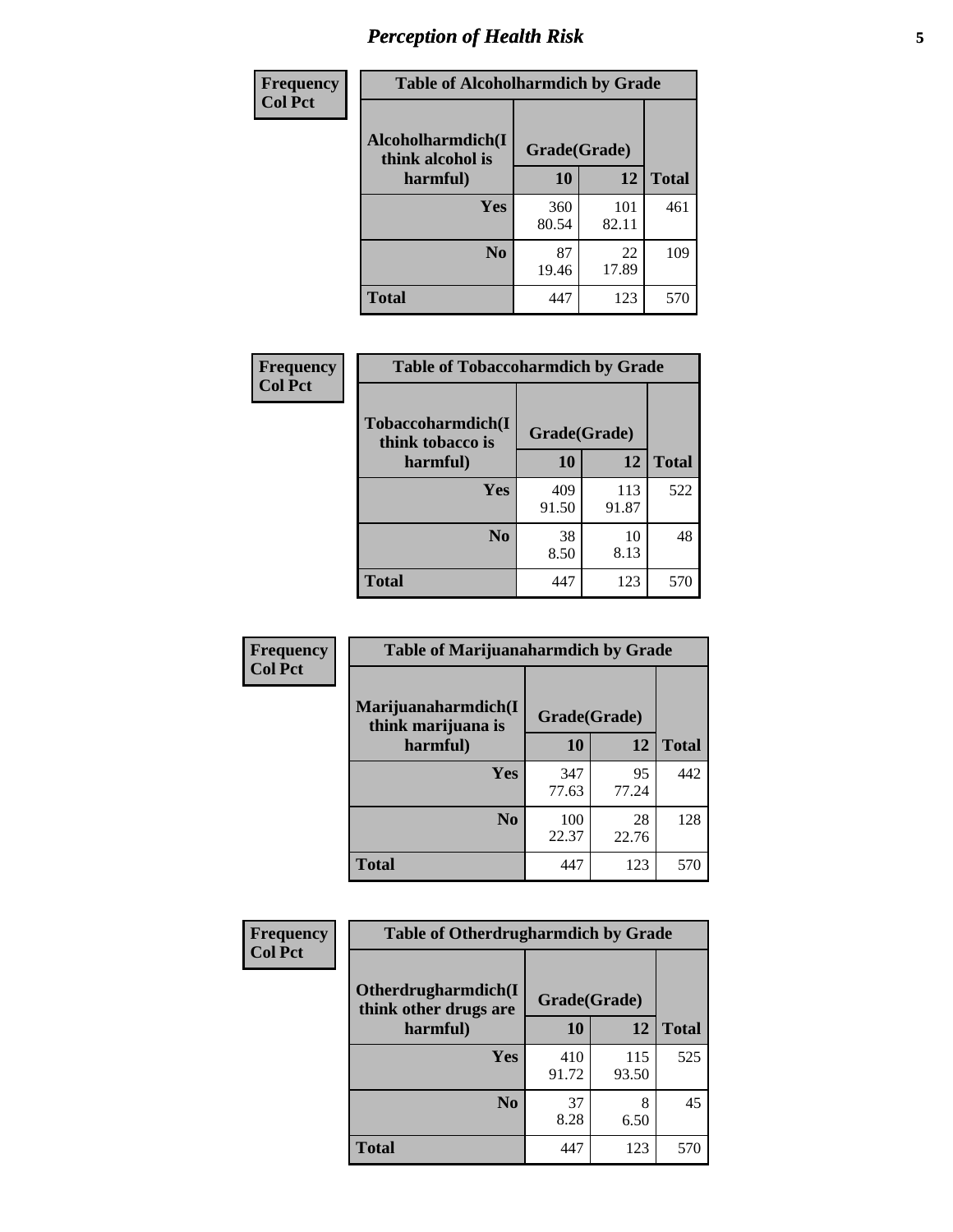# *Social Disapproval* **6**

| Frequency      | <b>Table of Alcoholpeerdich by Grade</b>                    |              |             |              |
|----------------|-------------------------------------------------------------|--------------|-------------|--------------|
| <b>Col Pct</b> | Alcoholpeerdich(My<br>friends would<br>disapprove if I used | Grade(Grade) |             |              |
|                | alcohol)                                                    | 10           | 12          | <b>Total</b> |
|                | <b>Yes</b>                                                  | 214<br>47.87 | 50<br>40.65 | 264          |
|                | N <sub>0</sub>                                              | 233<br>52.13 | 73<br>59.35 | 306          |
|                | Total                                                       | 447          | 123         | 570          |

| <b>Frequency</b> |
|------------------|
| <b>Col Pct</b>   |

| <b>Table of Tobaccopeerdich by Grade</b>                    |              |             |              |  |
|-------------------------------------------------------------|--------------|-------------|--------------|--|
| Tobaccopeerdich(My<br>friends would<br>disapprove if I used | Grade(Grade) |             |              |  |
| tobacco)                                                    | 10           | 12          | <b>Total</b> |  |
| Yes                                                         | 301<br>67.34 | 76<br>61.79 | 377          |  |
| N <sub>0</sub>                                              | 146<br>32.66 | 47<br>38.21 | 193          |  |
| <b>Total</b>                                                | 447          | 123         | 570          |  |

| Frequency      | <b>Table of Marijuanapeerdich by Grade</b>                    |              |             |              |  |  |
|----------------|---------------------------------------------------------------|--------------|-------------|--------------|--|--|
| <b>Col Pct</b> | Marijuanapeerdich(My<br>friends would<br>disapprove if I used | Grade(Grade) |             |              |  |  |
|                | marijuana)                                                    | 10           | 12          | <b>Total</b> |  |  |
|                | <b>Yes</b>                                                    | 264<br>59.06 | 69<br>56.10 | 333          |  |  |
|                | N <sub>0</sub>                                                | 183<br>40.94 | 54<br>43.90 | 237          |  |  |
|                | <b>Total</b>                                                  | 447          | 123         | 570          |  |  |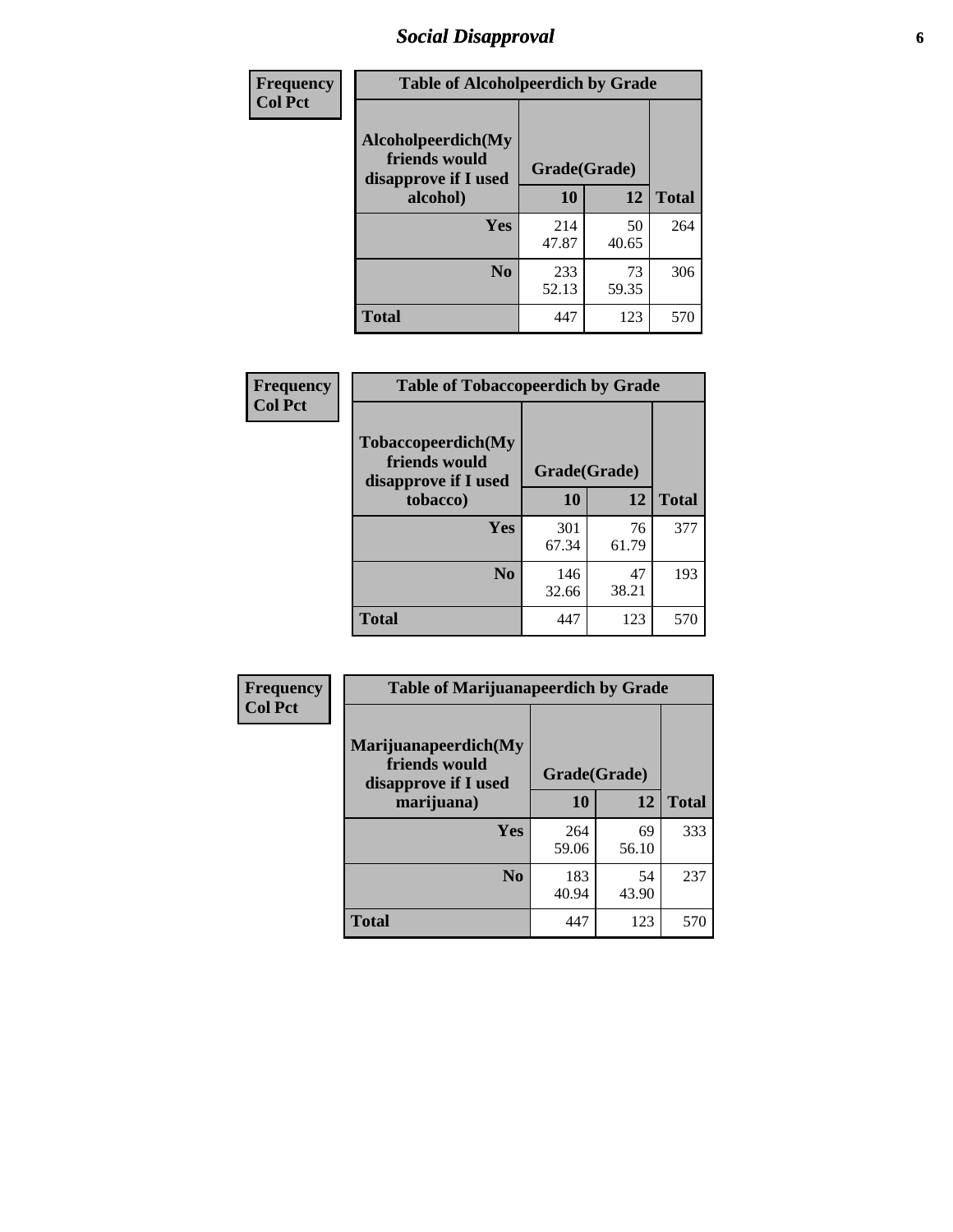# *Social Disapproval* **7**

| Frequency      | <b>Table of Otherdrugpeerdich by Grade</b>                    |              |             |              |  |  |
|----------------|---------------------------------------------------------------|--------------|-------------|--------------|--|--|
| <b>Col Pct</b> | Otherdrugpeerdich(My<br>friends would<br>disapprove if I used | Grade(Grade) |             |              |  |  |
|                | other drugs)                                                  | 10           | 12          | <b>Total</b> |  |  |
|                | Yes                                                           | 328<br>73.38 | 92<br>74.80 | 420          |  |  |
|                | N <sub>0</sub>                                                | 119<br>26.62 | 31<br>25.20 | 150          |  |  |
|                | <b>Total</b>                                                  | 447          | 123         | 570          |  |  |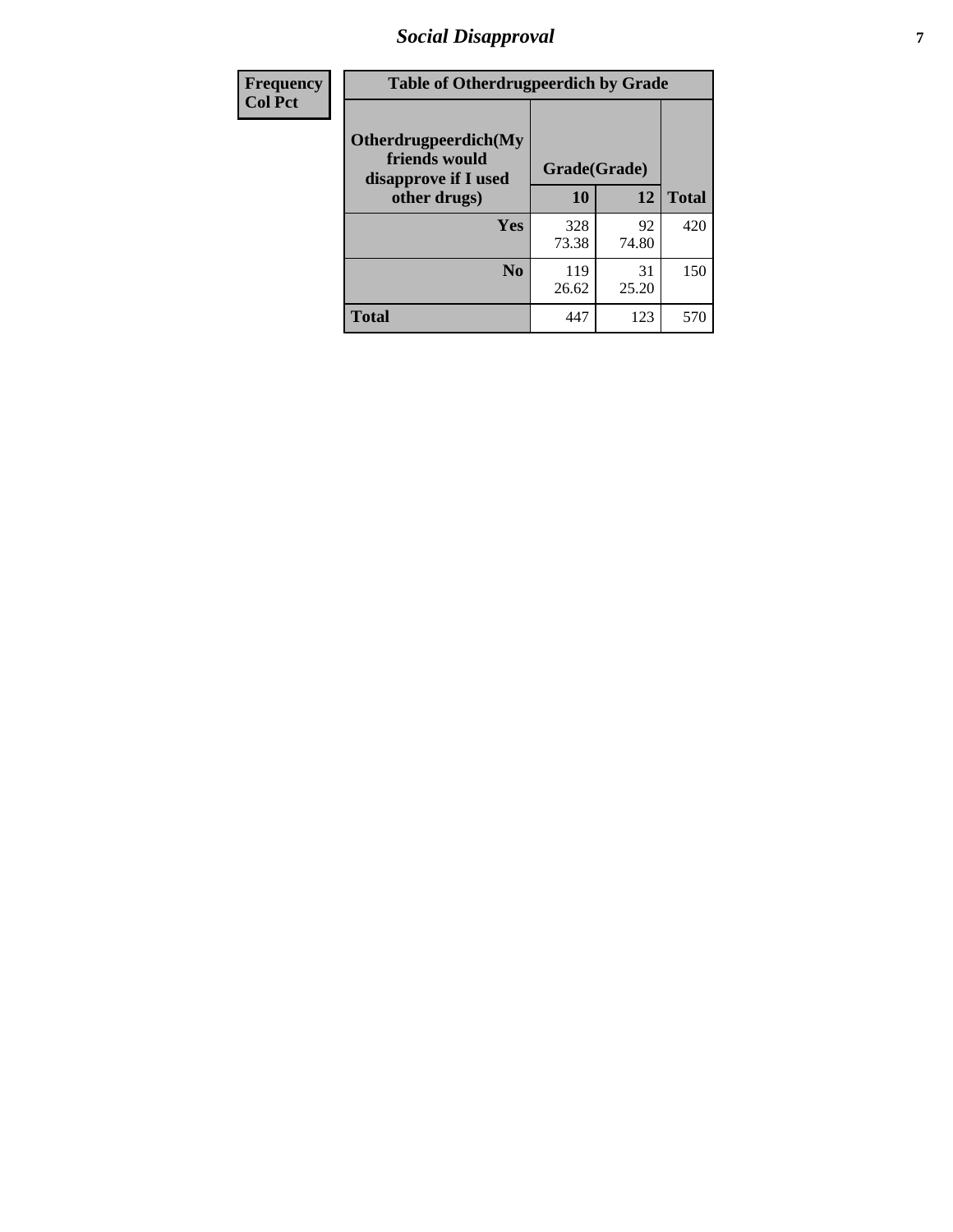#### Title IV, Part A, Schedule A **8** *Goal 2: To help ensure that all schools are safe and disciplined Baseline Data: Year 2008-2009 Student Involvement in Gang Activity*

| Frequency      | <b>Table of Gangself by Grade</b>                                                                 |                    |              |              |
|----------------|---------------------------------------------------------------------------------------------------|--------------------|--------------|--------------|
| <b>Col Pct</b> | Gangself(I<br>have<br>participated<br>in illegal<br>gang<br>activities in<br>the past 30<br>days) | Grade(Grade)<br>10 | 12           | <b>Total</b> |
|                | Yes                                                                                               | 36<br>8.05         | 13<br>10.57  | 49           |
|                | N <sub>0</sub>                                                                                    | 411<br>91.95       | 110<br>89.43 | 521          |
|                | <b>Total</b>                                                                                      | 447                | 123          | 570          |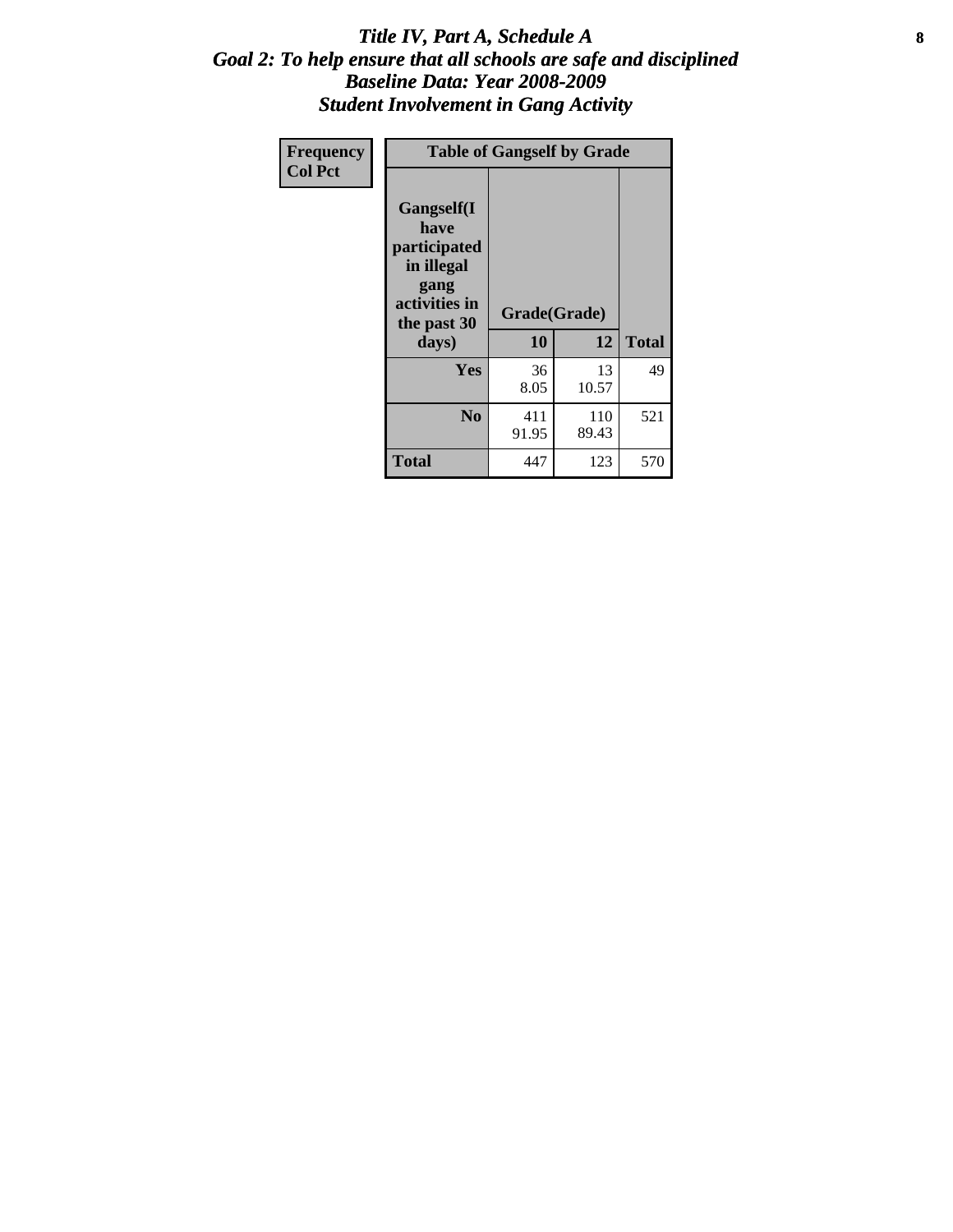# *Student Perception of School Safety* **9**

| <b>Frequency</b><br>Row Pct |
|-----------------------------|
|                             |

| <b>Table of Grade by Safeschool</b> |                                                                                                                                                  |                                                        |              |             |     |  |
|-------------------------------------|--------------------------------------------------------------------------------------------------------------------------------------------------|--------------------------------------------------------|--------------|-------------|-----|--|
|                                     |                                                                                                                                                  | Safeschool (School is a place at which I feel<br>safe) |              |             |     |  |
| Grade(Grade)                        | <b>Somewhat</b><br><b>Somewhat</b><br><b>Strongly</b><br><b>Strongly</b><br><b>Disagree</b><br>Agree<br><b>Disagree</b><br><b>Total</b><br>Agree |                                                        |              |             |     |  |
| 10                                  | 50<br>11.19                                                                                                                                      | 221<br>49.44                                           | 102<br>22.82 | 74<br>16.55 | 447 |  |
| $\overline{12}$                     | 15<br>12.20                                                                                                                                      | 67<br>54.47                                            | 21<br>17.07  | 20<br>16.26 | 123 |  |
| <b>Total</b>                        | 65                                                                                                                                               | 288                                                    | 123          | 94          | 570 |  |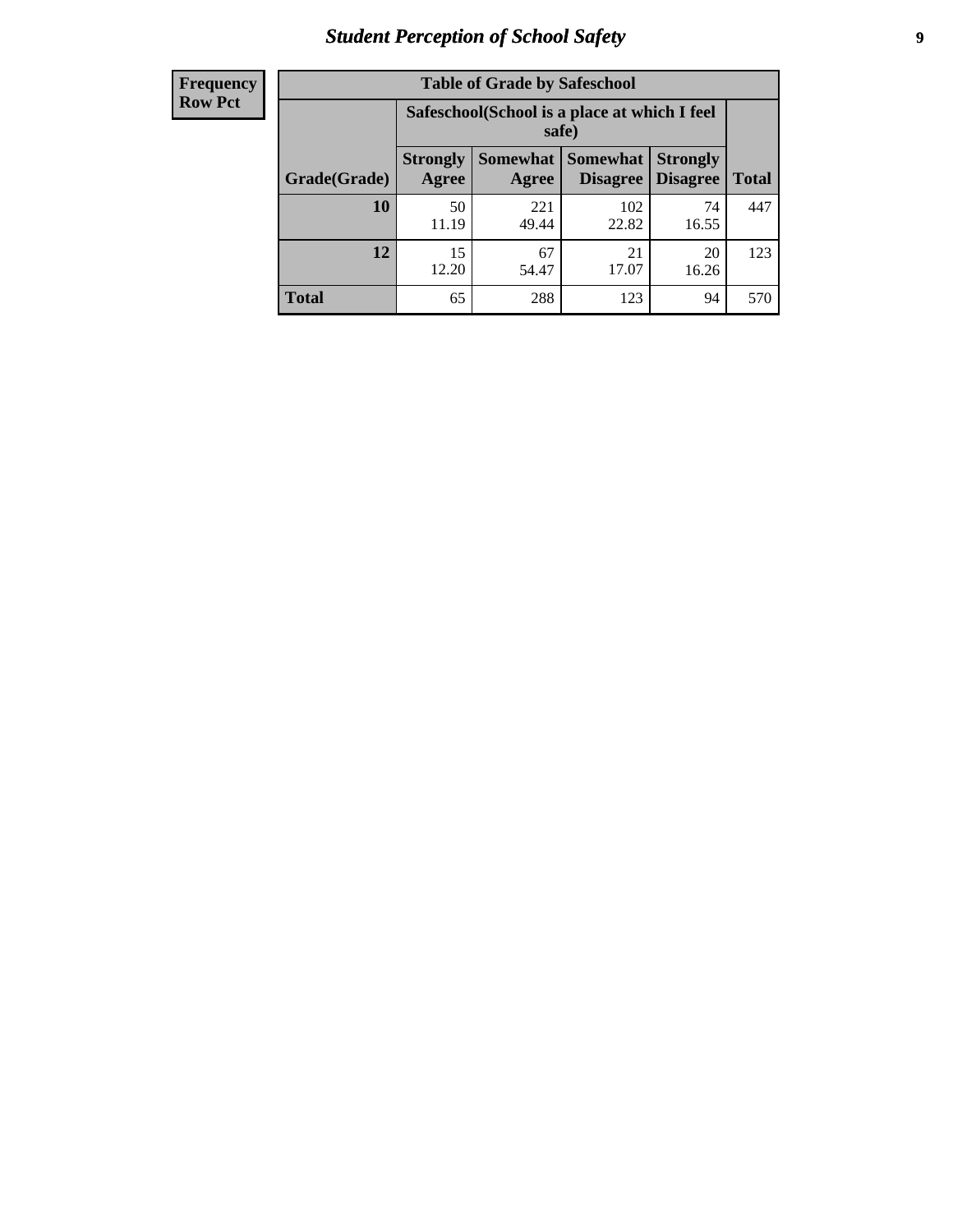### *Students Who Have Been Bullied* **10**

#### **Frequency Row Pct**

| <b>Table of Grade by Bullied</b> |                            |                                                                               |                              |                   |                               |                               |                   |              |
|----------------------------------|----------------------------|-------------------------------------------------------------------------------|------------------------------|-------------------|-------------------------------|-------------------------------|-------------------|--------------|
|                                  |                            | <b>Bullied</b> (I have been bullied by other<br>students in the past 30 days) |                              |                   |                               |                               |                   |              |
| Grade(Grade)                     | $\mathbf 0$<br><b>Days</b> | 1 or<br>2<br>days                                                             | 3 <sub>to</sub><br>5<br>days | 6 to<br>9<br>days | <b>10</b><br>to<br>19<br>days | <b>20</b><br>to<br>29<br>days | All<br>30<br>days | <b>Total</b> |
| 10                               | 401<br>89.71               | 18<br>4.03                                                                    | 8<br>1.79                    | 4<br>0.89         | 6<br>1.34                     | 4<br>0.89                     | 6<br>1.34         | 447          |
| 12                               | 115<br>93.50               | 4<br>3.25                                                                     | 0<br>0.00                    | 0.81              | $\overline{2}$<br>1.63        | 0.81                          | 0<br>0.00         | 123          |
| <b>Total</b>                     | 516                        | 22                                                                            | 8                            | 5                 | 8                             | 5                             | 6                 | 570          |

 $\blacksquare$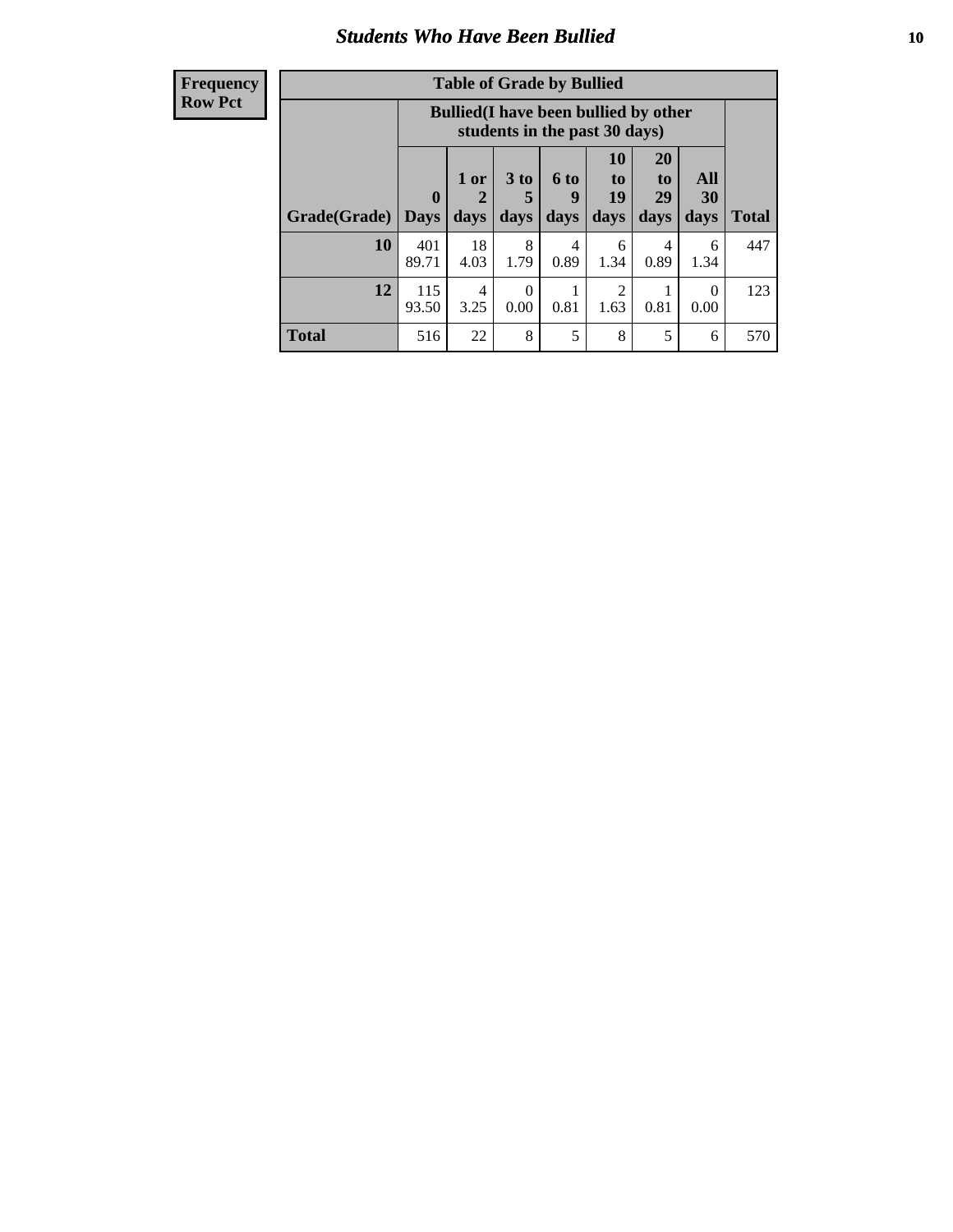### *School Climate* **11**

| Frequency      | <b>Table of SchoolClimate1 by Grade</b> |                    |             |              |  |  |
|----------------|-----------------------------------------|--------------------|-------------|--------------|--|--|
| <b>Col Pct</b> | SchoolClimate1(I<br>like school)        | Grade(Grade)<br>10 | 12          | <b>Total</b> |  |  |
|                | <b>Strongly Agree</b>                   | 79<br>17.67        | 24<br>19.51 | 103          |  |  |
|                | <b>Somewhat Agree</b>                   | 289<br>64.65       | 73<br>59.35 | 362          |  |  |
|                | <b>Somewhat Disagree</b>                | 55<br>12.30        | 19<br>15.45 | 74           |  |  |
|                | <b>Strongly Disagree</b>                | 24<br>5.37         | 5.69        | 31           |  |  |
|                | Total                                   | 447                | 123         | 570          |  |  |

| Frequency      | <b>Table of SchoolClimate2 by Grade</b>           |                    |             |              |
|----------------|---------------------------------------------------|--------------------|-------------|--------------|
| <b>Col Pct</b> | SchoolClimate2(I<br>feel successful at<br>school) | Grade(Grade)<br>10 | 12          | <b>Total</b> |
|                | <b>Strongly Agree</b>                             | 86<br>19.24        | 37<br>30.08 | 123          |
|                | <b>Somewhat Agree</b>                             | 291<br>65.10       | 71<br>57.72 | 362          |
|                | <b>Somewhat Disagree</b>                          | 51<br>11.41        | 12<br>9.76  | 63           |
|                | <b>Strongly Disagree</b>                          | 19<br>4.25         | 3<br>2.44   | 22           |
|                | <b>Total</b>                                      | 447                | 123         | 570          |

| Frequency      | <b>Table of SchoolClimate3 by Grade</b>                      |                    |             |              |  |
|----------------|--------------------------------------------------------------|--------------------|-------------|--------------|--|
| <b>Col Pct</b> | <b>SchoolClimate3(My</b><br>school has high<br>standards for | Grade(Grade)<br>10 | 12          | <b>Total</b> |  |
|                | achievement)                                                 |                    |             |              |  |
|                | <b>Strongly Agree</b>                                        | 56<br>12.53        | 17<br>13.82 | 73           |  |
|                | <b>Somewhat Agree</b>                                        | 234<br>52.35       | 56<br>45.53 | 290          |  |
|                | <b>Somewhat Disagree</b>                                     | 115<br>25.73       | 38<br>30.89 | 153          |  |
|                | <b>Strongly Disagree</b>                                     | 42<br>9.40         | 12<br>9.76  | 54           |  |
|                | Total                                                        | 447                | 123         | 570          |  |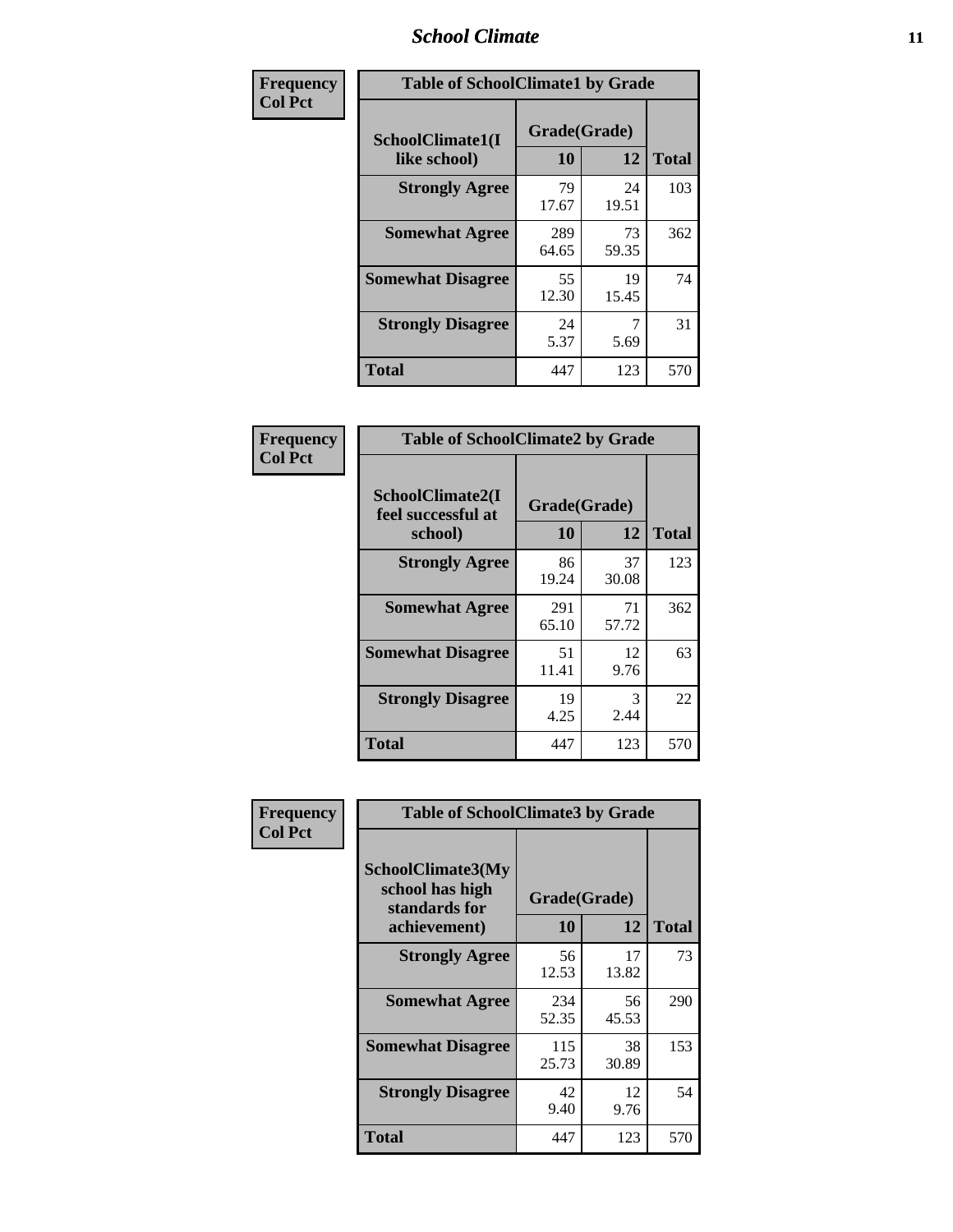### *School Climate* **12**

| Frequency      | <b>Table of SchoolClimate4 by Grade</b>                              |                    |             |              |
|----------------|----------------------------------------------------------------------|--------------------|-------------|--------------|
| <b>Col Pct</b> | <b>SchoolClimate4(My</b><br>school sets clear<br>rules for behavior) | Grade(Grade)<br>10 | 12          | <b>Total</b> |
|                | <b>Strongly Agree</b>                                                | 98<br>21.92        | 42<br>34.15 | 140          |
|                | <b>Somewhat Agree</b>                                                | 231<br>51.68       | 49<br>39.84 | 280          |
|                | <b>Somewhat Disagree</b>                                             | 80<br>17.90        | 25<br>20.33 | 105          |
|                | <b>Strongly Disagree</b>                                             | 38<br>8.50         | 7<br>5.69   | 45           |
|                | Total                                                                | 447                | 123         | 570          |

| <b>Table of SchoolClimate5 by Grade</b>                   |              |             |              |  |  |
|-----------------------------------------------------------|--------------|-------------|--------------|--|--|
| SchoolClimate5(I<br>know what to do in<br>an emergency at | Grade(Grade) |             |              |  |  |
| school)                                                   | 10           | 12          | <b>Total</b> |  |  |
| <b>Strongly Agree</b>                                     | 183<br>40.94 | 57<br>46.34 | 240          |  |  |
| <b>Somewhat Agree</b>                                     | 204<br>45.64 | 41<br>33.33 | 245          |  |  |
| <b>Somewhat Disagree</b>                                  | 41<br>9.17   | 17<br>13.82 | 58           |  |  |
| <b>Strongly Disagree</b>                                  | 19<br>4.25   | 8<br>6.50   | 27           |  |  |
| Total                                                     | 447          | 123         | 570          |  |  |

| Frequency      | <b>Table of SchoolClimate6 by Grade</b>                  |                    |             |              |  |
|----------------|----------------------------------------------------------|--------------------|-------------|--------------|--|
| <b>Col Pct</b> | <b>SchoolClimate6(Teachers</b><br>treat me with respect) | Grade(Grade)<br>10 | 12          | <b>Total</b> |  |
|                | <b>Strongly Agree</b>                                    | 95<br>21.25        | 30<br>24.39 | 125          |  |
|                | <b>Somewhat Agree</b>                                    | 200<br>44.74       | 63<br>51.22 | 263          |  |
|                | <b>Somewhat Disagree</b>                                 | 112<br>25.06       | 20<br>16.26 | 132          |  |
|                | <b>Strongly Disagree</b>                                 | 40<br>8.95         | 10<br>8.13  | 50           |  |
|                | <b>Total</b>                                             | 447                | 123         | 570          |  |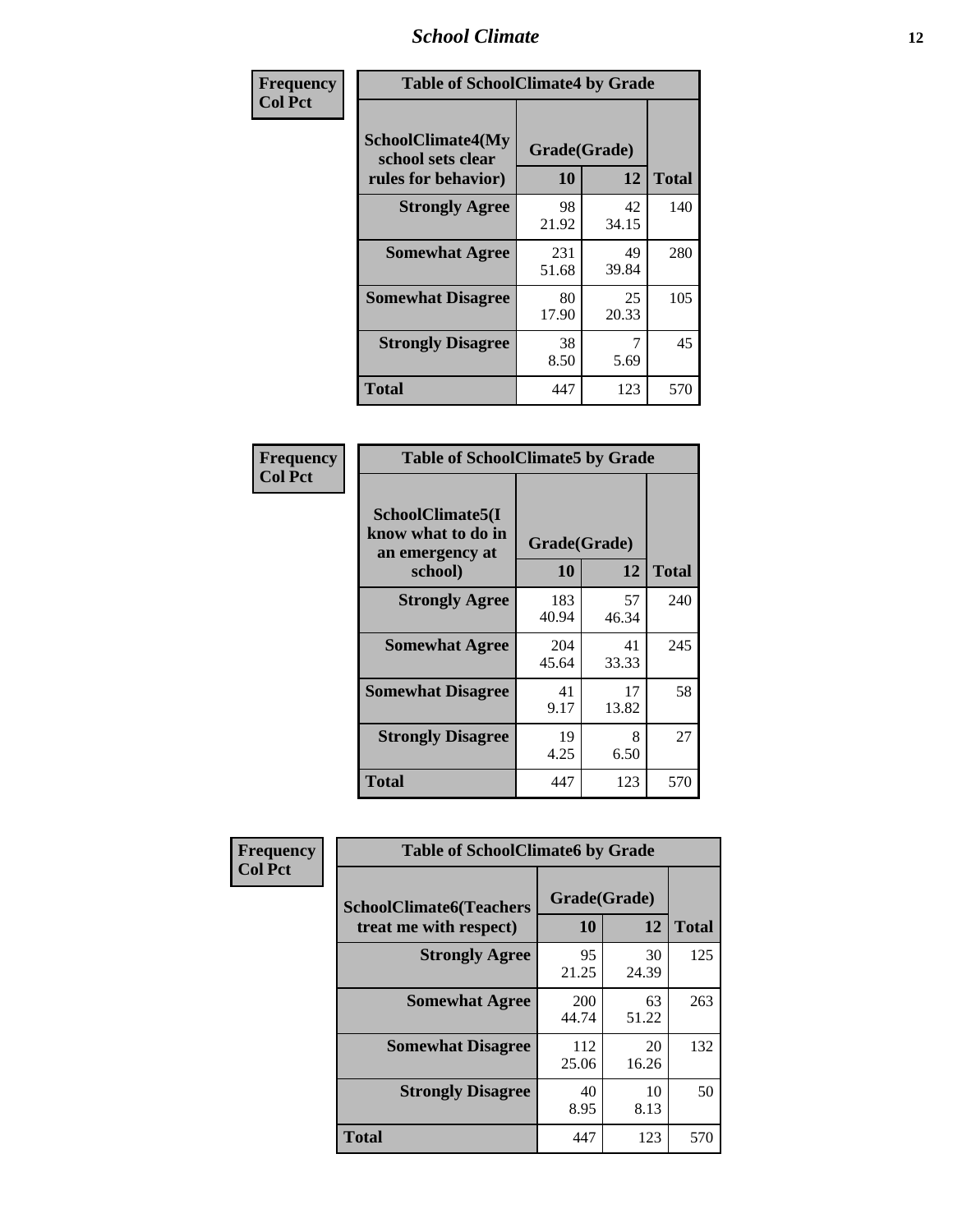### *School Climate* **13**

| Frequency      | <b>Table of SchoolClimate7 by Grade</b>                                       |                           |             |              |
|----------------|-------------------------------------------------------------------------------|---------------------------|-------------|--------------|
| <b>Col Pct</b> | <b>SchoolClimate7(Behaviors</b><br>in my class allow the<br>teacher to teach) | Grade(Grade)<br><b>10</b> | 12          | <b>Total</b> |
|                | <b>Strongly Agree</b>                                                         | 60<br>13.42               | 20<br>16.26 | 80           |
|                | <b>Somewhat Agree</b>                                                         | 208<br>46.53              | 65<br>52.85 | 273          |
|                | <b>Somewhat Disagree</b>                                                      | 123<br>27.52              | 29<br>23.58 | 152          |
|                | <b>Strongly Disagree</b>                                                      | 56<br>12.53               | 9<br>7.32   | 65           |
|                | <b>Total</b>                                                                  | 447                       | 123         | 570          |

| Frequency      | <b>Table of SchoolClimate8 by Grade</b>                                              |                    |             |              |
|----------------|--------------------------------------------------------------------------------------|--------------------|-------------|--------------|
| <b>Col Pct</b> | <b>SchoolClimate8(Students</b><br>are frequently<br>recognized for good<br>behavior) | Grade(Grade)<br>10 | 12          | <b>Total</b> |
|                | <b>Strongly Agree</b>                                                                | 37<br>8.28         | 14<br>11.38 | 51           |
|                | <b>Somewhat Agree</b>                                                                | 159<br>35.57       | 51<br>41.46 | 210          |
|                | <b>Somewhat Disagree</b>                                                             | 152<br>34.00       | 38<br>30.89 | 190          |
|                | <b>Strongly Disagree</b>                                                             | 99<br>22.15        | 20<br>16.26 | 119          |
|                | <b>Total</b>                                                                         | 447                | 123         | 570          |

| Frequency      | <b>Table of SchoolClimate9 by Grade</b>                                                  |                    |             |              |
|----------------|------------------------------------------------------------------------------------------|--------------------|-------------|--------------|
| <b>Col Pct</b> | <b>SchoolClimate9(School</b><br>counselor would be<br>helpful if I needed<br>assistance) | Grade(Grade)<br>10 | 12          | <b>Total</b> |
|                | <b>Strongly Agree</b>                                                                    | 119<br>26.62       | 66<br>53.66 | 185          |
|                | <b>Somewhat Agree</b>                                                                    | 199<br>44.52       | 38<br>30.89 | 237          |
|                | <b>Somewhat Disagree</b>                                                                 | 90<br>20.13        | 11<br>8.94  | 101          |
|                | <b>Strongly Disagree</b>                                                                 | 39<br>8.72         | 8<br>6.50   | 47           |
|                | <b>Total</b>                                                                             | 447                | 123         | 570          |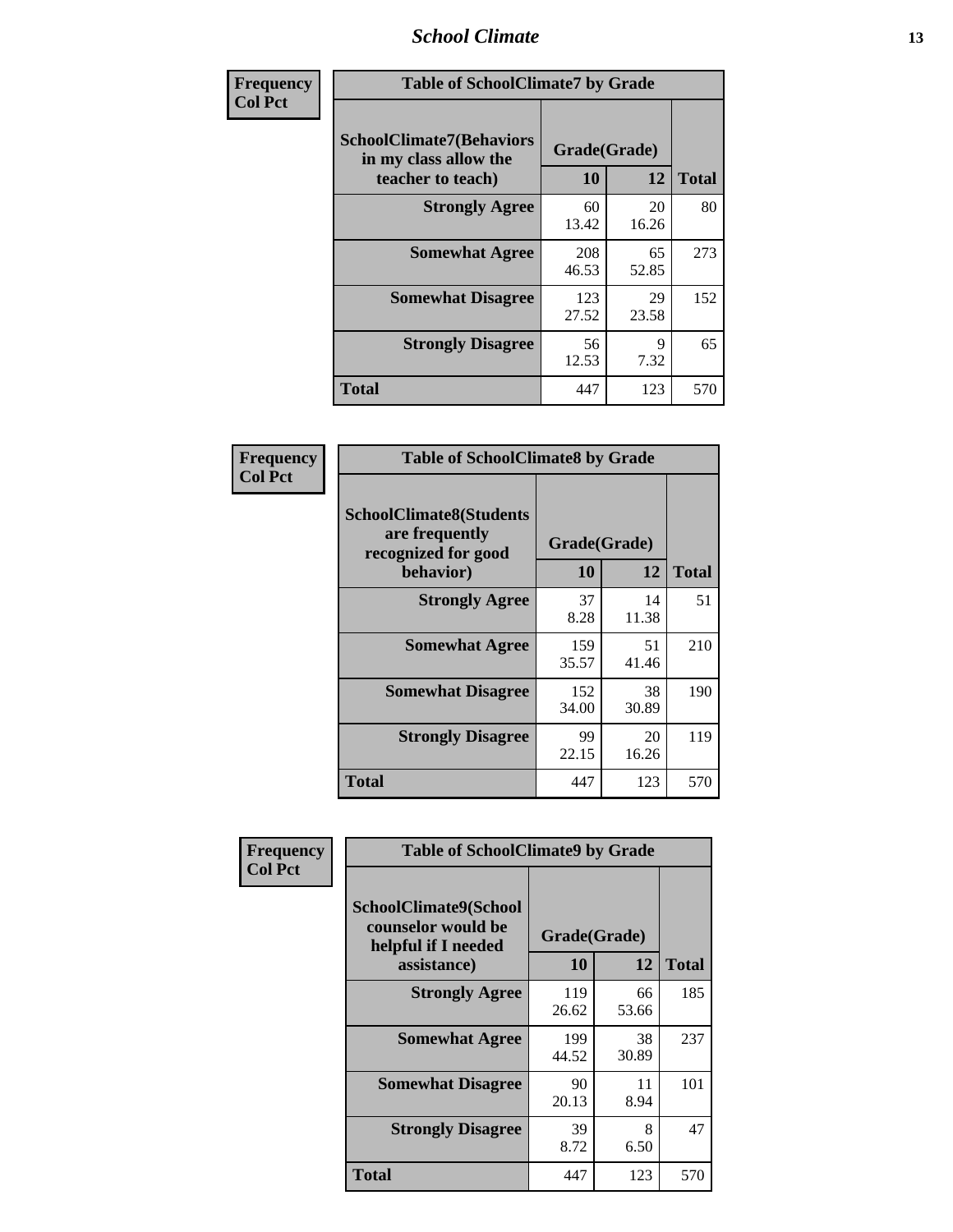### *Reasons for Dropping Out* **14**

| Frequency      | <b>Table of Dropoutreason by Grade</b>                                   |                           |             |              |
|----------------|--------------------------------------------------------------------------|---------------------------|-------------|--------------|
| <b>Col Pct</b> | Dropoutreason(If<br>I dropped out the<br>reason would<br>most likely be) | Grade(Grade)<br><b>10</b> | 12          | <b>Total</b> |
|                | <b>Won't Drop out</b>                                                    | 219<br>48.99              | 52<br>42.28 | 271          |
|                | <b>Bored</b>                                                             | 85<br>19.02               | 20<br>16.26 | 105          |
|                | <b>Family Reasons</b>                                                    | 33<br>7.38                | 30<br>24.39 | 63           |
|                | <b>Being Bullied</b>                                                     | 5<br>1.12                 | 1<br>0.81   | 6            |
|                | <b>Other</b>                                                             | 105<br>23.49              | 20<br>16.26 | 125          |
|                | <b>Total</b>                                                             | 447                       | 123         | 570          |

| Frequency<br><b>Col Pct</b> | <b>Table of Dropout by Grade</b>                                       |                    |       |              |  |
|-----------------------------|------------------------------------------------------------------------|--------------------|-------|--------------|--|
|                             | Dropout(I<br>have<br>thought<br>about<br>dropping<br>out of<br>school) | Grade(Grade)<br>10 | 12    | <b>Total</b> |  |
|                             |                                                                        |                    |       |              |  |
|                             | <b>Yes</b>                                                             | 192                | 51    | 243          |  |
|                             |                                                                        | 42.95              | 41.46 |              |  |
|                             | N <sub>0</sub>                                                         | 255                | 72    | 327          |  |
|                             |                                                                        | 57.05              | 58.54 |              |  |
|                             | <b>Total</b>                                                           | 447                | 123   | 570          |  |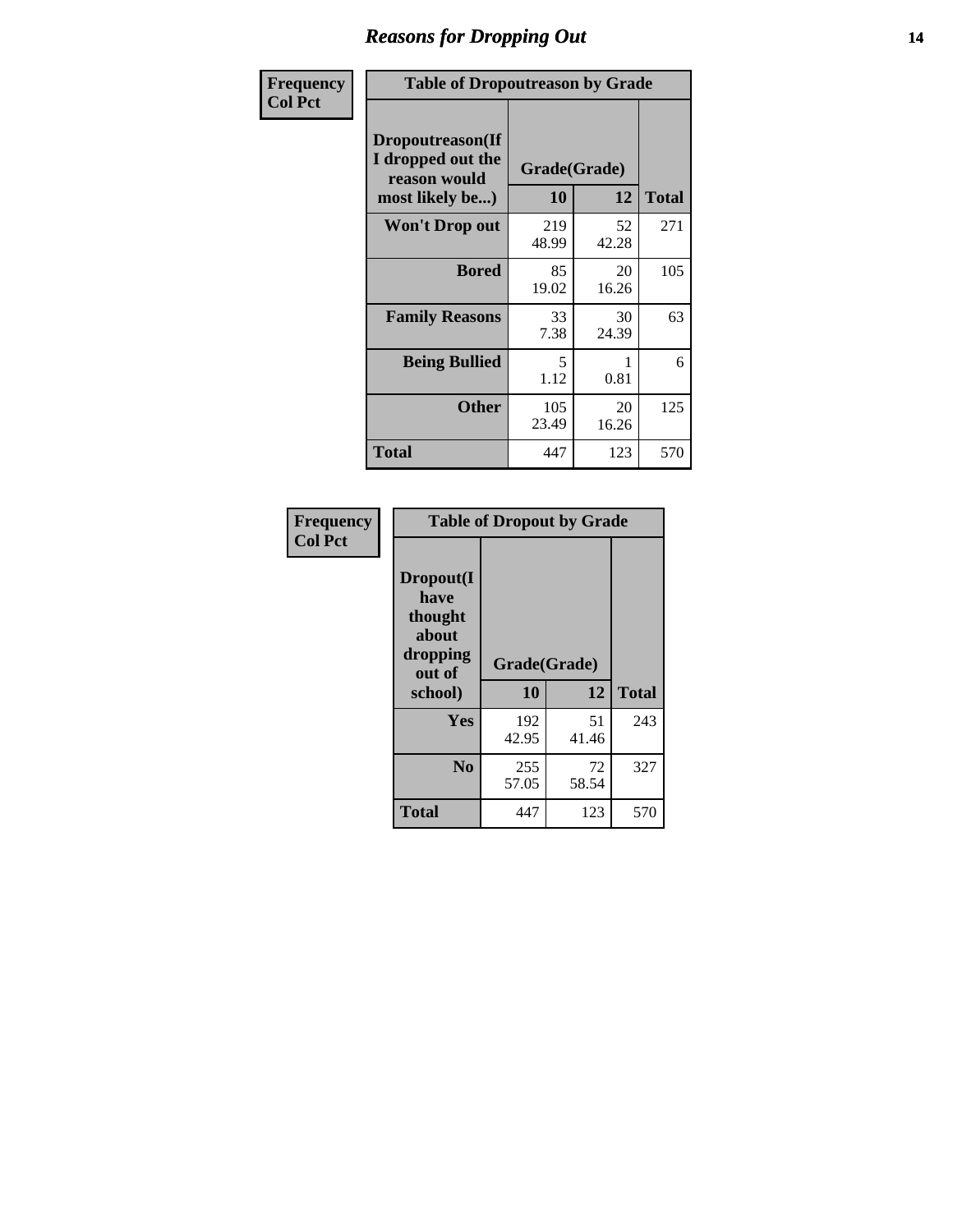*School Safety* **15**

| Frequency      | <b>Table of Gangself by Grade</b>                                                                 |                    |              |              |
|----------------|---------------------------------------------------------------------------------------------------|--------------------|--------------|--------------|
| <b>Col Pct</b> | Gangself(I<br>have<br>participated<br>in illegal<br>gang<br>activities in<br>the past 30<br>days) | Grade(Grade)<br>10 | 12           | <b>Total</b> |
|                | Yes                                                                                               | 36<br>8.05         | 13<br>10.57  | 49           |
|                | N <sub>0</sub>                                                                                    | 411<br>91.95       | 110<br>89.43 | 521          |
|                | Total                                                                                             | 447                | 123          | 570          |

| Frequency<br><b>Col Pct</b> | <b>Table of Gangpeers by Grade</b>                                                                                             |                    |             |              |
|-----------------------------|--------------------------------------------------------------------------------------------------------------------------------|--------------------|-------------|--------------|
|                             | <b>Gangpeers</b> (I<br>have friends<br>who have<br>participated<br>in illegal<br>gang<br>activities in<br>the past 30<br>days) | Grade(Grade)<br>10 | 12          | <b>Total</b> |
|                             | Yes                                                                                                                            | 170<br>38.03       | 60<br>48.78 | 230          |
|                             | N <sub>0</sub>                                                                                                                 | 277<br>61.97       | 63<br>51.22 | 340          |
|                             | <b>Total</b>                                                                                                                   | 447                | 123         | 570          |

| Frequency      | <b>Table of Pickedon by Grade</b>                                   |              |             |              |  |
|----------------|---------------------------------------------------------------------|--------------|-------------|--------------|--|
| <b>Col Pct</b> | <b>Pickedon</b> (I have<br>been picked on or<br>teased at school in | Grade(Grade) |             |              |  |
|                | the past 30 days)                                                   | 10           | 12          | <b>Total</b> |  |
|                | <b>Strongly Agree</b>                                               | 27<br>6.04   | 8<br>6.50   | 35           |  |
|                | <b>Somewhat Agree</b>                                               | 72<br>16.11  | 17<br>13.82 | 89           |  |
|                | <b>Somewhat Disagree</b>                                            | 63<br>14.09  | 13<br>10.57 | 76           |  |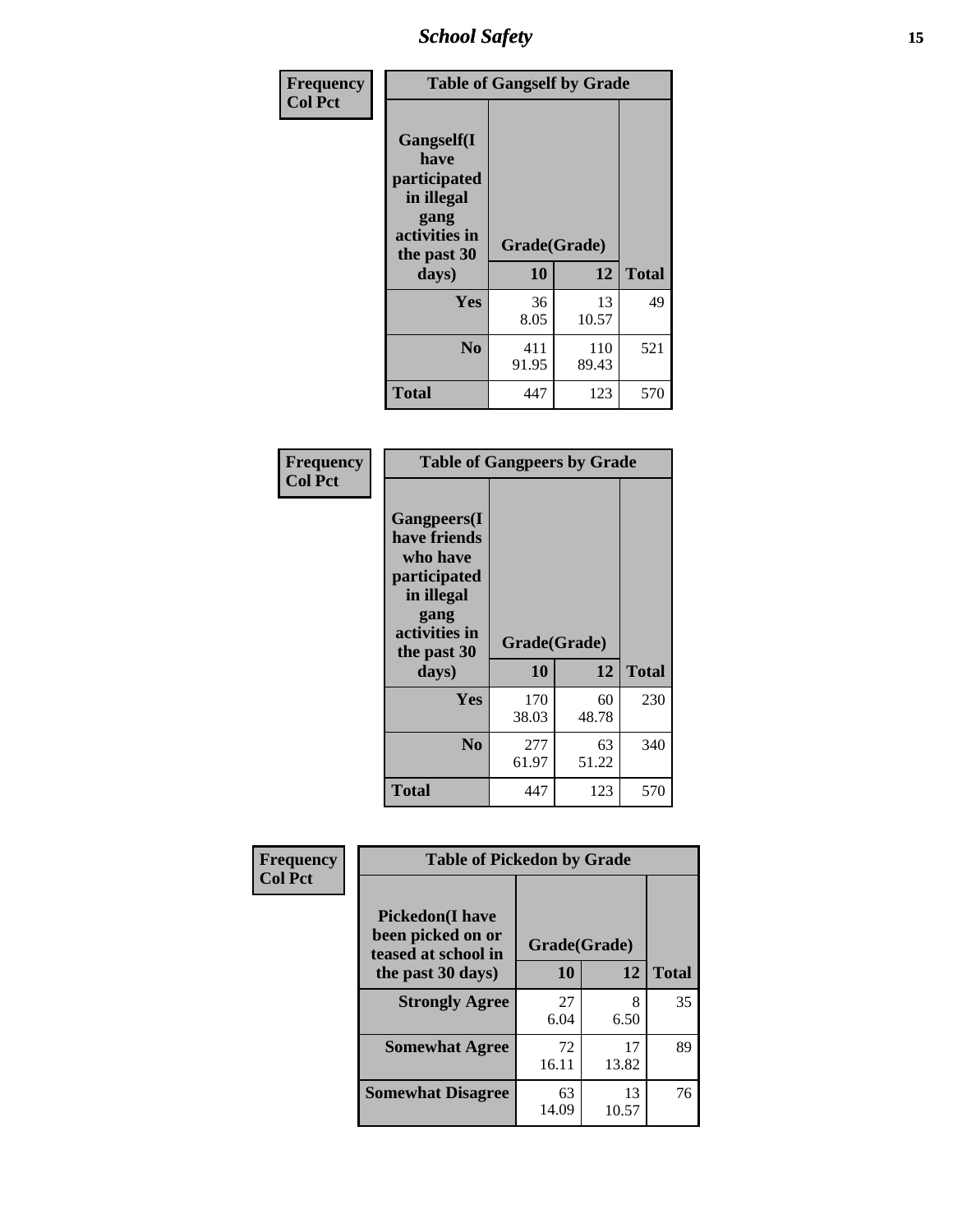# *School Safety* **16**

| <b>Frequency</b> |                                                                                          | <b>Table of Pickedon by Grade</b> |             |              |  |  |  |  |  |  |
|------------------|------------------------------------------------------------------------------------------|-----------------------------------|-------------|--------------|--|--|--|--|--|--|
| <b>Col Pct</b>   | <b>Pickedon</b> (I have<br>been picked on or<br>teased at school in<br>the past 30 days) | Grade(Grade)<br>10                | 12          | <b>Total</b> |  |  |  |  |  |  |
|                  | <b>Strongly Disagree</b>                                                                 | 285<br>63.76                      | 85<br>69.11 | 370          |  |  |  |  |  |  |
|                  | Total                                                                                    | 447                               | 123         | 57           |  |  |  |  |  |  |

| Frequency      |                                                          | <b>Table of Safeschool by Grade</b> |             |              |  |  |  |  |  |  |  |
|----------------|----------------------------------------------------------|-------------------------------------|-------------|--------------|--|--|--|--|--|--|--|
| <b>Col Pct</b> | Safeschool(School<br>is a place at which I<br>feel safe) | Grade(Grade)<br>10                  | 12          | <b>Total</b> |  |  |  |  |  |  |  |
|                | <b>Strongly Agree</b>                                    | 50<br>11.19                         | 15<br>12.20 | 65           |  |  |  |  |  |  |  |
|                | <b>Somewhat Agree</b>                                    | 221<br>49.44                        | 67<br>54.47 | 288          |  |  |  |  |  |  |  |
|                | <b>Somewhat Disagree</b>                                 | 102<br>22.82                        | 21<br>17.07 | 123          |  |  |  |  |  |  |  |
|                | <b>Strongly Disagree</b>                                 | 74<br>16.55                         | 20<br>16.26 | 94           |  |  |  |  |  |  |  |
|                | <b>Total</b>                                             | 447                                 | 123         | 570          |  |  |  |  |  |  |  |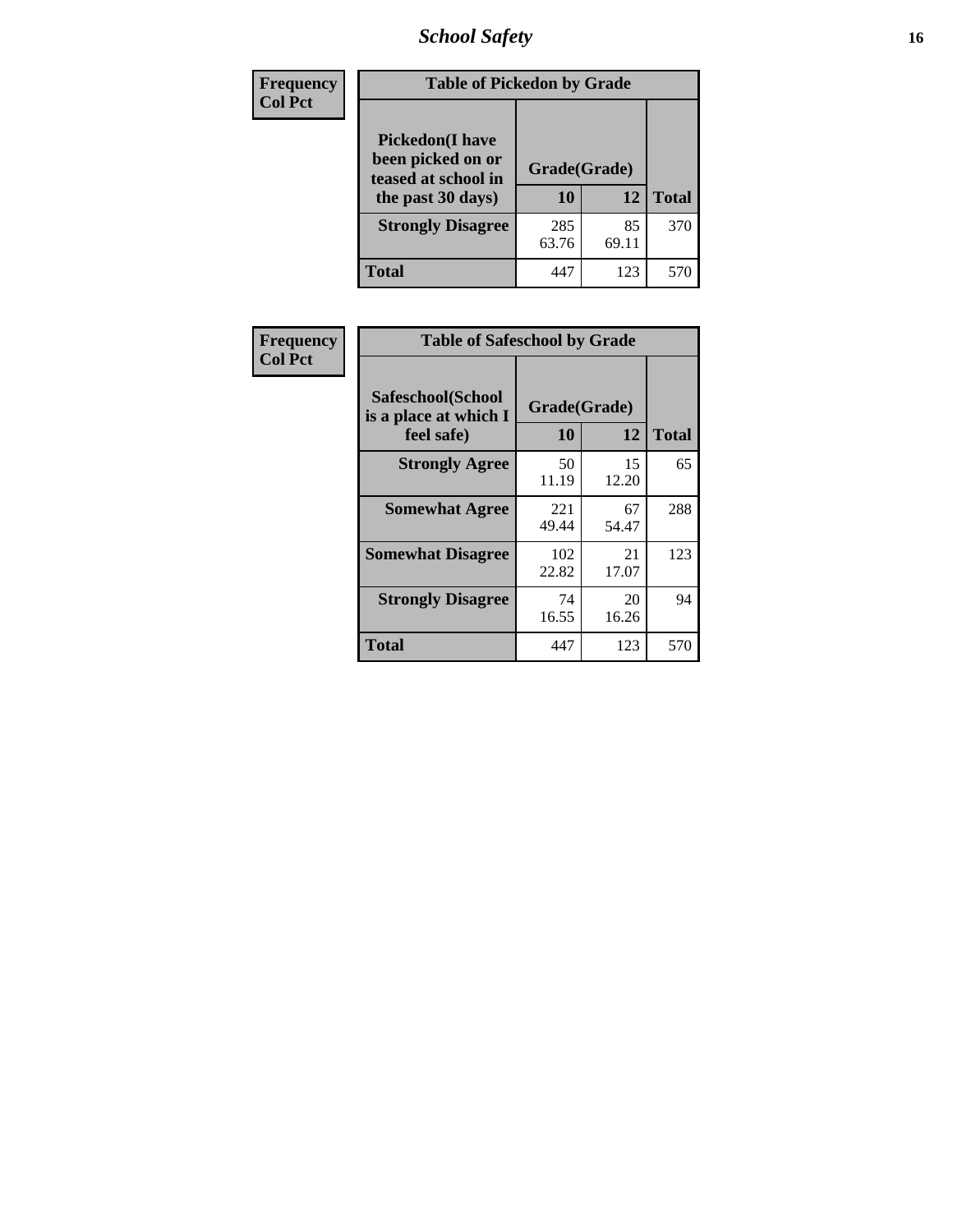*School Safety* **17**

| <b>Frequency</b> |
|------------------|
| Row Pct          |

| <b>Table of Grade by Bullied</b> |                    |                                                                               |                   |                          |                                     |                        |                          |              |  |  |  |  |
|----------------------------------|--------------------|-------------------------------------------------------------------------------|-------------------|--------------------------|-------------------------------------|------------------------|--------------------------|--------------|--|--|--|--|
|                                  |                    | <b>Bullied</b> (I have been bullied by other<br>students in the past 30 days) |                   |                          |                                     |                        |                          |              |  |  |  |  |
| Grade(Grade)                     | $\bf{0}$<br>  Days | $1$ or $ $<br>days                                                            | 3 to<br>5<br>days | <b>6 to</b><br>9<br>days | 10<br>to<br>19<br>days              | 20<br>to<br>29<br>days | <b>All</b><br>30<br>days | <b>Total</b> |  |  |  |  |
| 10                               | 401<br>89.71       | 18<br>4.03                                                                    | 8<br>1.79         | 4<br>0.89                | 6<br>1.34                           | 4<br>0.89              | 6<br>1.34                | 447          |  |  |  |  |
| 12                               | 115<br>93.50       | 4<br>3.25                                                                     | 0<br>0.00         | 0.81                     | $\mathcal{D}_{\mathcal{L}}$<br>1.63 | 0.81                   | 0.00                     | 123          |  |  |  |  |
| <b>Total</b>                     | 516                | 22                                                                            | 8                 | 5                        | 8                                   | 5                      | 6                        | 570          |  |  |  |  |

| Frequency      |                     |                                                                         |              |              |                   | <b>Table of Grade by Bulliedothers</b> |                               |                          |              |  |  |
|----------------|---------------------|-------------------------------------------------------------------------|--------------|--------------|-------------------|----------------------------------------|-------------------------------|--------------------------|--------------|--|--|
| <b>Row Pct</b> |                     | <b>Bulliedothers</b> (I bullied others in the past<br>$30 \text{ days}$ |              |              |                   |                                        |                               |                          |              |  |  |
|                | Grade(Grade)   Days | $\bf{0}$                                                                | 1 or<br>days | 3 to<br>days | 6 to<br>9<br>days | <b>10</b><br>to<br>19<br>days          | <b>20</b><br>to<br>29<br>days | All<br><b>30</b><br>days | <b>Total</b> |  |  |
|                | 10                  | 424<br>94.85                                                            | 6<br>1.34    | 5<br>1.12    | 0.22              | 5<br>1.12                              | 0.22                          | 5<br>1.12                | 447          |  |  |
|                | 12                  | 111<br>90.24                                                            | 5<br>4.07    | 3<br>2.44    | $\Omega$<br>0.00  | 2<br>1.63                              | 0.81                          | 0.81                     | 123          |  |  |
|                | <b>Total</b>        | 535                                                                     | 11           | 8            | 1                 | 7                                      | $\overline{2}$                | 6                        | 570          |  |  |

| Frequency      |                     |              |                                                                    | <b>Table of Grade by Weaponschool</b> |                          |                        |                               |                   |              |  |
|----------------|---------------------|--------------|--------------------------------------------------------------------|---------------------------------------|--------------------------|------------------------|-------------------------------|-------------------|--------------|--|
| <b>Row Pct</b> |                     |              | Weaponschool (I brought a weapon to<br>school in the past 30 days) |                                       |                          |                        |                               |                   |              |  |
|                | Grade(Grade)   Days | $\mathbf{0}$ | $1$ or<br>days                                                     | 3 to<br>days                          | <b>6 to</b><br>9<br>days | 10<br>to<br>19<br>days | <b>20</b><br>to<br>29<br>days | All<br>30<br>days | <b>Total</b> |  |
|                | 10                  | 436<br>97.54 | 0.22                                                               | $\mathcal{D}$<br>0.45                 | 3<br>0.67                | 3<br>0.67              | 0.22                          | 0.22              | 447          |  |
|                | 12                  | 120<br>97.56 | 0.81                                                               | 0.81                                  | $\Omega$<br>0.00         | 0.81                   | 0<br>0.00                     | $\Omega$<br>0.00  | 123          |  |
|                | <b>Total</b>        | 556          | 2                                                                  | 3                                     | 3                        | $\overline{4}$         |                               |                   | 570          |  |

Ŧ.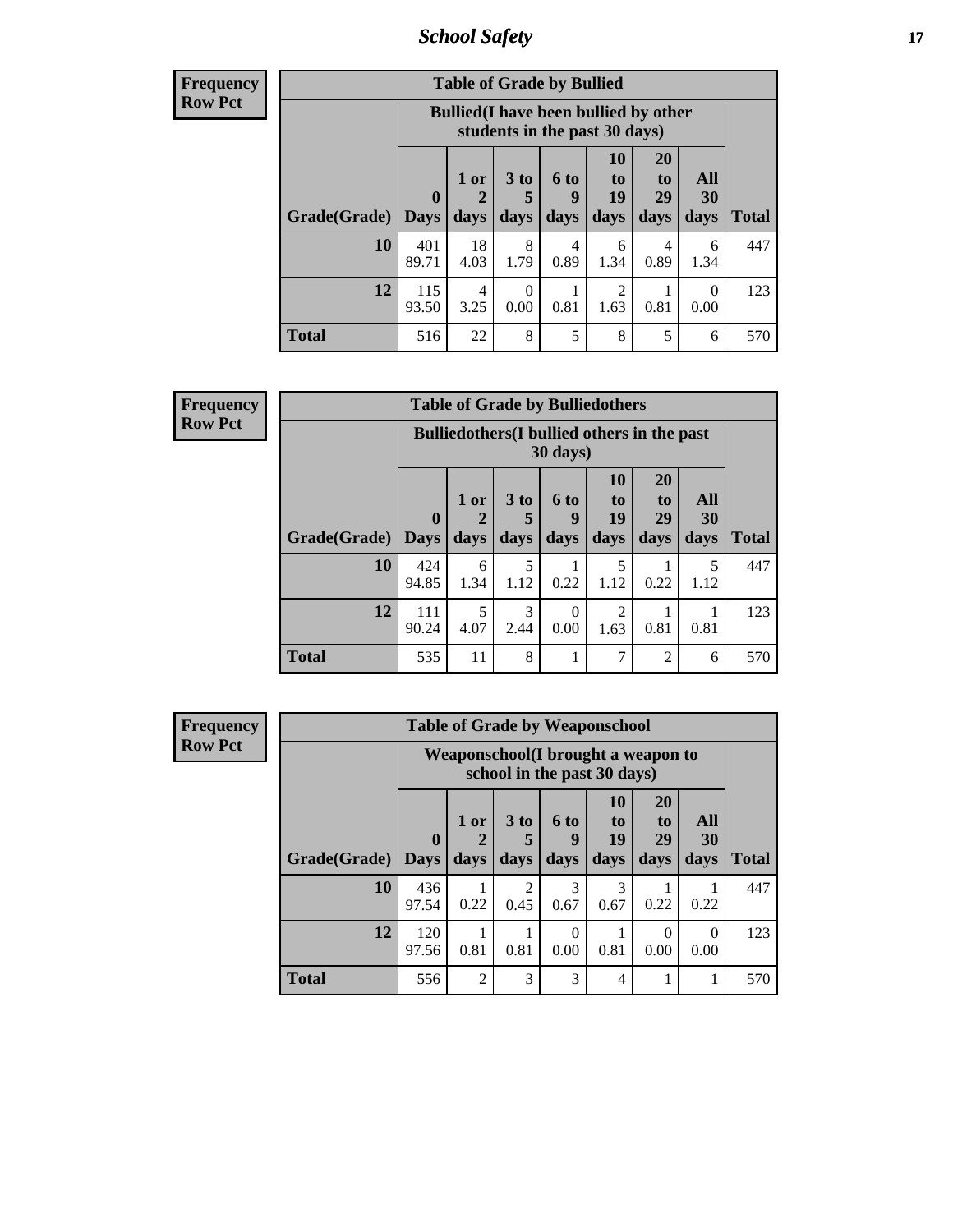*School Safety* **18**

| <b>Frequency</b> | <b>Table of Grade by Absentunsafe</b> |                                                                                    |                   |                              |                              |                        |                   |              |  |  |  |
|------------------|---------------------------------------|------------------------------------------------------------------------------------|-------------------|------------------------------|------------------------------|------------------------|-------------------|--------------|--|--|--|
| <b>Row Pct</b>   |                                       | Absentunsafe(I have missed school<br>because I felt unsafe in the past 30<br>days) |                   |                              |                              |                        |                   |              |  |  |  |
|                  | Grade(Grade)                          | $\mathbf 0$<br><b>Days</b>                                                         | 1 or<br>2<br>days | 3 <sub>to</sub><br>5<br>days | 6 <sup>to</sup><br>9<br>days | 10<br>to<br>19<br>days | All<br>30<br>days | <b>Total</b> |  |  |  |
|                  | 10                                    | 431<br>96.42                                                                       | 3<br>0.67         | 4<br>0.89                    | 5<br>1.12                    | 0.45                   | 2<br>0.45         | 447          |  |  |  |
|                  | 12                                    | 121<br>98.37                                                                       | $\Omega$<br>0.00  | 0.81                         | 0.81                         | $\Omega$<br>0.00       | $\Omega$<br>0.00  | 123          |  |  |  |
|                  | <b>Total</b>                          | 552                                                                                | 3                 | 5                            | 6                            | $\overline{2}$         | $\overline{2}$    | 570          |  |  |  |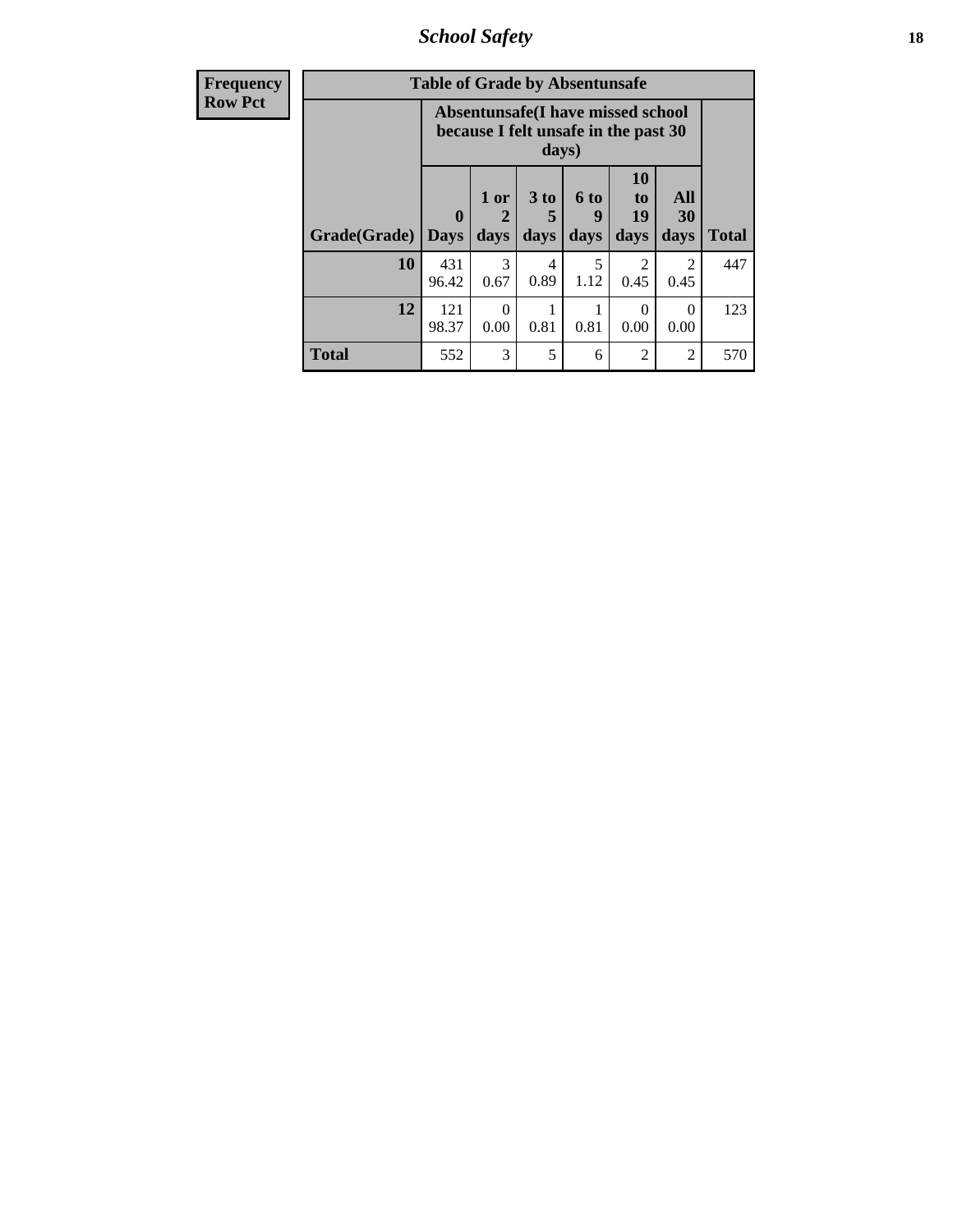# *Drug Use During Last 30 Days* **19**

#### **Frequency Row Pct**

| <b>Table of Grade by Alcohol</b> |                                 |                                     |                 |                 |                   |                   |                     |              |  |  |  |  |  |
|----------------------------------|---------------------------------|-------------------------------------|-----------------|-----------------|-------------------|-------------------|---------------------|--------------|--|--|--|--|--|
|                                  |                                 | Alcohol (Alcohol use, past 30 days) |                 |                 |                   |                   |                     |              |  |  |  |  |  |
| Grade(Grade)                     | <b>Did</b><br>not<br><b>use</b> | $1 - 2$<br>days                     | $3 - 5$<br>days | $6 - 9$<br>days | $10 - 19$<br>days | $20 - 29$<br>days | <b>Every</b><br>day | <b>Total</b> |  |  |  |  |  |
| 10                               | 330<br>73.83                    | 31<br>6.94                          | 24<br>5.37      | 13<br>2.91      | 15<br>3.36        | 20<br>4.47        | 14<br>3.13          | 447          |  |  |  |  |  |
| 12                               | 94<br>76.42                     | 6<br>4.88                           | 3<br>2.44       | 2<br>1.63       | 7<br>5.69         | 7<br>5.69         | 4<br>3.25           | 123          |  |  |  |  |  |
| <b>Total</b>                     | 424                             | 37                                  | 27              | 15              | 22                | 27                | 18                  | 570          |  |  |  |  |  |

#### **Frequency Row Pct**

| <b>Table of Grade by Cigarettes</b> |                                 |                                                   |                        |               |                 |                        |              |       |  |  |  |  |  |
|-------------------------------------|---------------------------------|---------------------------------------------------|------------------------|---------------|-----------------|------------------------|--------------|-------|--|--|--|--|--|
|                                     |                                 | Cigarettes (Smoking tobacco use,<br>past 30 days) |                        |               |                 |                        |              |       |  |  |  |  |  |
| Grade(Grade)                        | <b>Did</b><br>not<br><b>use</b> | $1-2$<br>days                                     | $3 - 5$<br>days        | $6-9$<br>days | $10-19$<br>days | $20 - 29$<br>days      | Every<br>day | Total |  |  |  |  |  |
| 10                                  | 401<br>89.71                    | 16<br>3.58                                        | 9<br>2.01              | 3<br>0.67     | 9<br>2.01       | $\overline{2}$<br>0.45 | 7<br>1.57    | 447   |  |  |  |  |  |
| 12                                  | 102<br>82.93                    | 6<br>4.88                                         | $\overline{2}$<br>1.63 | 4<br>3.25     | 3<br>2.44       | 5<br>4.07              | 0.81         | 123   |  |  |  |  |  |
| <b>Total</b>                        | 503                             | 22                                                | 11                     | 7             | 12              | 7                      | 8            | 570   |  |  |  |  |  |

| Frequency      | <b>Table of Grade by Smokeless</b> |                                   |               |                      |                  |                        |              |  |  |
|----------------|------------------------------------|-----------------------------------|---------------|----------------------|------------------|------------------------|--------------|--|--|
| <b>Row Pct</b> |                                    | <b>Smokeless</b> (Chewing tobacco |               |                      |                  |                        |              |  |  |
|                | Grade(Grade)                       | Did<br>not<br><b>use</b>          | $1-2$<br>days | $3-5$<br>days        | $6-9$<br>days    | <b>Every</b><br>day    | <b>Total</b> |  |  |
|                | 10                                 | 444<br>99.33                      | 0.22          | $\mathbf{0}$<br>0.00 | $\theta$<br>0.00 | $\mathfrak{D}$<br>0.45 | 447          |  |  |
|                | 12                                 | 120<br>97.56                      | 0<br>0.00     | 0.81                 | 0.81             | 0.81                   | 123          |  |  |
|                | Total                              | 564                               |               | 1                    |                  | 3                      | 570          |  |  |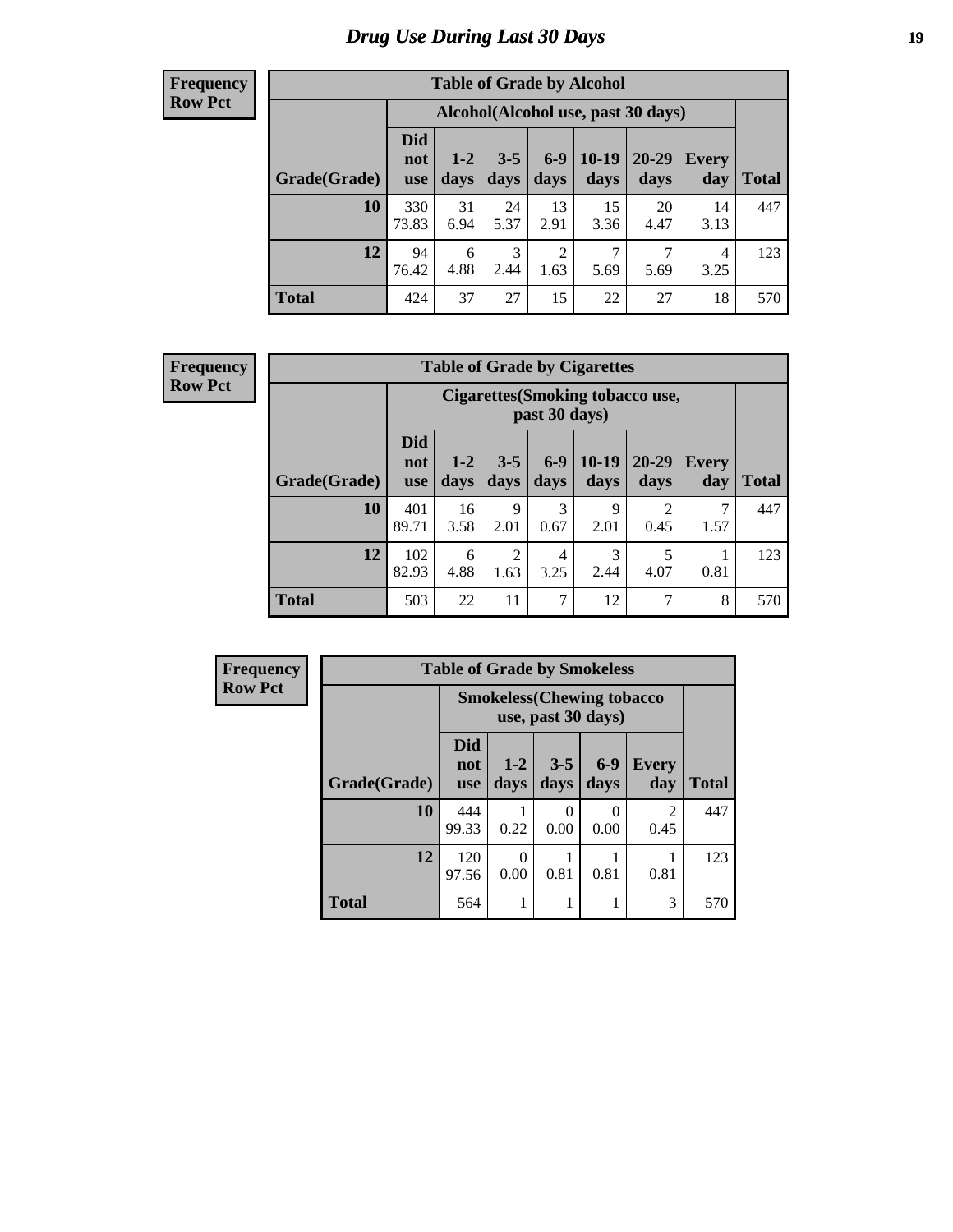#### **Frequency Row Pct**

| <b>Table of Grade by Marijuana</b> |                                 |                                         |                 |                 |                 |                   |              |              |  |  |  |  |  |
|------------------------------------|---------------------------------|-----------------------------------------|-----------------|-----------------|-----------------|-------------------|--------------|--------------|--|--|--|--|--|
|                                    |                                 | Marijuana (Marijuana use, past 30 days) |                 |                 |                 |                   |              |              |  |  |  |  |  |
| Grade(Grade)                       | <b>Did</b><br>not<br><b>use</b> | $1 - 2$<br>days                         | $3 - 5$<br>days | $6 - 9$<br>days | $10-19$<br>days | $20 - 29$<br>days | Every<br>day | <b>Total</b> |  |  |  |  |  |
| <b>10</b>                          | 388<br>86.80                    | 14<br>3.13                              | 12<br>2.68      | 3<br>0.67       | 7<br>1.57       | 11<br>2.46        | 12<br>2.68   | 447          |  |  |  |  |  |
| 12                                 | 106<br>86.18                    | 6<br>4.88                               | 4<br>3.25       | 0.81            | 0.81            | 3<br>2.44         | 2<br>1.63    | 123          |  |  |  |  |  |
| <b>Total</b>                       | 494                             | 20                                      | 16              | $\overline{4}$  | 8               | 14                | 14           | 570          |  |  |  |  |  |

| Frequency      |              |                          |                  |                 | <b>Table of Grade by Cocaine</b>    |                   |                        |              |
|----------------|--------------|--------------------------|------------------|-----------------|-------------------------------------|-------------------|------------------------|--------------|
| <b>Row Pct</b> |              |                          |                  |                 | Cocaine (Cocaine use, past 30 days) |                   |                        |              |
|                | Grade(Grade) | Did<br>not<br><b>use</b> | $1 - 2$<br>days  | $3 - 5$<br>days | $10-19$<br>days                     | $20 - 29$<br>days | <b>Every</b><br>day    | <b>Total</b> |
|                | 10           | 437<br>97.76             | 4<br>0.89        | 0.22            | $\theta$<br>0.00                    | 3<br>0.67         | $\overline{c}$<br>0.45 | 447          |
|                | 12           | 119<br>96.75             | $\Omega$<br>0.00 | 0<br>0.00       | 2<br>1.63                           | 0.81              | 0.81                   | 123          |
|                | <b>Total</b> | 556                      | $\overline{4}$   |                 | $\overline{2}$                      | 4                 | 3                      | 570          |

| <b>Frequency</b> | <b>Table of Grade by Inhalants</b> |                                 |                        |                 |                        |                        |              |  |
|------------------|------------------------------------|---------------------------------|------------------------|-----------------|------------------------|------------------------|--------------|--|
| <b>Row Pct</b>   |                                    | <b>Inhalants</b> (Inhalant use, |                        |                 |                        |                        |              |  |
|                  | Grade(Grade)                       | <b>Did</b><br>not<br><b>use</b> | $1-2$<br>days          | $10-19$<br>days | $20 - 29$<br>days      | <b>Every</b><br>day    | <b>Total</b> |  |
|                  | 10                                 | 440<br>98.43                    | 4<br>0.89              | 0<br>0.00       | 0.22                   | $\overline{2}$<br>0.45 | 447          |  |
|                  | 12                                 | 117<br>95.12                    | $\overline{2}$<br>1.63 | 0.81            | $\mathfrak{D}$<br>1.63 | 0.81                   | 123          |  |
|                  | <b>Total</b>                       | 557                             | 6                      |                 | 3                      | 3                      | 570          |  |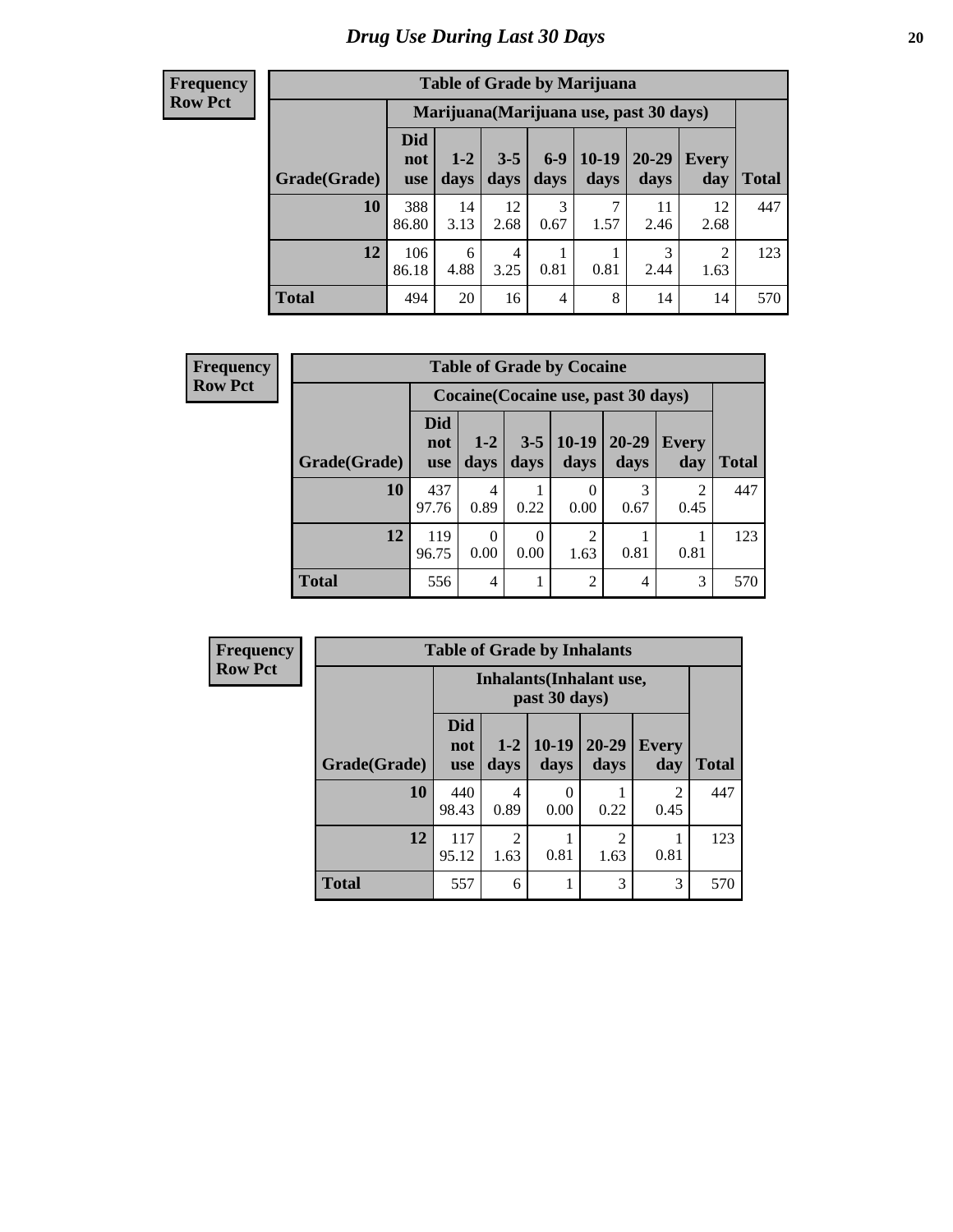# *Drug Use During Last 30 Days* **21**

| <b>Frequency</b> | <b>Table of Grade by Steroids</b> |                          |                                         |                  |                        |              |  |  |
|------------------|-----------------------------------|--------------------------|-----------------------------------------|------------------|------------------------|--------------|--|--|
| <b>Row Pct</b>   |                                   |                          | Steroids (Steroid use,<br>past 30 days) |                  |                        |              |  |  |
|                  | Grade(Grade)                      | <b>Did</b><br>not<br>use | $1 - 2$<br>days                         | $10-19$<br>days  | Every<br>day           | <b>Total</b> |  |  |
|                  | 10                                | 445<br>99.55             | 0<br>0.00                               | $\Omega$<br>0.00 | $\overline{2}$<br>0.45 | 447          |  |  |
|                  | 12                                | 120<br>97.56             | 0.81                                    | 0.81             | 0.81                   | 123          |  |  |
|                  | <b>Total</b>                      | 565                      |                                         |                  | 3                      | 570          |  |  |

| Frequency      |              |                                 |                 |                 | <b>Table of Grade by Ecstasy</b> |                                     |                     |              |
|----------------|--------------|---------------------------------|-----------------|-----------------|----------------------------------|-------------------------------------|---------------------|--------------|
| <b>Row Pct</b> |              |                                 |                 |                 |                                  | Ecstasy (Ecstasy use, past 30 days) |                     |              |
|                | Grade(Grade) | <b>Did</b><br>not<br><b>use</b> | $1 - 2$<br>days | $3 - 5$<br>days | $10-19$<br>days                  | $20 - 29$<br>days                   | <b>Every</b><br>day | <b>Total</b> |
|                | 10           | 438<br>97.99                    | 3<br>0.67       | 3<br>0.67       | 0.22                             | 0.22                                | 0.22                | 447          |
|                | 12           | 120<br>97.56                    | 0.00            | 0.81            | 0.81                             | $\Omega$<br>0.00                    | 0.81                | 123          |
|                | <b>Total</b> | 558                             | 3               | 4               | $\overline{2}$                   |                                     | 2                   | 570          |

**Frequency Row Pct**

| <b>Table of Grade by Meth</b> |                                                                            |                                             |               |                 |                   |                     |              |  |  |  |
|-------------------------------|----------------------------------------------------------------------------|---------------------------------------------|---------------|-----------------|-------------------|---------------------|--------------|--|--|--|
|                               |                                                                            | Meth (Methamphetamine use,<br>past 30 days) |               |                 |                   |                     |              |  |  |  |
| Grade(Grade)                  | <b>Did</b><br>not<br><b>use</b>                                            | $1 - 2$<br>days                             | $6-9$<br>days | $10-19$<br>days | $20 - 29$<br>days | <b>Every</b><br>day | <b>Total</b> |  |  |  |
| 10                            | 443<br>99.11                                                               | 0.22                                        | 0.22          | 0<br>0.00       | 0.22              | 0.22                | 447          |  |  |  |
| 12                            | 121<br>$\Omega$<br>0<br>0<br>98.37<br>0.81<br>0.00<br>0.00<br>0.00<br>0.81 |                                             |               |                 |                   |                     |              |  |  |  |
| <b>Total</b>                  | 564                                                                        |                                             |               |                 |                   | $\overline{c}$      | 570          |  |  |  |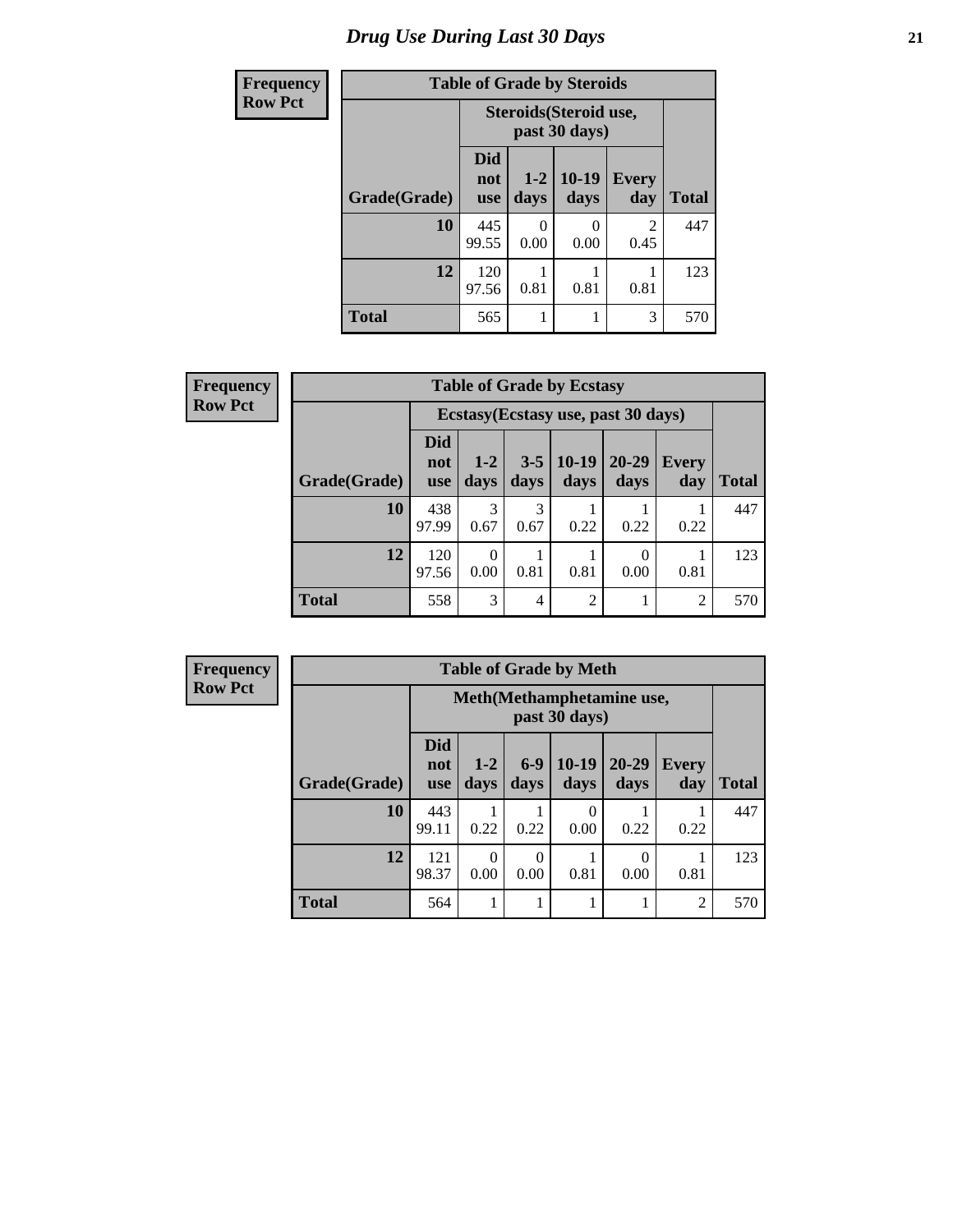# *Drug Use During Last 30 Days* **22**

| <b>Frequency</b> | <b>Table of Grade by Hallucinogens</b> |                                                   |                 |                  |                        |                     |              |  |
|------------------|----------------------------------------|---------------------------------------------------|-----------------|------------------|------------------------|---------------------|--------------|--|
| <b>Row Pct</b>   |                                        | Hallucinogens (Hallucinogen use,<br>past 30 days) |                 |                  |                        |                     |              |  |
|                  | Grade(Grade)                           | <b>Did</b><br>not<br><b>use</b>                   | $1 - 2$<br>days | $10-19$<br>days  | $20 - 29$<br>days      | <b>Every</b><br>day | <b>Total</b> |  |
|                  | 10                                     | 442<br>98.88                                      | っ<br>0.45       | $\Omega$<br>0.00 | $\mathfrak{D}$<br>0.45 | 0.22                | 447          |  |
|                  | 12                                     | 121<br>98.37                                      | 0.00            | 0.81             | 0<br>0.00              | 0.81                | 123          |  |
|                  | <b>Total</b>                           | 563                                               | $\mathfrak{D}$  |                  | $\overline{2}$         | $\overline{2}$      | 570          |  |

| <b>Frequency</b> |
|------------------|
| <b>Row Pct</b>   |

| <b>Table of Grade by Prescription</b> |                                                                        |                                                                                                                         |           |      |           |                |                        |     |  |  |
|---------------------------------------|------------------------------------------------------------------------|-------------------------------------------------------------------------------------------------------------------------|-----------|------|-----------|----------------|------------------------|-----|--|--|
|                                       |                                                                        | <b>Prescription</b> (Prescription drugs not<br>prescribed to me, past 30 days)                                          |           |      |           |                |                        |     |  |  |
| Grade(Grade)                          | <b>Did</b><br>not<br><b>use</b>                                        | $10-19$<br>$6-9$<br>20-29<br>$3 - 5$<br>$1 - 2$<br>Every<br>days<br><b>Total</b><br>days<br>days<br>days<br>day<br>days |           |      |           |                |                        |     |  |  |
| 10                                    | 434<br>97.09                                                           | 0.22                                                                                                                    | 5<br>1.12 | 0.22 | 3<br>0.67 | 0.22           | $\mathfrak{D}$<br>0.45 | 447 |  |  |
| 12                                    | 120<br>0<br>0<br>0.81<br>0.00<br>0.81<br>0.00<br>0.00<br>0.81<br>97.56 |                                                                                                                         |           |      |           |                |                        |     |  |  |
| <b>Total</b>                          | 554                                                                    | $\overline{2}$                                                                                                          | 5         | 1    | 3         | $\overline{2}$ | 3                      | 570 |  |  |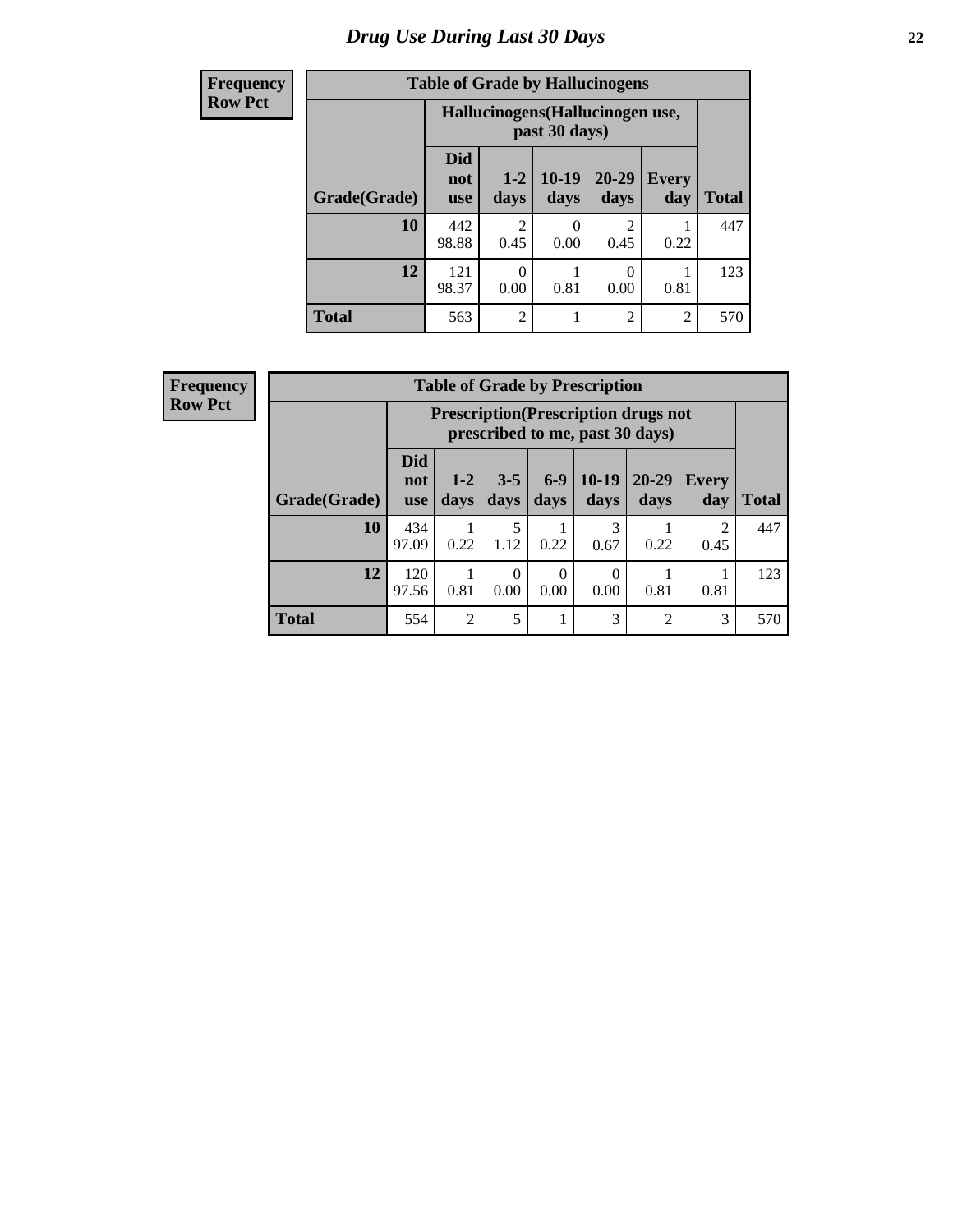| Frequency      | <b>Table of Alcoholease by Grade</b>       |                    |             |              |  |  |  |  |
|----------------|--------------------------------------------|--------------------|-------------|--------------|--|--|--|--|
| <b>Col Pct</b> | Alcoholease (It is<br>easy to get alcohol) | Grade(Grade)<br>10 | 12          | <b>Total</b> |  |  |  |  |
|                | <b>Strongly Agree</b>                      | 133<br>29.75       | 50<br>40.65 | 183          |  |  |  |  |
|                | <b>Somewhat Agree</b>                      | 153<br>34.23       | 43<br>34.96 | 196          |  |  |  |  |
|                | <b>Somewhat Disagree</b>                   | 72<br>16.11        | 8<br>6.50   | 80           |  |  |  |  |
|                | <b>Strongly Disagree</b>                   | 89<br>19.91        | 22<br>17.89 | 111          |  |  |  |  |
|                | <b>Total</b>                               | 447                | 123         | 570          |  |  |  |  |

| Frequency      | <b>Table of Cigarettesease by Grade</b>                  |                    |             |              |  |  |  |
|----------------|----------------------------------------------------------|--------------------|-------------|--------------|--|--|--|
| <b>Col Pct</b> | Cigarettesease (It is<br>easy to get smoking<br>tobacco) | Grade(Grade)<br>10 | 12          | <b>Total</b> |  |  |  |
|                | <b>Strongly Agree</b>                                    | 139<br>31.10       | 59<br>47.97 | 198          |  |  |  |
|                | <b>Somewhat Agree</b>                                    | 126<br>28.19       | 33<br>26.83 | 159          |  |  |  |
|                | <b>Somewhat Disagree</b>                                 | 63<br>14.09        | 5<br>4.07   | 68           |  |  |  |
|                | <b>Strongly Disagree</b>                                 | 119<br>26.62       | 26<br>21.14 | 145          |  |  |  |
|                | <b>Total</b>                                             | 447                | 123         | 570          |  |  |  |

| Frequency      | <b>Table of Smokelessease by Grade</b>                         |                    |             |              |  |  |  |  |  |  |
|----------------|----------------------------------------------------------------|--------------------|-------------|--------------|--|--|--|--|--|--|
| <b>Col Pct</b> | <b>Smokelessease</b> (It is<br>easy to get chewing<br>tobacco) | Grade(Grade)<br>10 | 12          | <b>Total</b> |  |  |  |  |  |  |
|                | <b>Strongly Agree</b>                                          | 56<br>12.53        | 38<br>30.89 | 94           |  |  |  |  |  |  |
|                | <b>Somewhat Agree</b>                                          | 97<br>21.70        | 25<br>20.33 | 122          |  |  |  |  |  |  |
|                | <b>Somewhat Disagree</b>                                       | 114<br>25.50       | 19<br>15.45 | 133          |  |  |  |  |  |  |
|                | <b>Strongly Disagree</b>                                       | 180<br>40.27       | 41<br>33.33 | 221          |  |  |  |  |  |  |
|                | Total                                                          | 447                | 123         | 570          |  |  |  |  |  |  |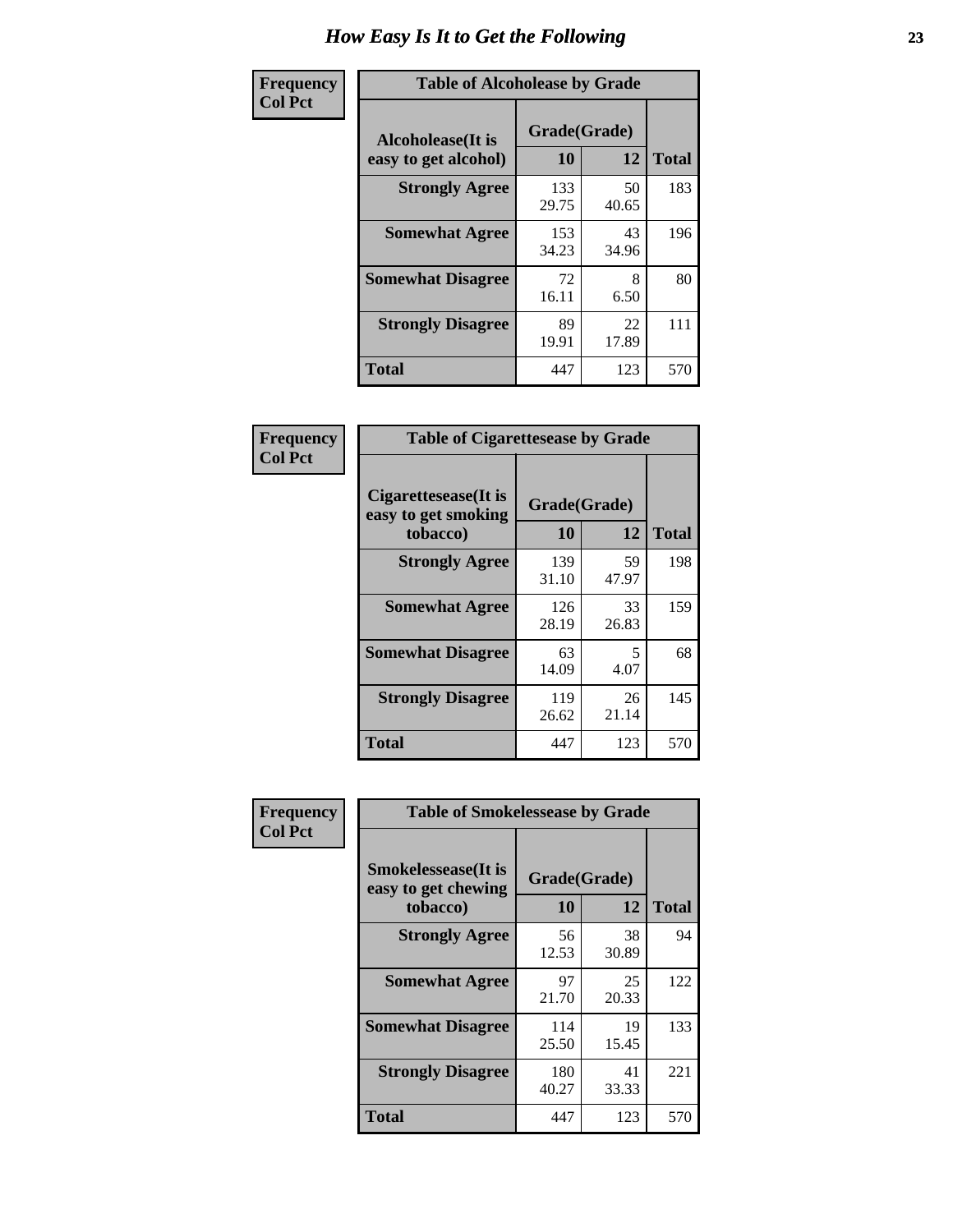| Frequency      | <b>Table of Marijuanaease by Grade</b>           |                    |             |              |  |  |  |
|----------------|--------------------------------------------------|--------------------|-------------|--------------|--|--|--|
| <b>Col Pct</b> | Marijuanaease(It is<br>easy to get<br>marijuana) | Grade(Grade)<br>10 | 12          | <b>Total</b> |  |  |  |
|                | <b>Strongly Agree</b>                            | 176<br>39.37       | 65<br>52.85 | 241          |  |  |  |
|                | <b>Somewhat Agree</b>                            | 100<br>22.37       | 29<br>23.58 | 129          |  |  |  |
|                | <b>Somewhat Disagree</b>                         | 56<br>12.53        | 9<br>7.32   | 65           |  |  |  |
|                | <b>Strongly Disagree</b>                         | 115<br>25.73       | 20<br>16.26 | 135          |  |  |  |
|                | <b>Total</b>                                     | 447                | 123         | 570          |  |  |  |

| <b>Table of Cocaineease by Grade</b>      |                    |             |              |  |  |  |  |
|-------------------------------------------|--------------------|-------------|--------------|--|--|--|--|
| Cocaineease(It is<br>easy to get cocaine) | Grade(Grade)<br>10 | 12          | <b>Total</b> |  |  |  |  |
| <b>Strongly Agree</b>                     | 84<br>18.79        | 30<br>24.39 | 114          |  |  |  |  |
| <b>Somewhat Agree</b>                     | 96<br>21.48        | 26<br>21.14 | 122          |  |  |  |  |
| <b>Somewhat Disagree</b>                  | 89<br>19.91        | 26<br>21.14 | 115          |  |  |  |  |
| <b>Strongly Disagree</b>                  | 178<br>39.82       | 41<br>33.33 | 219          |  |  |  |  |
| <b>Total</b>                              | 447                | 123         | 570          |  |  |  |  |

| Frequency      | <b>Table of Inhalantsease by Grade</b>     |              |             |              |
|----------------|--------------------------------------------|--------------|-------------|--------------|
| <b>Col Pct</b> | <b>Inhalantsease</b> (It is<br>easy to get | Grade(Grade) |             |              |
|                | inhalants)                                 | 10           | 12          | <b>Total</b> |
|                | <b>Strongly Agree</b>                      | 125<br>27.96 | 37<br>30.08 | 162          |
|                | <b>Somewhat Agree</b>                      | 99<br>22.15  | 24<br>19.51 | 123          |
|                | <b>Somewhat Disagree</b>                   | 72<br>16.11  | 20<br>16.26 | 92           |
|                | <b>Strongly Disagree</b>                   | 151<br>33.78 | 42<br>34.15 | 193          |
|                | <b>Total</b>                               | 447          | 123         | 570          |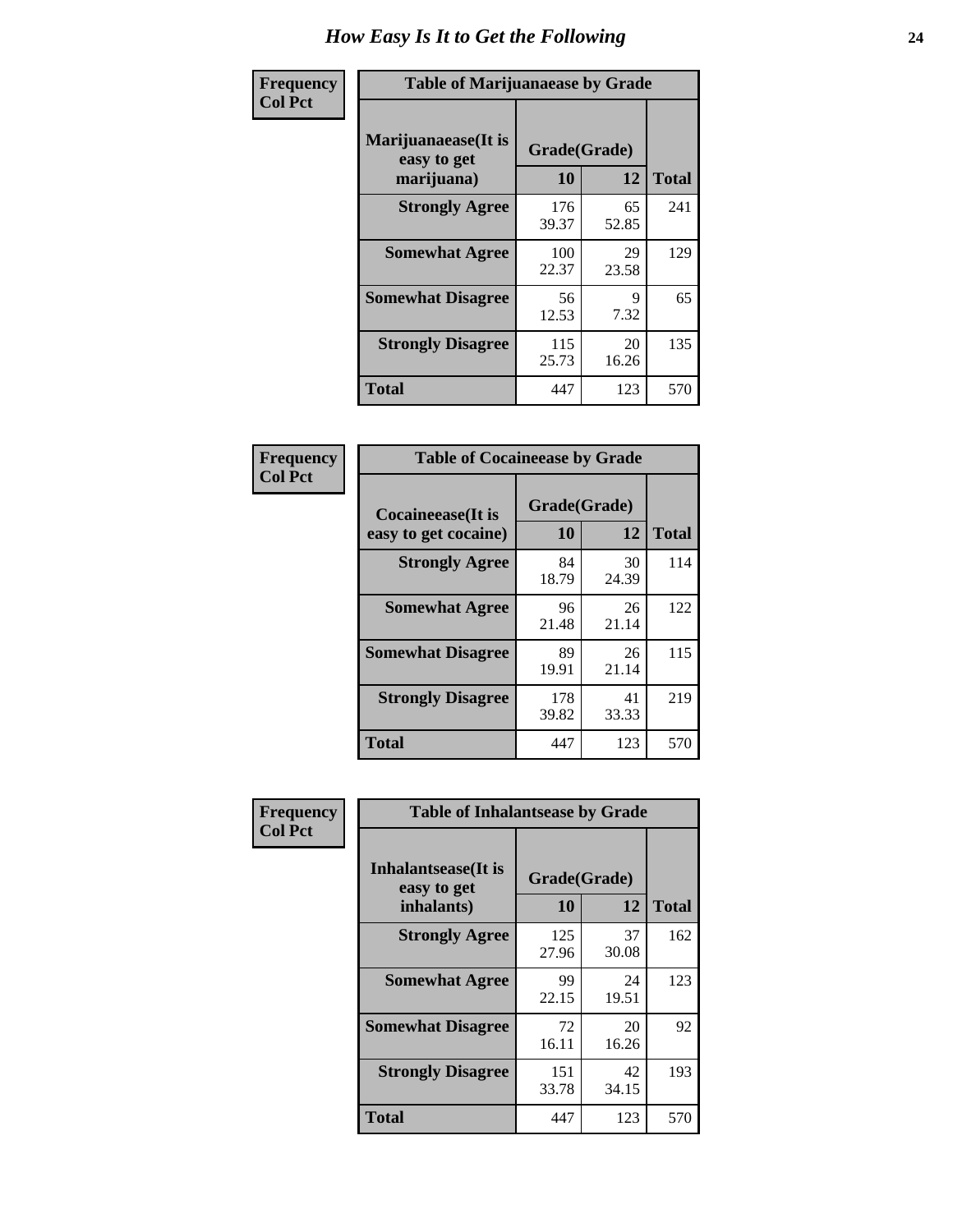| Frequency      |                                                     | <b>Table of Steroidsease by Grade</b> |             |              |  |  |  |  |  |  |  |
|----------------|-----------------------------------------------------|---------------------------------------|-------------|--------------|--|--|--|--|--|--|--|
| <b>Col Pct</b> | <b>Steroidsease</b> (It is<br>easy to get steroids) | Grade(Grade)<br>10                    | 12          | <b>Total</b> |  |  |  |  |  |  |  |
|                | <b>Strongly Agree</b>                               | 51<br>11.41                           | 18<br>14.63 | 69           |  |  |  |  |  |  |  |
|                | <b>Somewhat Agree</b>                               | 77<br>17.23                           | 23<br>18.70 | 100          |  |  |  |  |  |  |  |
|                | <b>Somewhat Disagree</b>                            | 112<br>25.06                          | 36<br>29.27 | 148          |  |  |  |  |  |  |  |
|                | <b>Strongly Disagree</b>                            | 207<br>46.31                          | 46<br>37.40 | 253          |  |  |  |  |  |  |  |
|                | Total                                               | 447                                   | 123         | 570          |  |  |  |  |  |  |  |

| Frequency      | <b>Table of Ecstasyease by Grade</b>              |                    |             |              |
|----------------|---------------------------------------------------|--------------------|-------------|--------------|
| <b>Col Pct</b> | <b>Ecstasyease</b> (It is<br>easy to get ecstasy) | Grade(Grade)<br>10 | 12          | <b>Total</b> |
|                | <b>Strongly Agree</b>                             | 54<br>12.08        | 19<br>15.45 | 73           |
|                | <b>Somewhat Agree</b>                             | 84<br>18.79        | 18<br>14.63 | 102          |
|                | <b>Somewhat Disagree</b>                          | 114<br>25.50       | 31<br>25.20 | 145          |
|                | <b>Strongly Disagree</b>                          | 195<br>43.62       | 55<br>44.72 | 250          |
|                | Total                                             | 447                | 123         | 570          |

| Frequency      | <b>Table of Methease by Grade</b>     |              |             |              |
|----------------|---------------------------------------|--------------|-------------|--------------|
| <b>Col Pct</b> | <b>Methease</b> (It is easy<br>to get | Grade(Grade) |             |              |
|                | methamphetamines)                     | 10           | 12          | <b>Total</b> |
|                | <b>Strongly Agree</b>                 | 62<br>13.87  | 19<br>15.45 | 81           |
|                | <b>Somewhat Agree</b>                 | 71<br>15.88  | 15<br>12.20 | 86           |
|                | <b>Somewhat Disagree</b>              | 101<br>22.60 | 35<br>28.46 | 136          |
|                | <b>Strongly Disagree</b>              | 213<br>47.65 | 54<br>43.90 | 267          |
|                | <b>Total</b>                          | 447          | 123         | 570          |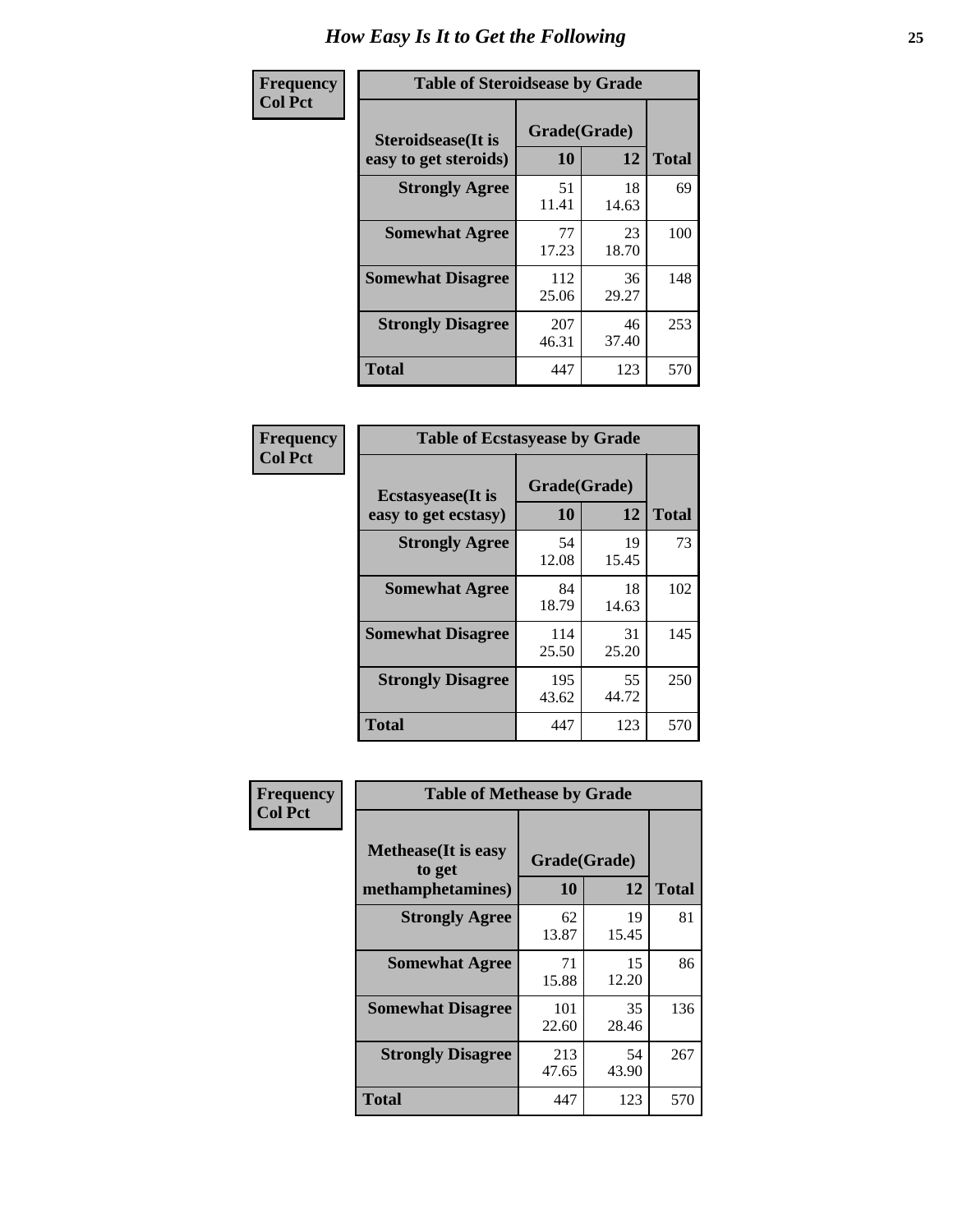| <b>Frequency</b> | <b>Table of Hallucinogensease by Grade</b>                |                    |              |     |
|------------------|-----------------------------------------------------------|--------------------|--------------|-----|
| <b>Col Pct</b>   | Hallucinogensease(It)<br>is easy to get<br>hallucinogens) | Grade(Grade)<br>10 | <b>Total</b> |     |
|                  | <b>Strongly Agree</b>                                     | 53<br>11.86        | 20<br>16.26  | 73  |
|                  | <b>Somewhat Agree</b>                                     | 69<br>15.44        | 15<br>12.20  | 84  |
|                  | <b>Somewhat Disagree</b>                                  | 106<br>23.71       | 32<br>26.02  | 138 |
|                  | <b>Strongly Disagree</b>                                  | 219<br>48.99       | 56<br>45.53  | 275 |
|                  | <b>Total</b>                                              | 447                | 123          | 570 |

| Frequency<br>Col Pct |
|----------------------|
|                      |

|                                                                                          | <b>Table of Prescriptionease by Grade</b> |             |              |  |  |  |  |  |  |  |  |
|------------------------------------------------------------------------------------------|-------------------------------------------|-------------|--------------|--|--|--|--|--|--|--|--|
| <b>Prescriptionease</b> (It<br>is easy to get<br>prescription drugs<br>not prescribed to | Grade(Grade)                              |             |              |  |  |  |  |  |  |  |  |
| me)                                                                                      | 10                                        | 12          | <b>Total</b> |  |  |  |  |  |  |  |  |
| <b>Strongly Agree</b>                                                                    | 129<br>28.86                              | 35<br>28.46 | 164          |  |  |  |  |  |  |  |  |
| <b>Somewhat Agree</b>                                                                    | 90<br>20.13                               | 28<br>22.76 | 118          |  |  |  |  |  |  |  |  |
| <b>Somewhat Disagree</b>                                                                 | 68<br>15.21                               | 18<br>14.63 | 86           |  |  |  |  |  |  |  |  |
| <b>Strongly Disagree</b>                                                                 | 160<br>35.79                              | 42<br>34.15 | 202          |  |  |  |  |  |  |  |  |
| Total                                                                                    | 447                                       | 123         | 570          |  |  |  |  |  |  |  |  |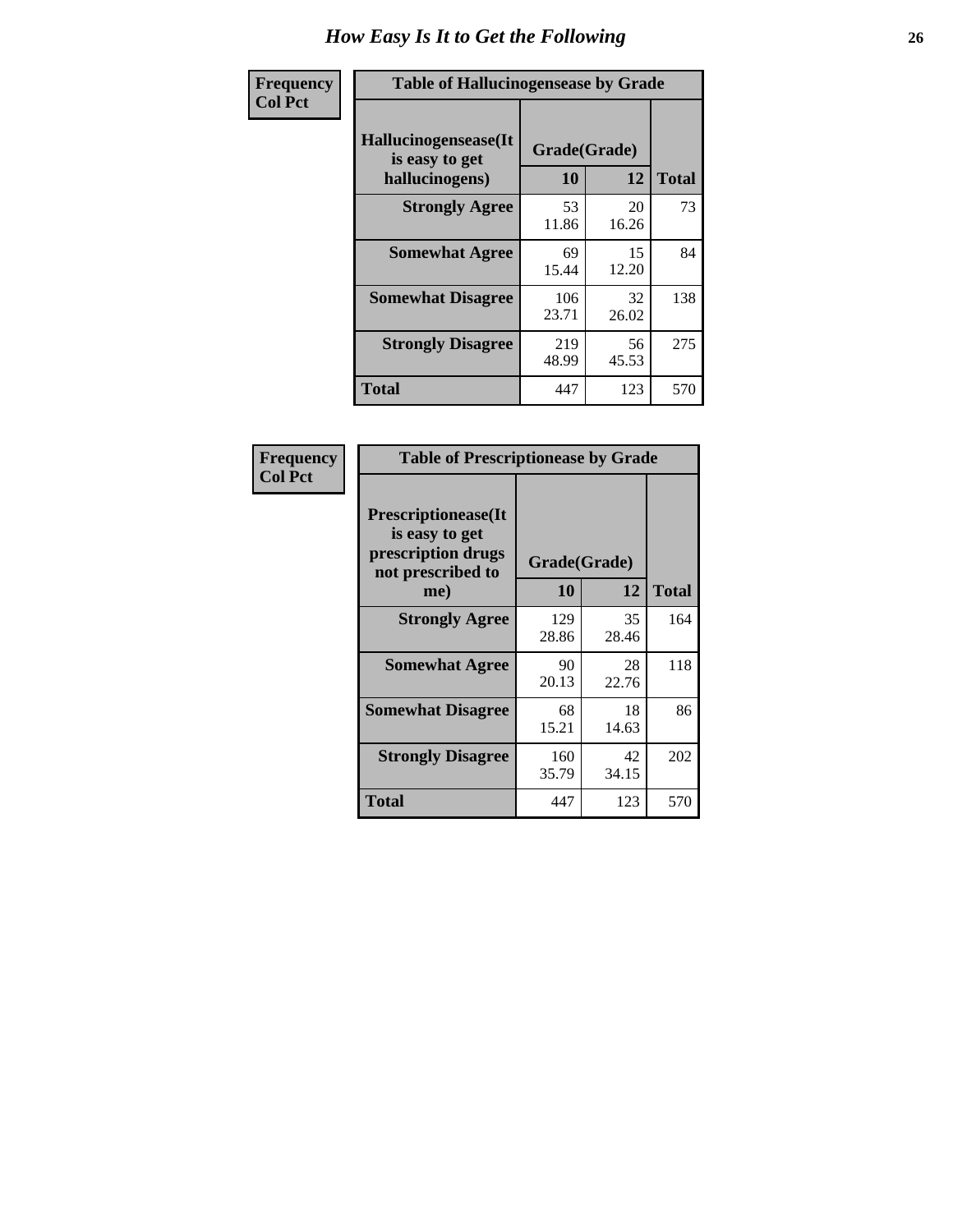#### *Age at Onset of Use* **27** *Results for "Age at Onset of Use" questions exclude students who said they did not use that substance*

| Frequency      |              | <b>Table of Grade by Alcoholinit</b> |                                                  |                      |           |             |                           |             |             |             |           |                       |              |
|----------------|--------------|--------------------------------------|--------------------------------------------------|----------------------|-----------|-------------|---------------------------|-------------|-------------|-------------|-----------|-----------------------|--------------|
| <b>Row Pct</b> |              |                                      | Alcoholinit (I started using alcohol when I was) |                      |           |             |                           |             |             |             |           |                       |              |
|                | Grade(Grade) | <b>8</b> or<br>younger               | 9                                                | 10                   | 11        | 12          | 13                        | 14          | 15          | 16          | 17        | <b>18 or</b><br>older | <b>Total</b> |
|                | 10           | 14<br>8.70                           | 0.62                                             | 4.35                 | 6<br>3.73 | 28<br>17.39 | 26<br>16.15               | 34<br>21.12 | 34<br>21.12 | 7<br>4.35   | 0.62      | 3<br>1.86             | 161          |
|                | 12           | 4<br>7.84                            | $\Omega$<br>$0.00\,$                             | $\Omega$<br>$0.00\,$ | 1.96      | 4<br>7.84   | 4<br>7.84                 | 7<br>13.73  | 8<br>15.69  | 10<br>19.61 | 4<br>7.84 | 9<br>17.65            | 51           |
|                | <b>Total</b> | 18                                   | 1                                                | $\mathcal{I}$        | ┑         | 32          | 30                        | 41          | 42          | 17          | 5         | 12                    | 212          |
|                |              |                                      |                                                  |                      |           |             | Frequency Missing $=$ 358 |             |             |             |           |                       |              |

#### **Frequency Row Pct**

|              | <b>Table of Grade by Cigarettesinit</b> |                                                      |           |                  |                           |             |             |             |            |               |                       |              |
|--------------|-----------------------------------------|------------------------------------------------------|-----------|------------------|---------------------------|-------------|-------------|-------------|------------|---------------|-----------------------|--------------|
|              |                                         | Cigarettesinit(I started smoking tobacco when I was) |           |                  |                           |             |             |             |            |               |                       |              |
| Grade(Grade) | <b>8 or</b><br>younger                  | 9                                                    | 10        | 11               | 12                        | 13          | 14          | 15          | 16         | 17            | <b>18 or</b><br>older | <b>Total</b> |
| 10           | 4<br>5.26                               | 3<br>3.95                                            | 3<br>3.95 | 3<br>3.95        | 9<br>11.84                | 15<br>19.74 | 13<br>17.11 | 17<br>22.37 | 9.21       | 1.32          | 1.32                  | 76           |
| 12           | 3.45                                    | $\theta$<br>0.00                                     | 3.45      | $\theta$<br>0.00 | $\overline{0}$<br>0.00    | 3<br>10.34  | 4<br>13.79  | 5<br>17.24  | 6<br>20.69 | 6<br>20.69    | 3<br>10.34            | 29           |
| <b>Total</b> |                                         | 3                                                    | 4         | 3                | 9                         | 18          | 17          | 22          | 13         | $\mathcal{I}$ | 4                     | 105          |
|              |                                         |                                                      |           |                  | Frequency Missing $= 465$ |             |             |             |            |               |                       |              |

| Frequency      |              | <b>Table of Grade by Smokelessinit</b> |                                                                |                  |       |                       |                |  |  |  |
|----------------|--------------|----------------------------------------|----------------------------------------------------------------|------------------|-------|-----------------------|----------------|--|--|--|
| <b>Row Pct</b> |              |                                        | <b>Smokelessinit (I started chewing</b><br>tobacco when I was) |                  |       |                       |                |  |  |  |
|                | Grade(Grade) | 8 or<br>younger                        | <b>10</b>                                                      | 13               | 14    | <b>18 or</b><br>older | <b>Total</b>   |  |  |  |
|                | 10           | $\overline{c}$<br>40.00                | 20.00                                                          | 20.00            | 20.00 | $\mathbf{0}$<br>0.00  | 5              |  |  |  |
|                | 12           | 50.00                                  | 0.00                                                           | $\theta$<br>0.00 | 0.00  | 50.00                 | $\mathfrak{D}$ |  |  |  |
|                | <b>Total</b> | 3                                      |                                                                |                  |       |                       |                |  |  |  |
|                |              | Frequency Missing $= 563$              |                                                                |                  |       |                       |                |  |  |  |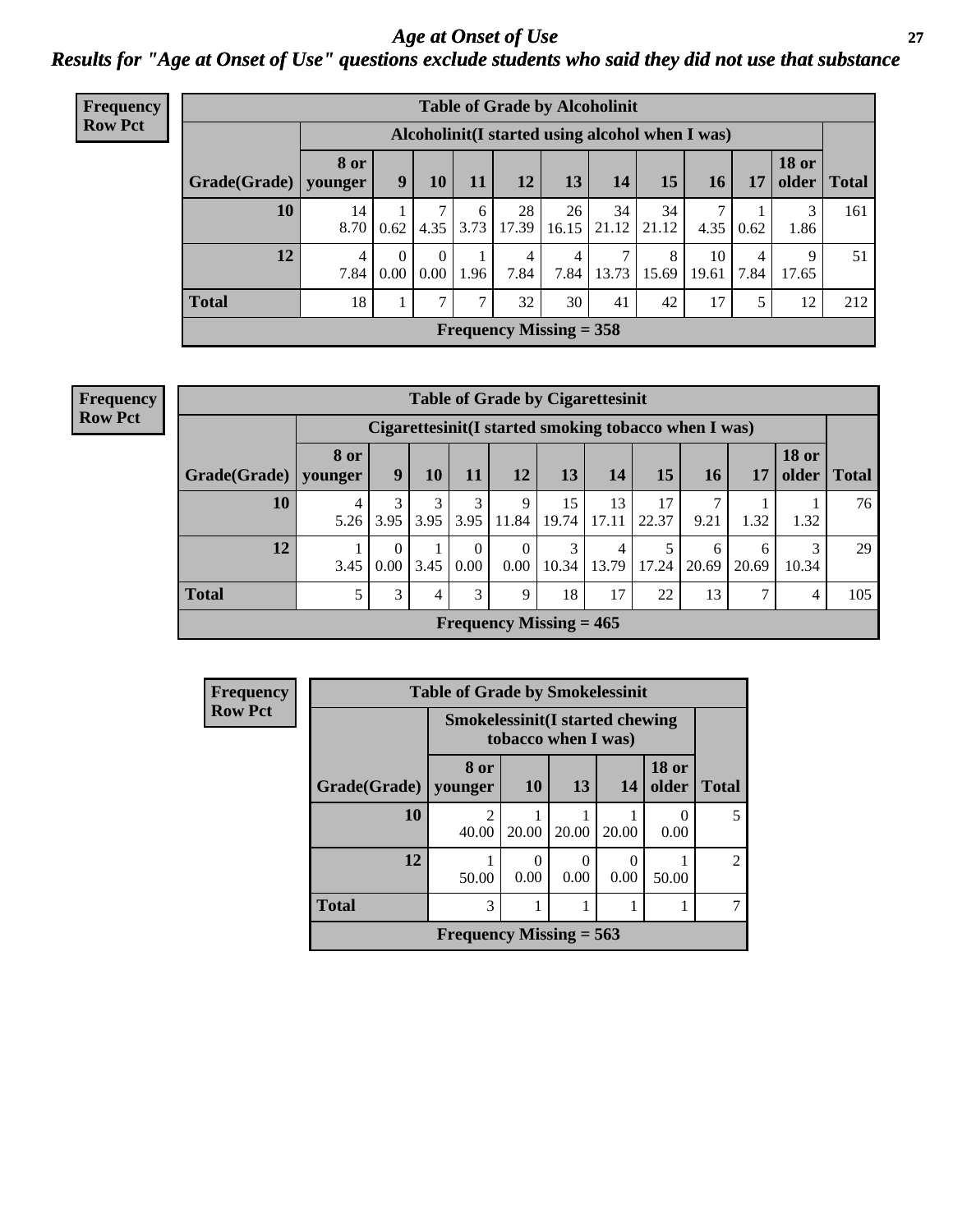#### *Age at Onset of Use* **28**

*Results for "Age at Onset of Use" questions exclude students who said they did not use that substance*

| Frequency      |                                                     |           |                  |                            |                        |             | <b>Table of Grade by Marijuanainit</b> |             |            |                  |                       |              |
|----------------|-----------------------------------------------------|-----------|------------------|----------------------------|------------------------|-------------|----------------------------------------|-------------|------------|------------------|-----------------------|--------------|
| <b>Row Pct</b> | Marijuanainit(I started using marijuana when I was) |           |                  |                            |                        |             |                                        |             |            |                  |                       |              |
|                | Grade(Grade)   younger                              | 8 or      | 10               | 11                         | <b>12</b>              | 13          | 14                                     | 15          | <b>16</b>  | 17               | <b>18 or</b><br>older | <b>Total</b> |
|                | 10                                                  | 0<br>0.00 | 3<br>3.16        | 5.26                       | 11<br>11.58            | 21<br>22.11 | 22<br>23.16                            | 25<br>26.32 | 5<br>5.26  | $\theta$<br>0.00 | 3<br>3.16             | 95           |
|                | 12                                                  | 3.03      | $\Omega$<br>0.00 | $\Omega$<br>$0.00^{\circ}$ | $\overline{2}$<br>6.06 | 2<br>6.06   | 9<br>27.27                             | 6<br>18.18  | 6<br>18.18 | 6<br>18.18       | 3.03                  | 33           |
|                | <b>Total</b>                                        |           | 3                | 5.                         | 13                     | 23          | 31                                     | 31          | 11         | 6                | 4                     | 128          |
|                |                                                     |           |                  |                            |                        |             | Frequency Missing $= 442$              |             |            |                  |                       |              |

| <b>Frequency</b> | <b>Table of Grade by Cocaineinit</b> |                                                    |           |            |                           |       |       |      |                       |              |
|------------------|--------------------------------------|----------------------------------------------------|-----------|------------|---------------------------|-------|-------|------|-----------------------|--------------|
| <b>Row Pct</b>   |                                      | Cocaine in it (I started using cocaine when I was) |           |            |                           |       |       |      |                       |              |
|                  | Grade(Grade)                         | 8 or<br>younger                                    | <b>11</b> | 13         | <b>14</b>                 | 15    | 16    | 17   | <b>18 or</b><br>older | <b>Total</b> |
|                  | 10                                   | 14.29                                              | 7.14      | 3<br>21.43 | $\overline{c}$<br>14.29   | 21.43 | 14.29 | 7.14 | 0.00                  | 14           |
|                  | 12                                   | 20.00                                              | 0.00      | 20.00      | 20.00                     | 0.00  | 20.00 | 0.00 | 20.00                 | 5            |
|                  | <b>Total</b>                         | 3                                                  |           | 4          | 3                         | 3     | 3     |      |                       | 19           |
|                  |                                      |                                                    |           |            | Frequency Missing $= 551$ |       |       |      |                       |              |

| Frequency      |              |                                                         |                  |                  | <b>Table of Grade by Inhalantsinit</b> |                  |                  |                       |              |
|----------------|--------------|---------------------------------------------------------|------------------|------------------|----------------------------------------|------------------|------------------|-----------------------|--------------|
| <b>Row Pct</b> |              | Inhalantsinit (I started using inhalants when I<br>was) |                  |                  |                                        |                  |                  |                       |              |
|                | Grade(Grade) | 8 or<br>younger                                         | <b>11</b>        | <b>12</b>        | 14                                     | 15               | <b>16</b>        | <b>18 or</b><br>older | <b>Total</b> |
|                | 10           | 16.67                                                   | 16.67            | $\Omega$<br>0.00 | 16.67                                  | 16.67            | 16.67            | 16.67                 | 6            |
|                | 12           | $\overline{c}$<br>66.67                                 | $\theta$<br>0.00 | 33.33            | $\Omega$<br>0.00                       | $\Omega$<br>0.00 | $\Omega$<br>0.00 | 0<br>0.00             | 3            |
|                | <b>Total</b> | 3                                                       |                  | 1                |                                        |                  |                  |                       | 9            |
|                |              |                                                         |                  |                  | Frequency Missing $= 561$              |                  |                  |                       |              |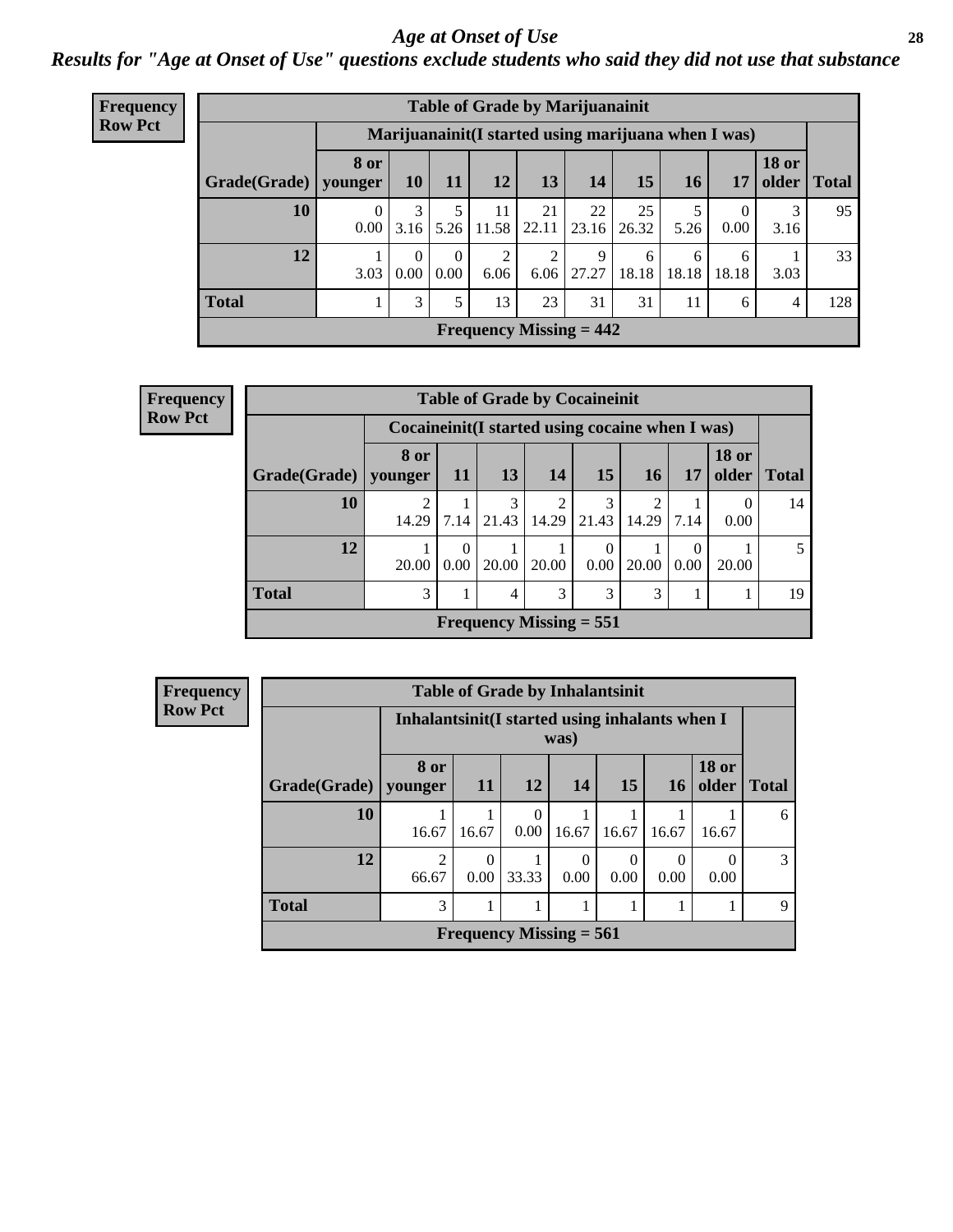#### *Age at Onset of Use* **29**

*Results for "Age at Onset of Use" questions exclude students who said they did not use that substance*

| Frequency      | <b>Table of Grade by Steroidsinit</b> |                                                            |       |              |  |  |
|----------------|---------------------------------------|------------------------------------------------------------|-------|--------------|--|--|
| <b>Row Pct</b> |                                       | Steroidsinit(I<br>started using<br>steroids when I<br>was) |       |              |  |  |
|                | Grade(Grade)                          | 8 or<br>younger                                            | 13    | <b>Total</b> |  |  |
|                | 10                                    | 100.00                                                     | 0.00  |              |  |  |
|                | 12                                    | 50.00                                                      | 50.00 | 2            |  |  |
|                | <b>Total</b>                          | 2                                                          |       | 3            |  |  |
|                | Frequency Missing $= 567$             |                                                            |       |              |  |  |

| <b>Frequency</b> | <b>Table of Grade by Ecstasyinit</b> |                                             |           |             |            |           |              |  |
|------------------|--------------------------------------|---------------------------------------------|-----------|-------------|------------|-----------|--------------|--|
| <b>Row Pct</b>   |                                      | <b>Ecstasyinit</b> (I started using ecstasy |           | when I was) |            |           |              |  |
|                  | Grade(Grade)                         | 8 or<br>younger                             | <b>11</b> | 14          | 15         | <b>16</b> | <b>Total</b> |  |
|                  | 10                                   | 11.11                                       | 11.11     | 4<br>44.44  | 3<br>33.33 | 0.00      | 9            |  |
|                  | 12                                   | 33.33                                       | 0.00      | 33.33       | 0.00       | 33.33     | 3            |  |
|                  | <b>Total</b>                         | $\overline{c}$                              |           | 5           | 3          |           | 12           |  |
|                  |                                      | Frequency Missing $= 558$                   |           |             |            |           |              |  |

| <b>Frequency</b> | <b>Table of Grade by Methinit</b> |                              |                                  |           |                        |                |               |
|------------------|-----------------------------------|------------------------------|----------------------------------|-----------|------------------------|----------------|---------------|
| <b>Row Pct</b>   |                                   | methamphetamines when I was) | <b>Methinit</b> (I started using |           |                        |                |               |
|                  | Grade(Grade)   younger            | 8 or                         | 13                               | 14        | 15                     | 16             | <b>Total</b>  |
|                  | 10                                | 16.67                        | $\Omega$<br>0.00                 | 16.67     | $\mathcal{D}$<br>33.33 | 33.33          | 6             |
|                  | 12                                | 33.33                        | 33.33                            | 0<br>0.00 | 33.33                  | 0.00           | $\mathcal{R}$ |
|                  | <b>Total</b>                      | $\mathfrak{D}$               |                                  |           | 3                      | $\overline{2}$ | 9             |
|                  |                                   | Frequency Missing $= 561$    |                                  |           |                        |                |               |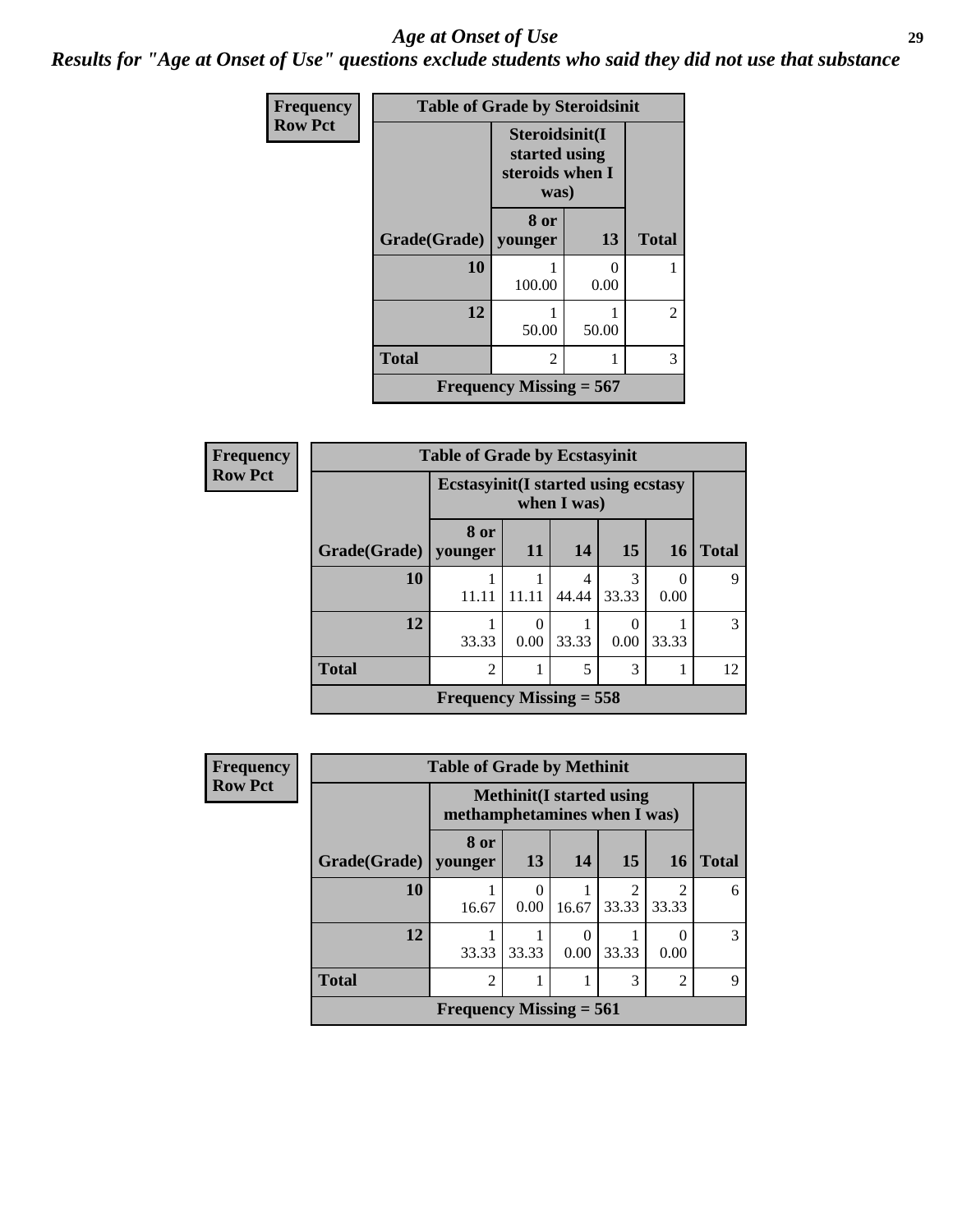#### Age at Onset of Use **30**

### *Results for "Age at Onset of Use" questions exclude students who said they did not use that substance*

| Frequency      |                        |           | <b>Table of Grade by Hallucinogensinit</b> |                                                                 |                  |           |                       |                |  |
|----------------|------------------------|-----------|--------------------------------------------|-----------------------------------------------------------------|------------------|-----------|-----------------------|----------------|--|
| <b>Row Pct</b> |                        |           |                                            | Hallucinogensinit (I started using<br>hallucinogens when I was) |                  |           |                       |                |  |
|                | Grade(Grade)   younger | 8 or      | 9                                          | <b>11</b>                                                       | 13               | 15        | <b>18 or</b><br>older | <b>Total</b>   |  |
|                | 10                     | 25.00     | 0.00                                       | $\Omega$<br>0.00                                                | 25.00            | 25.00     | 25.00                 | 4              |  |
|                | 12                     | 0<br>0.00 | 50.00                                      | 50.00                                                           | $\theta$<br>0.00 | 0<br>0.00 | 0.00                  | $\overline{2}$ |  |
|                | <b>Total</b>           |           |                                            |                                                                 |                  |           |                       | 6              |  |
|                |                        |           |                                            | Frequency Missing $= 564$                                       |                  |           |                       |                |  |

| <b>Frequency</b> |              | <b>Table of Grade by Prescriptioninit</b> |                                                                                            |                |                           |       |            |       |            |                  |              |
|------------------|--------------|-------------------------------------------|--------------------------------------------------------------------------------------------|----------------|---------------------------|-------|------------|-------|------------|------------------|--------------|
| <b>Row Pct</b>   |              |                                           | Prescription in it (I started using prescription drugs not<br>prescribed to me when I was) |                |                           |       |            |       |            |                  |              |
|                  | Grade(Grade) | <b>8 or</b><br>younger                    | 9                                                                                          | 10             | <b>11</b>                 | 13    | 14         | 15    | 16         | 17               | <b>Total</b> |
|                  | 10           | 3<br>15.79                                | 2<br>10.53                                                                                 | 5.26           | 5.26                      | 10.53 | 3<br>15.79 | 10.53 | 4<br>21.05 | 5.26             | 19           |
|                  | 12           | 16.67                                     | 0<br>0.00                                                                                  | 16.67          | 16.67                     | 0.00  | 33.33      | 16.67 | 0.00       | $\Omega$<br>0.00 | 6            |
|                  | <b>Total</b> | 4                                         | 2                                                                                          | $\overline{2}$ | 2                         | 2     | 5          | 3     | 4          | 1                | 25           |
|                  |              |                                           |                                                                                            |                | Frequency Missing $= 545$ |       |            |       |            |                  |              |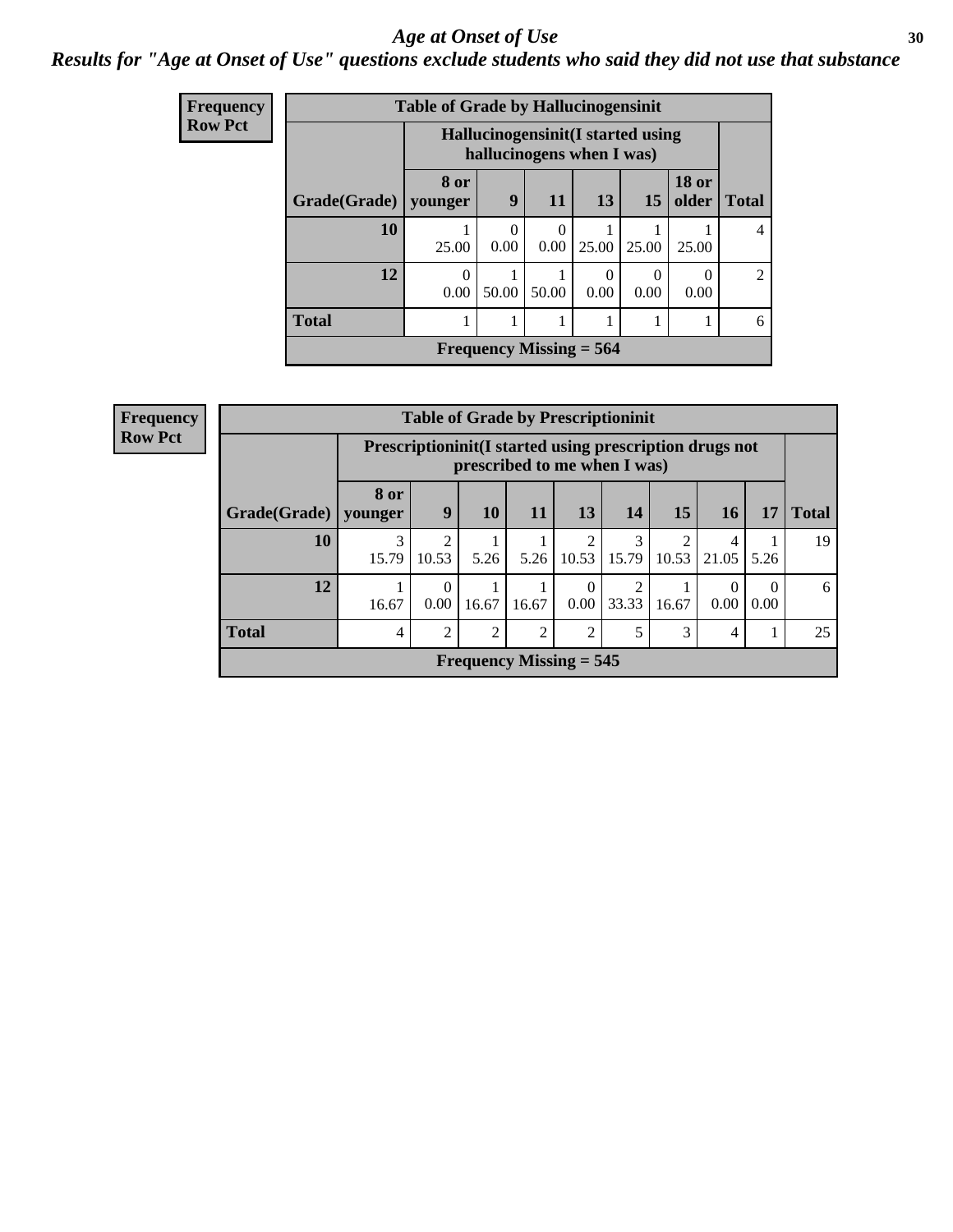| Frequency      | <b>Table of Alcoholharm by Grade</b>          |                    |             |              |  |  |
|----------------|-----------------------------------------------|--------------------|-------------|--------------|--|--|
| <b>Col Pct</b> | Alcoholharm(I<br>think alcohol is<br>harmful) | Grade(Grade)<br>10 | 12          | <b>Total</b> |  |  |
|                | <b>Strongly Agree</b>                         | 224<br>50.11       | 65<br>52.85 | 289          |  |  |
|                | <b>Somewhat Agree</b>                         | 136<br>30.43       | 36<br>29.27 | 172          |  |  |
|                | <b>Somewhat Disagree</b>                      | 51<br>11.41        | 5.69        | 58           |  |  |
|                | <b>Strongly Disagree</b>                      | 36<br>8.05         | 15<br>12.20 | 51           |  |  |
|                | <b>Total</b>                                  | 447                | 123         | 570          |  |  |

| <b>Table of Cigarettesharm by Grade</b>                  |                    |             |              |  |  |  |  |
|----------------------------------------------------------|--------------------|-------------|--------------|--|--|--|--|
| Cigarettesharm(I<br>think smoking<br>tobacco is harmful) | Grade(Grade)<br>10 | 12          | <b>Total</b> |  |  |  |  |
| <b>Strongly Agree</b>                                    | 320<br>71.59       | 98<br>79.67 | 418          |  |  |  |  |
| <b>Somewhat Agree</b>                                    | 78<br>17.45        | 12<br>9.76  | 90           |  |  |  |  |
| <b>Somewhat Disagree</b>                                 | 16<br>3.58         | 4<br>3.25   | 20           |  |  |  |  |
| <b>Strongly Disagree</b>                                 | 33<br>7.38         | 9<br>7.32   | 42           |  |  |  |  |
| <b>Total</b>                                             | 447                | 123         | 570          |  |  |  |  |

| Frequency      | <b>Table of Smokelessharm by Grade</b>                  |                    |              |              |  |  |  |
|----------------|---------------------------------------------------------|--------------------|--------------|--------------|--|--|--|
| <b>Col Pct</b> | Smokelessharm(I<br>think chewing<br>tobacco is harmful) | Grade(Grade)<br>10 | 12           | <b>Total</b> |  |  |  |
|                | <b>Strongly Agree</b>                                   | 353<br>78.97       | 100<br>81.30 | 453          |  |  |  |
|                | <b>Somewhat Agree</b>                                   | 51<br>11.41        | 11<br>8.94   | 62           |  |  |  |
|                | <b>Somewhat Disagree</b>                                | 7<br>1.57          | 2<br>1.63    | 9            |  |  |  |
|                | <b>Strongly Disagree</b>                                | 36<br>8.05         | 10<br>8.13   | 46           |  |  |  |
|                | Total                                                   | 447                | 123          | 570          |  |  |  |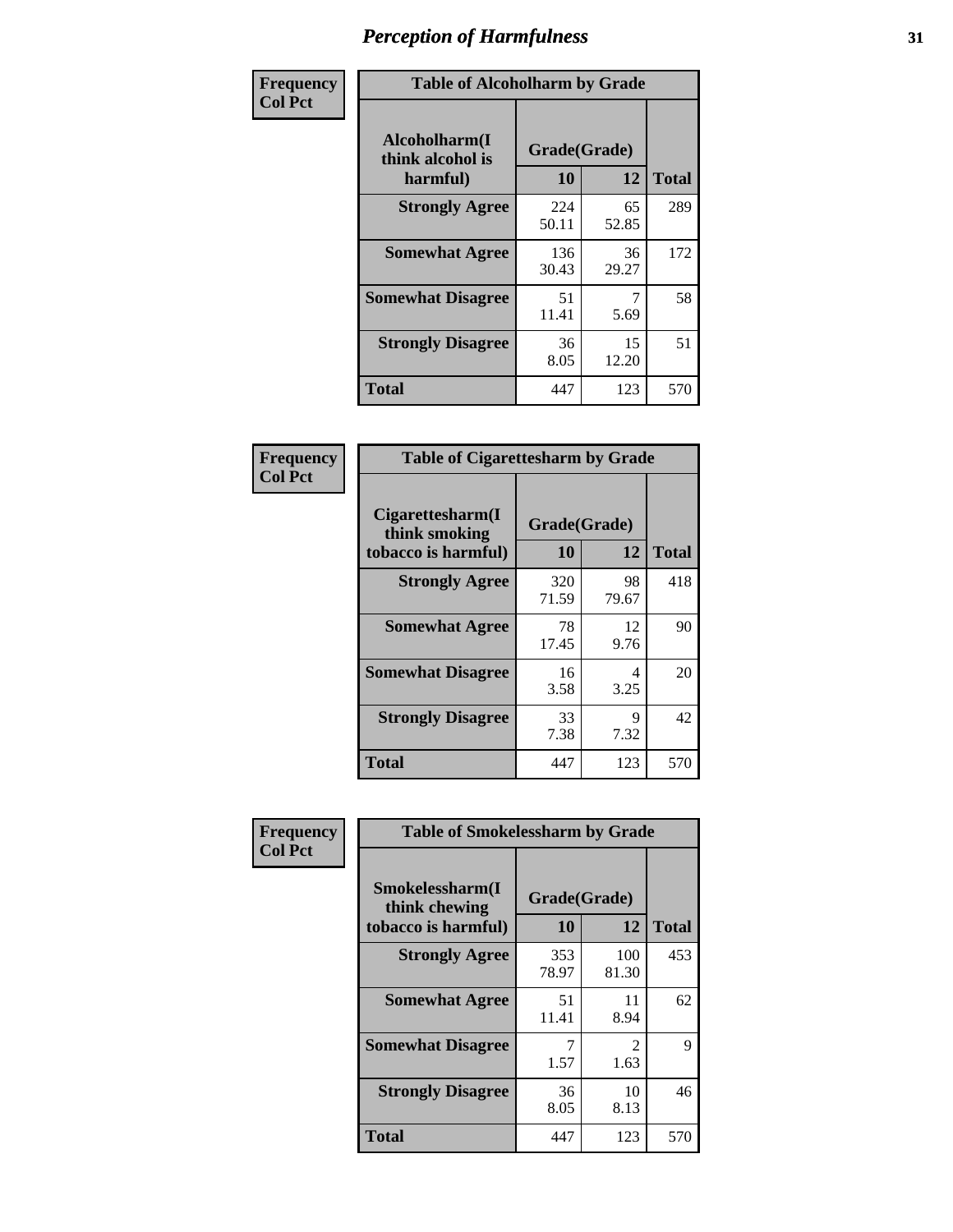| Frequency      |                                                   | <b>Table of Marijuanaharm by Grade</b> |             |              |  |  |  |
|----------------|---------------------------------------------------|----------------------------------------|-------------|--------------|--|--|--|
| <b>Col Pct</b> | Marijuanaharm(I<br>think marijuana is<br>harmful) | Grade(Grade)<br>10                     | 12          | <b>Total</b> |  |  |  |
|                | <b>Strongly Agree</b>                             | 262<br>58.61                           | 72<br>58.54 | 334          |  |  |  |
|                | <b>Somewhat Agree</b>                             | 85<br>19.02                            | 23<br>18.70 | 108          |  |  |  |
|                | <b>Somewhat Disagree</b>                          | 41<br>9.17                             | 12<br>9.76  | 53           |  |  |  |
|                | <b>Strongly Disagree</b>                          | 59<br>13.20                            | 16<br>13.01 | 75           |  |  |  |
|                | <b>Total</b>                                      | 447                                    | 123         | 570          |  |  |  |

| <b>Table of Cocaineharm by Grade</b>          |                    |                        |              |  |  |  |  |
|-----------------------------------------------|--------------------|------------------------|--------------|--|--|--|--|
| Cocaineharm(I<br>think cocaine is<br>harmful) | Grade(Grade)<br>10 | 12                     | <b>Total</b> |  |  |  |  |
| <b>Strongly Agree</b>                         | 365<br>81.66       | 110<br>89.43           | 475          |  |  |  |  |
| <b>Somewhat Agree</b>                         | 35<br>7.83         | 2<br>1.63              | 37           |  |  |  |  |
| <b>Somewhat Disagree</b>                      | 9<br>2.01          | $\mathfrak{D}$<br>1.63 | 11           |  |  |  |  |
| <b>Strongly Disagree</b>                      | 38<br>8.50         | 9<br>7.32              | 47           |  |  |  |  |
| <b>Total</b>                                  | 447                | 123                    | 570          |  |  |  |  |

| Frequency      | <b>Table of Inhalantsharm by Grade</b>             |                    |              |              |  |  |  |  |
|----------------|----------------------------------------------------|--------------------|--------------|--------------|--|--|--|--|
| <b>Col Pct</b> | Inhalantsharm(I<br>think inhalants are<br>harmful) | Grade(Grade)<br>10 | 12           | <b>Total</b> |  |  |  |  |
|                | <b>Strongly Agree</b>                              | 362<br>80.98       | 104<br>84.55 | 466          |  |  |  |  |
|                | <b>Somewhat Agree</b>                              | 41<br>9.17         | 10<br>8.13   | 51           |  |  |  |  |
|                | <b>Somewhat Disagree</b>                           | 9<br>2.01          | 0.81         | 10           |  |  |  |  |
|                | <b>Strongly Disagree</b>                           | 35<br>7.83         | 8<br>6.50    | 43           |  |  |  |  |
|                | <b>Total</b>                                       | 447                | 123          | 570          |  |  |  |  |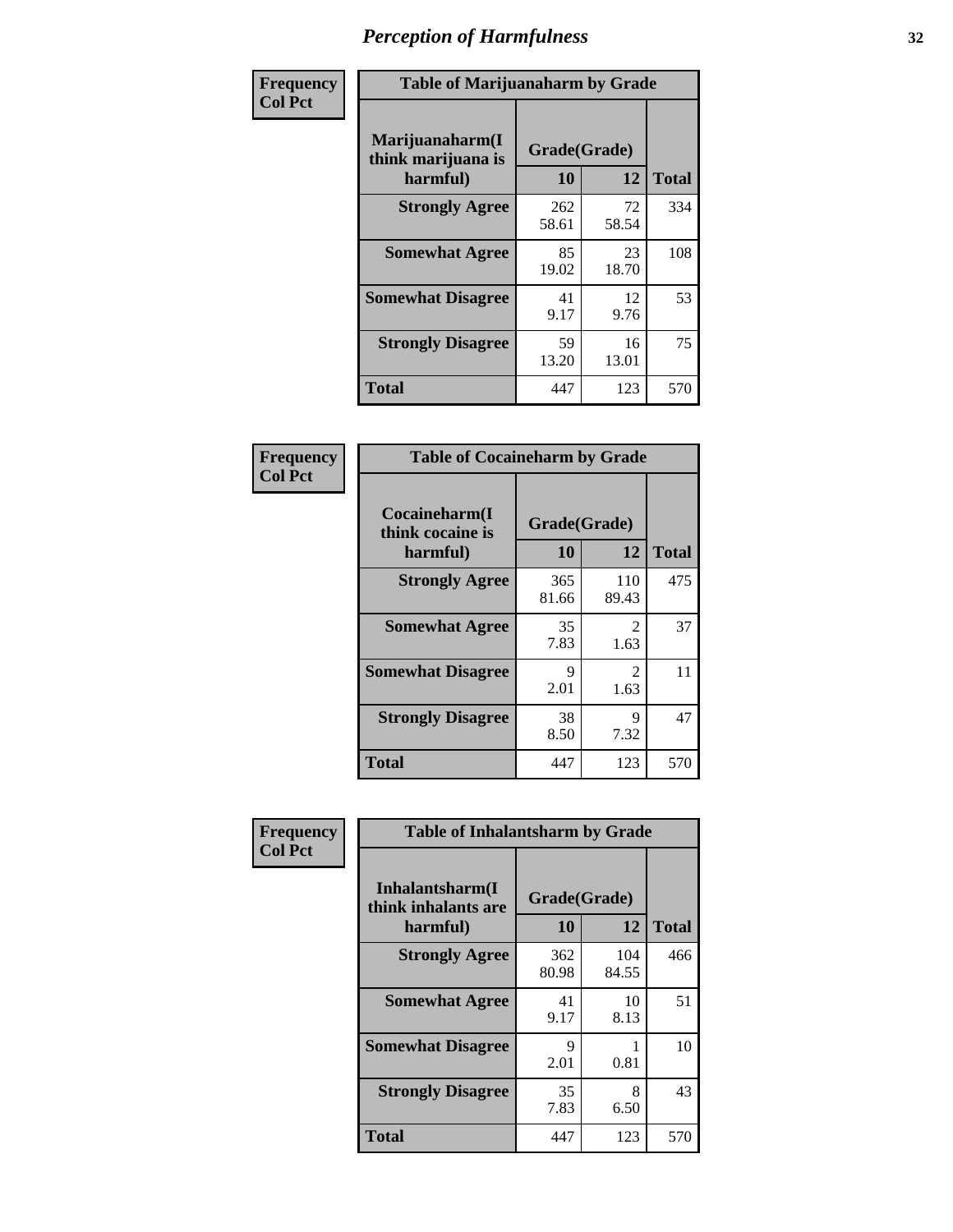| Frequency      | <b>Table of Steroidsharm by Grade</b>            |                    |              |              |
|----------------|--------------------------------------------------|--------------------|--------------|--------------|
| <b>Col Pct</b> | Steroidsharm(I<br>think steroids are<br>harmful) | Grade(Grade)<br>10 | 12           | <b>Total</b> |
|                | <b>Strongly Agree</b>                            | 352<br>78.75       | 104<br>84.55 | 456          |
|                | <b>Somewhat Agree</b>                            | 52<br>11.63        | 10<br>8.13   | 62           |
|                | <b>Somewhat Disagree</b>                         | 8<br>1.79          | 0<br>0.00    | 8            |
|                | <b>Strongly Disagree</b>                         | 35<br>7.83         | 9<br>7.32    | 44           |
|                | <b>Total</b>                                     | 447                | 123          | 570          |

| <b>Table of Ecstasyharm by Grade</b>          |                    |              |     |  |  |
|-----------------------------------------------|--------------------|--------------|-----|--|--|
| Ecstasyharm(I<br>think ecstasy is<br>harmful) | Grade(Grade)<br>10 | <b>Total</b> |     |  |  |
| <b>Strongly Agree</b>                         | 353<br>78.97       | 107<br>86.99 | 460 |  |  |
| <b>Somewhat Agree</b>                         | 44<br>9.84         | 5<br>4.07    | 49  |  |  |
| <b>Somewhat Disagree</b>                      | 13<br>2.91         | 1<br>0.81    | 14  |  |  |
| <b>Strongly Disagree</b>                      | 37<br>8.28         | 10<br>8.13   | 47  |  |  |
| <b>Total</b>                                  | 447                | 123          | 570 |  |  |

| Frequency      | <b>Table of Methharm by Grade</b>                            |                    |              |              |
|----------------|--------------------------------------------------------------|--------------------|--------------|--------------|
| <b>Col Pct</b> | <b>Methharm</b> (I think<br>methamphetamines<br>are harmful) | Grade(Grade)<br>10 | 12           | <b>Total</b> |
|                | <b>Strongly Agree</b>                                        | 369<br>82.55       | 111<br>90.24 | 480          |
|                | <b>Somewhat Agree</b>                                        | 38<br>8.50         | 4<br>3.25    | 42           |
|                | <b>Somewhat Disagree</b>                                     | 3<br>0.67          | 0<br>0.00    | 3            |
|                | <b>Strongly Disagree</b>                                     | 37<br>8.28         | 8<br>6.50    | 45           |
|                | <b>Total</b>                                                 | 447                | 123          | 570          |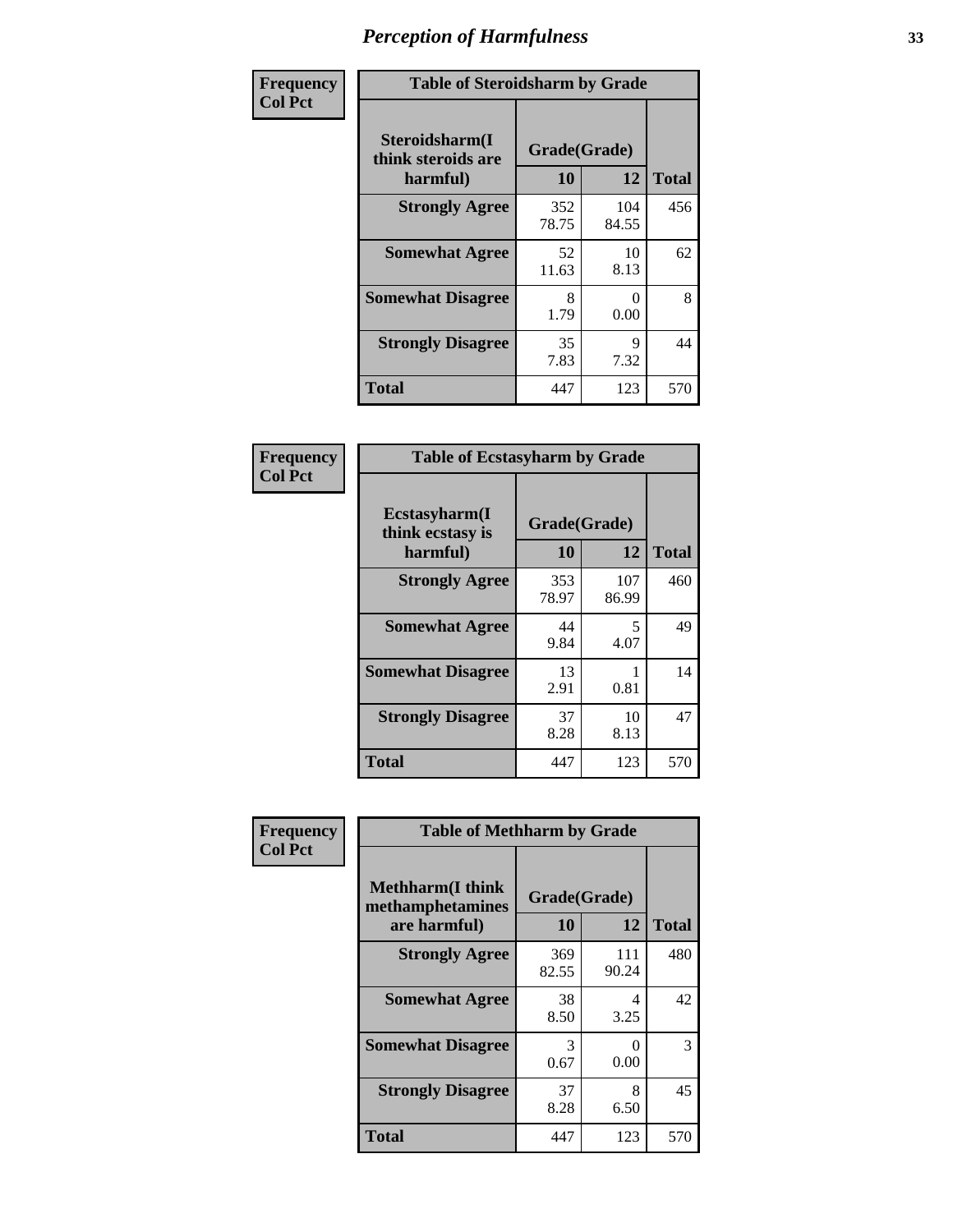| Frequency      | <b>Table of Hallucinogensharm by Grade</b>                 |                    |              |              |
|----------------|------------------------------------------------------------|--------------------|--------------|--------------|
| <b>Col Pct</b> | Hallucinogensharm(I<br>think hallucinogens<br>are harmful) | Grade(Grade)<br>10 | 12           | <b>Total</b> |
|                | <b>Strongly Agree</b>                                      | 366<br>81.88       | 108<br>87.80 | 474          |
|                | <b>Somewhat Agree</b>                                      | 37<br>8.28         | 6<br>4.88    | 43           |
|                | <b>Somewhat Disagree</b>                                   | 1.57               | 0.81         | 8            |
|                | <b>Strongly Disagree</b>                                   | 37<br>8.28         | 8<br>6.50    | 45           |
|                | <b>Total</b>                                               | 447                | 123          | 570          |

| <b>Table of Prescriptionharm by Grade</b>                                         |              |              |              |  |
|-----------------------------------------------------------------------------------|--------------|--------------|--------------|--|
| <b>Prescriptionharm</b> (I<br>think prescription<br>drugs not<br>prescribed to me |              | Grade(Grade) |              |  |
| are harmful)                                                                      | 10           | 12           | <b>Total</b> |  |
| <b>Strongly Agree</b>                                                             | 311<br>69.57 | 100<br>81.30 | 411          |  |
| <b>Somewhat Agree</b>                                                             | 71<br>15.88  | 6<br>4.88    | 77           |  |
| <b>Somewhat Disagree</b>                                                          | 27<br>6.04   | 8<br>6.50    | 35           |  |
| <b>Strongly Disagree</b>                                                          | 38<br>8.50   | 9<br>7.32    | 47           |  |
| Total                                                                             | 447          | 123          | 570          |  |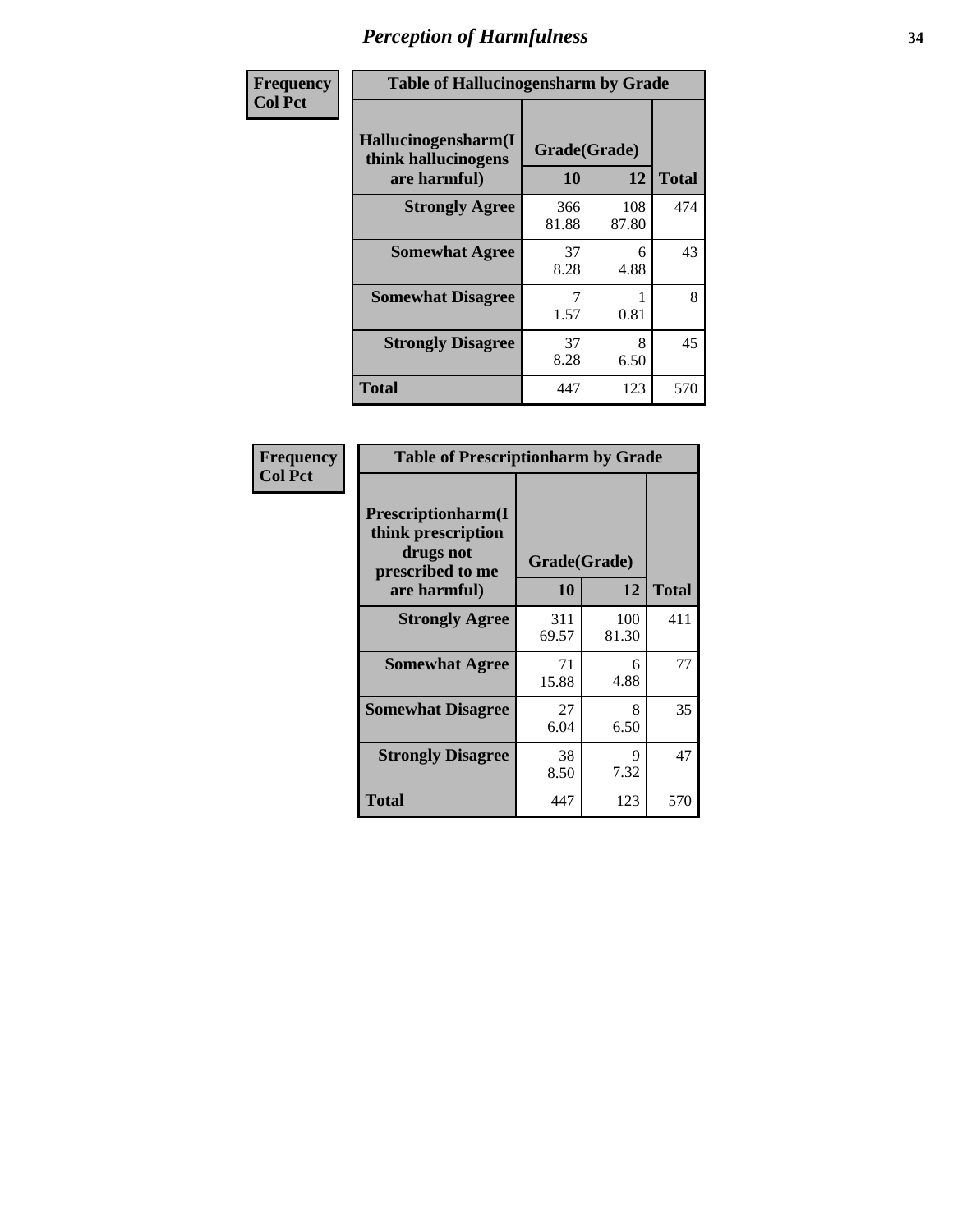# *Disapproval by Adults* **35**

| Frequency      | <b>Table of Alcoholadult by Grade</b>                         |                    |             |              |
|----------------|---------------------------------------------------------------|--------------------|-------------|--------------|
| <b>Col Pct</b> | Alcoholadult(Adults<br>would disapprove if<br>I used alcohol) | Grade(Grade)<br>10 | 12          | <b>Total</b> |
|                | <b>Strongly Agree</b>                                         | 232<br>51.90       | 60<br>48.78 | 292          |
|                | <b>Somewhat Agree</b>                                         | 112<br>25.06       | 30<br>24.39 | 142          |
|                | <b>Somewhat Disagree</b>                                      | 62<br>13.87        | 21<br>17.07 | 83           |
|                | <b>Strongly Disagree</b>                                      | 41<br>9.17         | 12<br>9.76  | 53           |
|                | <b>Total</b>                                                  | 447                | 123         | 570          |

| <b>Table of Tobaccoadult by Grade</b>                                 |              |             |     |  |  |
|-----------------------------------------------------------------------|--------------|-------------|-----|--|--|
| <b>Tobaccoadult</b> (Adults<br>would disapprove if<br>I used tobacco) | <b>Total</b> |             |     |  |  |
| <b>Strongly Agree</b>                                                 | 347<br>77.63 | 91<br>73.98 | 438 |  |  |
| <b>Somewhat Agree</b>                                                 | 50<br>11.19  | 17<br>13.82 | 67  |  |  |
| <b>Somewhat Disagree</b>                                              | 17<br>3.80   | 4<br>3.25   | 21  |  |  |
| <b>Strongly Disagree</b>                                              | 33<br>7.38   | 11<br>8.94  | 44  |  |  |
| <b>Total</b>                                                          | 447          | 123         | 570 |  |  |

| Frequency      | <b>Table of Marijuanaadult by Grade</b>                           |                    |             |              |
|----------------|-------------------------------------------------------------------|--------------------|-------------|--------------|
| <b>Col Pct</b> | Marijuanaadult(Adults<br>would disapprove if I<br>used marijuana) | Grade(Grade)<br>10 | 12          | <b>Total</b> |
|                | <b>Strongly Agree</b>                                             | 344<br>76.96       | 95<br>77.24 | 439          |
|                | <b>Somewhat Agree</b>                                             | 46<br>10.29        | 9<br>7.32   | 55           |
|                | <b>Somewhat Disagree</b>                                          | 20<br>4.47         | 9<br>7.32   | 29           |
|                | <b>Strongly Disagree</b>                                          | 37<br>8.28         | 10<br>8.13  | 47           |
|                | <b>Total</b>                                                      | 447                | 123         | 570          |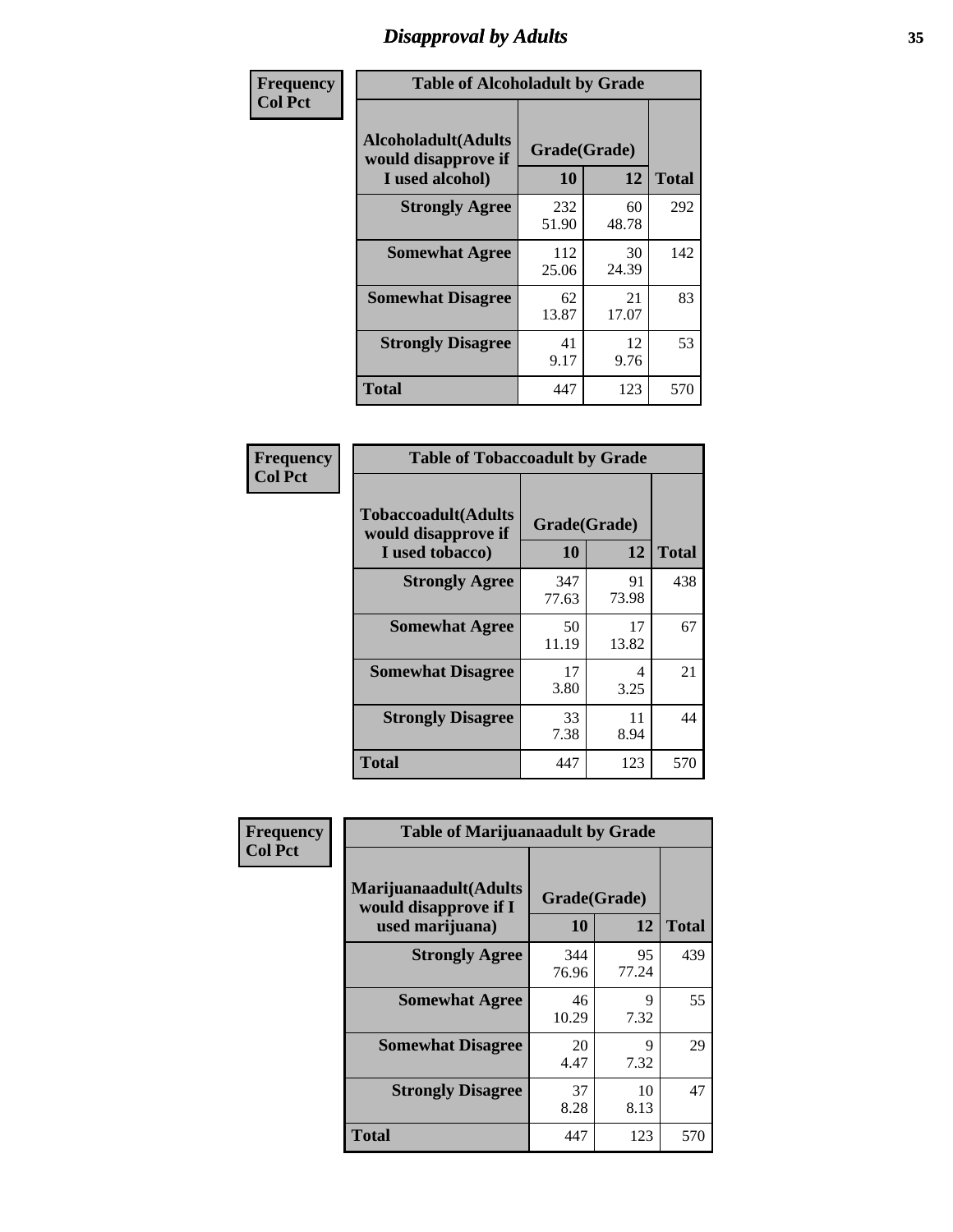### *Disapproval by Adults* **36**

| Frequency      | <b>Table of Otherdrugadult by Grade</b>                                     |                    |              |              |
|----------------|-----------------------------------------------------------------------------|--------------------|--------------|--------------|
| <b>Col Pct</b> | <b>Otherdrugadult</b> (Adults<br>would disapprove if I<br>used other drugs) | Grade(Grade)<br>10 | 12           | <b>Total</b> |
|                | <b>Strongly Agree</b>                                                       | 374<br>83.67       | 107<br>86.99 | 481          |
|                | <b>Somewhat Agree</b>                                                       | 31<br>6.94         | 5.69         | 38           |
|                | <b>Somewhat Disagree</b>                                                    | Q<br>2.01          | 0<br>0.00    | 9            |
|                | <b>Strongly Disagree</b>                                                    | 33<br>7.38         | 9<br>7.32    | 42           |
|                | <b>Total</b>                                                                | 447                | 123          | 570          |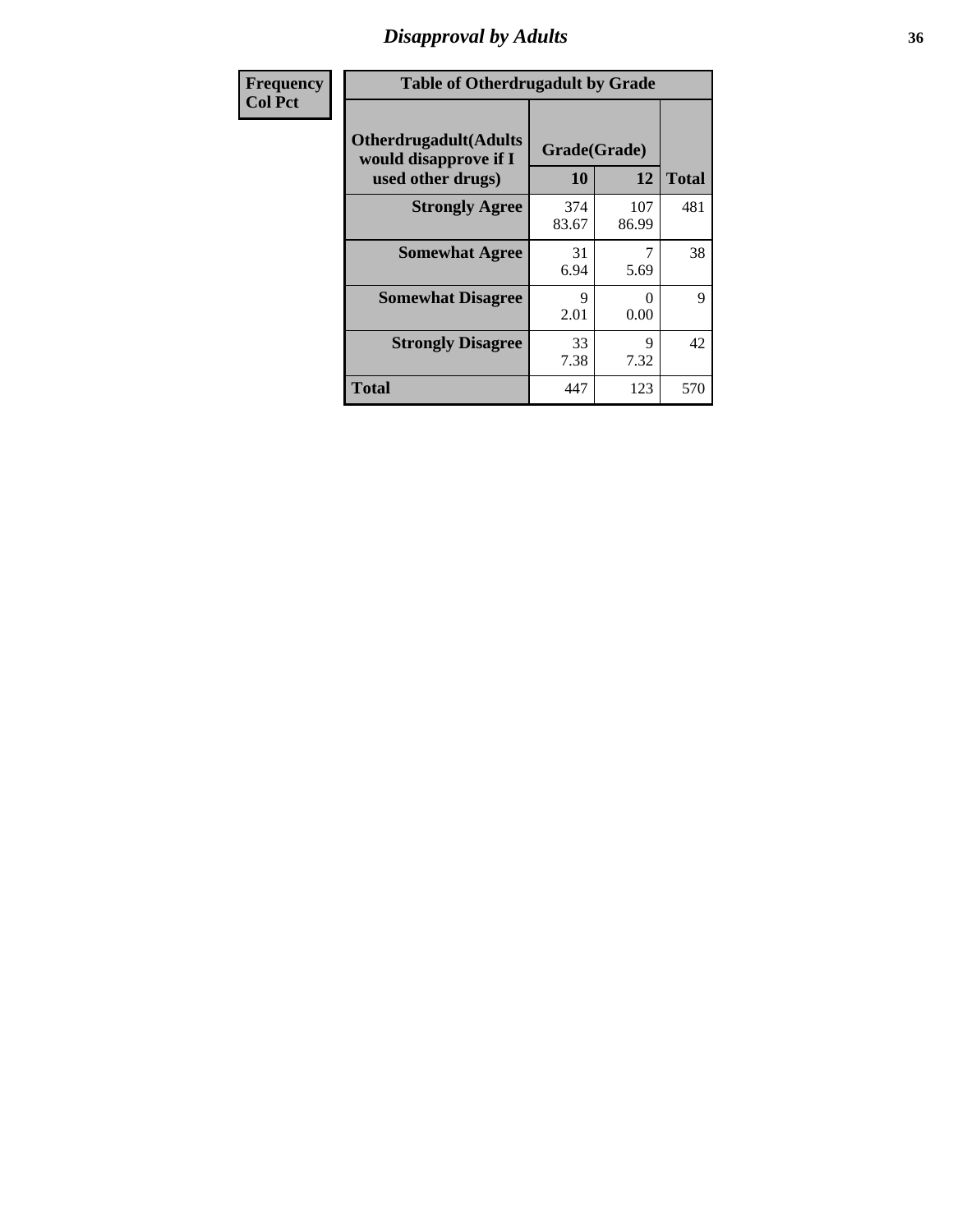# *Disapproval by Peers* **37**

| Frequency      | <b>Table of Alcoholpeer by Grade</b>                    |              |             |              |  |
|----------------|---------------------------------------------------------|--------------|-------------|--------------|--|
| <b>Col Pct</b> | Alcoholpeer(My<br>friends would<br>disapprove if I used | Grade(Grade) |             |              |  |
|                | alcohol)                                                | 10           | 12          | <b>Total</b> |  |
|                | <b>Strongly Agree</b>                                   | 104<br>23.27 | 25<br>20.33 | 129          |  |
|                | <b>Somewhat Agree</b>                                   | 110<br>24.61 | 25<br>20.33 | 135          |  |
|                | <b>Somewhat Disagree</b>                                | 142<br>31.77 | 42<br>34.15 | 184          |  |
|                | <b>Strongly Disagree</b>                                | 91<br>20.36  | 31<br>25.20 | 122          |  |
|                | Total                                                   | 447          | 123         | 570          |  |

| Frequency      | <b>Table of Tobaccopeer by Grade</b>                                |                    |             |              |
|----------------|---------------------------------------------------------------------|--------------------|-------------|--------------|
| <b>Col Pct</b> | Tobaccopeer(My<br>friends would<br>disapprove if I used<br>tobacco) | Grade(Grade)<br>10 | 12          | <b>Total</b> |
|                | <b>Strongly Agree</b>                                               | 200<br>44.74       | 46<br>37.40 | 246          |
|                | <b>Somewhat Agree</b>                                               | 101<br>22.60       | 30<br>24.39 | 131          |
|                | <b>Somewhat Disagree</b>                                            | 80<br>17.90        | 33<br>26.83 | 113          |
|                | <b>Strongly Disagree</b>                                            | 66<br>14.77        | 14<br>11.38 | 80           |
|                | Total                                                               | 447                | 123         | 570          |

| Frequency      | <b>Table of Marijuanapeer by Grade</b>                    |              |             |              |
|----------------|-----------------------------------------------------------|--------------|-------------|--------------|
| <b>Col Pct</b> | Marijuanapeer(My<br>friends would<br>disapprove if I used | Grade(Grade) |             |              |
|                | marijuana)                                                | 10           | 12          | <b>Total</b> |
|                | <b>Strongly Agree</b>                                     | 170<br>38.03 | 48<br>39.02 | 218          |
|                | <b>Somewhat Agree</b>                                     | 94<br>21.03  | 21<br>17.07 | 115          |
|                | <b>Somewhat Disagree</b>                                  | 89<br>19.91  | 33<br>26.83 | 122          |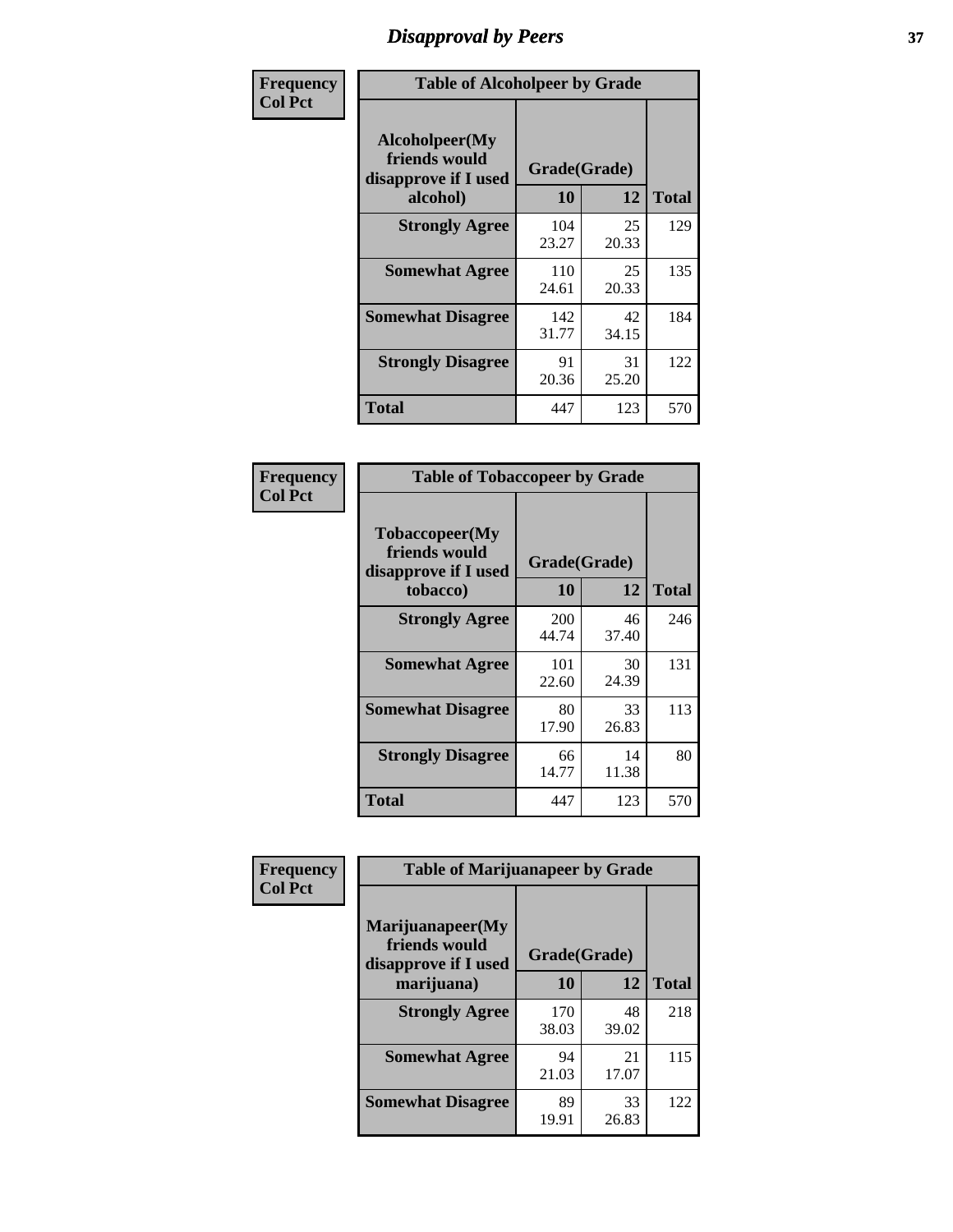# *Disapproval by Peers* **38**

| Frequency<br><b>Col Pct</b> | <b>Table of Marijuanapeer by Grade</b>                                  |                    |             |              |
|-----------------------------|-------------------------------------------------------------------------|--------------------|-------------|--------------|
|                             | Marijuanapeer(My<br>friends would<br>disapprove if I used<br>marijuana) | Grade(Grade)<br>10 | 12          | <b>Total</b> |
|                             | <b>Strongly Disagree</b>                                                | 94<br>21.03        | 21<br>17.07 | 115          |
|                             | Total                                                                   | 447                | 123         | 570          |

| Frequency      | <b>Table of Otherdrugpeer by Grade</b>                                    |                    |             |              |
|----------------|---------------------------------------------------------------------------|--------------------|-------------|--------------|
| <b>Col Pct</b> | Otherdrugpeer(My<br>friends would<br>disapprove if I used<br>other drugs) | Grade(Grade)<br>10 | 12          | <b>Total</b> |
|                | <b>Strongly Agree</b>                                                     | 250<br>55.93       | 70<br>56.91 | 320          |
|                | <b>Somewhat Agree</b>                                                     | 78<br>17.45        | 22<br>17.89 | 100          |
|                | <b>Somewhat Disagree</b>                                                  | 61<br>13.65        | 22<br>17.89 | 83           |
|                | <b>Strongly Disagree</b>                                                  | 58<br>12.98        | 9<br>7.32   | 67           |
|                | <b>Total</b>                                                              | 447                | 123         | 570          |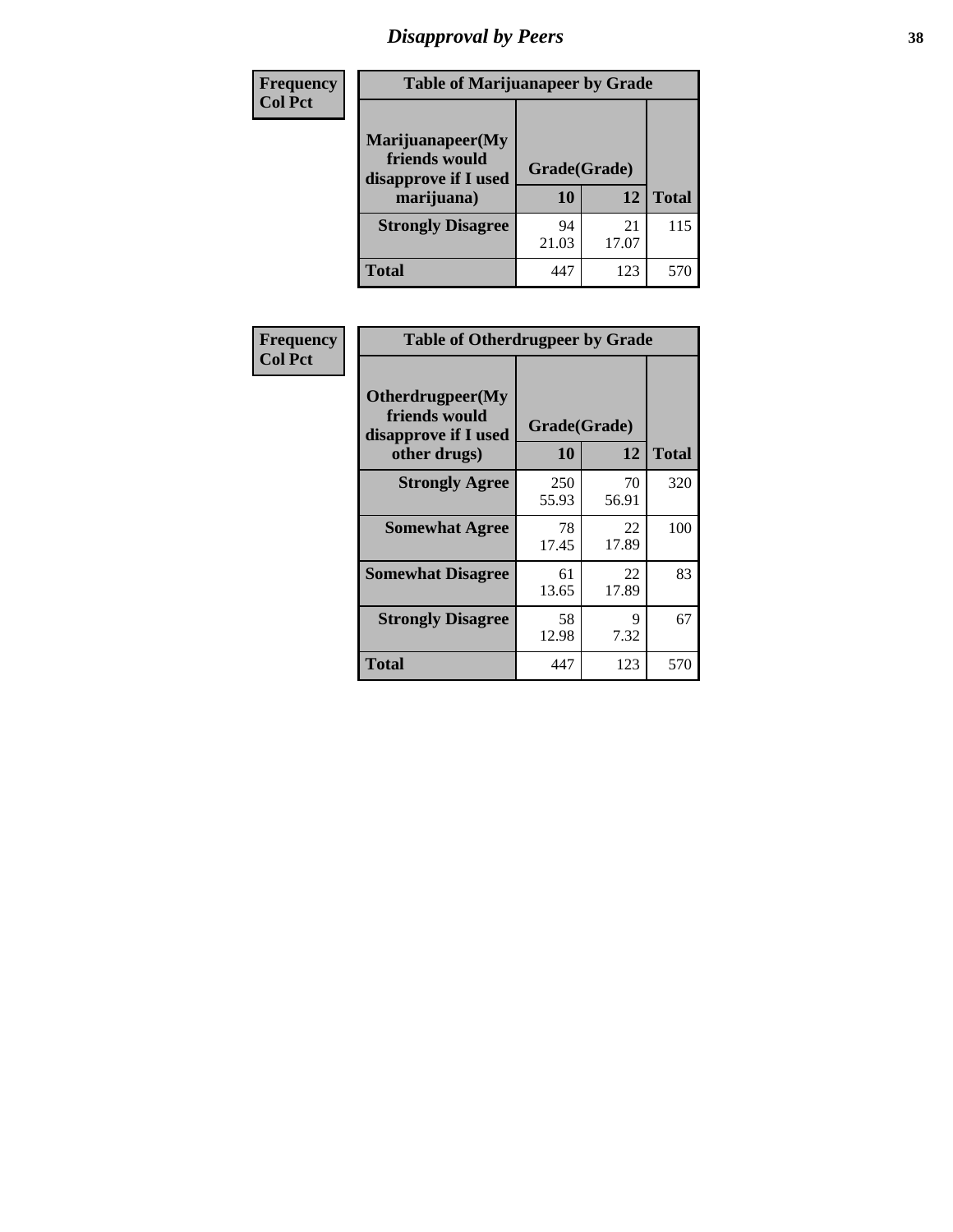| Frequency      | <b>Table of Alcohollocation1 by Grade</b> |              |             |              |
|----------------|-------------------------------------------|--------------|-------------|--------------|
| <b>Col Pct</b> | <b>Alcohollocation1(Places</b>            | Grade(Grade) |             |              |
|                | <b>Friends Use Alcohol)</b>               | 10           | 12          | <b>Total</b> |
|                |                                           | 263<br>58.84 | 93<br>75.61 | 356          |
|                | Do Not Use                                | 184<br>41.16 | 30<br>24.39 | 214          |
|                | <b>Total</b>                              | 447          | 123         | 570          |

| Frequency      | <b>Table of Alcohollocation2 by Grade</b>                     |                    |             |              |
|----------------|---------------------------------------------------------------|--------------------|-------------|--------------|
| <b>Col Pct</b> | <b>Alcohollocation2(Places</b><br><b>Friends Use Alcohol)</b> | Grade(Grade)<br>10 | 12          | <b>Total</b> |
|                |                                                               | 286<br>63.98       | 66<br>53.66 | 352          |
|                | Home                                                          | 161<br>36.02       | 57<br>46.34 | 218          |
|                | Total                                                         | 447                | 123         | 570          |

| Frequency      | <b>Table of Alcohollocation 3 by Grade</b>                    |                    |              |              |
|----------------|---------------------------------------------------------------|--------------------|--------------|--------------|
| <b>Col Pct</b> | <b>Alcohollocation3(Places</b><br><b>Friends Use Alcohol)</b> | Grade(Grade)<br>10 | 12           | <b>Total</b> |
|                |                                                               | 412<br>92.17       | 110<br>89.43 | 522          |
|                | <b>School</b>                                                 | 35<br>7.83         | 13<br>10.57  | 48           |
|                | <b>Total</b>                                                  | 447                | 123          | 570          |

| <b>Frequency</b> | <b>Table of Alcohollocation4 by Grade</b> |              |              |              |  |
|------------------|-------------------------------------------|--------------|--------------|--------------|--|
| <b>Col Pct</b>   | <b>Alcohollocation4(Places</b>            | Grade(Grade) |              |              |  |
|                  | <b>Friends Use Alcohol)</b>               | 10           | 12           | <b>Total</b> |  |
|                  |                                           | 406<br>90.83 | 101<br>82.11 | 507          |  |
|                  | Car                                       | 41<br>9.17   | 22<br>17.89  | 63           |  |
|                  | <b>Total</b>                              | 447          | 123          | 570          |  |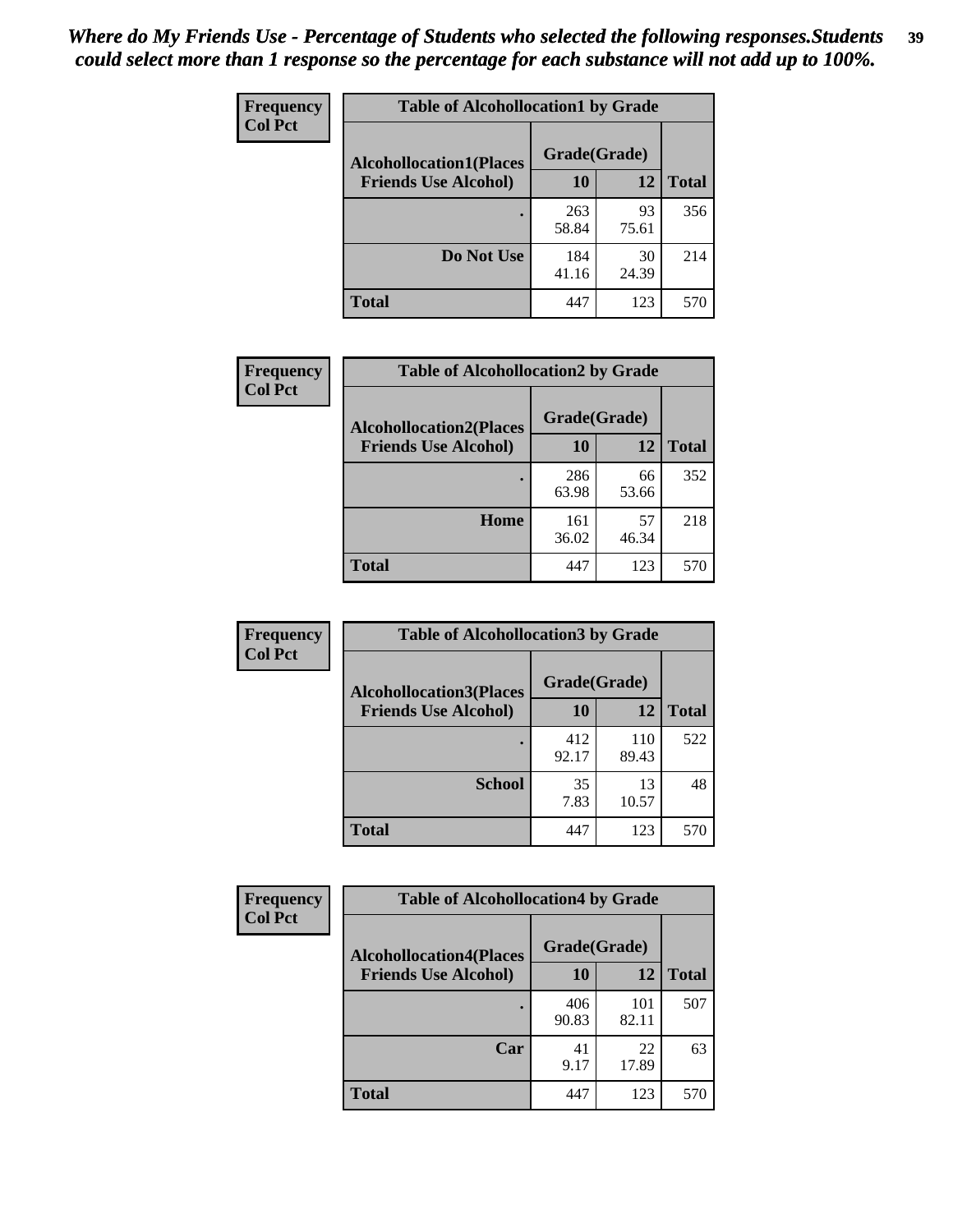| Frequency<br><b>Col Pct</b> | <b>Table of Alcohollocation5 by Grade</b> |              |             |              |  |
|-----------------------------|-------------------------------------------|--------------|-------------|--------------|--|
|                             | <b>Alcohollocation5(Places</b>            | Grade(Grade) |             |              |  |
|                             | <b>Friends Use Alcohol)</b>               | 10           | 12          | <b>Total</b> |  |
|                             |                                           | 254<br>56.82 | 47<br>38.21 | 301          |  |
|                             | <b>Friend's House</b>                     | 193<br>43.18 | 76<br>61.79 | 269          |  |
|                             | <b>Total</b>                              | 447          | 123         | 570          |  |

| <b>Frequency</b> | <b>Table of Alcohollocation6 by Grade</b> |              |             |              |  |
|------------------|-------------------------------------------|--------------|-------------|--------------|--|
| <b>Col Pct</b>   | <b>Alcohollocation6(Places</b>            | Grade(Grade) |             |              |  |
|                  | <b>Friends Use Alcohol)</b>               | 10           | 12          | <b>Total</b> |  |
|                  |                                           | 302<br>67.56 | 82<br>66.67 | 384          |  |
|                  | <b>Other</b>                              | 145<br>32.44 | 41<br>33.33 | 186          |  |
|                  | <b>Total</b>                              | 447          | 123         | 570          |  |

| Frequency      | <b>Table of Tobaccolocation1 by Grade</b> |              |             |              |  |  |
|----------------|-------------------------------------------|--------------|-------------|--------------|--|--|
| <b>Col Pct</b> | <b>Tobaccolocation1(Places</b>            | Grade(Grade) |             |              |  |  |
|                | <b>Friends Use Tobacco)</b>               | 10           | 12          | <b>Total</b> |  |  |
|                |                                           | 151<br>33.78 | 59<br>47.97 | 210          |  |  |
|                | Do Not Use                                | 296<br>66.22 | 64<br>52.03 | 360          |  |  |
|                | <b>Total</b>                              | 447          | 123         | 570          |  |  |

| <b>Frequency</b> | <b>Table of Tobaccolocation2 by Grade</b> |              |             |              |  |
|------------------|-------------------------------------------|--------------|-------------|--------------|--|
| <b>Col Pct</b>   | <b>Tobaccolocation2(Places</b>            | Grade(Grade) |             |              |  |
|                  | <b>Friends Use Tobacco)</b>               | 10           | 12          | <b>Total</b> |  |
|                  |                                           | 354<br>79.19 | 82<br>66.67 | 436          |  |
|                  | Home                                      | 93<br>20.81  | 41<br>33.33 | 134          |  |
|                  | <b>Total</b>                              | 447          | 123         | 570          |  |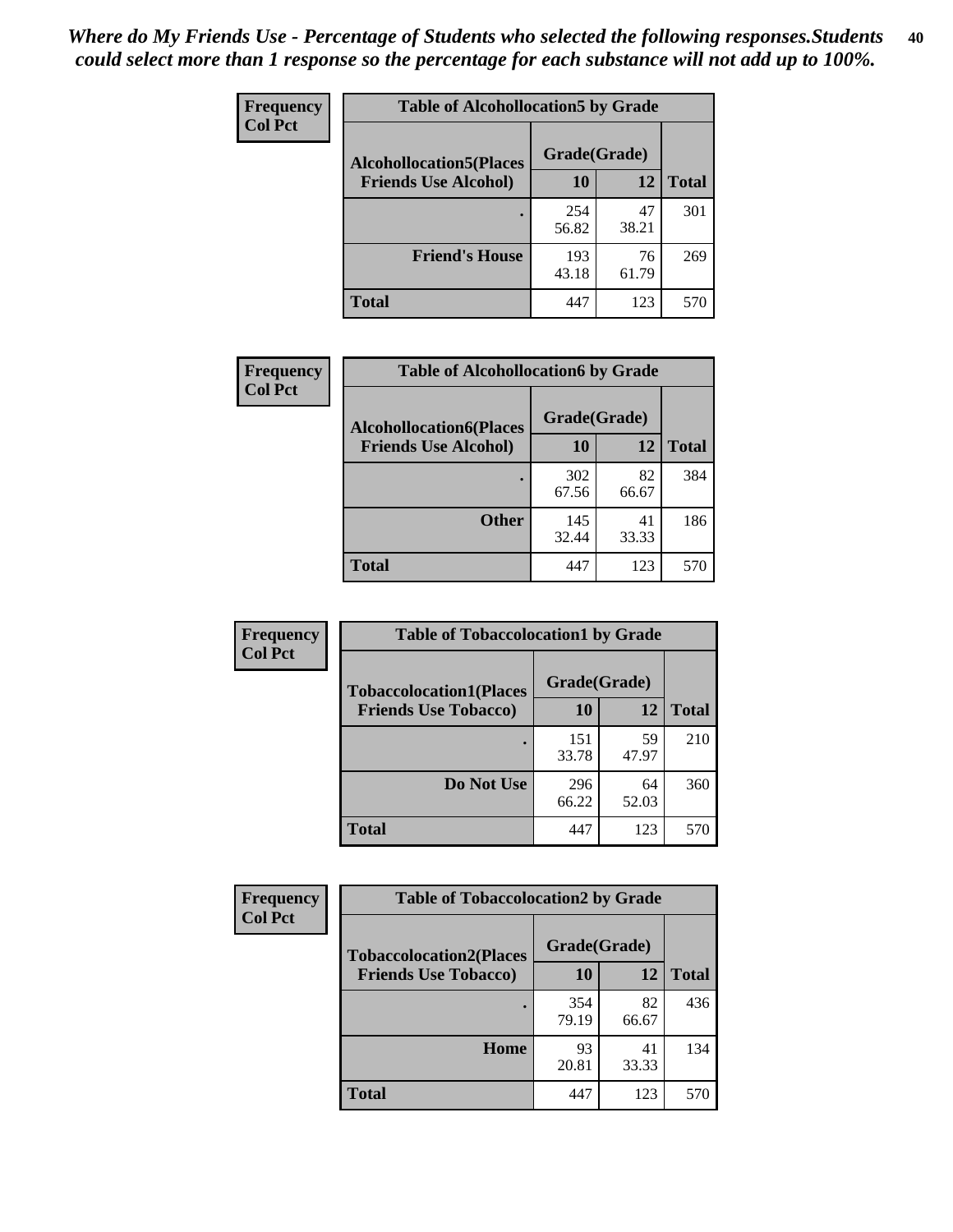| Frequency<br><b>Col Pct</b> | <b>Table of Tobaccolocation 3 by Grade</b> |              |              |              |  |
|-----------------------------|--------------------------------------------|--------------|--------------|--------------|--|
|                             | <b>Tobaccolocation3(Places</b>             | Grade(Grade) |              |              |  |
|                             | <b>Friends Use Tobacco)</b>                | 10           | 12           | <b>Total</b> |  |
|                             |                                            | 403<br>90.16 | 108<br>87.80 | 511          |  |
|                             | <b>School</b>                              | 44<br>9.84   | 15<br>12.20  | 59           |  |
|                             | <b>Total</b>                               | 447          | 123          | 570          |  |

| Frequency      | <b>Table of Tobaccolocation4 by Grade</b> |              |             |              |
|----------------|-------------------------------------------|--------------|-------------|--------------|
| <b>Col Pct</b> | <b>Tobaccolocation4(Places</b>            | Grade(Grade) |             |              |
|                | <b>Friends Use Tobacco)</b>               | 10           | 12          | <b>Total</b> |
|                |                                           | 391<br>87.47 | 87<br>70.73 | 478          |
|                | Car                                       | 56<br>12.53  | 36<br>29.27 | 92           |
|                | <b>Total</b>                              | 447          | 123         | 570          |

| Frequency<br><b>Col Pct</b> | <b>Table of Tobaccolocation5 by Grade</b> |              |             |              |
|-----------------------------|-------------------------------------------|--------------|-------------|--------------|
|                             | <b>Tobaccolocation5(Places</b>            | Grade(Grade) |             |              |
|                             | <b>Friends Use Tobacco)</b>               | 10           | 12          | <b>Total</b> |
|                             |                                           | 346<br>77.40 | 80<br>65.04 | 426          |
|                             | <b>Friend's House</b>                     | 101<br>22.60 | 43<br>34.96 | 144          |
|                             | <b>Total</b>                              | 447          | 123         | 570          |

| <b>Frequency</b> | <b>Table of Tobaccolocation6 by Grade</b> |              |             |              |
|------------------|-------------------------------------------|--------------|-------------|--------------|
| <b>Col Pct</b>   | <b>Tobaccolocation6(Places</b>            | Grade(Grade) |             |              |
|                  | <b>Friends Use Tobacco)</b>               | 10           | 12          | <b>Total</b> |
|                  |                                           | 344<br>76.96 | 90<br>73.17 | 434          |
|                  | <b>Other</b>                              | 103<br>23.04 | 33<br>26.83 | 136          |
|                  | <b>Total</b>                              | 447          | 123         | 570          |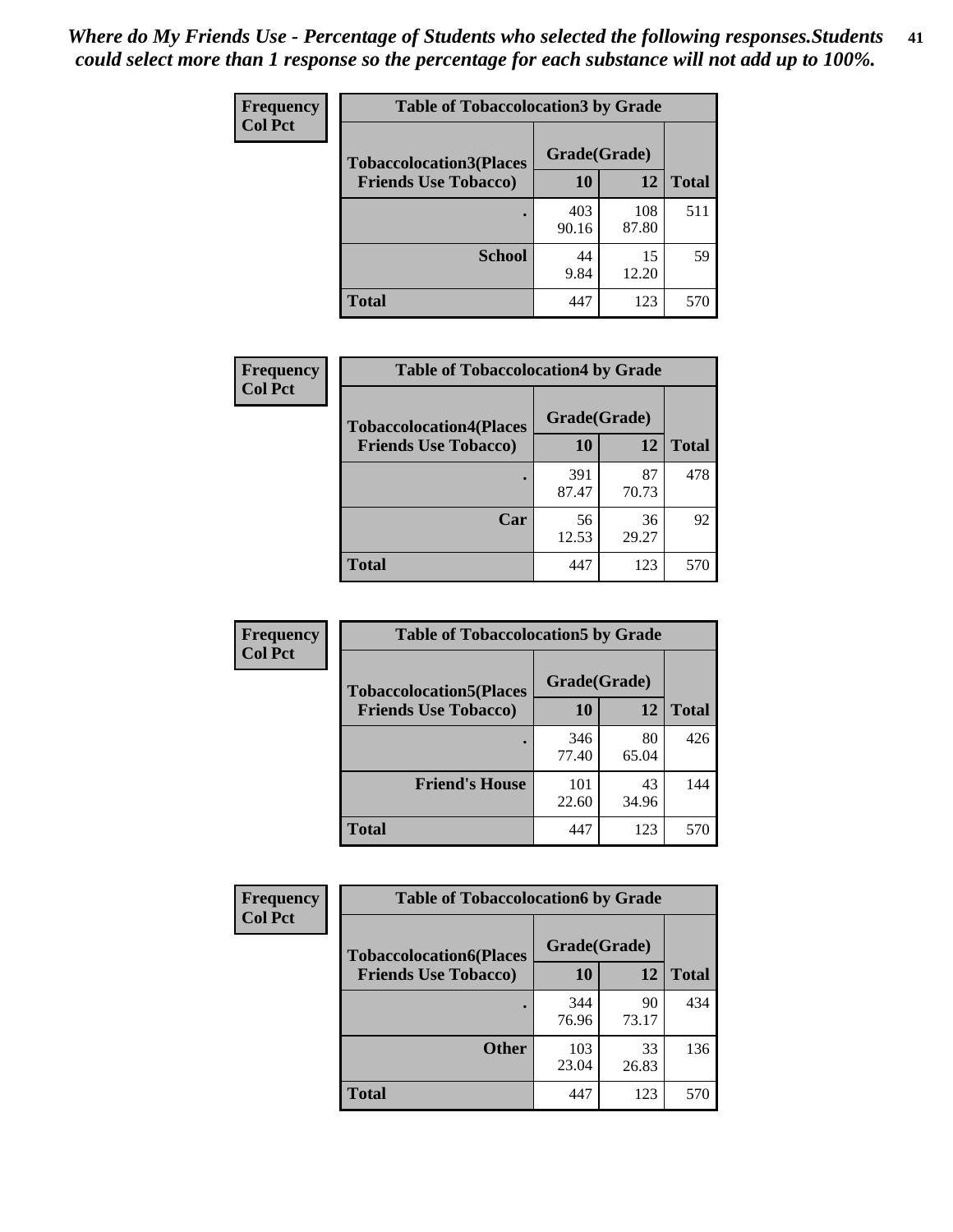| <b>Frequency</b> | <b>Table of Marijuanalocation1 by Grade</b> |              |             |              |
|------------------|---------------------------------------------|--------------|-------------|--------------|
| <b>Col Pct</b>   | <b>Marijuanalocation1(Places</b>            | Grade(Grade) |             |              |
|                  | <b>Friends Use Marijuana</b> )              | 10           | 12          | <b>Total</b> |
|                  |                                             | 234<br>52.35 | 76<br>61.79 | 310          |
|                  | Do Not Use                                  | 213<br>47.65 | 47<br>38.21 | 260          |
|                  | <b>Total</b>                                | 447          | 123         | 570          |

| <b>Frequency</b> | <b>Table of Marijuanalocation2 by Grade</b>                        |                    |             |              |
|------------------|--------------------------------------------------------------------|--------------------|-------------|--------------|
| <b>Col Pct</b>   | <b>Marijuanalocation2(Places</b><br><b>Friends Use Marijuana</b> ) | Grade(Grade)<br>10 | 12          | <b>Total</b> |
|                  |                                                                    | 310<br>69.35       | 71<br>57.72 | 381          |
|                  | Home                                                               | 137<br>30.65       | 52<br>42.28 | 189          |
|                  | <b>Total</b>                                                       | 447                | 123         | 570          |

| Frequency<br><b>Col Pct</b> | <b>Table of Marijuanalocation3 by Grade</b> |              |             |              |
|-----------------------------|---------------------------------------------|--------------|-------------|--------------|
|                             | <b>Marijuanalocation3</b> (Places           | Grade(Grade) |             |              |
|                             | <b>Friends Use Marijuana</b> )              | 10           | 12          | <b>Total</b> |
|                             |                                             | 365<br>81.66 | 93<br>75.61 | 458          |
|                             | <b>School</b>                               | 82<br>18.34  | 30<br>24.39 | 112          |
|                             | <b>Total</b>                                | 447          | 123         | 570          |

| <b>Frequency</b> | <b>Table of Marijuanalocation4 by Grade</b> |              |             |              |  |
|------------------|---------------------------------------------|--------------|-------------|--------------|--|
| <b>Col Pct</b>   | <b>Marijuanalocation4(Places</b>            | Grade(Grade) |             |              |  |
|                  | <b>Friends Use Marijuana</b> )              | <b>10</b>    | 12          | <b>Total</b> |  |
|                  |                                             | 350<br>78.30 | 79<br>64.23 | 429          |  |
|                  | Car                                         | 97<br>21.70  | 44<br>35.77 | 141          |  |
|                  | <b>Total</b>                                | 447          | 123         | 570          |  |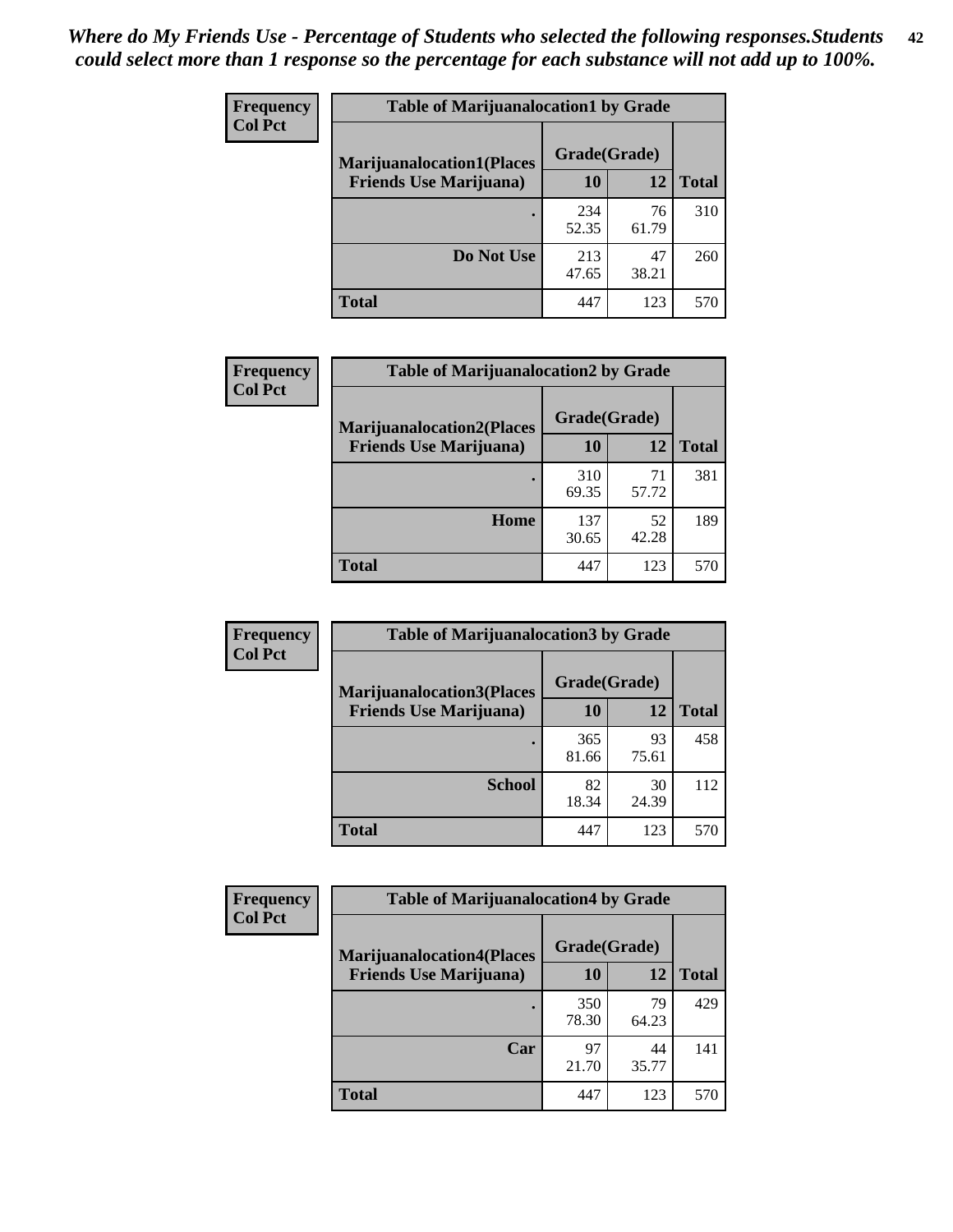| <b>Frequency</b> | <b>Table of Marijuanalocation5 by Grade</b> |              |             |              |
|------------------|---------------------------------------------|--------------|-------------|--------------|
| <b>Col Pct</b>   | <b>Marijuanalocation5</b> (Places           | Grade(Grade) |             |              |
|                  | <b>Friends Use Marijuana</b> )              | 10           | 12          | <b>Total</b> |
|                  |                                             | 283<br>63.31 | 58<br>47.15 | 341          |
|                  | <b>Friend's House</b>                       | 164<br>36.69 | 65<br>52.85 | 229          |
|                  | <b>Total</b>                                | 447          | 123         | 570          |

| <b>Frequency</b> | <b>Table of Marijuanalocation6 by Grade</b>                        |                    |             |              |
|------------------|--------------------------------------------------------------------|--------------------|-------------|--------------|
| <b>Col Pct</b>   | <b>Marijuanalocation6(Places</b><br><b>Friends Use Marijuana</b> ) | Grade(Grade)<br>10 | 12          | <b>Total</b> |
|                  |                                                                    | 297<br>66.44       | 80<br>65.04 | 377          |
|                  | <b>Other</b>                                                       | 150<br>33.56       | 43<br>34.96 | 193          |
|                  | <b>Total</b>                                                       | 447                | 123         | 570          |

| <b>Frequency</b> | <b>Table of Otherdruglocation1 by Grade</b>                          |              |             |              |
|------------------|----------------------------------------------------------------------|--------------|-------------|--------------|
| <b>Col Pct</b>   | <b>Otherdruglocation1(Places</b><br><b>Friends Use Other Illegal</b> | Grade(Grade) |             |              |
|                  | Drugs)                                                               | 10           | 12          | <b>Total</b> |
|                  |                                                                      | 125<br>27.96 | 36<br>29.27 | 161          |
|                  | Do Not Use                                                           | 322<br>72.04 | 87<br>70.73 | 409          |
|                  | <b>Total</b>                                                         | 447          | 123         | 570          |

| Frequency      | <b>Table of Otherdruglocation2 by Grade</b>                          |              |              |              |
|----------------|----------------------------------------------------------------------|--------------|--------------|--------------|
| <b>Col Pct</b> | <b>Otherdruglocation2(Places</b><br><b>Friends Use Other Illegal</b> | Grade(Grade) |              |              |
|                | Drugs)                                                               | 10           | 12           | <b>Total</b> |
|                |                                                                      | 374<br>83.67 | 104<br>84.55 | 478          |
|                | Home                                                                 | 73<br>16.33  | 19<br>15.45  | 92           |
|                | Total                                                                | 447          | 123          | 570          |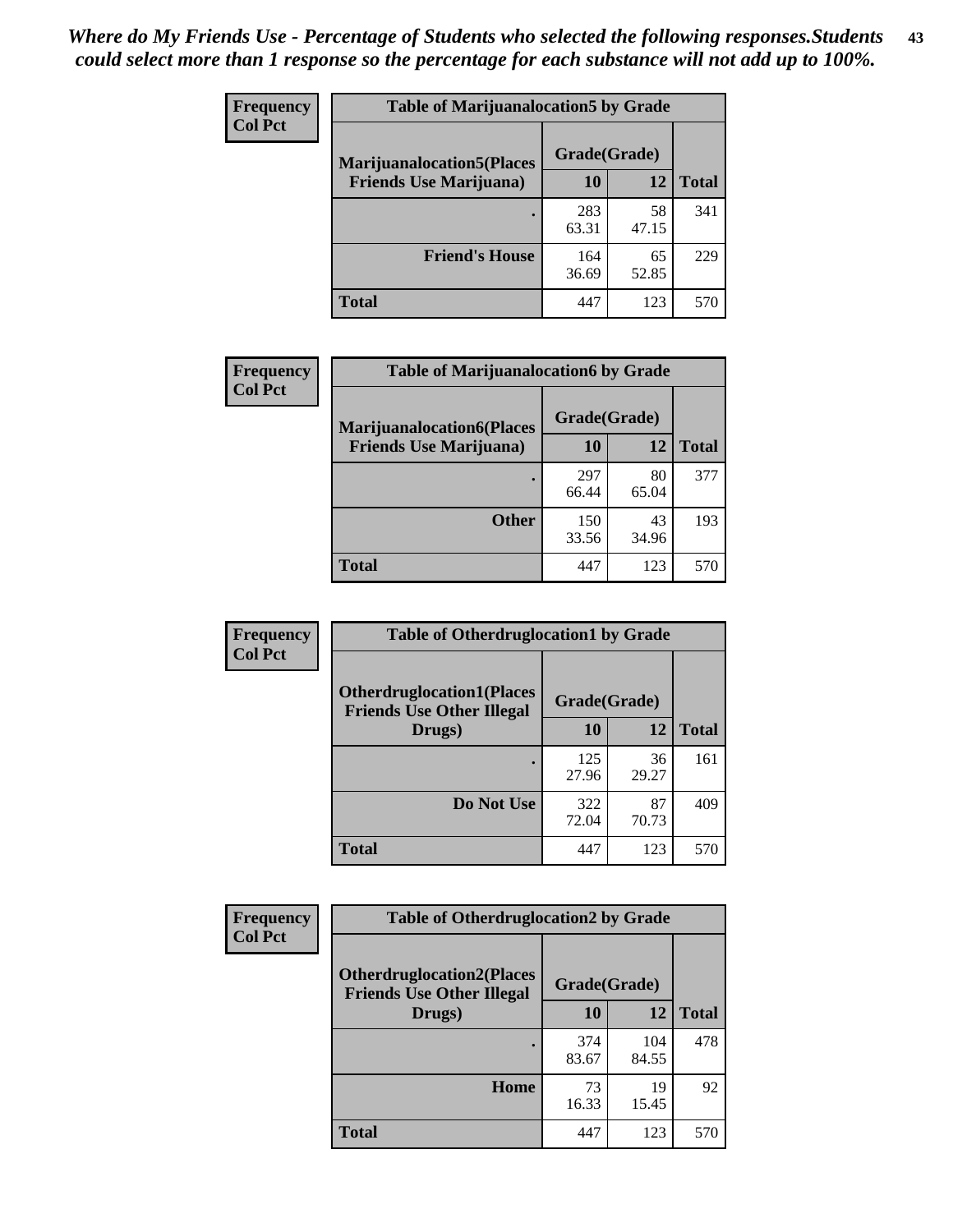| <b>Frequency</b> | <b>Table of Otherdruglocation 3 by Grade</b>                         |              |              |              |
|------------------|----------------------------------------------------------------------|--------------|--------------|--------------|
| <b>Col Pct</b>   | <b>Otherdruglocation3(Places</b><br><b>Friends Use Other Illegal</b> | Grade(Grade) |              |              |
|                  | Drugs)                                                               | 10           | 12           | <b>Total</b> |
|                  |                                                                      | 406<br>90.83 | 109<br>88.62 | 515          |
|                  | <b>School</b>                                                        | 41<br>9.17   | 14<br>11.38  | 55           |
|                  | <b>Total</b>                                                         | 447          | 123          | 570          |

| <b>Frequency</b> | <b>Table of Otherdruglocation4 by Grade</b>                          |              |              |              |
|------------------|----------------------------------------------------------------------|--------------|--------------|--------------|
| <b>Col Pct</b>   | <b>Otherdruglocation4(Places</b><br><b>Friends Use Other Illegal</b> | Grade(Grade) |              |              |
|                  | Drugs)                                                               | 10           | 12           | <b>Total</b> |
|                  |                                                                      | 401<br>89.71 | 108<br>87.80 | 509          |
|                  | Car                                                                  | 46<br>10.29  | 15<br>12.20  | 61           |
|                  | <b>Total</b>                                                         | 447          | 123          | 570          |

| Frequency      | <b>Table of Otherdruglocation5 by Grade</b>                          |              |              |              |
|----------------|----------------------------------------------------------------------|--------------|--------------|--------------|
| <b>Col Pct</b> | <b>Otherdruglocation5(Places</b><br><b>Friends Use Other Illegal</b> | Grade(Grade) |              |              |
|                | Drugs)                                                               | 10           | 12           | <b>Total</b> |
|                |                                                                      | 362<br>80.98 | 100<br>81.30 | 462          |
|                | <b>Friend's House</b>                                                | 85<br>19.02  | 23<br>18.70  | 108          |
|                | <b>Total</b>                                                         | 447          | 123          | 570          |

| <b>Frequency</b> | <b>Table of Otherdruglocation6 by Grade</b>                          |              |             |              |
|------------------|----------------------------------------------------------------------|--------------|-------------|--------------|
| <b>Col Pct</b>   | <b>Otherdruglocation6(Places</b><br><b>Friends Use Other Illegal</b> | Grade(Grade) |             |              |
|                  | Drugs)                                                               | 10           | 12          | <b>Total</b> |
|                  |                                                                      | 352<br>78.75 | 99<br>80.49 | 451          |
|                  | <b>Other</b>                                                         | 95<br>21.25  | 24<br>19.51 | 119          |
|                  | <b>Total</b>                                                         | 447          | 123         | 570          |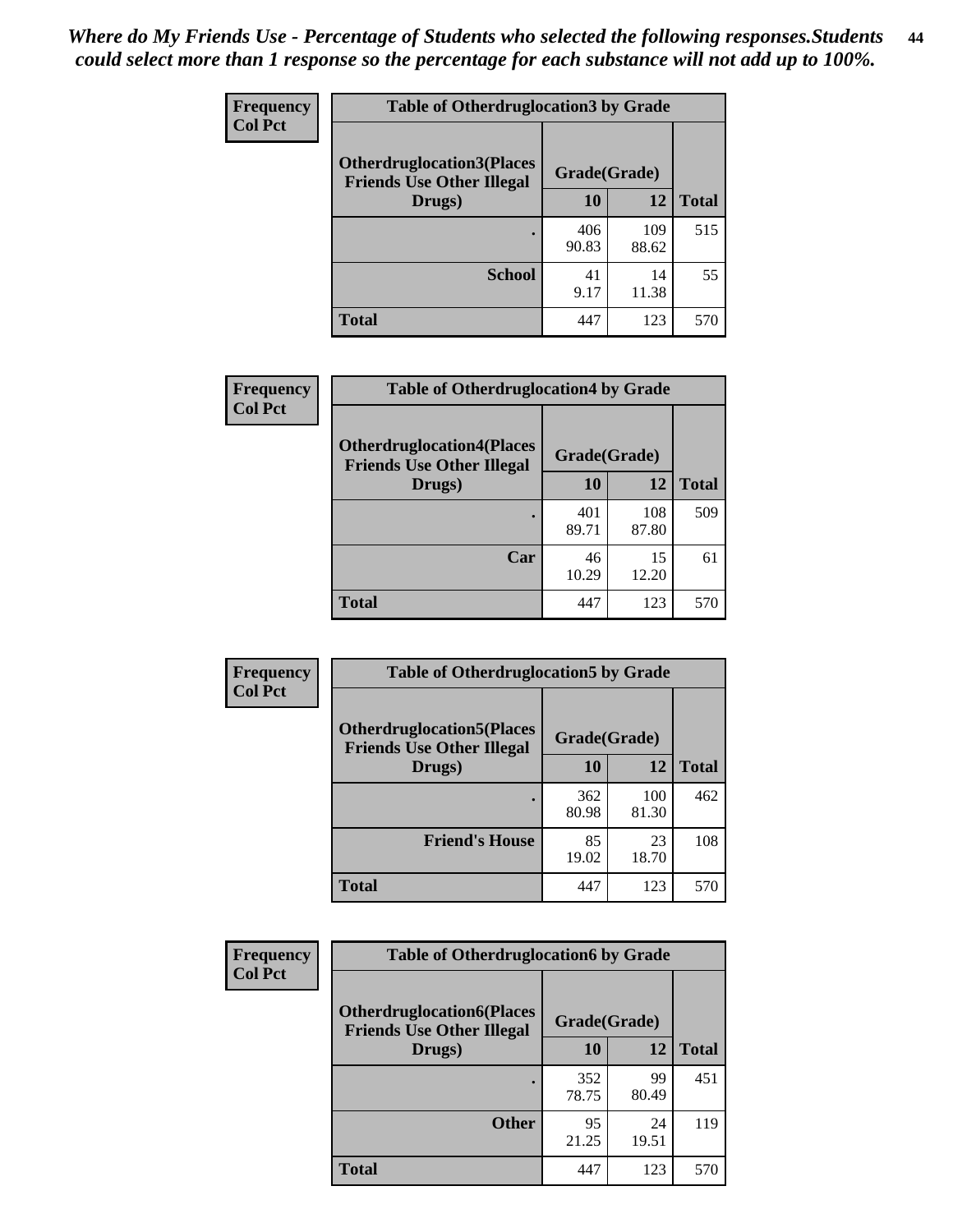| Frequency      | <b>Table of Alcoholtime1 by Grade</b>           |              |             |              |
|----------------|-------------------------------------------------|--------------|-------------|--------------|
| <b>Col Pct</b> | <b>Alcoholtime1(Times</b><br><b>Friends Use</b> | Grade(Grade) |             |              |
|                | Alcohol)                                        | 10           | 12          | <b>Total</b> |
|                |                                                 | 261<br>58.39 | 96<br>78.05 | 357          |
|                | Do Not Use                                      | 186<br>41.61 | 27<br>21.95 | 213          |
|                | <b>Total</b>                                    | 447          | 123         | 570          |

| Frequency      | <b>Table of Alcoholtime2 by Grade</b>           |              |              |              |
|----------------|-------------------------------------------------|--------------|--------------|--------------|
| <b>Col Pct</b> | <b>Alcoholtime2(Times</b><br><b>Friends Use</b> | Grade(Grade) |              |              |
|                | Alcohol)                                        | 10           | 12           | <b>Total</b> |
|                |                                                 | 418<br>93.51 | 112<br>91.06 | 530          |
|                | <b>On Way to School</b>                         | 29<br>6.49   | 11<br>8.94   | 40           |
|                | <b>Total</b>                                    | 447          | 123          | 570          |

| Frequency      | <b>Table of Alcoholtime3 by Grade</b>    |              |              |              |
|----------------|------------------------------------------|--------------|--------------|--------------|
| <b>Col Pct</b> | Alcoholtime3(Times<br><b>Friends Use</b> | Grade(Grade) |              |              |
|                | Alcohol)                                 | 10           | 12           | <b>Total</b> |
|                |                                          | 414<br>92.62 | 114<br>92.68 | 528          |
|                | <b>During School</b>                     | 33<br>7.38   | 9<br>7.32    | 42           |
|                | <b>Total</b>                             | 447          | 123          | 570          |

| <b>Frequency</b><br><b>Col Pct</b> | <b>Table of Alcoholtime4 by Grade</b> |              |              |              |
|------------------------------------|---------------------------------------|--------------|--------------|--------------|
|                                    | <b>Alcoholtime4(Times</b>             | Grade(Grade) |              |              |
|                                    | <b>Friends Use Alcohol)</b>           | 10           | 12           | <b>Total</b> |
|                                    |                                       | 410<br>91.72 | 110<br>89.43 | 520          |
|                                    | <b>On Way Home From School</b>        | 37<br>8.28   | 13<br>10.57  | 50           |
|                                    | <b>Total</b>                          | 447          | 123          | 570          |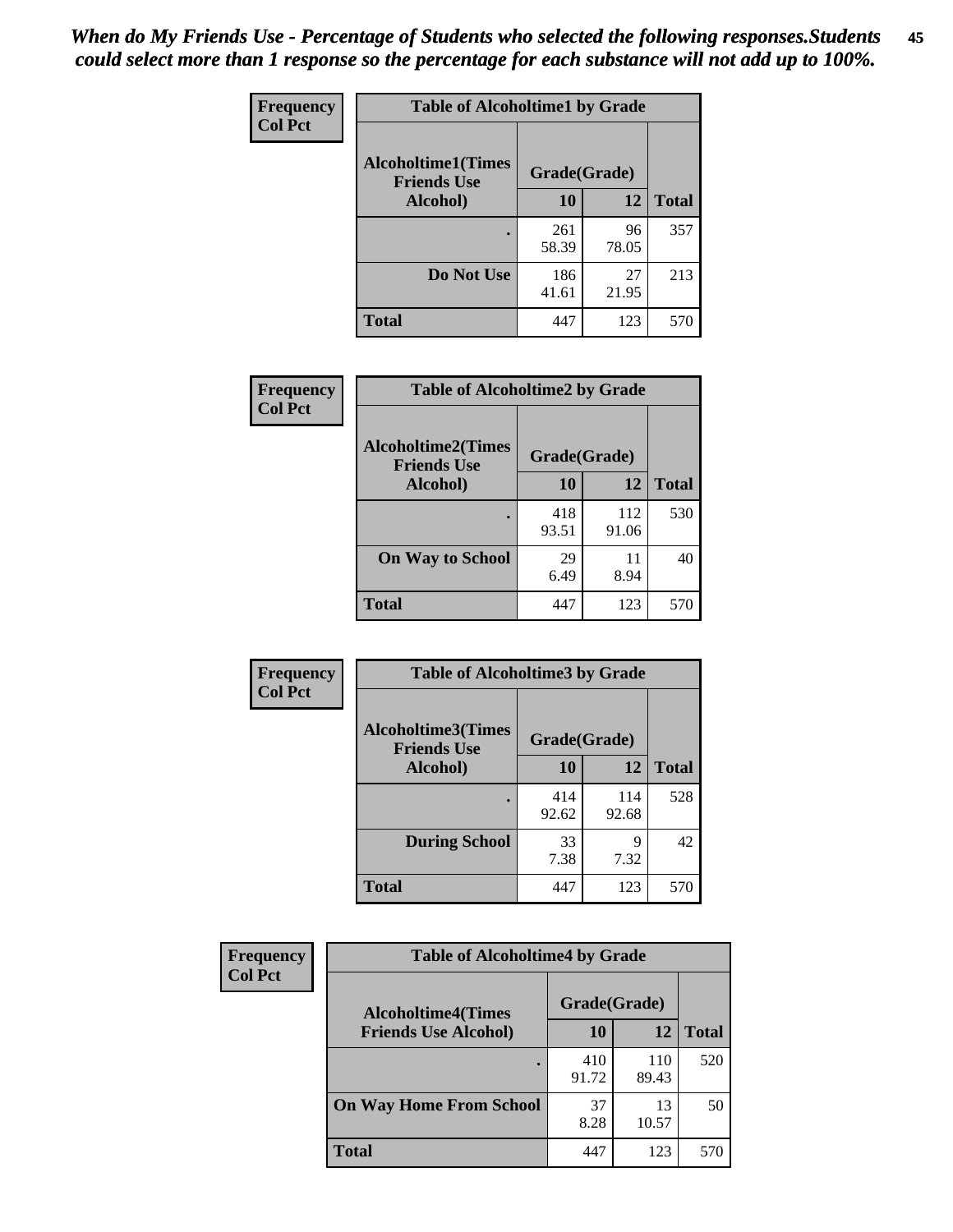*When do My Friends Use - Percentage of Students who selected the following responses.Students could select more than 1 response so the percentage for each substance will not add up to 100%.* **46**

| Frequency      | <b>Table of Alcoholtime5 by Grade</b>           |              |             |              |
|----------------|-------------------------------------------------|--------------|-------------|--------------|
| <b>Col Pct</b> | <b>Alcoholtime5(Times</b><br><b>Friends Use</b> | Grade(Grade) |             |              |
|                | Alcohol)                                        | 10           | 12          | <b>Total</b> |
|                |                                                 | 331<br>74.05 | 92<br>74.80 | 423          |
|                | Weeknights                                      | 116<br>25.95 | 31<br>25.20 | 147          |
|                | <b>Total</b>                                    | 447          | 123         | 570          |

| <b>Frequency</b> | <b>Table of Alcoholtime6 by Grade</b>           |              |             |              |
|------------------|-------------------------------------------------|--------------|-------------|--------------|
| <b>Col Pct</b>   | <b>Alcoholtime6(Times</b><br><b>Friends Use</b> | Grade(Grade) |             |              |
|                  | Alcohol)                                        | 10           | 12          | <b>Total</b> |
|                  |                                                 | 197<br>44.07 | 26<br>21.14 | 223          |
|                  | Weekends                                        | 250<br>55.93 | 97<br>78.86 | 347          |
|                  | <b>Total</b>                                    | 447          | 123         | 570          |

| Frequency      | <b>Table of Tobaccotime1 by Grade</b>           |              |             |              |
|----------------|-------------------------------------------------|--------------|-------------|--------------|
| <b>Col Pct</b> | <b>Tobaccotime1(Times</b><br><b>Friends Use</b> | Grade(Grade) |             |              |
|                | <b>Tobacco</b> )                                | 10           | 12          | <b>Total</b> |
|                | ٠                                               | 150<br>33.56 | 68<br>55.28 | 218          |
|                | Do Not Use                                      | 297<br>66.44 | 55<br>44.72 | 352          |
|                | <b>Total</b>                                    | 447          | 123         | 570          |

| <b>Frequency</b> | <b>Table of Tobaccotime2 by Grade</b>           |              |             |              |
|------------------|-------------------------------------------------|--------------|-------------|--------------|
| <b>Col Pct</b>   | <b>Tobaccotime2(Times</b><br><b>Friends Use</b> | Grade(Grade) |             |              |
|                  | <b>Tobacco</b> )                                | 10           | 12          | <b>Total</b> |
|                  |                                                 | 409<br>91.50 | 96<br>78.05 | 505          |
|                  | <b>On Way to School</b>                         | 38<br>8.50   | 27<br>21.95 | 65           |
|                  | <b>Total</b>                                    | 447          | 123         | 570          |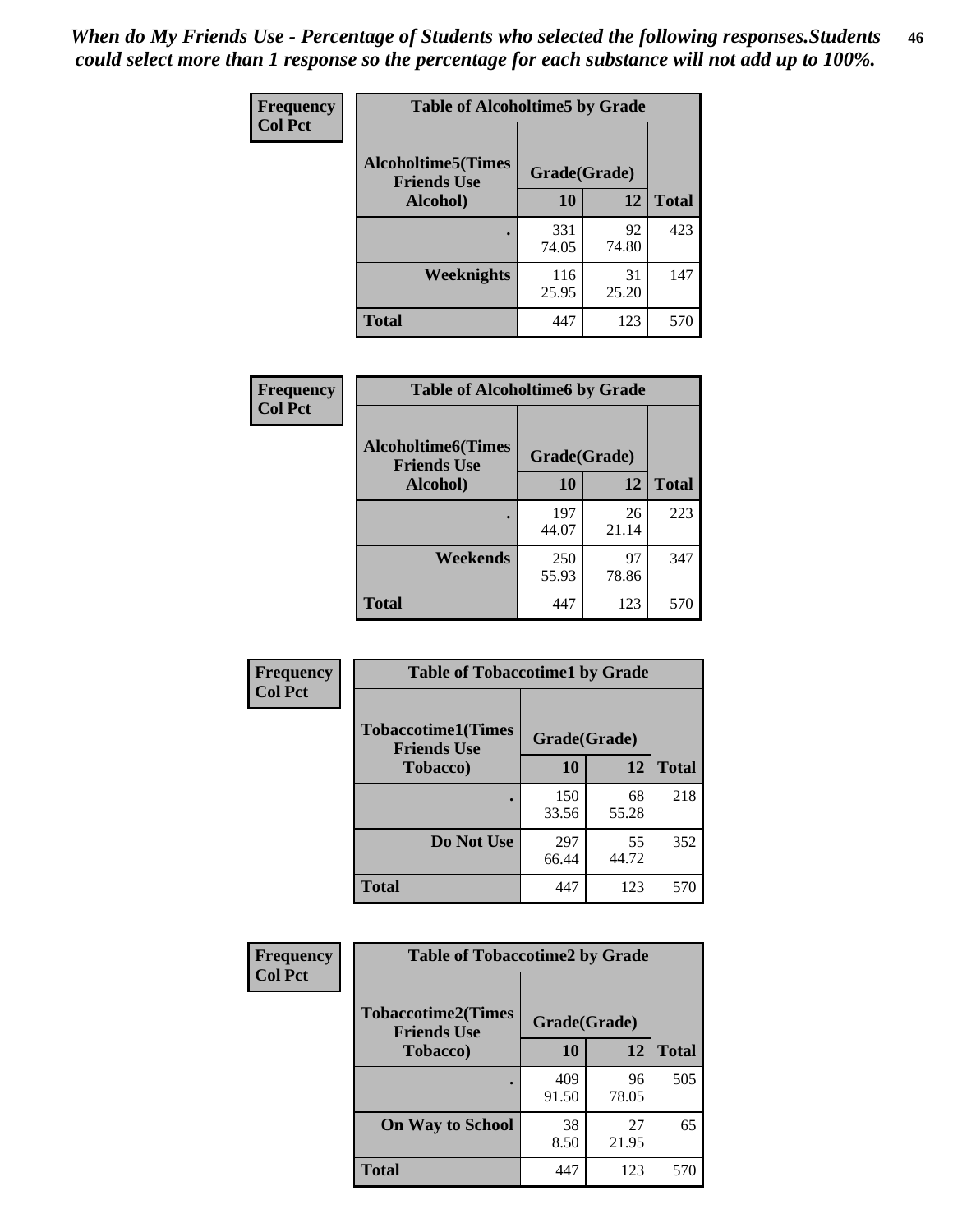*When do My Friends Use - Percentage of Students who selected the following responses.Students could select more than 1 response so the percentage for each substance will not add up to 100%.* **47**

| <b>Frequency</b> | <b>Table of Tobaccotime3 by Grade</b>           |              |              |              |  |
|------------------|-------------------------------------------------|--------------|--------------|--------------|--|
| <b>Col Pct</b>   | <b>Tobaccotime3(Times</b><br><b>Friends Use</b> |              | Grade(Grade) |              |  |
|                  | <b>Tobacco</b> )                                | 10           | 12           | <b>Total</b> |  |
|                  |                                                 | 414<br>92.62 | 105<br>85.37 | 519          |  |
|                  | <b>During School</b>                            | 33<br>7.38   | 18<br>14.63  | 51           |  |
|                  | <b>Total</b>                                    | 447          | 123          | 570          |  |

| <b>Frequency</b> | <b>Table of Tobaccotime4 by Grade</b> |              |              |              |
|------------------|---------------------------------------|--------------|--------------|--------------|
| <b>Col Pct</b>   | <b>Tobaccotime4(Times</b>             | Grade(Grade) |              |              |
|                  | <b>Friends Use Tobacco)</b>           | 10           | 12           | <b>Total</b> |
|                  |                                       | 410<br>91.72 | 110<br>89.43 | 520          |
|                  | <b>On Way Home From School</b>        | 37<br>8.28   | 13<br>10.57  | 50           |
|                  | <b>Total</b>                          | 447          | 123          | 570          |

| <b>Frequency</b> | <b>Table of Tobaccotime5 by Grade</b>           |              |             |              |
|------------------|-------------------------------------------------|--------------|-------------|--------------|
| <b>Col Pct</b>   | <b>Tobaccotime5(Times</b><br><b>Friends Use</b> | Grade(Grade) |             |              |
|                  | <b>Tobacco</b> )                                | 10           | 12          | <b>Total</b> |
|                  |                                                 | 347<br>77.63 | 73<br>59.35 | 420          |
|                  | Weeknights                                      | 100<br>22.37 | 50<br>40.65 | 150          |
|                  | <b>Total</b>                                    | 447          | 123         | 570          |

| <b>Frequency</b> | <b>Table of Tobaccotime6 by Grade</b>           |              |             |              |
|------------------|-------------------------------------------------|--------------|-------------|--------------|
| <b>Col Pct</b>   | <b>Tobaccotime6(Times</b><br><b>Friends Use</b> | Grade(Grade) |             |              |
|                  | <b>Tobacco</b> )                                | 10           | 12          | <b>Total</b> |
|                  | ٠                                               | 319<br>71.36 | 60<br>48.78 | 379          |
|                  | Weekends                                        | 128<br>28.64 | 63<br>51.22 | 191          |
|                  | <b>Total</b>                                    | 447          | 123         | 570          |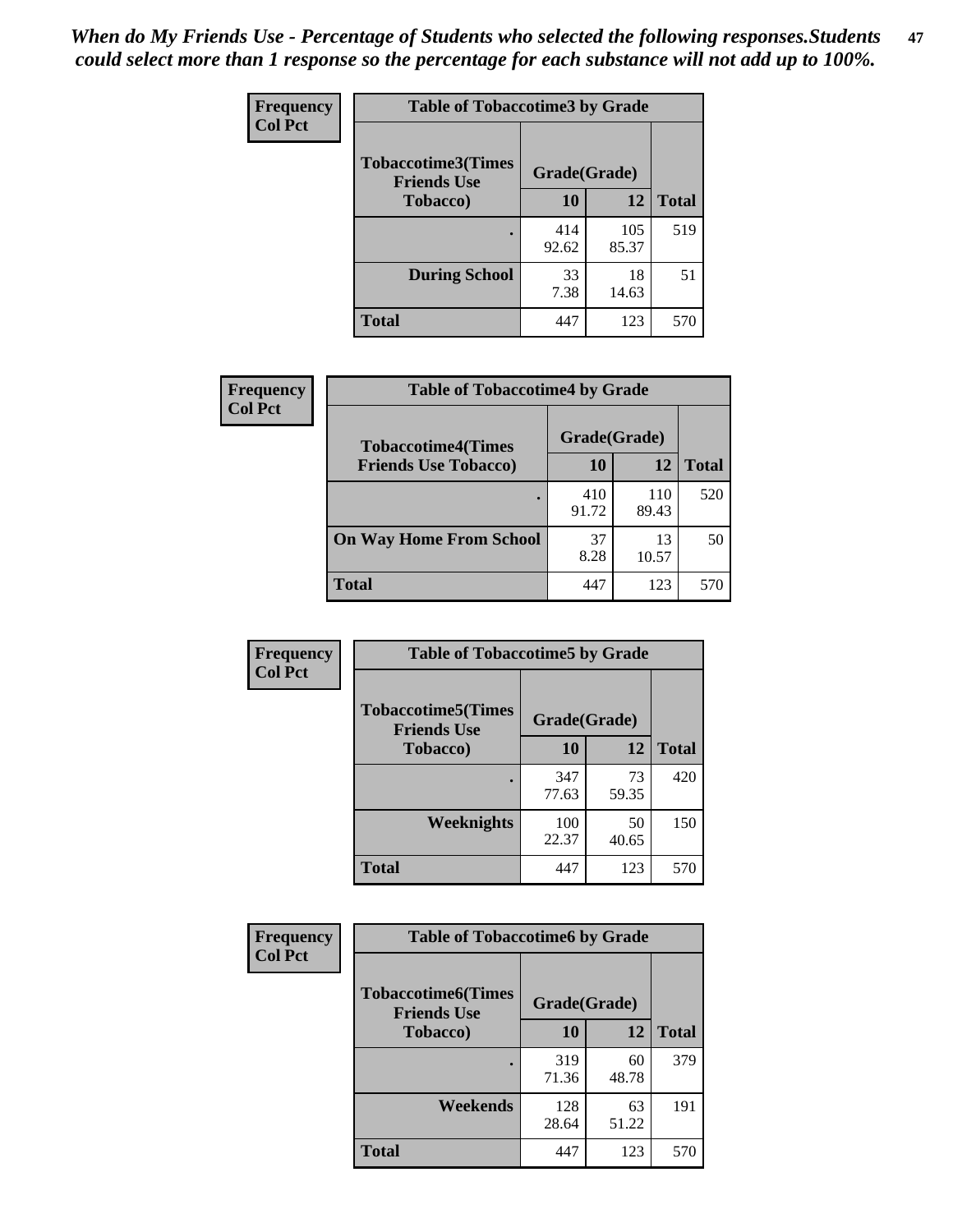| Frequency      | <b>Table of Marijuanatime1 by Grade</b>           |              |             |              |
|----------------|---------------------------------------------------|--------------|-------------|--------------|
| <b>Col Pct</b> | <b>Marijuanatime1(Times</b><br><b>Friends Use</b> | Grade(Grade) |             |              |
|                | Marijuana)                                        | 10           | 12          | <b>Total</b> |
|                |                                                   | 233<br>52.13 | 76<br>61.79 | 309          |
|                | Do Not Use                                        | 214<br>47.87 | 47<br>38.21 | 261          |
|                | <b>Total</b>                                      | 447          | 123         | 570          |

| Frequency      | <b>Table of Marijuanatime2 by Grade</b>           |              |             |              |
|----------------|---------------------------------------------------|--------------|-------------|--------------|
| <b>Col Pct</b> | <b>Marijuanatime2(Times</b><br><b>Friends Use</b> | Grade(Grade) |             |              |
|                | Marijuana)                                        | 10           | 12          | <b>Total</b> |
|                |                                                   | 377<br>84.34 | 94<br>76.42 | 471          |
|                | <b>On Way to School</b>                           | 70<br>15.66  | 29<br>23.58 | 99           |
|                | <b>Total</b>                                      | 447          | 123         | 570          |

| Frequency<br><b>Col Pct</b> | <b>Table of Marijuanatime3 by Grade</b>    |              |              |              |
|-----------------------------|--------------------------------------------|--------------|--------------|--------------|
|                             | Marijuanatime3(Times<br><b>Friends Use</b> | Grade(Grade) |              |              |
|                             | Marijuana)                                 | 10           | 12           | <b>Total</b> |
|                             |                                            | 375<br>83.89 | 100<br>81.30 | 475          |
|                             | <b>During School</b>                       | 72<br>16.11  | 23<br>18.70  | 95           |
|                             | <b>Total</b>                               | 447          | 123          | 570          |

| <b>Frequency</b> | <b>Table of Marijuanatime4 by Grade</b> |              |             |              |
|------------------|-----------------------------------------|--------------|-------------|--------------|
| <b>Col Pct</b>   | <b>Marijuanatime4</b> (Times            | Grade(Grade) |             |              |
|                  | <b>Friends Use Marijuana</b> )          | 10           | 12          | <b>Total</b> |
|                  |                                         | 371<br>83.00 | 88<br>71.54 | 459          |
|                  | <b>On Way Home From School</b>          | 76<br>17.00  | 35<br>28.46 | 111          |
|                  | <b>Total</b>                            | 447          | 123         | 570          |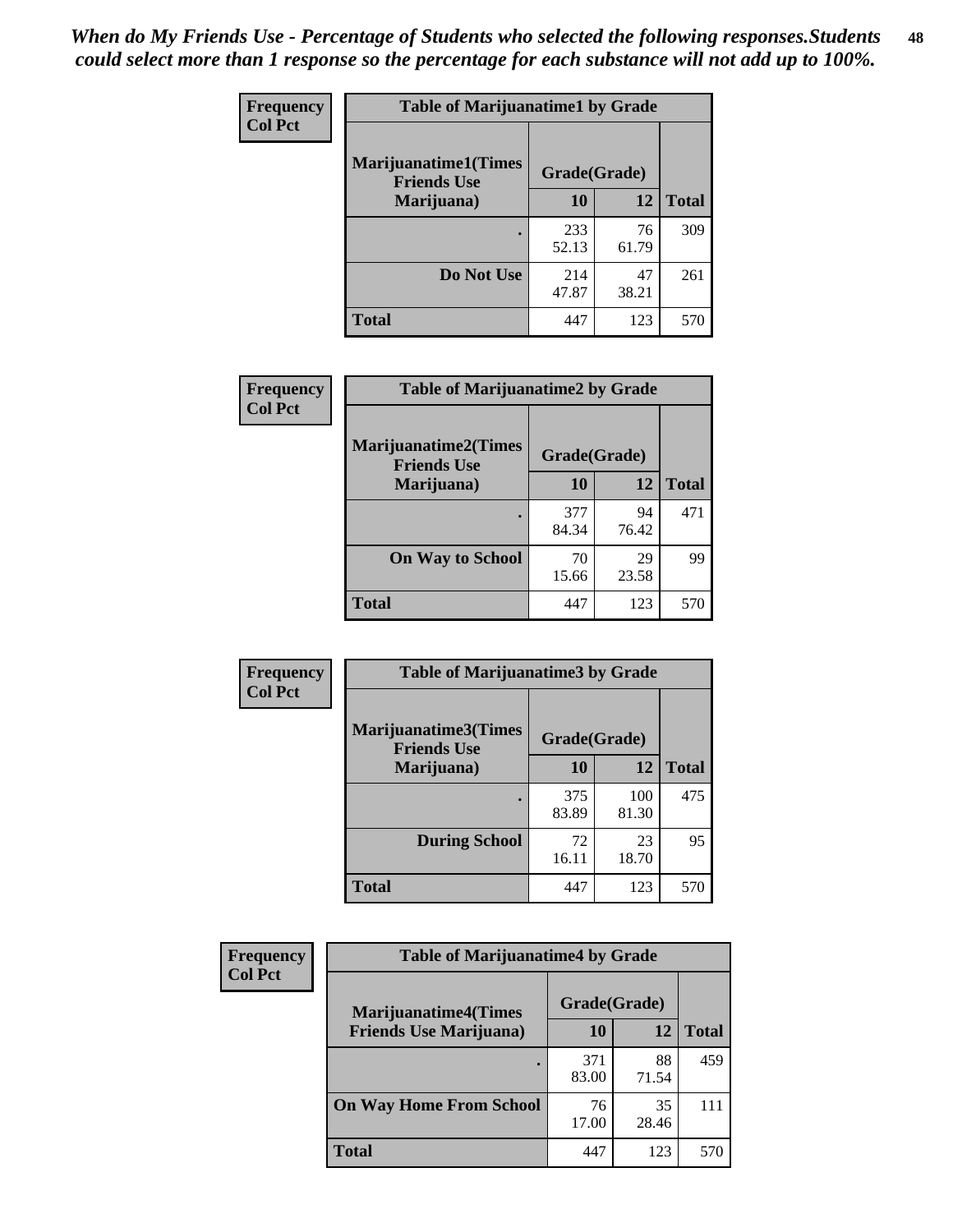| Frequency      | <b>Table of Marijuanatime5 by Grade</b>            |              |             |              |
|----------------|----------------------------------------------------|--------------|-------------|--------------|
| <b>Col Pct</b> | <b>Marijuanatime5</b> (Times<br><b>Friends Use</b> | Grade(Grade) |             |              |
|                | Marijuana)                                         | 10           | 12          | <b>Total</b> |
|                |                                                    | 290<br>64.88 | 75<br>60.98 | 365          |
|                | Weeknights                                         | 157<br>35.12 | 48<br>39.02 | 205          |
|                | <b>Total</b>                                       | 447          | 123         | 570          |

| <b>Frequency</b><br><b>Col Pct</b> | <b>Table of Marijuanatime6 by Grade</b>            |              |             |              |
|------------------------------------|----------------------------------------------------|--------------|-------------|--------------|
|                                    | <b>Marijuanatime6</b> (Times<br><b>Friends Use</b> | Grade(Grade) |             |              |
|                                    | Marijuana)                                         | 10           | 12          | <b>Total</b> |
|                                    |                                                    | 239<br>53.47 | 49<br>39.84 | 288          |
|                                    | Weekends                                           | 208<br>46.53 | 74<br>60.16 | 282          |
|                                    | <b>Total</b>                                       | 447          | 123         | 570          |

| Frequency      | <b>Table of Otherdrugtime1 by Grade</b>                 |              |             |              |
|----------------|---------------------------------------------------------|--------------|-------------|--------------|
| <b>Col Pct</b> | <b>Otherdrugtime1(Times</b><br><b>Friends Use Other</b> | Grade(Grade) |             |              |
|                | <b>Illegal Drugs</b> )                                  | 10           | 12          | <b>Total</b> |
|                |                                                         | 113<br>25.28 | 34<br>27.64 | 147          |
|                | Do Not Use                                              | 334<br>74.72 | 89<br>72.36 | 423          |
|                | <b>Total</b>                                            | 447          | 123         | 570          |

| <b>Frequency</b> | <b>Table of Otherdrugtime2 by Grade</b>                 |              |              |              |  |  |
|------------------|---------------------------------------------------------|--------------|--------------|--------------|--|--|
| <b>Col Pct</b>   | <b>Otherdrugtime2(Times</b><br><b>Friends Use Other</b> | Grade(Grade) |              |              |  |  |
|                  | <b>Illegal Drugs</b> )                                  | 10           | 12           | <b>Total</b> |  |  |
|                  |                                                         | 412<br>92.17 | 116<br>94.31 | 528          |  |  |
|                  | <b>On Way to School</b>                                 | 35<br>7.83   | 5.69         | 42           |  |  |
|                  | Total                                                   | 447          | 123          | 570          |  |  |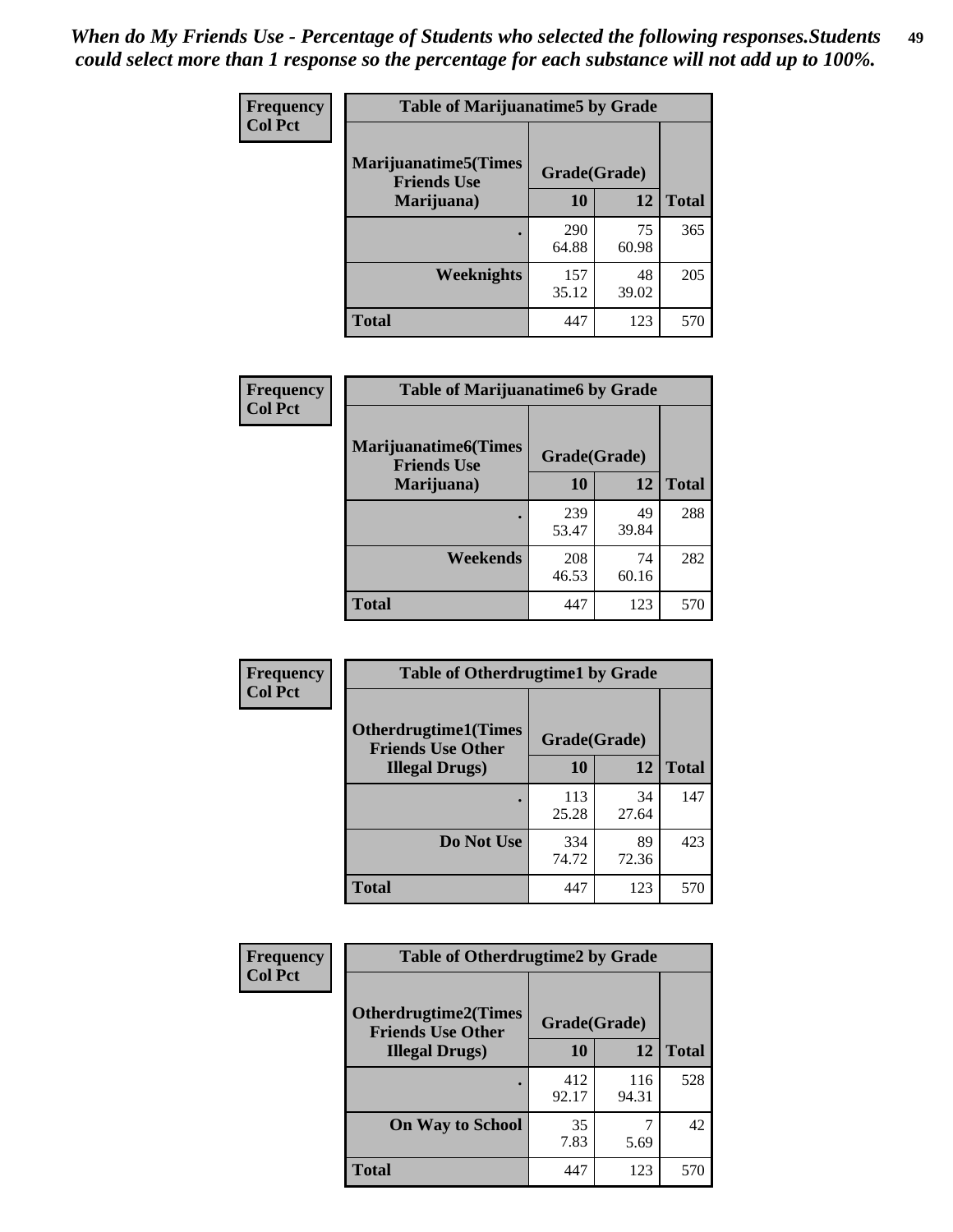| <b>Frequency</b><br><b>Col Pct</b> | <b>Table of Otherdrugtime3 by Grade</b>                          |              |              |              |  |  |
|------------------------------------|------------------------------------------------------------------|--------------|--------------|--------------|--|--|
|                                    | Otherdrugtime3(Times<br>Grade(Grade)<br><b>Friends Use Other</b> |              |              |              |  |  |
|                                    | <b>Illegal Drugs</b> )                                           | 10           | 12           | <b>Total</b> |  |  |
|                                    |                                                                  | 414<br>92.62 | 115<br>93.50 | 529          |  |  |
|                                    | <b>During School</b>                                             | 33<br>7.38   | 8<br>6.50    | 41           |  |  |
|                                    | Total                                                            | 447          | 123          | 570          |  |  |

| Frequency      | <b>Table of Otherdrugtime4 by Grade</b>                         |              |              |              |  |  |
|----------------|-----------------------------------------------------------------|--------------|--------------|--------------|--|--|
| <b>Col Pct</b> | <b>Otherdrugtime4(Times</b><br><b>Friends Use Other Illegal</b> | Grade(Grade) |              |              |  |  |
|                | Drugs)                                                          | 10           | 12           | <b>Total</b> |  |  |
|                | $\bullet$                                                       | 411<br>91.95 | 115<br>93.50 | 526          |  |  |
|                | <b>On Way Home From School</b>                                  | 36<br>8.05   | 8<br>6.50    | 44           |  |  |
|                | <b>Total</b>                                                    | 447          | 123          | 570          |  |  |

| <b>Frequency</b> | <b>Table of Otherdrugtime5 by Grade</b>                  |              |              |              |  |  |
|------------------|----------------------------------------------------------|--------------|--------------|--------------|--|--|
| <b>Col Pct</b>   | <b>Otherdrugtime5</b> (Times<br><b>Friends Use Other</b> | Grade(Grade) |              |              |  |  |
|                  | <b>Illegal Drugs</b> )                                   | 10           | 12           | <b>Total</b> |  |  |
|                  |                                                          | 372<br>83.22 | 106<br>86.18 | 478          |  |  |
|                  | <b>Weeknights</b>                                        | 75<br>16.78  | 17<br>13.82  | 92           |  |  |
|                  | <b>Total</b>                                             | 447          | 123          | 570          |  |  |

| Frequency      | <b>Table of Otherdrugtime6 by Grade</b>                                 |              |             |              |  |  |
|----------------|-------------------------------------------------------------------------|--------------|-------------|--------------|--|--|
| <b>Col Pct</b> | <b>Otherdrugtime6(Times</b><br>Grade(Grade)<br><b>Friends Use Other</b> |              |             |              |  |  |
|                | <b>Illegal Drugs</b> )                                                  | 10           | 12          | <b>Total</b> |  |  |
|                |                                                                         | 339<br>75.84 | 88<br>71.54 | 427          |  |  |
|                | Weekends                                                                | 108<br>24.16 | 35<br>28.46 | 143          |  |  |
|                | <b>Total</b>                                                            | 447          | 123         | 570          |  |  |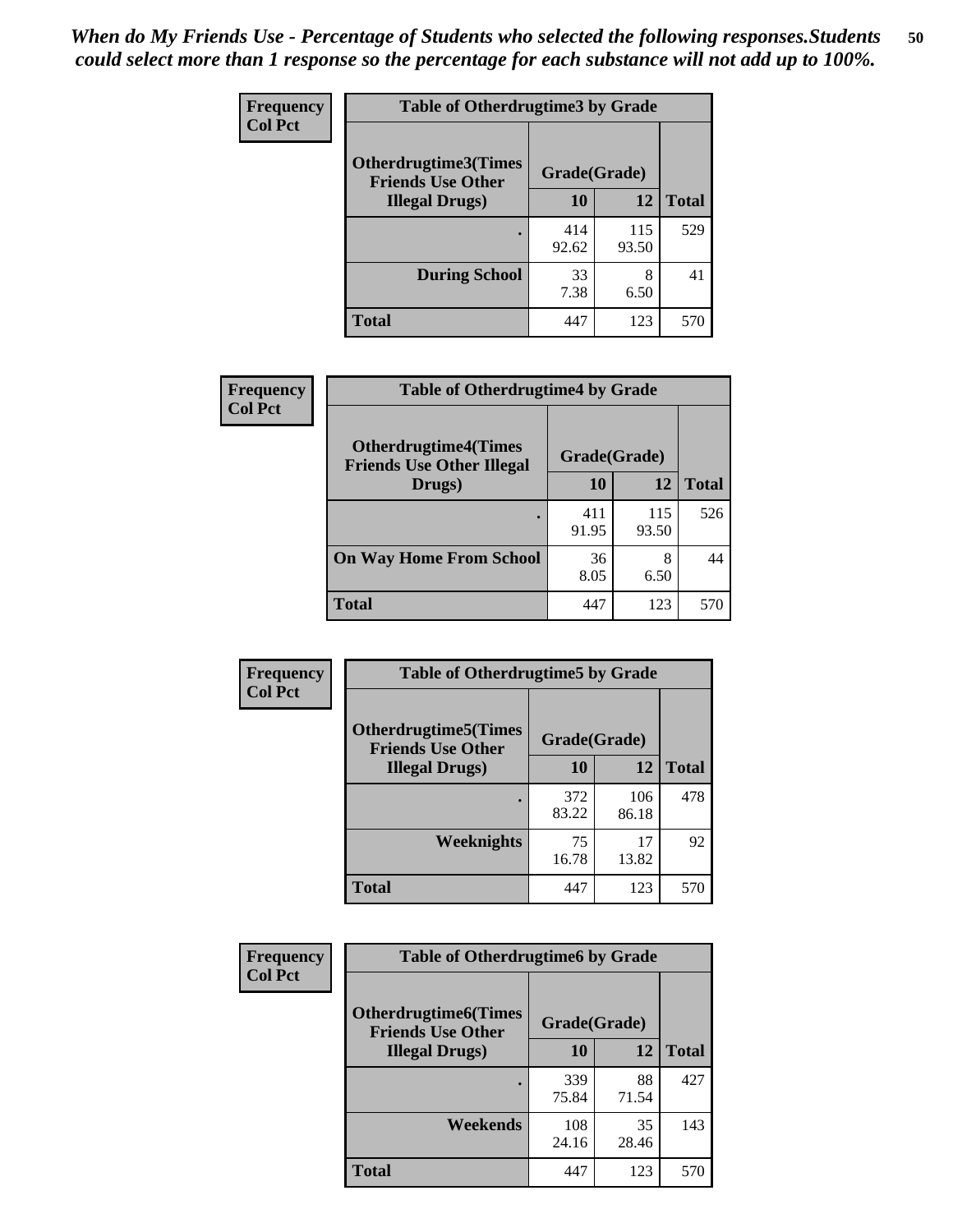| Frequency      | <b>Table of Educationalcohol by Grade</b>                                                                  |              |             |              |  |  |
|----------------|------------------------------------------------------------------------------------------------------------|--------------|-------------|--------------|--|--|
| <b>Col Pct</b> | Educationalcohol(I<br>have been taught<br>about alcohol,<br>tobacco,<br>and other drugs<br>within the last | Grade(Grade) |             |              |  |  |
|                | year at school)                                                                                            | 10           | 12          | <b>Total</b> |  |  |
|                | <b>Yes</b>                                                                                                 | 394<br>88.14 | 72<br>58.54 | 466          |  |  |
|                | N <sub>0</sub>                                                                                             | 53<br>11.86  | 51<br>41.46 | 104          |  |  |
|                | <b>Total</b>                                                                                               | 447          | 123         | 570          |  |  |

| Frequency      | <b>Table of Eversmoked by Grade</b> |              |             |              |  |  |  |
|----------------|-------------------------------------|--------------|-------------|--------------|--|--|--|
| <b>Col Pct</b> | Eversmoked(I<br>have smoked         | Grade(Grade) |             |              |  |  |  |
|                | a cigarette)                        | 10           | 12          | <b>Total</b> |  |  |  |
|                | Yes                                 | 161<br>36.02 | 47<br>38.21 | 208          |  |  |  |
|                | N <sub>0</sub>                      | 286<br>63.98 | 76<br>61.79 | 362          |  |  |  |
|                | <b>Total</b>                        | 447          | 123         | 570          |  |  |  |

| Frequency      | <b>Table of Drovedrinking by Grade</b>                                                                              |                    |              |              |  |  |
|----------------|---------------------------------------------------------------------------------------------------------------------|--------------------|--------------|--------------|--|--|
| <b>Col Pct</b> | Drovedrinking(In<br>the past 30 days I<br>have driven a car<br>or other vehicle<br>while I was<br>drinking alcohol) | Grade(Grade)<br>10 | 12           | <b>Total</b> |  |  |
|                | <b>Yes</b>                                                                                                          | 19<br>4.25         | 4<br>3.25    | 23           |  |  |
|                | N <sub>0</sub>                                                                                                      | 428<br>95.75       | 119<br>96.75 | 547          |  |  |
|                | <b>Total</b>                                                                                                        | 447                | 123          | 570          |  |  |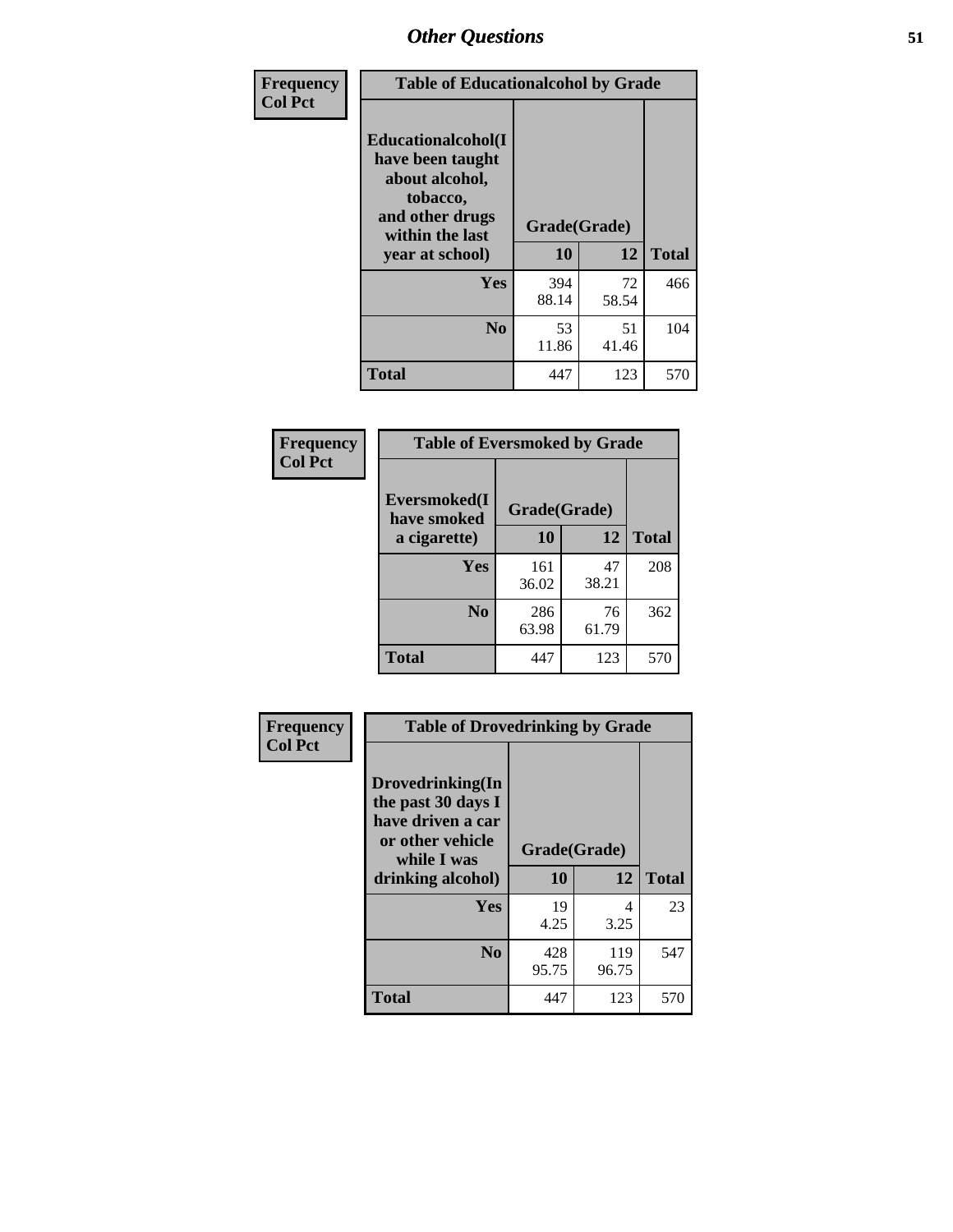| Frequency<br><b>Col Pct</b> | <b>Table of Rodedrinking by Grade</b>                                                                      |              |             |              |  |  |
|-----------------------------|------------------------------------------------------------------------------------------------------------|--------------|-------------|--------------|--|--|
|                             | Rodedrinking(In<br>the past 30 days<br>I have ridden in<br>a car with a<br>driver who had<br>been drinking | Grade(Grade) |             |              |  |  |
|                             | alcohol)                                                                                                   | 10           | 12          | <b>Total</b> |  |  |
|                             | <b>Yes</b>                                                                                                 | 79<br>17.67  | 24<br>19.51 | 103          |  |  |
|                             | N <sub>0</sub>                                                                                             | 368<br>82.33 | 99<br>80.49 | 467          |  |  |
|                             | <b>Total</b>                                                                                               | 447          | 123         | 570          |  |  |

#### **Frequency Col Pct**

| <b>Table of Drugsschool by Grade</b>                                                                                      |              |             |              |  |  |  |
|---------------------------------------------------------------------------------------------------------------------------|--------------|-------------|--------------|--|--|--|
| <b>Drugsschool</b> (During<br>the past 12 months,<br>I have been offered,<br>sold,<br>or given illegal<br>drugs on school | Grade(Grade) |             |              |  |  |  |
| property)                                                                                                                 | 10           | 12          | <b>Total</b> |  |  |  |
| Yes                                                                                                                       | 116<br>25.95 | 39<br>31.71 | 155          |  |  |  |
| N <sub>0</sub>                                                                                                            | 331<br>74.05 | 84<br>68.29 | 415          |  |  |  |
| Total                                                                                                                     | 447          | 123         | 570          |  |  |  |

| Frequency      | <b>Table of Helpbullied by Grade</b>            |              |             |              |  |  |  |
|----------------|-------------------------------------------------|--------------|-------------|--------------|--|--|--|
| <b>Col Pct</b> | Helpbullied(I)<br>would help<br>someone who was | Grade(Grade) |             |              |  |  |  |
|                | being bullied)                                  | <b>10</b>    | 12          | <b>Total</b> |  |  |  |
|                | <b>Strongly Agree</b>                           | 183<br>40.94 | 53<br>43.09 | 236          |  |  |  |
|                | <b>Somewhat Agree</b>                           | 205<br>45.86 | 53<br>43.09 | 258          |  |  |  |
|                | <b>Somewhat Disagree</b>                        | 36<br>8.05   | 11<br>8.94  | 47           |  |  |  |
|                | <b>Strongly Disagree</b>                        | 23<br>5.15   | 6<br>4.88   | 29           |  |  |  |
|                | <b>Total</b>                                    | 447          | 123         | 570          |  |  |  |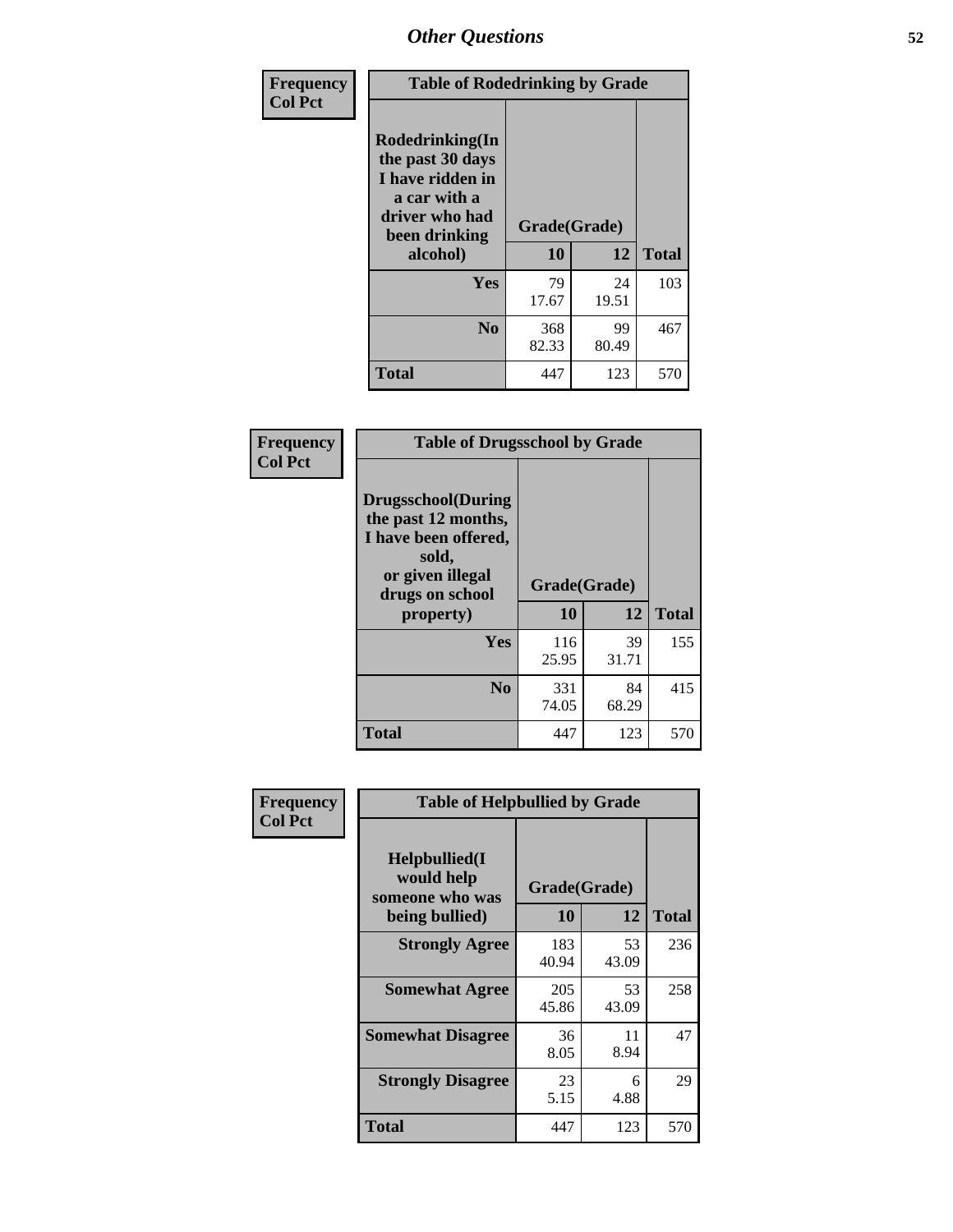| <b>Frequency</b><br><b>Row Pct</b> |              | <b>Table of Grade by Bingedrinking</b><br>Bingedrinking(I have drunk five or more<br>drinks of alcohol at one sitting during the<br>last 30 days) |                   |                              |                              |                        |                                    |                   |              |
|------------------------------------|--------------|---------------------------------------------------------------------------------------------------------------------------------------------------|-------------------|------------------------------|------------------------------|------------------------|------------------------------------|-------------------|--------------|
|                                    | Grade(Grade) | $\mathbf{0}$<br><b>Days</b>                                                                                                                       | 1 or<br>2<br>days | 3 <sub>to</sub><br>5<br>days | 6 <sub>to</sub><br>9<br>days | 10<br>to<br>19<br>days | 20<br>t <sub>0</sub><br>29<br>days | All<br>30<br>days | <b>Total</b> |
|                                    | 10           | 392<br>87.70                                                                                                                                      | 12<br>2.68        | 17<br>3.80                   | 9<br>2.01                    | 8<br>1.79              | 5<br>1.12                          | 4<br>0.89         | 447          |
|                                    | 12           | 106<br>86.18                                                                                                                                      | 3<br>2.44         | $\mathfrak{D}$<br>1.63       | 3<br>2.44                    | 7<br>5.69              | 0.81                               | 0.81              | 123          |
|                                    | <b>Total</b> | 498                                                                                                                                               | 15                | 19                           | 12                           | 15                     | 6                                  | 5                 | 570          |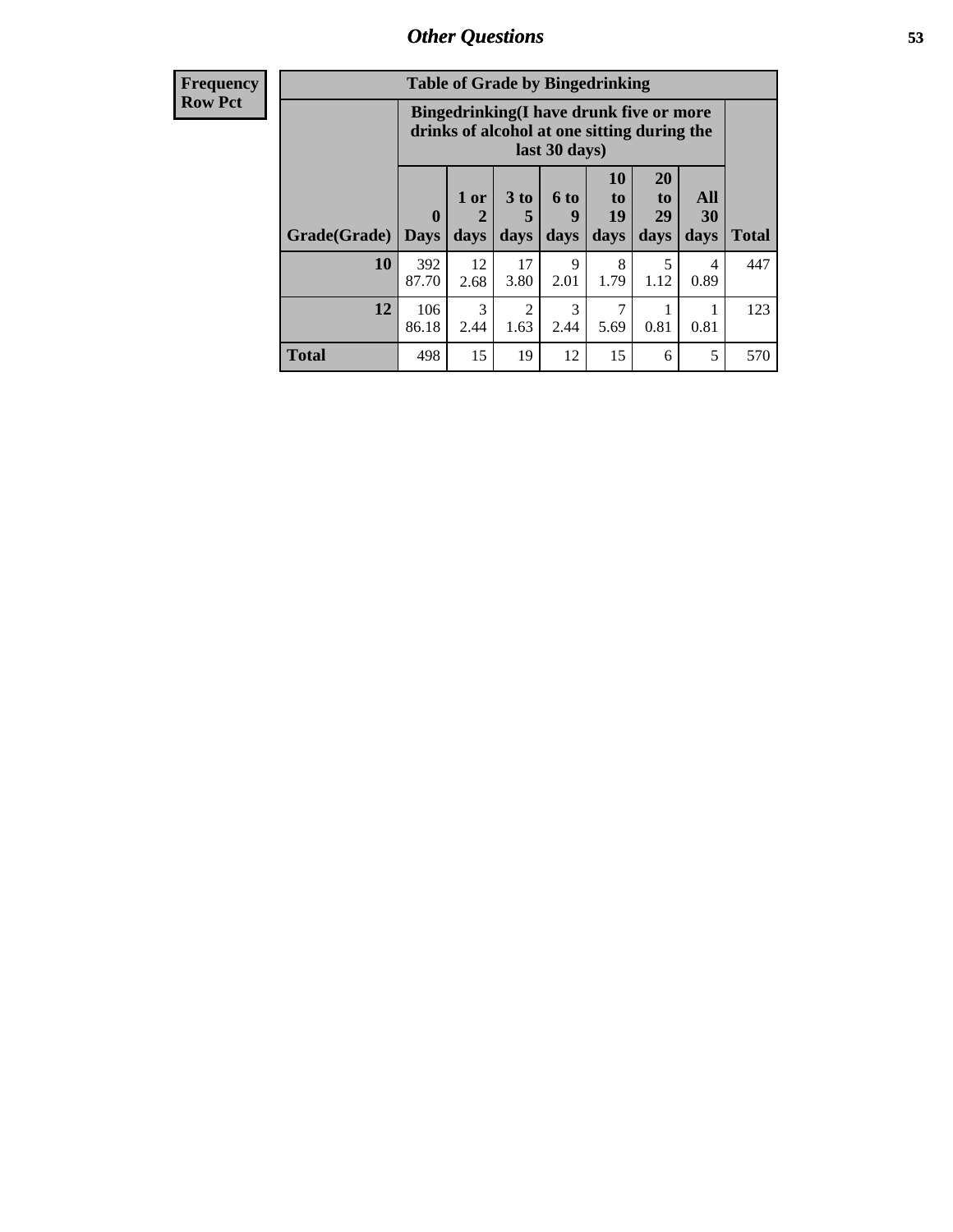### *Nutrition* **54**

| <b>Frequency</b><br>Row Pct |
|-----------------------------|
|                             |

| <b>Table of Grade by Dairy</b> |                          |                                                                 |                                    |                                    |              |  |
|--------------------------------|--------------------------|-----------------------------------------------------------------|------------------------------------|------------------------------------|--------------|--|
|                                |                          | Dairy (I eat at least 3 servings of dairy<br>products each day) |                                    |                                    |              |  |
| Grade(Grade)                   | <b>Strongly</b><br>Agree | <b>Somewhat</b><br>Agree                                        | <b>Somewhat</b><br><b>Disagree</b> | <b>Strongly</b><br><b>Disagree</b> | <b>Total</b> |  |
| 10                             | 125<br>27.96             | 192<br>42.95                                                    | 85<br>19.02                        | 45<br>10.07                        | 447          |  |
| 12                             | 28<br>22.76              | 54<br>43.90                                                     | 24<br>19.51                        | 17<br>13.82                        | 123          |  |
| <b>Total</b>                   | 153                      | 246                                                             | 109                                | 62                                 | 570          |  |

| <b>Frequency</b> |  |
|------------------|--|
| <b>Row Pct</b>   |  |

| <b>Table of Grade by Fruitveg</b> |                          |                                                                          |                                    |                                    |              |  |
|-----------------------------------|--------------------------|--------------------------------------------------------------------------|------------------------------------|------------------------------------|--------------|--|
|                                   |                          | Fruitveg(I eat at least 5 servings of fruits<br>and vegetables each day) |                                    |                                    |              |  |
| Grade(Grade)                      | <b>Strongly</b><br>Agree | Somewhat  <br>Agree                                                      | <b>Somewhat</b><br><b>Disagree</b> | <b>Strongly</b><br><b>Disagree</b> | <b>Total</b> |  |
| 10                                | 65<br>14.54              | 170<br>38.03                                                             | 141<br>31.54                       | 15.88                              | 447          |  |
| 12                                | 19<br>15.45              | 44<br>35.77                                                              | 36<br>29.27                        | 24<br>19.51                        | 123          |  |
| <b>Total</b>                      | 84                       | 214                                                                      | 177                                | 95                                 | 570          |  |

| <b>Frequency</b> |              | <b>Table of Grade by Cafeteriahealthy</b> |                                                                       |                 |                                    |              |
|------------------|--------------|-------------------------------------------|-----------------------------------------------------------------------|-----------------|------------------------------------|--------------|
| <b>Row Pct</b>   |              |                                           | Cafeteriahealthy (School meals in my<br>school cafeteria are healthy) |                 |                                    |              |
|                  | Grade(Grade) | <b>Strongly</b><br>Agree                  | Somewhat Somewhat<br>Agree                                            | <b>Disagree</b> | <b>Strongly</b><br><b>Disagree</b> | <b>Total</b> |
|                  | 10           | 41<br>9.17                                | 184<br>41.16                                                          | 122<br>27.29    | 100<br>22.37                       | 447          |
|                  | 12           | 15<br>12.20                               | 44<br>35.77                                                           | 32<br>26.02     | 32<br>26.02                        | 123          |
|                  | Total        | 56                                        | 228                                                                   | 154             | 132                                | 570          |

| <b>Frequency</b> |
|------------------|
| <b>Row Pct</b>   |

| <b>Table of Grade by Cafeterianutrition</b> |                          |                                                                                           |                                        |                                    |              |  |
|---------------------------------------------|--------------------------|-------------------------------------------------------------------------------------------|----------------------------------------|------------------------------------|--------------|--|
|                                             |                          | <b>Cafeterianutrition</b> (Facts about nutrition<br>are available in my school cafeteria) |                                        |                                    |              |  |
| Grade(Grade)                                | <b>Strongly</b><br>Agree | Agree                                                                                     | Somewhat   Somewhat<br><b>Disagree</b> | <b>Strongly</b><br><b>Disagree</b> | <b>Total</b> |  |
| 10                                          | 138<br>30.87             | 189<br>42.28                                                                              | 65<br>14.54                            | 55<br>12.30                        | 447          |  |
| 12                                          | 39<br>31.71              | 44<br>35.77                                                                               | 23<br>18.70                            | 17<br>13.82                        | 123          |  |
| Total                                       | 177                      | 233                                                                                       | 88                                     | 72                                 | 570          |  |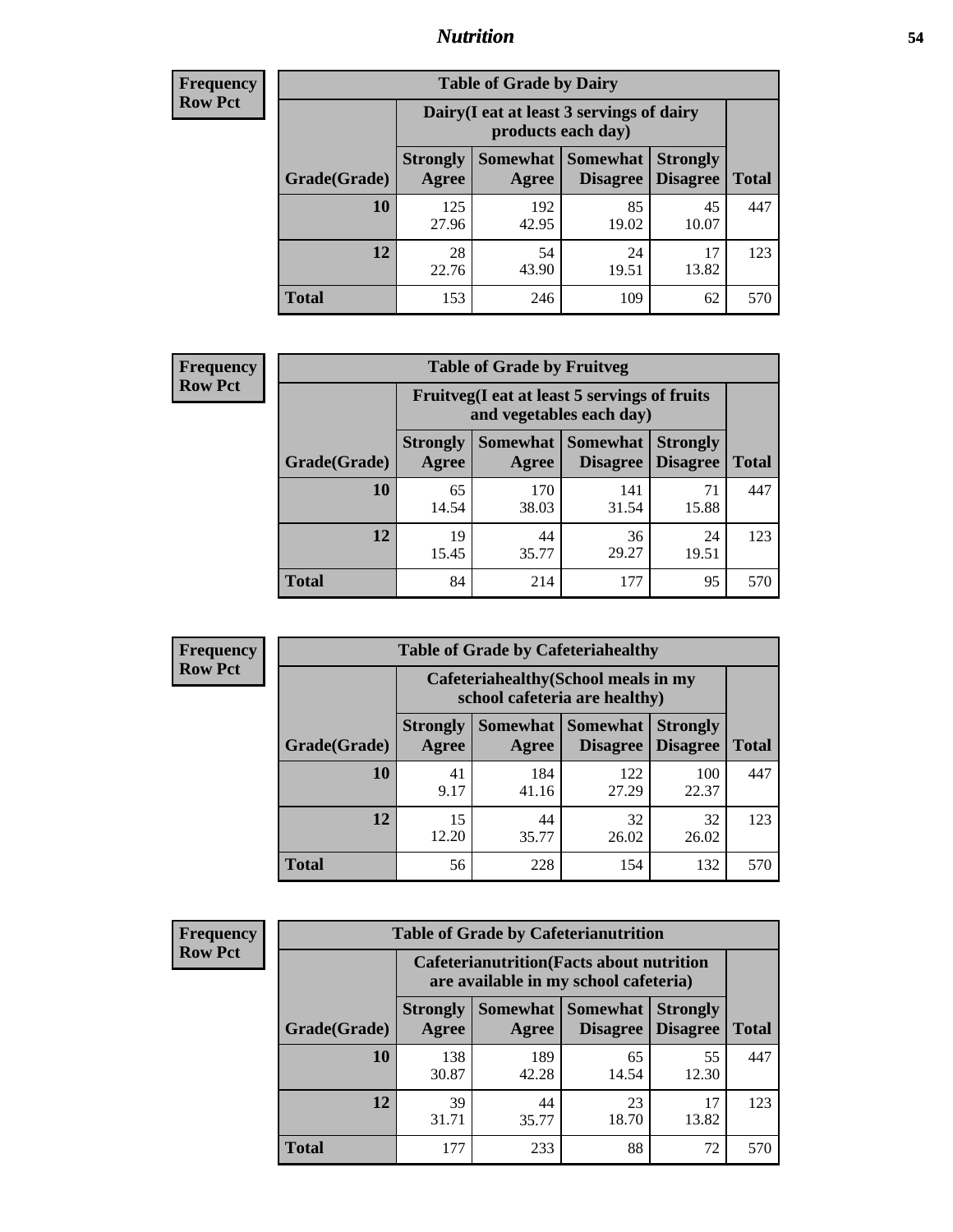### *Nutrition* **55**

| <b>Frequency</b> |
|------------------|
| <b>Row Pct</b>   |

| <b>Table of Grade by Schoollunch</b> |                          |                                                                 |                             |                                    |       |  |
|--------------------------------------|--------------------------|-----------------------------------------------------------------|-----------------------------|------------------------------------|-------|--|
|                                      |                          | Schoollunch(I eat school lunch three or<br>more times per week) |                             |                                    |       |  |
| Grade(Grade)                         | <b>Strongly</b><br>Agree | Somewhat  <br>Agree                                             | <b>Somewhat</b><br>Disagree | <b>Strongly</b><br><b>Disagree</b> | Total |  |
| 10                                   | 237<br>53.02             | 114<br>25.50                                                    | 34<br>7.61                  | 62<br>13.87                        | 447   |  |
| 12                                   | 61<br>49.59              | 29<br>23.58                                                     | 10<br>8.13                  | 23<br>18.70                        | 123   |  |
| <b>Total</b>                         | 298                      | 143                                                             | 44                          | 85                                 | 570   |  |

| <b>Frequency</b> |  |
|------------------|--|
| <b>Row Pct</b>   |  |

| <b>Table of Grade by Foodchoices</b> |                                                                            |              |                               |                                    |              |
|--------------------------------------|----------------------------------------------------------------------------|--------------|-------------------------------|------------------------------------|--------------|
|                                      | <b>Foodchoices</b> (I make healthy food choices in<br>my school cafeteria) |              |                               |                                    |              |
| Grade(Grade)                         | <b>Strongly</b><br>Agree                                                   | Agree        | Somewhat Somewhat<br>Disagree | <b>Strongly</b><br><b>Disagree</b> | <b>Total</b> |
| 10                                   | 81<br>18.12                                                                | 224<br>50.11 | 83<br>18.57                   | 59<br>13.20                        | 447          |
| 12                                   | 25<br>20.33                                                                | 51<br>41.46  | 17<br>13.82                   | 30<br>24.39                        | 123          |
| <b>Total</b>                         | 106                                                                        | 275          | 100                           | 89                                 | 570          |

| <b>Frequency</b> |
|------------------|
| <b>Row Pct</b>   |

| $\overline{I}$ | <b>Table of Grade by Wholewheat</b> |                                                                                                             |              |                                        |                                    |              |
|----------------|-------------------------------------|-------------------------------------------------------------------------------------------------------------|--------------|----------------------------------------|------------------------------------|--------------|
|                |                                     | Wholewheat (There are whole wheat and<br>multigrain breads and cereals available in<br>my school cafeteria) |              |                                        |                                    |              |
|                | Grade(Grade)                        | <b>Strongly</b><br>Agree                                                                                    | Agree        | Somewhat   Somewhat<br><b>Disagree</b> | <b>Strongly</b><br><b>Disagree</b> | <b>Total</b> |
|                | 10                                  | 129<br>28.86                                                                                                | 204<br>45.64 | 71<br>15.88                            | 43<br>9.62                         | 447          |
|                | 12                                  | 39<br>31.71                                                                                                 | 50<br>40.65  | 18<br>14.63                            | 16<br>13.01                        | 123          |
|                | <b>Total</b>                        | 168                                                                                                         | 254          | 89                                     | 59                                 | 570          |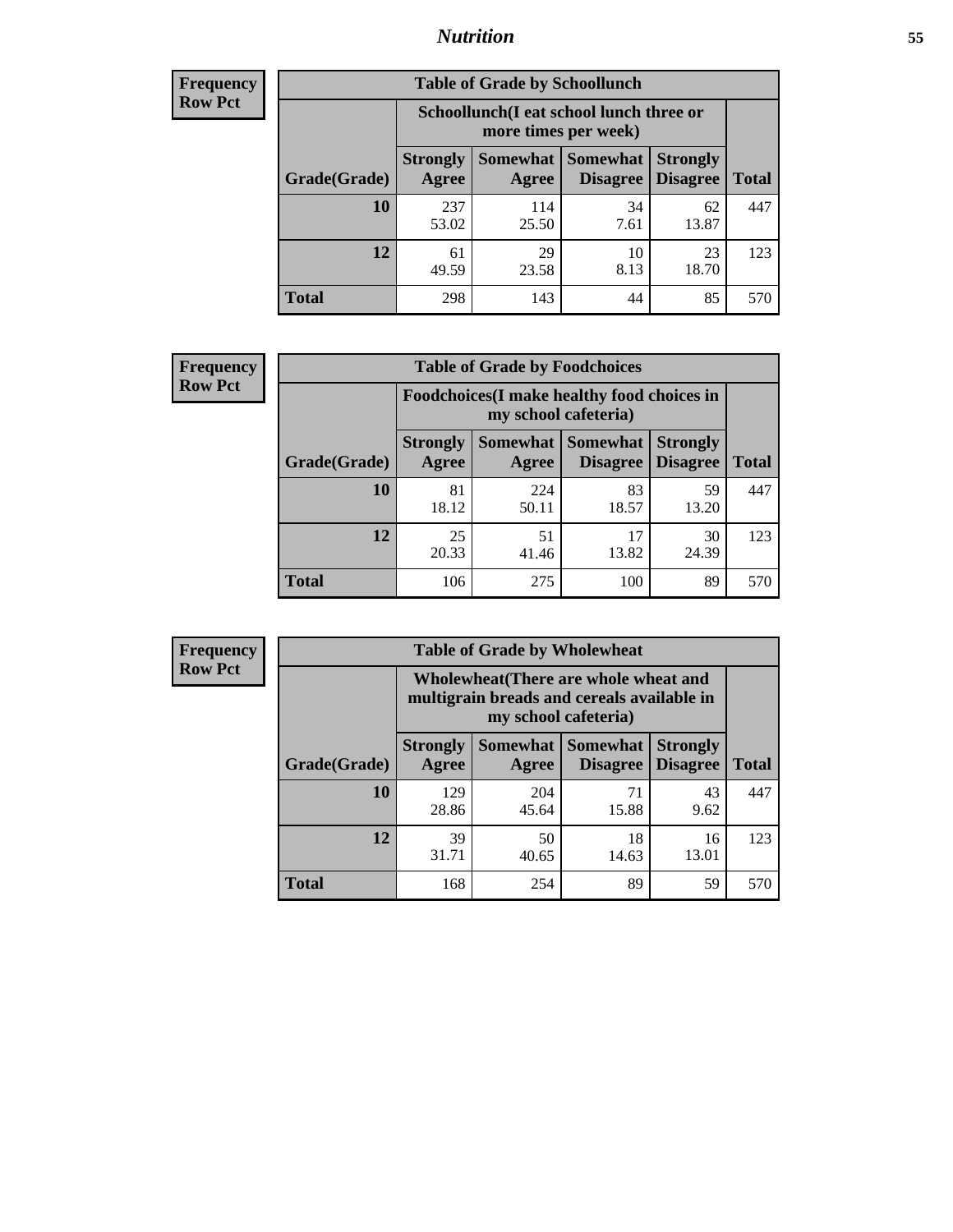### *Nutrition* **56**

**Frequency Row Pct**

| <b>Table of Grade by Healthyvending</b> |                                                                                                                                               |                          |                                    |                                    |              |  |
|-----------------------------------------|-----------------------------------------------------------------------------------------------------------------------------------------------|--------------------------|------------------------------------|------------------------------------|--------------|--|
|                                         | Healthyvending (If only healthy snacks and<br>beverages were available in the vending<br>machines during the school day,<br>I would buy them) |                          |                                    |                                    |              |  |
| Grade(Grade)                            | <b>Strongly</b><br>Agree                                                                                                                      | <b>Somewhat</b><br>Agree | <b>Somewhat</b><br><b>Disagree</b> | <b>Strongly</b><br><b>Disagree</b> | <b>Total</b> |  |
| 10                                      | 88<br>19.69                                                                                                                                   | 152<br>34.00             | 89<br>19.91                        | 118<br>26.40                       | 447          |  |
| 12                                      | 25<br>20.33                                                                                                                                   | 38<br>30.89              | 30<br>24.39                        | 30<br>24.39                        | 123          |  |
| Total                                   | 113                                                                                                                                           | 190                      | 119                                | 148                                | 570          |  |

**Frequency Row Pct**

| <b>Table of Grade by Schoolbreakfast</b> |                                                                                                                                        |              |             |             |              |  |  |
|------------------------------------------|----------------------------------------------------------------------------------------------------------------------------------------|--------------|-------------|-------------|--------------|--|--|
|                                          | Schoolbreakfast(If breakfast were<br>available at school,<br>but outside the cafeteria,<br>I would eat breakfast at school more often) |              |             |             |              |  |  |
| Grade(Grade)                             | <b>Somewhat</b><br><b>Somewhat</b><br><b>Strongly</b><br><b>Strongly</b><br><b>Disagree</b><br>Agree<br><b>Disagree</b><br>Agree       |              |             |             | <b>Total</b> |  |  |
| 10                                       | 165<br>36.91                                                                                                                           | 178<br>39.82 | 60<br>13.42 | 44<br>9.84  | 447          |  |  |
| 12                                       | 52<br>42.28                                                                                                                            | 38<br>30.89  | 15<br>12.20 | 18<br>14.63 | 123          |  |  |
| <b>Total</b>                             | 217                                                                                                                                    | 216          | 75          | 62          | 570          |  |  |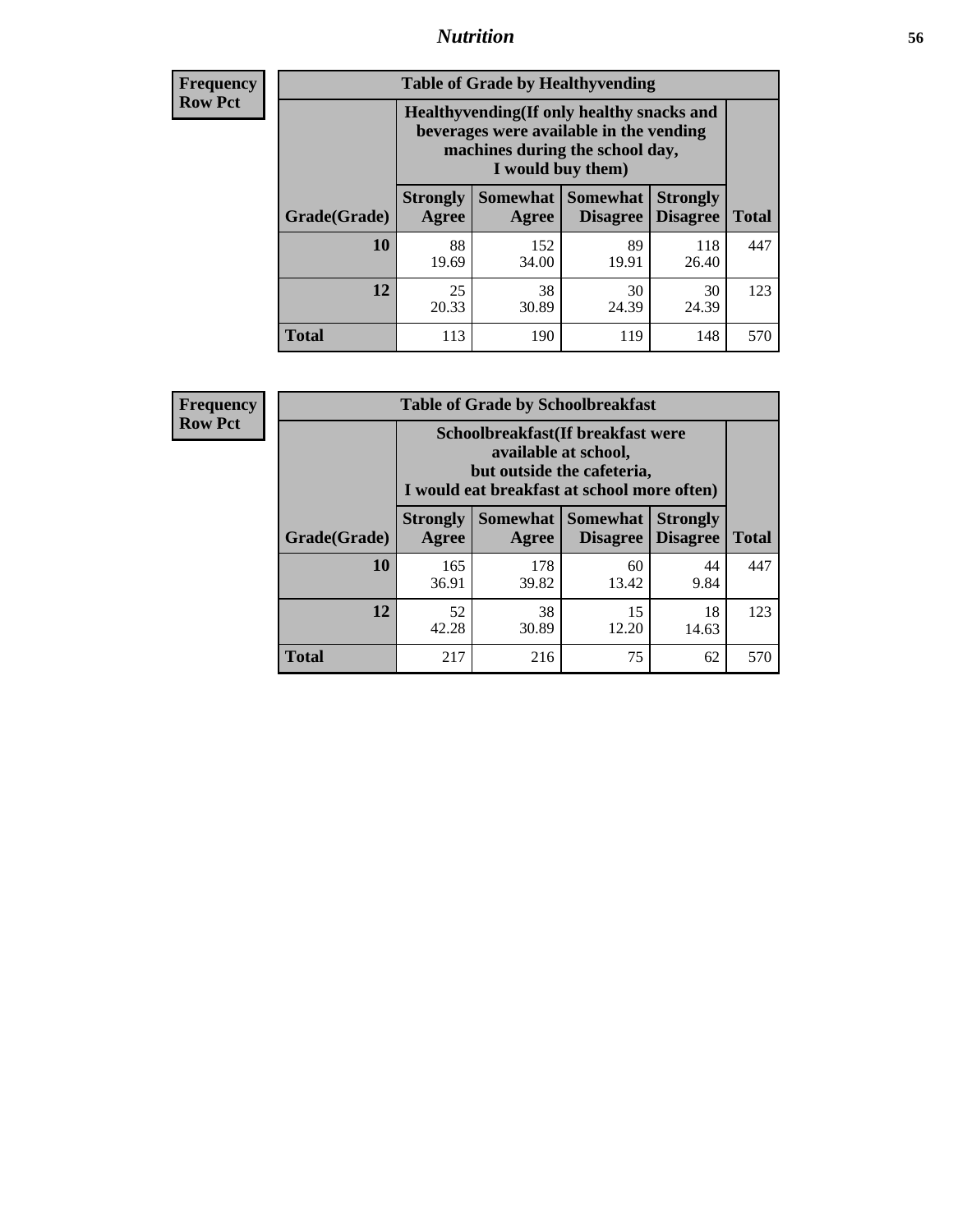| Frequency<br><b>Col Pct</b> | <b>Table of Educationaids by Grade</b>                                                                    |                    |             |              |
|-----------------------------|-----------------------------------------------------------------------------------------------------------|--------------------|-------------|--------------|
|                             | <b>Educationaids</b> (I<br>have been<br>taught about<br><b>HIV/AIDS</b> at<br>school in the<br>past year) | Grade(Grade)<br>10 | 12          | <b>Total</b> |
|                             | <b>Yes</b>                                                                                                | 407<br>91.05       | 78<br>63.41 | 485          |
|                             | N <sub>0</sub>                                                                                            | 40<br>8.95         | 45<br>36.59 | 85           |
|                             | <b>Total</b>                                                                                              | 447                | 123         | 570          |

| Frequency      | <b>Table of Educationcharacter by Grade</b>                 |              |       |              |  |
|----------------|-------------------------------------------------------------|--------------|-------|--------------|--|
| <b>Col Pct</b> | Educationcharacter(I<br>have been taught<br>about character |              |       |              |  |
|                | education in the past                                       | Grade(Grade) |       |              |  |
|                | year at school)                                             | 10           | 12    | <b>Total</b> |  |
|                | Yes                                                         | 340          | 78    | 418          |  |
|                |                                                             | 76.06        | 63.41 |              |  |
|                | N <sub>0</sub>                                              | 107          | 45    | 152          |  |
|                |                                                             | 23.94        | 36.59 |              |  |
|                | <b>Total</b>                                                | 447          | 123   | 570          |  |

| Frequency      | <b>Table of Gradcoach1 by Grade</b> |              |             |              |
|----------------|-------------------------------------|--------------|-------------|--------------|
| <b>Col Pct</b> | Gradcoach1(I                        |              |             |              |
|                | know who my<br><b>Graduation</b>    | Grade(Grade) |             |              |
|                | Coach is)                           | 10           | 12          | <b>Total</b> |
|                | <b>Yes</b>                          | 40<br>8.95   | 81<br>65.85 | 121          |
|                | N <sub>0</sub>                      | 407<br>91.05 | 42<br>34.15 | 449          |
|                | <b>Total</b>                        | 447          | 123         | 570          |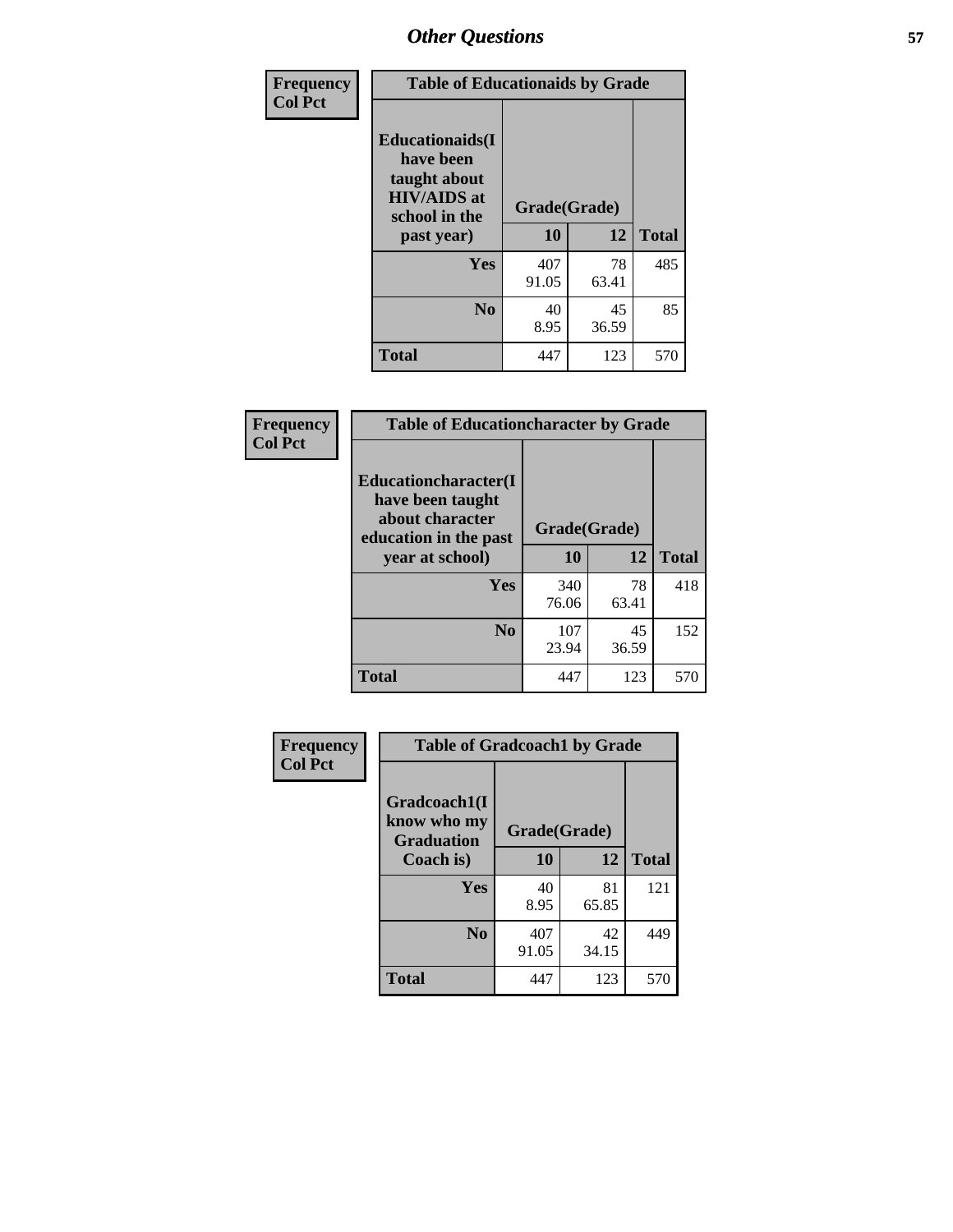| Frequency      | <b>Table of Gradcoach2 by Grade</b>         |              |             |              |
|----------------|---------------------------------------------|--------------|-------------|--------------|
| <b>Col Pct</b> | Gradcoach2(I<br>have                        |              |             |              |
|                | contacted my<br><b>Graduation</b><br>Coach) | Grade(Grade) |             |              |
|                |                                             | 10           | 12          | <b>Total</b> |
|                | Yes                                         | 12<br>2.68   | 58<br>47.15 | 70           |
|                | N <sub>0</sub>                              | 435<br>97.32 | 65<br>52.85 | 500          |
|                | <b>Total</b>                                | 447          | 123         | 570          |

| <b>Frequency</b><br><b>Col Pct</b> | <b>Table of Gradcoach3 by Grade</b>                    |              |             |              |
|------------------------------------|--------------------------------------------------------|--------------|-------------|--------------|
|                                    | Gradcoach3(I<br>have received<br>assistance<br>from my | Grade(Grade) |             |              |
|                                    | <b>Graduation</b><br>Coach)                            | 10           | 12          | <b>Total</b> |
|                                    | Yes                                                    | 12<br>2.68   | 54<br>43.90 | 66           |
|                                    | N <sub>0</sub>                                         | 117<br>26.17 | 22<br>17.89 | 139          |
|                                    | Don't know                                             | 318<br>71.14 | 47<br>38.21 | 365          |
|                                    | <b>Total</b>                                           | 447          | 123         | 570          |

| Frequency<br><b>Col Pct</b> | <b>Table of Selfharm by Grade</b>                                                                                                                                                      |              |                    |              |
|-----------------------------|----------------------------------------------------------------------------------------------------------------------------------------------------------------------------------------|--------------|--------------------|--------------|
|                             | <b>Selfharm</b> (During<br>the past 12<br>months,<br>I harmed myself<br>on purpose<br><b>Suicideconsider</b><br>During the past<br>12 months,<br>I seriously<br>considered<br>suicide) | 10           | Grade(Grade)<br>12 | <b>Total</b> |
|                             | <b>Yes</b>                                                                                                                                                                             | 48<br>10.74  | 14<br>11.38        | 62           |
|                             | N <sub>0</sub>                                                                                                                                                                         | 399<br>89.26 | 109<br>88.62       | 508          |
|                             | <b>Total</b>                                                                                                                                                                           | 447          | 123                | 570          |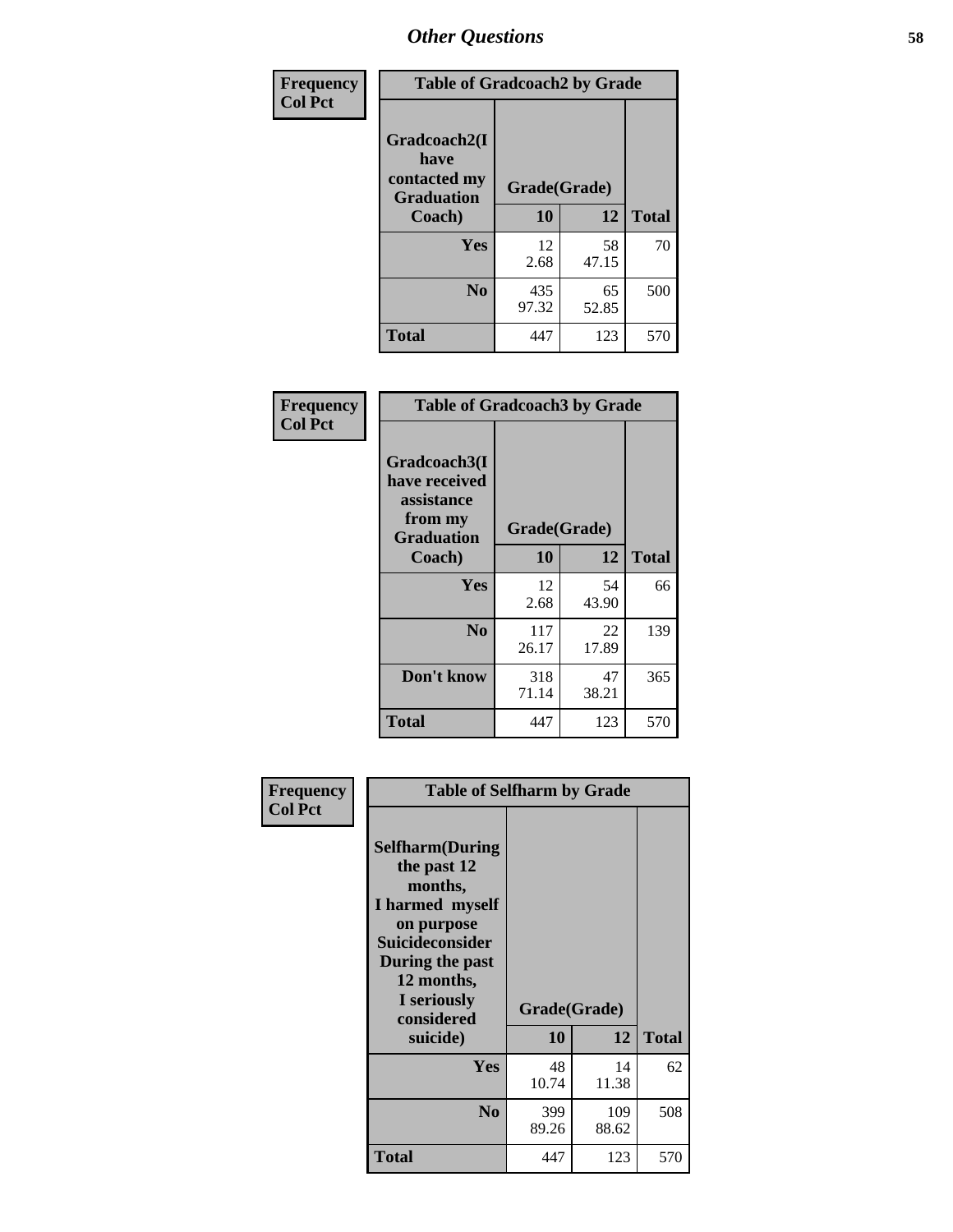| <b>Frequency</b> | <b>Table of Suicideconsider by Grade</b> |              |              |              |
|------------------|------------------------------------------|--------------|--------------|--------------|
| <b>Col Pct</b>   |                                          | Grade(Grade) |              |              |
|                  | <b>Suicideconsider</b>                   | <b>10</b>    | 12           | <b>Total</b> |
|                  | Yes                                      | 48<br>10.74  | 16<br>13.01  | 64           |
|                  | N <sub>0</sub>                           | 399<br>89.26 | 107<br>86.99 | 506          |
|                  | Total                                    | 447          | 123          | 570          |

| Frequency      | <b>Table of Suicideattempt by Grade</b>              |              |              |              |
|----------------|------------------------------------------------------|--------------|--------------|--------------|
| <b>Col Pct</b> | Suicideattempt(I<br>have attempted<br>suicide in the | Grade(Grade) |              |              |
|                | last year)                                           | 10           | 12           | <b>Total</b> |
|                | Yes                                                  | 38<br>8.50   | 13<br>10.57  | 51           |
|                | $\bf No$                                             | 409<br>91.50 | 110<br>89.43 | 519          |
|                | <b>Total</b>                                         | 447          | 123          | 570          |

| Frequency      | <b>Table of Instantmessaged by Grade</b>               |              |             |              |
|----------------|--------------------------------------------------------|--------------|-------------|--------------|
| <b>Col Pct</b> | Instantmessaged(I<br>have instant<br>messaged people I | Grade(Grade) |             |              |
|                | do not even know)                                      | 10           | 12          | <b>Total</b> |
|                | Yes                                                    | 136<br>30.43 | 34<br>27.64 | 170          |
|                | N <sub>0</sub>                                         | 311<br>69.57 | 89<br>72.36 | 400          |
|                | <b>Total</b>                                           | 447          | 123         | 570          |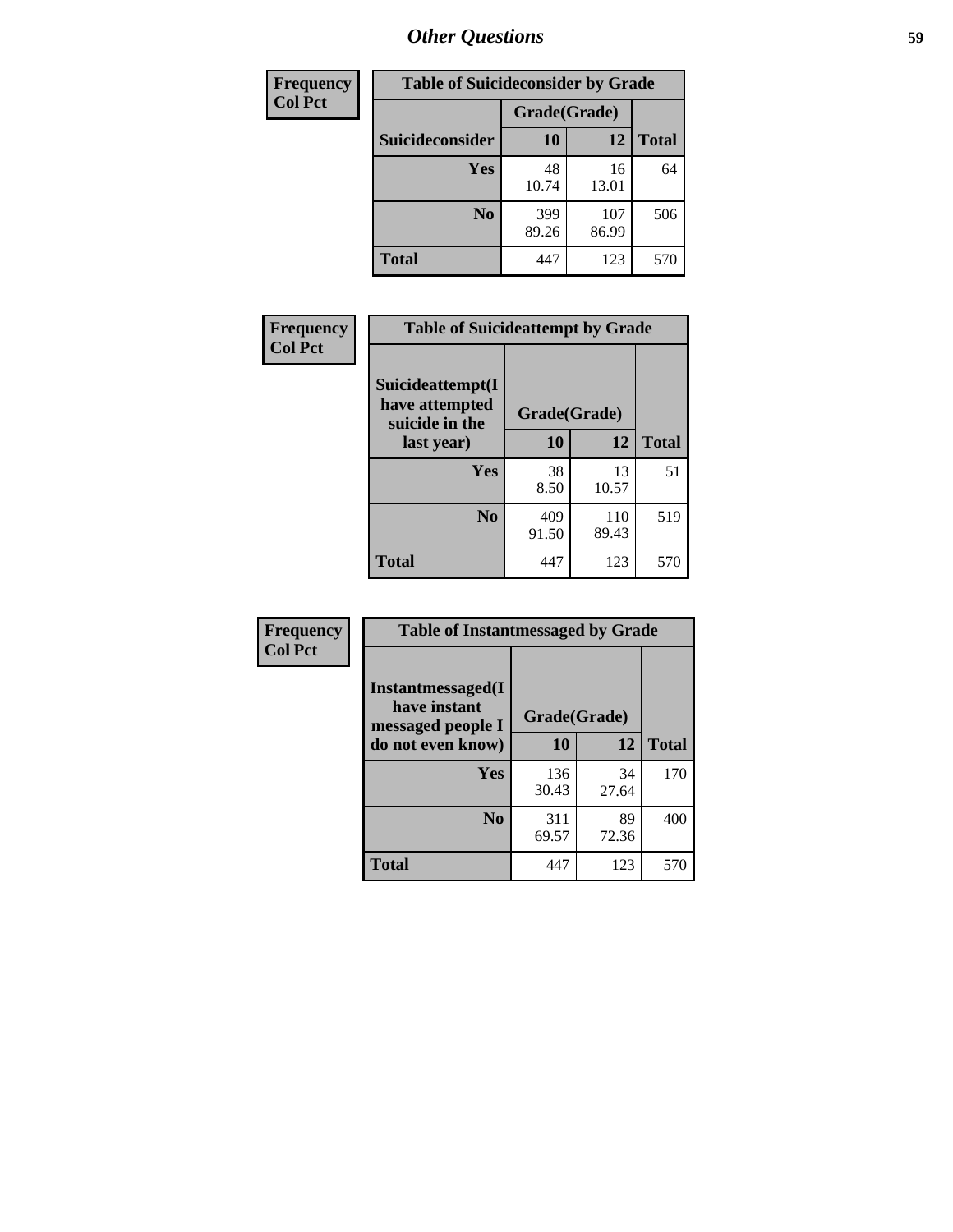| Frequency      | <b>Table of Getsalong by Grade</b>                          |              |             |              |  |  |  |  |
|----------------|-------------------------------------------------------------|--------------|-------------|--------------|--|--|--|--|
| <b>Col Pct</b> | <b>Getsalong</b> (I get<br>along with other<br>students and | Grade(Grade) |             |              |  |  |  |  |
|                | adults)                                                     | 10           | 12          | <b>Total</b> |  |  |  |  |
|                | <b>Strongly Agree</b>                                       | 181<br>40.49 | 53<br>43.09 | 234          |  |  |  |  |
|                | <b>Somewhat Agree</b>                                       | 230<br>51.45 | 52<br>42.28 | 282          |  |  |  |  |
|                | <b>Somewhat Disagree</b>                                    | 21<br>4.70   | 13<br>10.57 | 34           |  |  |  |  |
|                | <b>Strongly Disagree</b>                                    | 15<br>3.36   | 5<br>4.07   | 20           |  |  |  |  |
|                | Total                                                       | 447          | 123         | 570          |  |  |  |  |

| Frequency |  |
|-----------|--|
| Col Pct   |  |
|           |  |

| <b>Table of Safehome by Grade</b> |                    |              |     |  |  |  |  |  |  |  |
|-----------------------------------|--------------------|--------------|-----|--|--|--|--|--|--|--|
| Safehome(I feel<br>safe at home)  | Grade(Grade)<br>10 | <b>Total</b> |     |  |  |  |  |  |  |  |
| <b>Strongly Agree</b>             | 256<br>57.27       | 79<br>64.23  | 335 |  |  |  |  |  |  |  |
| <b>Somewhat Agree</b>             | 152<br>34.00       | 34<br>27.64  | 186 |  |  |  |  |  |  |  |
| <b>Somewhat Disagree</b>          | 21<br>4.70         | 3<br>2.44    | 24  |  |  |  |  |  |  |  |
| <b>Strongly Disagree</b>          | 18<br>4.03         | 5.69         | 25  |  |  |  |  |  |  |  |
| <b>Total</b>                      | 447                | 123          | 570 |  |  |  |  |  |  |  |

| Frequency      | <b>Table of Adulttalk by Grade</b>                                                   |              |             |              |  |  |  |  |  |
|----------------|--------------------------------------------------------------------------------------|--------------|-------------|--------------|--|--|--|--|--|
| <b>Col Pct</b> | <b>Adulttalk</b> (I<br>know an<br>adult at<br>school that<br>I can talk<br>with if I | Grade(Grade) |             |              |  |  |  |  |  |
|                | need help)                                                                           | 10           | 12          | <b>Total</b> |  |  |  |  |  |
|                | <b>Yes</b>                                                                           | 258<br>57.72 | 86<br>69.92 | 344          |  |  |  |  |  |
|                | N <sub>0</sub>                                                                       | 189<br>42.28 | 37<br>30.08 | 226          |  |  |  |  |  |
|                | <b>Total</b>                                                                         | 447          | 123         | 570          |  |  |  |  |  |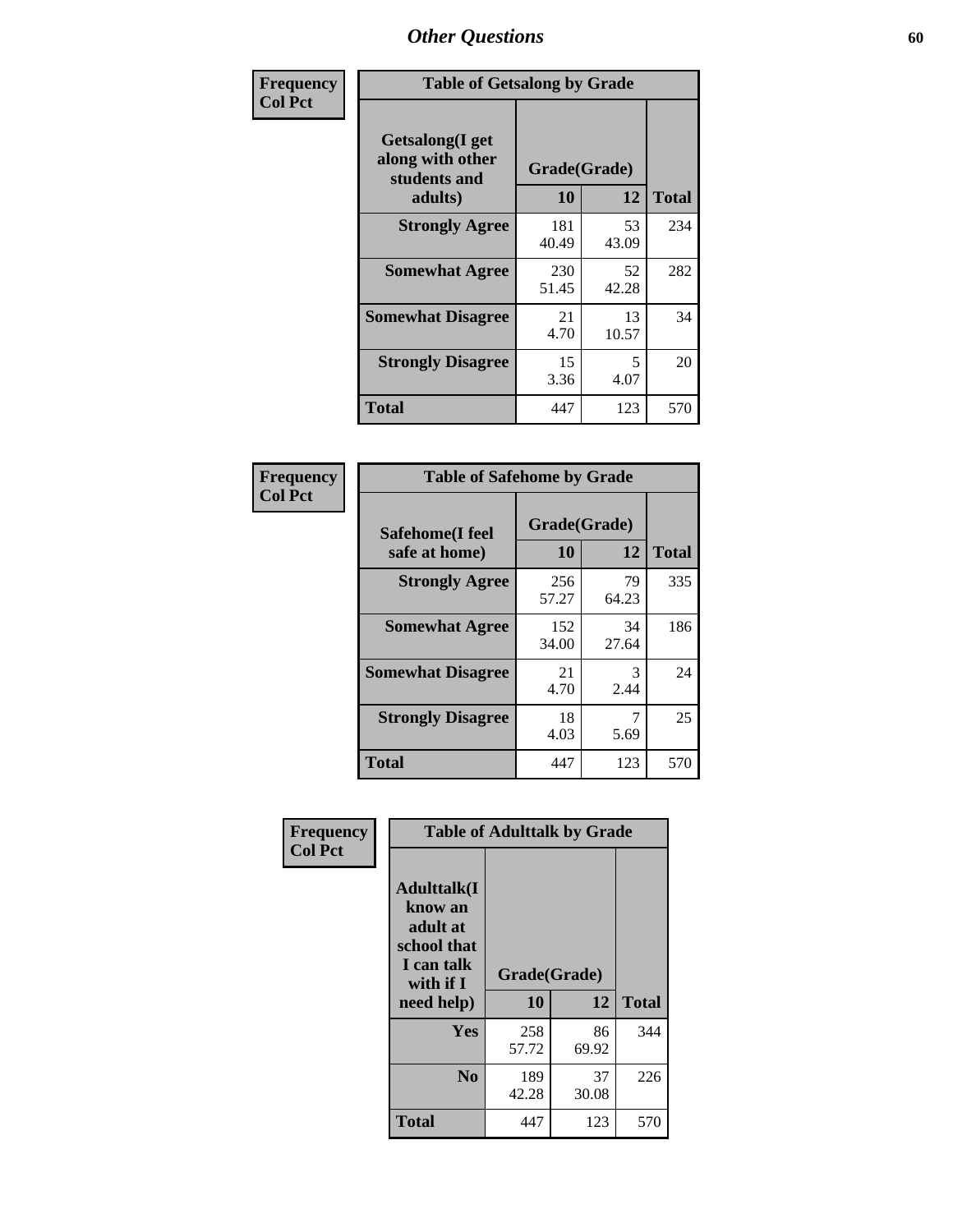**Frequency Row Pct**

| <b>Table of Grade by Tvtime</b> |       |                                                                                        |          |           |                       |       |              |  |  |  |  |  |
|---------------------------------|-------|----------------------------------------------------------------------------------------|----------|-----------|-----------------------|-------|--------------|--|--|--|--|--|
|                                 |       | Tvtime(On an average school day,<br>how much unsupervised time do I spend watching TV) |          |           |                       |       |              |  |  |  |  |  |
|                                 |       | <b>Less that</b>                                                                       |          |           |                       |       |              |  |  |  |  |  |
|                                 |       |                                                                                        |          | $2 - 3$   | $4 - 5$               | $6+$  |              |  |  |  |  |  |
| Grade(Grade)   None             |       | hour/day                                                                               | hour/day | hours/day | hours/day   hours/day |       | <b>Total</b> |  |  |  |  |  |
| 10                              | 64    | 61                                                                                     | 62       | 140       | 72                    | 48    | 447          |  |  |  |  |  |
|                                 | 14.32 | 13.65                                                                                  | 13.87    | 31.32     | 16.11                 | 10.74 |              |  |  |  |  |  |
| 12                              | 17    | 11                                                                                     | 22       | 33        | 24                    | 16    | 123          |  |  |  |  |  |
|                                 | 13.82 | 8.94                                                                                   | 17.89    | 26.83     | 19.51                 | 13.01 |              |  |  |  |  |  |
| <b>Total</b>                    | 81    | 72                                                                                     | 84       | 173       | 96                    | 64    | 570          |  |  |  |  |  |

**Frequency Row Pct**

| <b>Table of Grade by Computertime</b> |             |                                                                                                   |             |                      |                      |                   |              |  |  |  |  |  |
|---------------------------------------|-------------|---------------------------------------------------------------------------------------------------|-------------|----------------------|----------------------|-------------------|--------------|--|--|--|--|--|
|                                       |             | Computertime (On an average school day,<br>how much unsupervised time do I spend on the computer) |             |                      |                      |                   |              |  |  |  |  |  |
| Grade(Grade)                          | None        | <b>Less that</b><br>hour/day                                                                      | hour/day    | $2 - 3$<br>hours/day | $4 - 5$<br>hours/day | $6+$<br>hours/day | <b>Total</b> |  |  |  |  |  |
| 10                                    | 70<br>15.66 | 84<br>18.79                                                                                       | 82<br>18.34 | 107<br>23.94         | 46<br>10.29          | 58<br>12.98       | 447          |  |  |  |  |  |
| 12                                    | 19<br>15.45 | 21<br>17.07                                                                                       | 32<br>26.02 | 23<br>18.70          | 12<br>9.76           | 16<br>13.01       | 123          |  |  |  |  |  |
| <b>Total</b>                          | 89          | 105                                                                                               | 114         | 130                  | 58                   | 74                | 570          |  |  |  |  |  |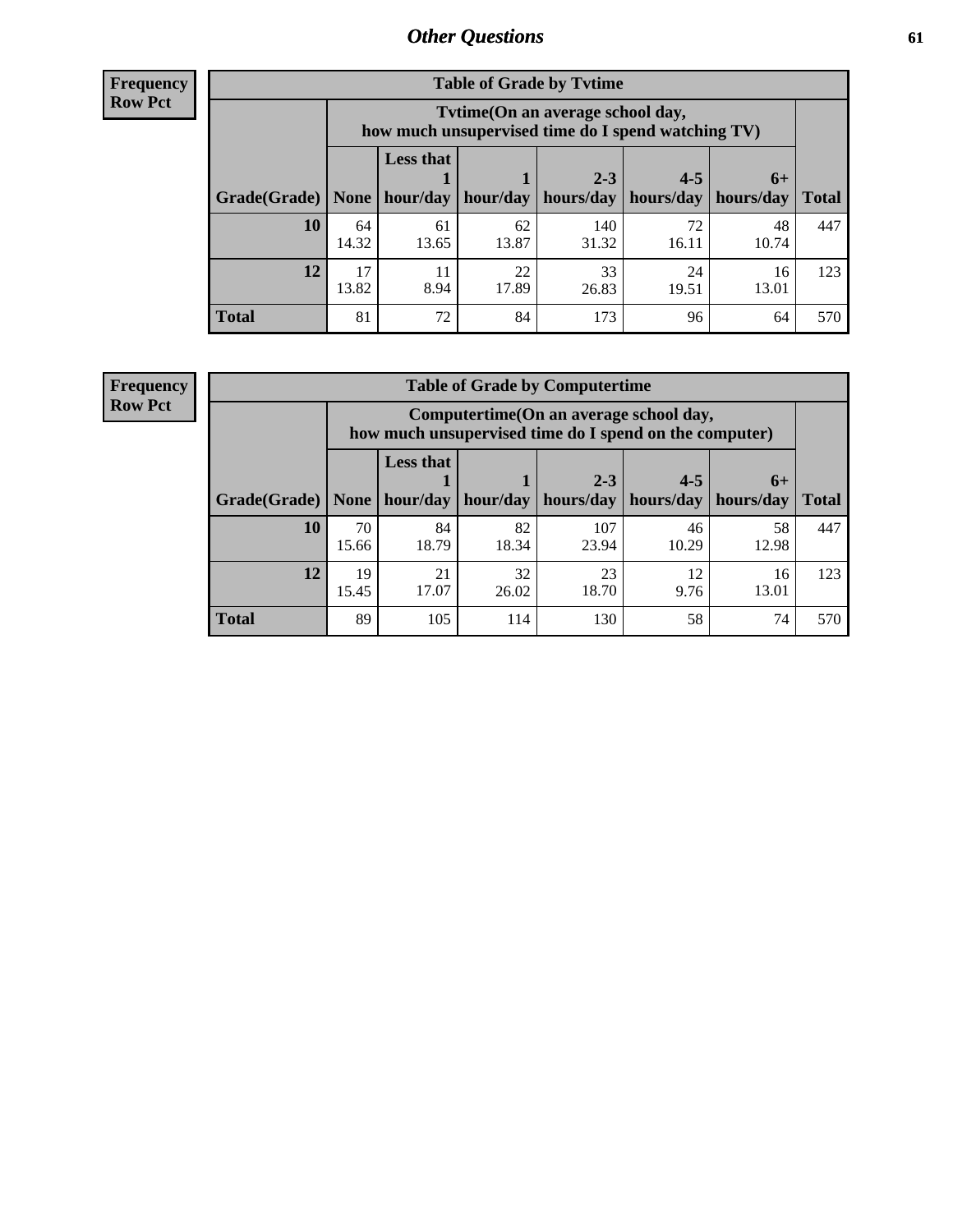#### *Questions about Driving Laws* **62** *Driving Questions were asked only of high school students.*

| <b>Frequency</b> |
|------------------|
| <b>Row Pct</b>   |

| <b>Table of Grade by License1</b> |                                     |                                                                                                                                           |                |             |               |              |  |  |  |  |  |
|-----------------------------------|-------------------------------------|-------------------------------------------------------------------------------------------------------------------------------------------|----------------|-------------|---------------|--------------|--|--|--|--|--|
|                                   |                                     | License1(During the first 6 months of driving<br>with a provisional license,<br>the only passengers who can ride with the<br>driver are:) |                |             |               |              |  |  |  |  |  |
| Grade(Grade)                      | <b>Parent or</b><br><b>Guardian</b> | Family<br><b>Members</b>                                                                                                                  | <b>Friends</b> | Anyone      | Don't<br>Know | <b>Total</b> |  |  |  |  |  |
| 10                                | 203<br>45.41                        | 88<br>19.69                                                                                                                               | 10<br>2.24     | 61<br>13.65 | 85<br>19.02   | 447          |  |  |  |  |  |
| 12                                | 49<br>39.84                         | 33<br>26.83                                                                                                                               | 6<br>4.88      | 13<br>10.57 | 22<br>17.89   | 123          |  |  |  |  |  |
| <b>Total</b>                      | 252                                 | 121                                                                                                                                       | 16             | 74          | 107           | 570          |  |  |  |  |  |

| Frequency      |              | <b>Table of Grade by License2</b>                                                                        |                  |                  |                                                      |                      |              |  |  |  |
|----------------|--------------|----------------------------------------------------------------------------------------------------------|------------------|------------------|------------------------------------------------------|----------------------|--------------|--|--|--|
| <b>Row Pct</b> |              | License2(17 yr old drivers with a<br>provisional driver's license cannot<br>drive between the hours of:) |                  |                  |                                                      |                      |              |  |  |  |
|                | Grade(Grade) | <b>Midnight</b><br>to 6am                                                                                | 1am<br>to<br>5am | 1am<br>to<br>6am | N <sub>0</sub><br>curfew<br>for $17$<br>year<br>olds | Don't<br><b>Know</b> | <b>Total</b> |  |  |  |
|                | 10           | 213<br>47.65                                                                                             | 43<br>9.62       | 30<br>6.71       | 20<br>4.47                                           | 141<br>31.54         | 447          |  |  |  |
|                | 12           | 63<br>51.22                                                                                              | 16<br>13.01      | 10<br>8.13       | 3<br>2.44                                            | 31<br>25.20          | 123          |  |  |  |
|                | <b>Total</b> | 276                                                                                                      | 59               | 40               | 23                                                   | 172                  | 570          |  |  |  |

| Frequency      | <b>Table of Grade by License3</b> |                                                                                        |             |             |            |             |               |              |  |
|----------------|-----------------------------------|----------------------------------------------------------------------------------------|-------------|-------------|------------|-------------|---------------|--------------|--|
| <b>Row Pct</b> |                                   | License3(For drivers under the age of 21,<br>what level of alcohol is considered DUI?) |             |             |            |             |               |              |  |
|                | Grade(Grade)                      | Any<br><b>Amount</b>                                                                   | 0.02        | 0.04        | 0.06       | 0.08        | Don't<br>know | <b>Total</b> |  |
|                | 10                                | 72<br>16.11                                                                            | 61<br>13.65 | 53<br>11.86 | 29<br>6.49 | 43<br>9.62  | 189<br>42.28  | 447          |  |
|                | 12                                | 32<br>26.02                                                                            | 14<br>11.38 | 8<br>6.50   | 9<br>7.32  | 13<br>10.57 | 47<br>38.21   | 123          |  |
|                | <b>Total</b>                      | 104                                                                                    | 75          | 61          | 38         | 56          | 236           | 570          |  |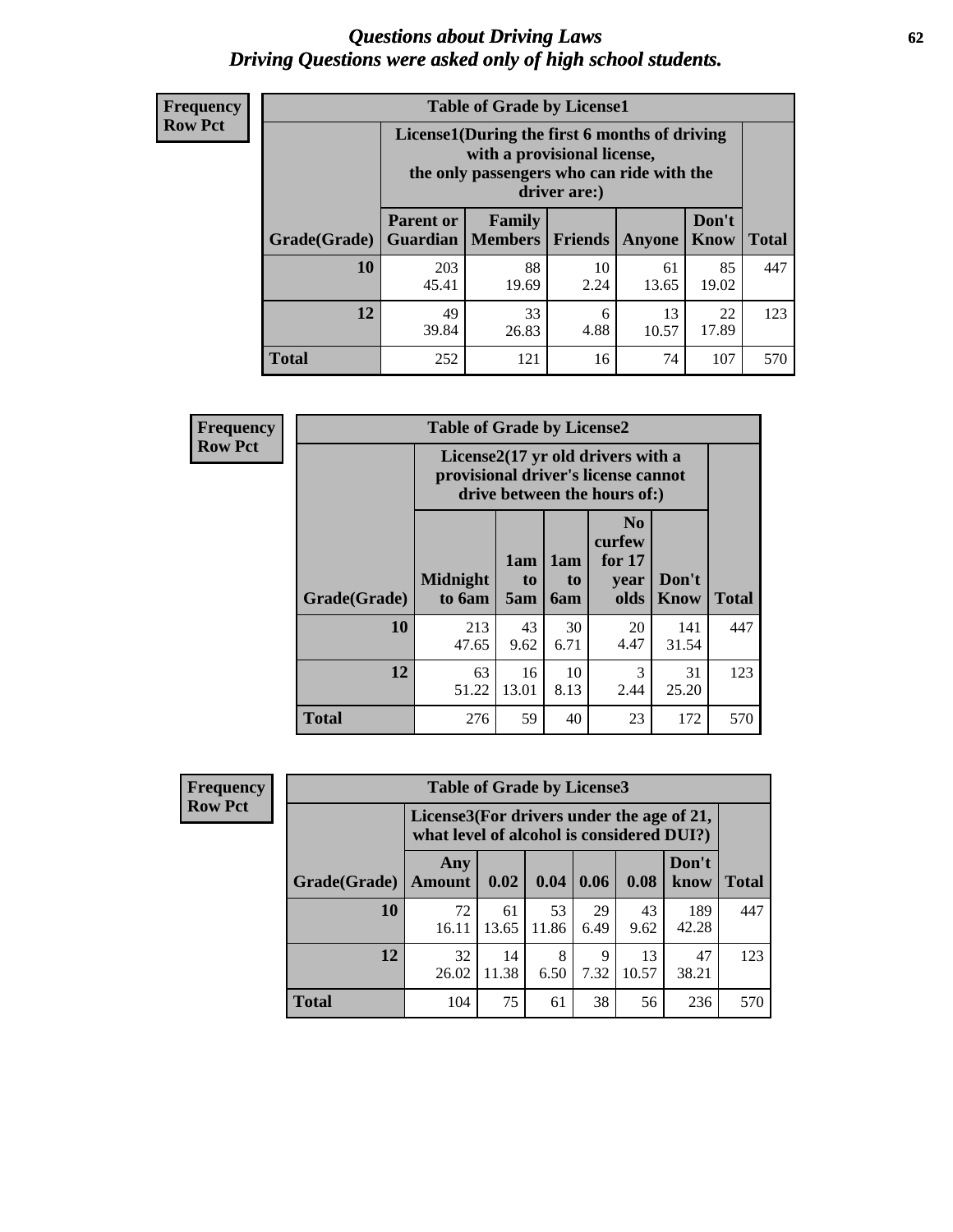#### *Questions about Driving Laws* **63** *Driving Questions were asked only of high school students.*

**Frequency Row Pct**

| <b>Table of Grade by License4</b> |                                                                                                                                               |                                                                                                                      |             |            |             |              |     |  |  |  |  |
|-----------------------------------|-----------------------------------------------------------------------------------------------------------------------------------------------|----------------------------------------------------------------------------------------------------------------------|-------------|------------|-------------|--------------|-----|--|--|--|--|
|                                   |                                                                                                                                               | License4(A driver under 21 automatically<br>loses his/her license if caught exceeding the<br>posted speet limit by:) |             |            |             |              |     |  |  |  |  |
| Grade(Grade)                      | Can't<br>lose<br><b>Depends</b><br>license<br>$15+$<br>$25+$<br>$35+$<br>Don't<br>for<br>on<br>mph<br>speeding<br>mph<br>mph<br>know<br>judge |                                                                                                                      |             |            |             |              |     |  |  |  |  |
| 10                                | 63<br>14.09                                                                                                                                   | 52<br>11.63                                                                                                          | 51<br>11.41 | 35<br>7.83 | 26<br>5.82  | 220<br>49.22 | 447 |  |  |  |  |
| 12                                | 24<br>19.51                                                                                                                                   | 17<br>13.82                                                                                                          | 12<br>9.76  | 6<br>4.88  | 13<br>10.57 | 51<br>41.46  | 123 |  |  |  |  |
| <b>Total</b>                      | 87                                                                                                                                            | 69                                                                                                                   | 63          | 41         | 39          | 271          | 570 |  |  |  |  |

| Frequency      | <b>Table of Grade by License5</b> |                                                                                                                                                             |                |               |       |  |  |
|----------------|-----------------------------------|-------------------------------------------------------------------------------------------------------------------------------------------------------------|----------------|---------------|-------|--|--|
| <b>Row Pct</b> |                                   | License5(A)<br>Georgia teenager<br>with family<br>connections or a<br>good lawyer can<br>break a teen<br>driving law and<br>keep their driver's<br>license) |                |               |       |  |  |
|                | Grade(Grade)                      | <b>Yes</b>                                                                                                                                                  | N <sub>0</sub> | Don't<br>know | Total |  |  |
|                | <b>10</b>                         | 35<br>7.83                                                                                                                                                  | 179<br>40.04   | 233<br>52.13  | 447   |  |  |
|                | 12                                | 18<br>14.63                                                                                                                                                 | 51<br>41.46    | 54<br>43.90   | 123   |  |  |
|                | <b>Total</b>                      | 53                                                                                                                                                          | 230            | 287           | 570   |  |  |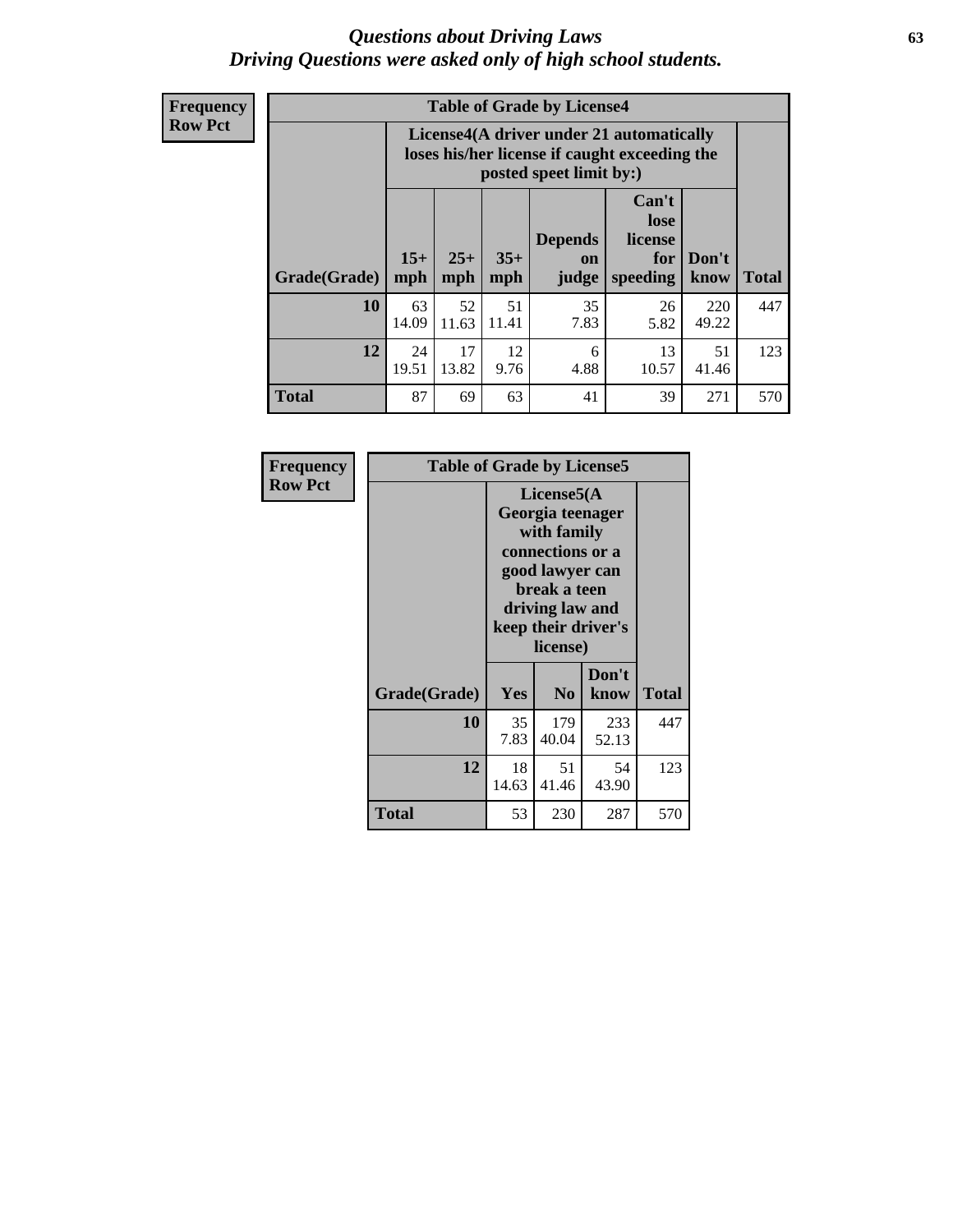#### *Questions about Driving Laws* **64** *Driving Questions were asked only of high school students.*

| <b>Frequency</b> | <b>Table of Grade by License6</b> |                                                                                                                                                 |                |                     |              |
|------------------|-----------------------------------|-------------------------------------------------------------------------------------------------------------------------------------------------|----------------|---------------------|--------------|
| <b>Row Pct</b>   |                                   | License <sub>6</sub> (I know a<br>friend or<br>classmate that<br>broke a teen<br>driving law,<br>but was allowed to<br>keep his/her<br>license) |                |                     |              |
|                  | Grade(Grade)                      | <b>Yes</b>                                                                                                                                      | N <sub>0</sub> | Don't<br>know       | <b>Total</b> |
|                  | 10                                | 53<br>11.86                                                                                                                                     | 194<br>43.40   | <b>200</b><br>44.74 | 447          |
|                  | 12                                | 32<br>26.02                                                                                                                                     | 43<br>34.96    | 48<br>39.02         | 123          |
|                  | <b>Total</b>                      | 85                                                                                                                                              | 237            | 248                 | 570          |

| <b>Frequency</b> |              |                                                                             | <b>Table of Grade by License7</b>                                                             |                                                   |                        |              |  |
|------------------|--------------|-----------------------------------------------------------------------------|-----------------------------------------------------------------------------------------------|---------------------------------------------------|------------------------|--------------|--|
| <b>Row Pct</b>   |              |                                                                             | License7(A student under the age of 18 cam loser<br>his/her driving privileges if he or she:) |                                                   |                        |              |  |
|                  | Grade(Grade) | <b>Have</b><br>more than<br>10<br>unexcused<br>absences<br>per school<br>yr | Drop out<br>without  <br>graduating                                                           | <b>Bring</b><br>alcohol/drugs/weapon<br>to school | All of<br>the<br>above | <b>Total</b> |  |
|                  | 10           | 81<br>18.12                                                                 | 23<br>5.15                                                                                    | 24<br>5.37                                        | 319<br>71.36           | 447          |  |
|                  | 12           | 39<br>31.71                                                                 | 10<br>8.13                                                                                    | 4.07                                              | 69<br>56.10            | 123          |  |
|                  | <b>Total</b> | 120                                                                         | 33                                                                                            | 29                                                | 388                    | 570          |  |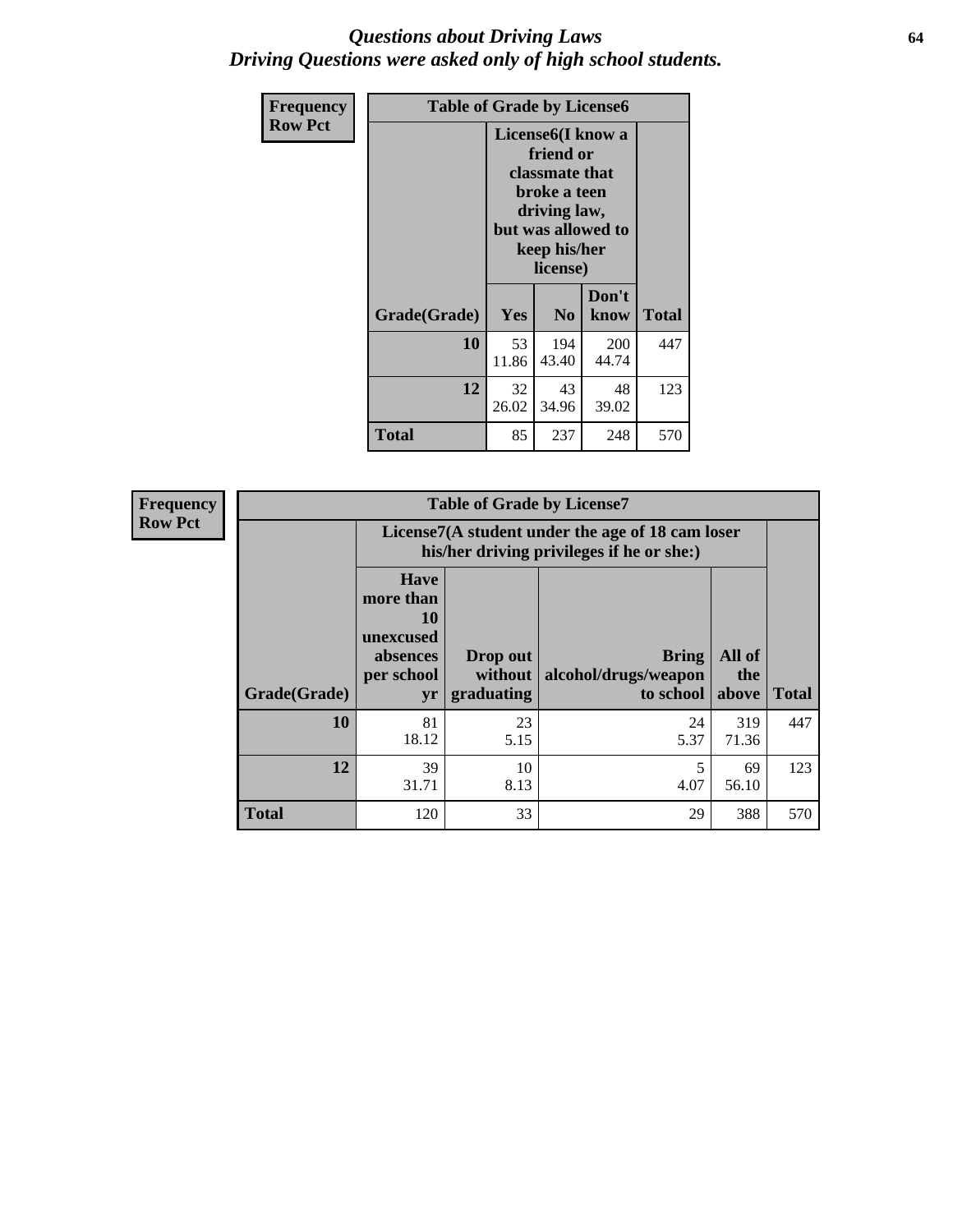## *Select Results by Gender* **65**

| Frequency      | <b>Table of SchoolClimate2 by Gender</b>          |                                 |              |              |
|----------------|---------------------------------------------------|---------------------------------|--------------|--------------|
| <b>Col Pct</b> | SchoolClimate2(I<br>feel successful at<br>school) | Gender(Gender)<br><b>Female</b> | <b>Male</b>  | <b>Total</b> |
|                | <b>Strongly Agree</b>                             | 77<br>25.50                     | 46<br>17.16  | 123          |
|                | <b>Somewhat Agree</b>                             | 185<br>61.26                    | 177<br>66.04 | 362          |
|                | <b>Somewhat Disagree</b>                          | 30<br>9.93                      | 33<br>12.31  | 63           |
|                | <b>Strongly Disagree</b>                          | 10<br>3.31                      | 12<br>4.48   | 22           |
|                | <b>Total</b>                                      | 302                             | 268          | 570          |

| Frequency      | <b>Table of SchoolClimate6 by Gender</b>                 |                                                |              |              |  |
|----------------|----------------------------------------------------------|------------------------------------------------|--------------|--------------|--|
| <b>Col Pct</b> | <b>SchoolClimate6(Teachers</b><br>treat me with respect) | Gender(Gender)<br><b>Male</b><br><b>Female</b> |              | <b>Total</b> |  |
|                | <b>Strongly Agree</b>                                    | 73<br>24.17                                    | 52<br>19.40  | 125          |  |
|                | <b>Somewhat Agree</b>                                    | 142<br>47.02                                   | 121<br>45.15 | 263          |  |
|                | <b>Somewhat Disagree</b>                                 | 65<br>21.52                                    | 67<br>25.00  | 132          |  |
|                | <b>Strongly Disagree</b>                                 | 22<br>7.28                                     | 28<br>10.45  | 50           |  |
|                | <b>Total</b>                                             | 302                                            | 268          | 570          |  |

| Frequency      | <b>Table of SchoolClimate8 by Gender</b>                                             |               |                               |              |  |
|----------------|--------------------------------------------------------------------------------------|---------------|-------------------------------|--------------|--|
| <b>Col Pct</b> | <b>SchoolClimate8(Students</b><br>are frequently<br>recognized for good<br>behavior) | <b>Female</b> | Gender(Gender)<br><b>Male</b> | <b>Total</b> |  |
|                |                                                                                      |               |                               |              |  |
|                | <b>Strongly Agree</b>                                                                | 28<br>9.27    | 23<br>8.58                    | 51           |  |
|                | <b>Somewhat Agree</b>                                                                | 114<br>37.75  | 96<br>35.82                   | 210          |  |
|                | <b>Somewhat Disagree</b>                                                             | 101<br>33.44  | 89<br>33.21                   | 190          |  |
|                | <b>Strongly Disagree</b>                                                             | 59<br>19.54   | 60<br>22.39                   | 119          |  |
|                | Total                                                                                | 302           | 268                           | 570          |  |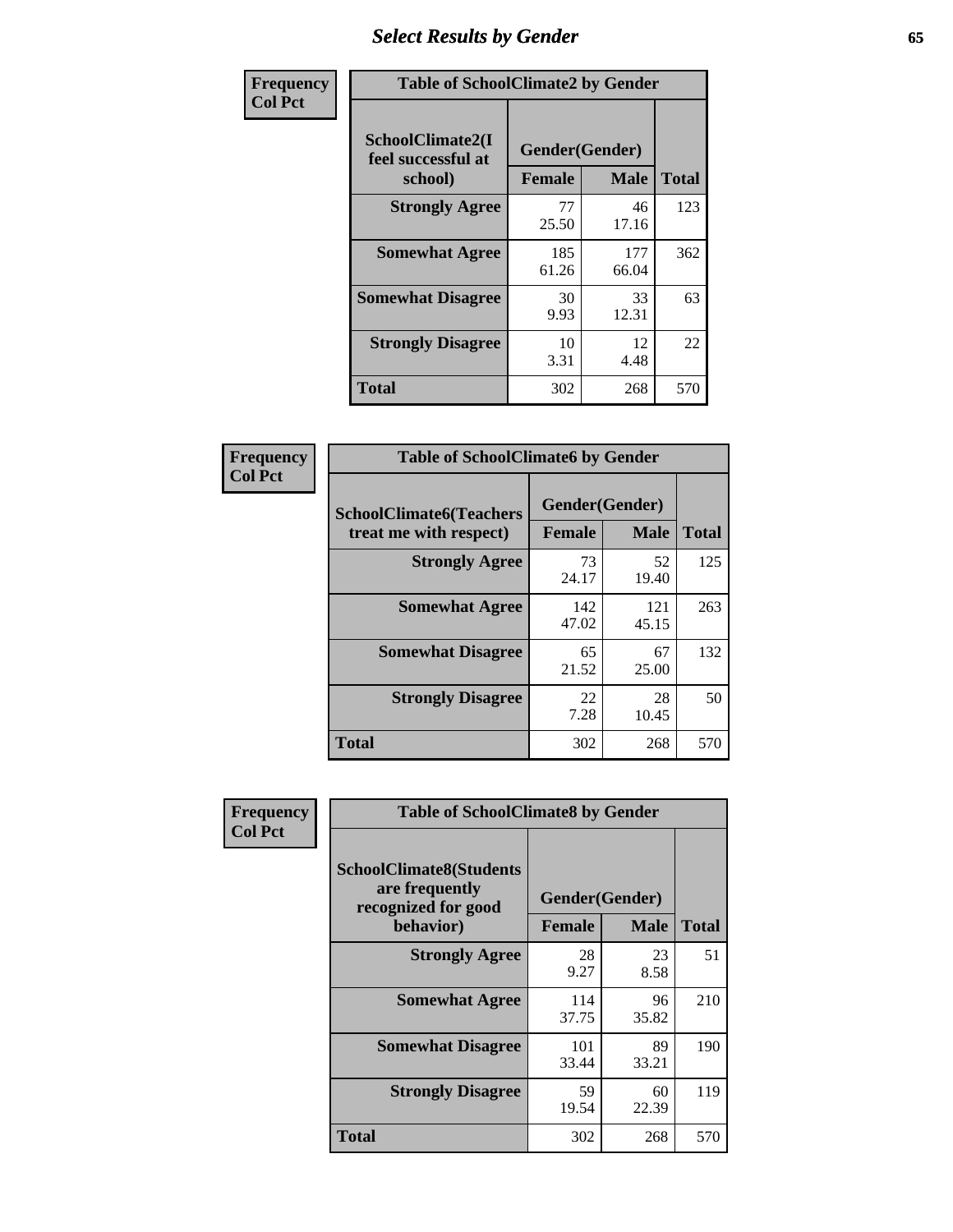## *Select Results by Gender* **66**

| Frequency      | <b>Table of Gender by Dropout</b> |                                                                        |                |              |
|----------------|-----------------------------------|------------------------------------------------------------------------|----------------|--------------|
| <b>Row Pct</b> |                                   | Dropout(I<br>have<br>thought<br>about<br>dropping<br>out of<br>school) |                |              |
|                | Gender(Gender)                    | Yes                                                                    | N <sub>0</sub> | <b>Total</b> |
|                | <b>Female</b>                     | 126<br>41.72                                                           | 176<br>58.28   | 302          |
|                | <b>Male</b>                       | 117<br>43.66                                                           | 151<br>56.34   | 268          |
|                | <b>Total</b>                      | 243                                                                    | 327            | 570          |

| Frequency      | <b>Table of Gender by Dropoutreason</b> |                             |              |                                                                    |                                |              |              |  |
|----------------|-----------------------------------------|-----------------------------|--------------|--------------------------------------------------------------------|--------------------------------|--------------|--------------|--|
| <b>Row Pct</b> |                                         |                             |              | Dropoutreason(If I dropped out the<br>reason would most likely be) |                                |              |              |  |
|                | <b>Gender</b> (Gender)                  | Won't<br><b>Drop</b><br>out | <b>Bored</b> | Family<br><b>Reasons</b>                                           | <b>Being</b><br><b>Bullied</b> | <b>Other</b> | <b>Total</b> |  |
|                | Female                                  | 155<br>51.32                | 42<br>13.91  | 37<br>12.25                                                        | 3<br>0.99                      | 65<br>21.52  | 302          |  |
|                | <b>Male</b>                             | 116<br>43.28                | 63<br>23.51  | 26<br>9.70                                                         | 3<br>1.12                      | 60<br>22.39  | 268          |  |
|                | <b>Total</b>                            | 271                         | 105          | 63                                                                 | 6                              | 125          | 570          |  |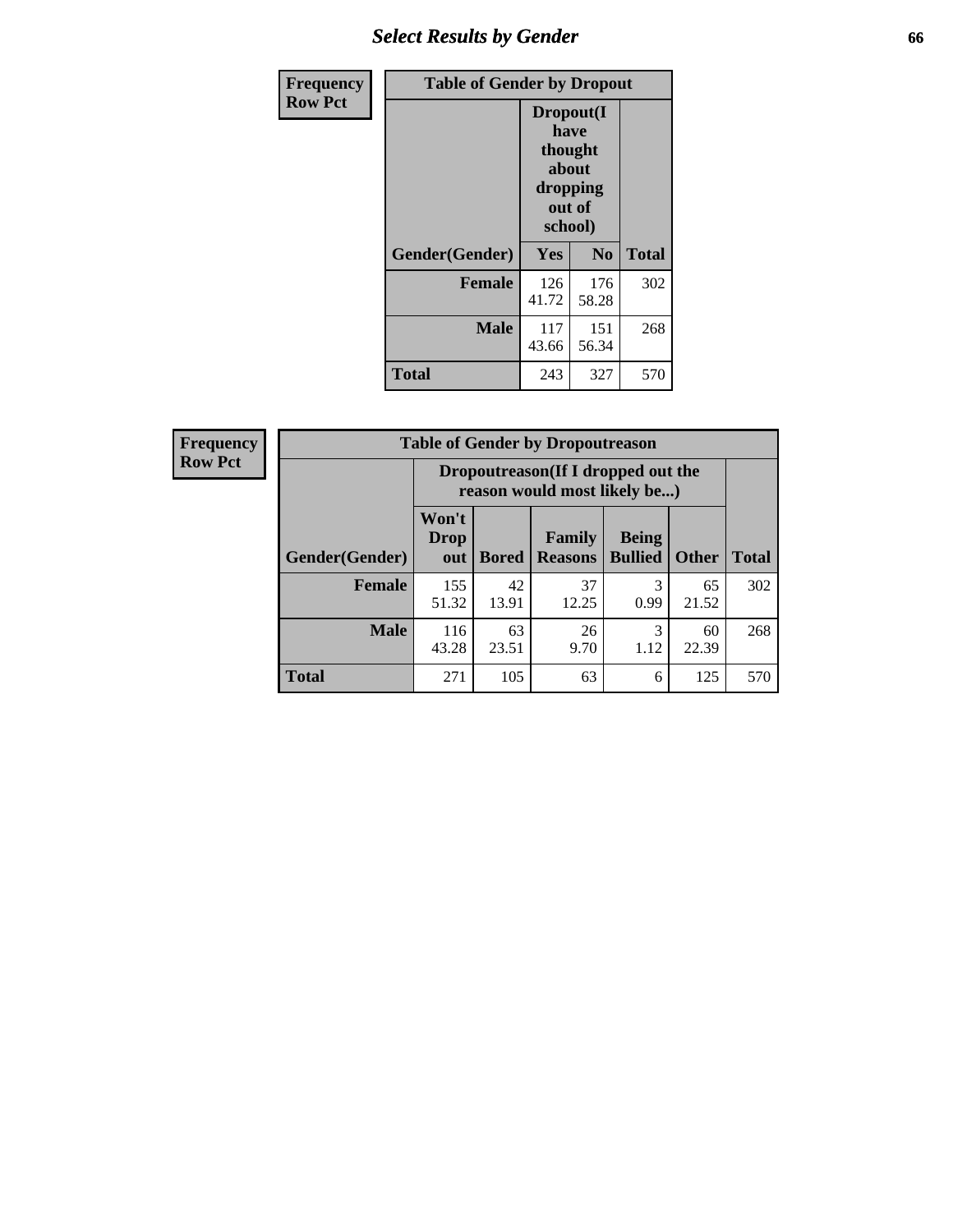*School Safety* **67**

| Frequency      | <b>Table of Gender by Bullied2</b> |                 |                |              |
|----------------|------------------------------------|-----------------|----------------|--------------|
| <b>Row Pct</b> |                                    | <b>Bullied2</b> |                |              |
|                | Gender(Gender)                     | Yes             | N <sub>0</sub> | <b>Total</b> |
|                | <b>Female</b>                      | 23<br>7.62      | 279<br>92.38   | 302          |
|                | <b>Male</b>                        | 31<br>11.57     | 237<br>88.43   | 268          |
|                | <b>Total</b>                       | 54              | 516            | 570          |

| <b>Frequency</b> | <b>Table of Gender by Bulliedothers2</b> |                       |                |              |  |  |
|------------------|------------------------------------------|-----------------------|----------------|--------------|--|--|
| <b>Row Pct</b>   |                                          | <b>Bulliedothers2</b> |                |              |  |  |
|                  | Gender(Gender)                           | Yes                   | N <sub>0</sub> | <b>Total</b> |  |  |
|                  | <b>Female</b>                            | 15<br>4.97            | 287<br>95.03   | 302          |  |  |
|                  | <b>Male</b>                              | 20<br>7.46            | 248<br>92.54   | 268          |  |  |
|                  | Total                                    | 35                    | 535            | 570          |  |  |

| Frequency      | <b>Table of Gender by Weaponschool2</b> |               |                |              |  |
|----------------|-----------------------------------------|---------------|----------------|--------------|--|
| <b>Row Pct</b> |                                         | Weaponschool2 |                |              |  |
|                | Gender(Gender)                          | <b>Yes</b>    | N <sub>0</sub> | <b>Total</b> |  |
|                | <b>Female</b>                           | 1.32          | 298<br>98.68   | 302          |  |
|                | <b>Male</b>                             | 10<br>3.73    | 258<br>96.27   | 268          |  |
|                | <b>Total</b>                            | 14            | 556            | 570          |  |

| Frequency      | <b>Table of Gender by Absentunsafe2</b> |               |                |              |  |
|----------------|-----------------------------------------|---------------|----------------|--------------|--|
| <b>Row Pct</b> |                                         | Absentunsafe2 |                |              |  |
|                | Gender(Gender)                          | Yes           | N <sub>0</sub> | <b>Total</b> |  |
|                | <b>Female</b>                           | q<br>2.98     | 293<br>97.02   | 302          |  |
|                | <b>Male</b>                             | q<br>3.36     | 259<br>96.64   | 268          |  |
|                | <b>Total</b>                            | 18            | 552            | 570          |  |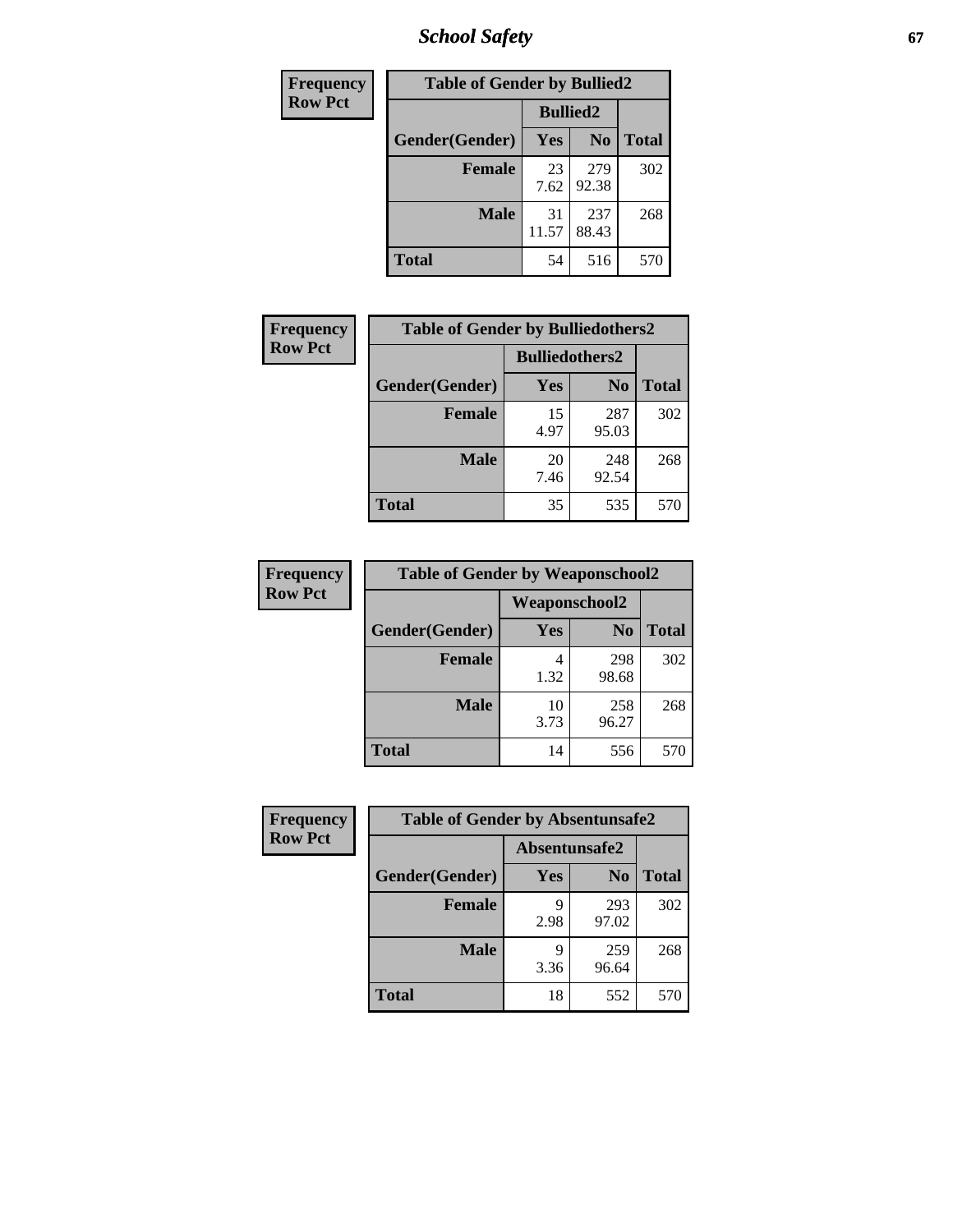*School Safety* **68**

| Frequency      | <b>Table of Gender by Gangself</b> |                                                                                                        |                |              |  |
|----------------|------------------------------------|--------------------------------------------------------------------------------------------------------|----------------|--------------|--|
| <b>Row Pct</b> |                                    | <b>Gangself</b> (I<br>have<br>participated<br>in illegal gang<br>activities in<br>the past 30<br>days) |                |              |  |
|                | Gender(Gender)                     | Yes                                                                                                    | N <sub>0</sub> | <b>Total</b> |  |
|                | <b>Female</b>                      | 20<br>6.62                                                                                             | 282<br>93.38   | 302          |  |
|                | <b>Male</b>                        | 29<br>10.82                                                                                            | 239<br>89.18   | 268          |  |
|                | <b>Total</b>                       | 49                                                                                                     | 521            | 570          |  |

| Frequency      | <b>Table of Gender by Gangpeers</b> |                                                                                                                             |                |              |
|----------------|-------------------------------------|-----------------------------------------------------------------------------------------------------------------------------|----------------|--------------|
| <b>Row Pct</b> |                                     | <b>Gangpeers</b> (I<br>have friends<br>who have<br>participated<br>in illegal gang<br>activities in<br>the past 30<br>days) |                |              |
|                | Gender(Gender)                      | Yes                                                                                                                         | N <sub>0</sub> | <b>Total</b> |
|                | <b>Female</b>                       | 106<br>35.10                                                                                                                | 196<br>64.90   | 302          |
|                | <b>Male</b>                         | 124<br>46.27                                                                                                                | 144<br>53.73   | 268          |
|                | <b>Total</b>                        | 230                                                                                                                         | 340            | 570          |

| <b>Frequency</b> | <b>Table of Gender by Pickedon2</b> |             |                |              |
|------------------|-------------------------------------|-------------|----------------|--------------|
| <b>Row Pct</b>   |                                     |             | Pickedon2      |              |
|                  | Gender(Gender)                      | Yes         | N <sub>0</sub> | <b>Total</b> |
|                  | <b>Female</b>                       | 62<br>20.53 | 240<br>79.47   | 302          |
|                  | <b>Male</b>                         | 62<br>23.13 | 206<br>76.87   | 268          |
|                  | <b>Total</b>                        | 446<br>124  |                | 570          |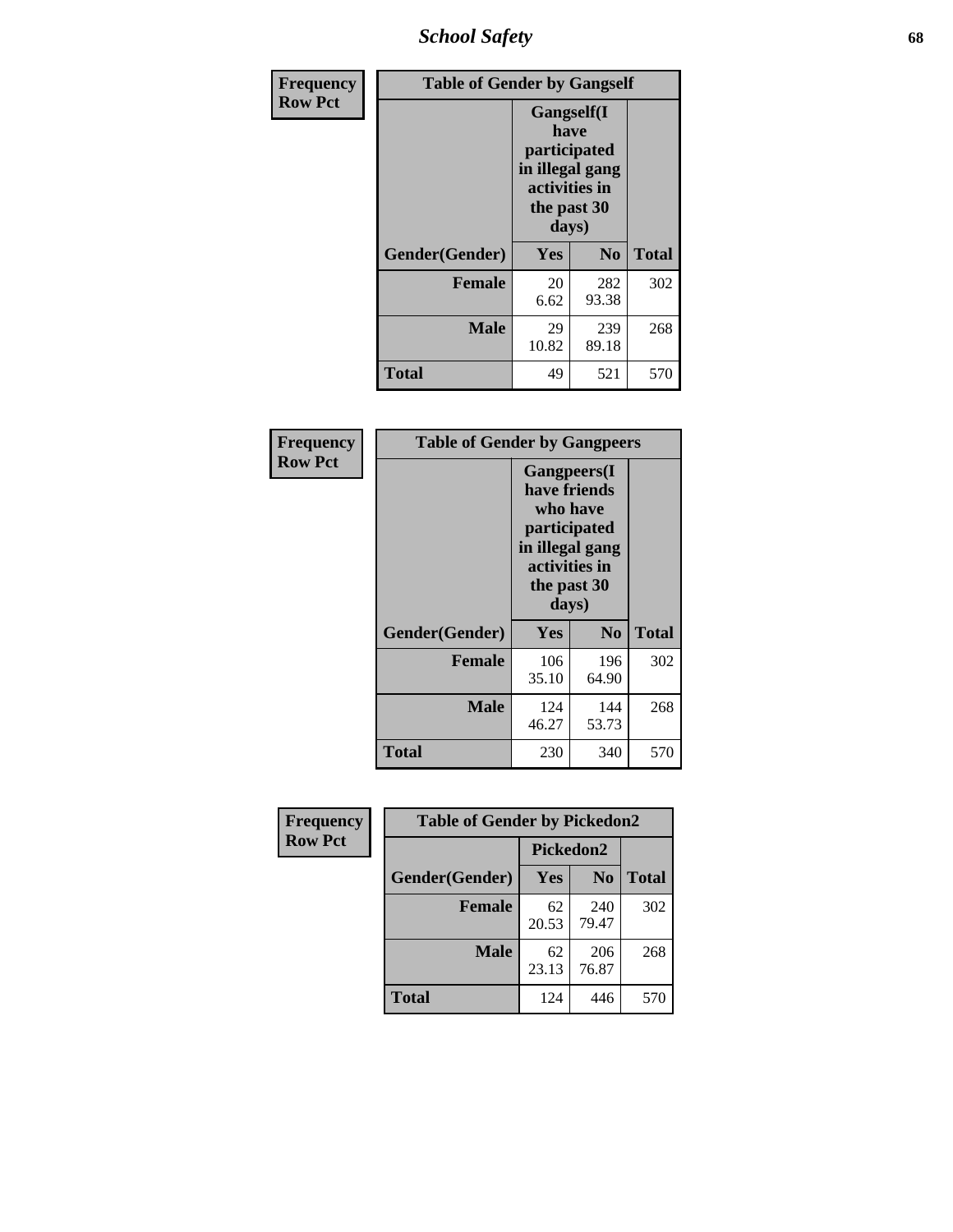*School Safety* **69**

| Frequency      | <b>Table of Gender by Safeschool2</b> |              |                |              |
|----------------|---------------------------------------|--------------|----------------|--------------|
| <b>Row Pct</b> |                                       | Safeschool2  |                |              |
|                | Gender(Gender)                        | <b>Yes</b>   | N <sub>0</sub> | <b>Total</b> |
|                | <b>Female</b>                         | 194<br>64.24 | 108<br>35.76   | 302          |
|                | Male                                  | 159<br>59.33 | 109<br>40.67   | 268          |
|                | <b>Total</b>                          | 353          | 217            | 570          |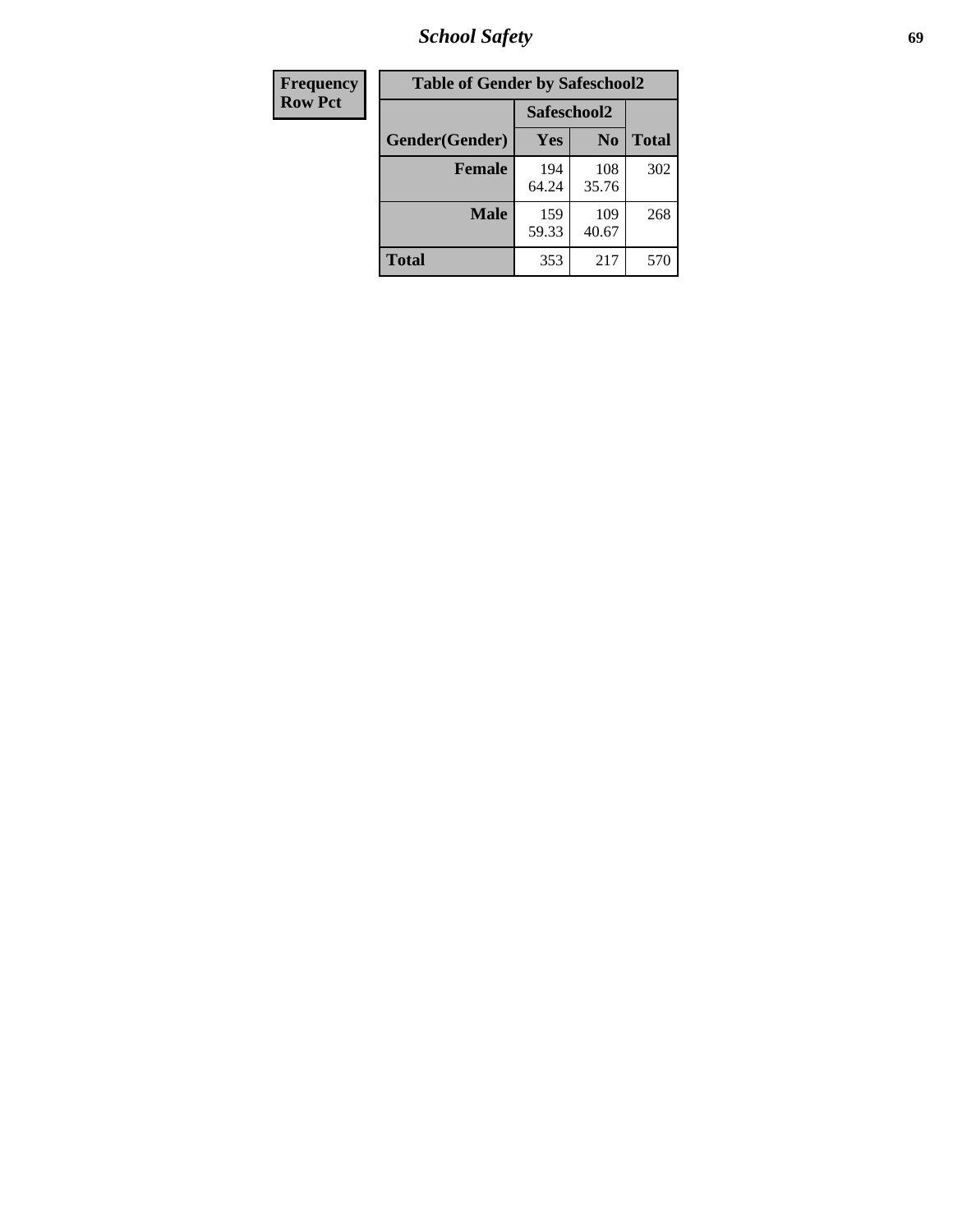# *Incidence of Drug Use* **70**

| <b>Frequency</b> | <b>Table of Gender by AlcoholAlt</b> |                                          |                |              |  |
|------------------|--------------------------------------|------------------------------------------|----------------|--------------|--|
| <b>Row Pct</b>   |                                      | AlcoholAlt(Alcohol<br>use, past 30 days) |                |              |  |
|                  | Gender(Gender)                       | <b>Yes</b>                               | N <sub>0</sub> | <b>Total</b> |  |
|                  | <b>Female</b>                        | 75<br>24.83                              | 227<br>75.17   | 302          |  |
|                  | <b>Male</b>                          | 71<br>26.49                              | 197<br>73.51   | 268          |  |
|                  | <b>Total</b>                         | 146                                      | 424            | 570          |  |

| Frequency      | <b>Table of Gender by TobaccoAny</b> |                                          |                |              |  |
|----------------|--------------------------------------|------------------------------------------|----------------|--------------|--|
| <b>Row Pct</b> |                                      | TobaccoAny(Tobacco<br>use, past 30 days) |                |              |  |
|                | Gender(Gender)                       | Yes                                      | N <sub>0</sub> | <b>Total</b> |  |
|                | <b>Female</b>                        | 26<br>8.61                               | 276<br>91.39   | 302          |  |
|                | <b>Male</b>                          | 41<br>15.30                              | 227<br>84.70   | 268          |  |
|                | <b>Total</b>                         | 67                                       | 503            | 570          |  |

| <b>Frequency</b> | <b>Table of Gender by MarijuanaAlt</b> |             |                                              |              |
|------------------|----------------------------------------|-------------|----------------------------------------------|--------------|
| <b>Row Pct</b>   |                                        |             | MarijuanaAlt(Marijuana<br>use, past 30 days) |              |
|                  | Gender(Gender)                         | <b>Yes</b>  | N <sub>0</sub>                               | <b>Total</b> |
|                  | <b>Female</b>                          | 30<br>9.93  | 272<br>90.07                                 | 302          |
|                  | <b>Male</b>                            | 46<br>17.16 | 222<br>82.84                                 | 268          |
|                  | <b>Total</b>                           | 76          | 494                                          | 570          |

| <b>Frequency</b> | <b>Table of Gender by OtherDrugAny</b> |                                                       |                |              |  |
|------------------|----------------------------------------|-------------------------------------------------------|----------------|--------------|--|
| <b>Row Pct</b>   |                                        | <b>OtherDrugAny</b> (Other<br>drug use, past 30 days) |                |              |  |
|                  | Gender(Gender)                         | <b>Yes</b>                                            | N <sub>0</sub> | <b>Total</b> |  |
|                  | <b>Female</b>                          | 18<br>5.96                                            | 284<br>94.04   | 302          |  |
|                  | <b>Male</b>                            | 19<br>7.09                                            | 249<br>92.91   | 268          |  |
|                  | <b>Total</b>                           | 37                                                    | 533            | 570          |  |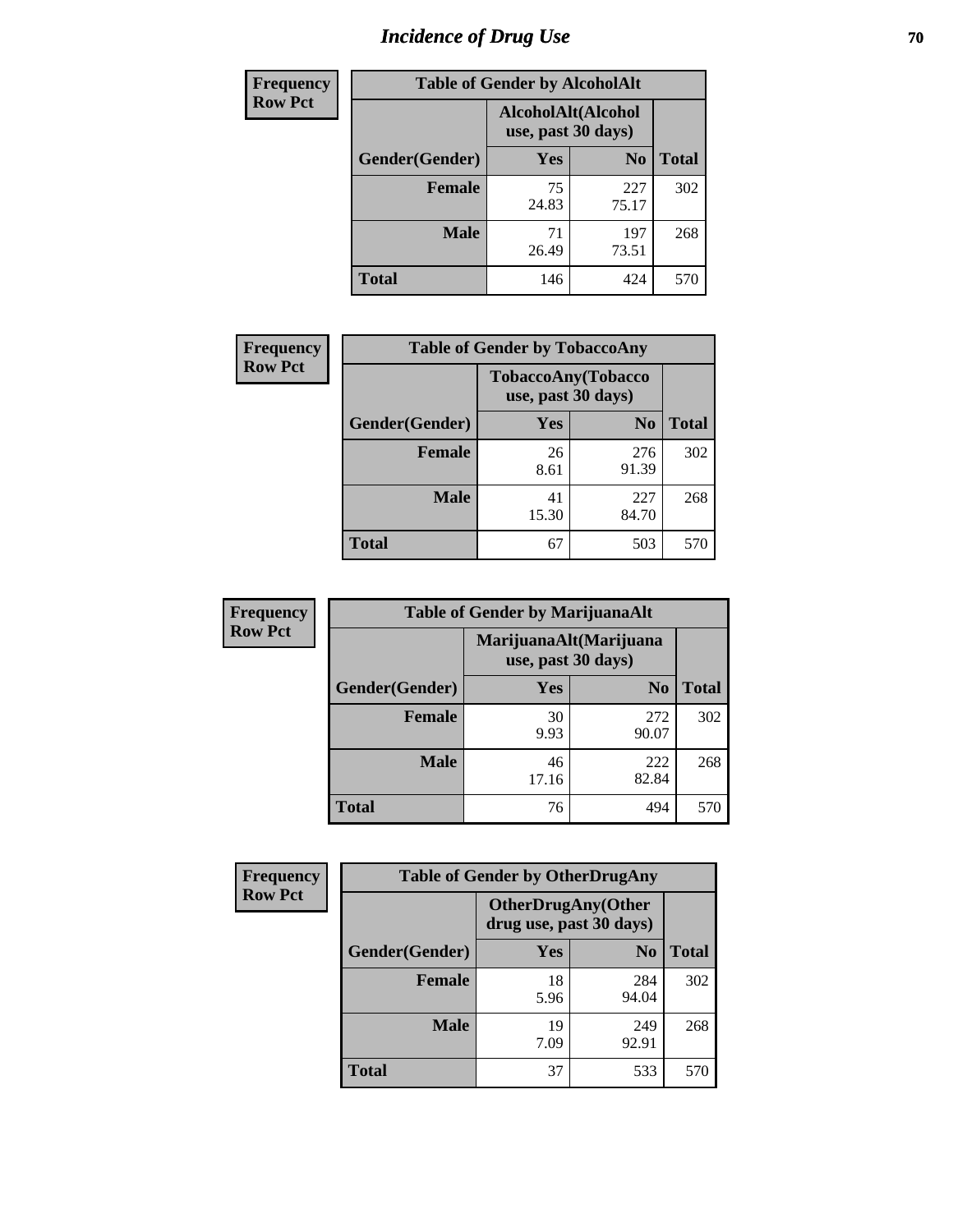#### *Average Age at Onset of Use* **71** *Results for "Average Age at Onset of Use" questions exclude students who said they did not use that substance*

#### **Gender=Female**

| <b>Variable</b>    | <b>Label</b>                                                       | <b>Mean</b> |
|--------------------|--------------------------------------------------------------------|-------------|
| Alcoholinit2       | I started using alcohol when I was                                 | 13.60       |
| Cigarettesinit2    | I started smoking tobacco when I was                               | 14.31       |
| Smokelessinit2     | I started chewing tobacco when I was                               |             |
| Marijuanainit2     | I started using marijuana when I was                               | 14.22       |
| Cocaineinit2       | I started using cocaine when I was                                 | 14.40       |
| Inhalantsinit2     | I started using inhalants when I was                               | 13.67       |
| Steroidsinit2      | I started using steroids when I was                                |             |
| Ecstasyinit2       | I started using ecstasy when I was                                 | 14.00       |
| Methinit2          | I started using methamphetamines when I was                        | 15.20       |
| Hallucinogensinit2 | I started using hallucinogens when I was                           | 16.50       |
| Prescription in t2 | I started using prescription drugs not prescribed to me when I was | 13.31       |

#### **Gender=Male**

| <b>Variable</b>    | Label                                                              | <b>Mean</b> |
|--------------------|--------------------------------------------------------------------|-------------|
| Alcoholinit2       | I started using alcohol when I was                                 | 13.28       |
| Cigarettesinit2    | I started smoking tobacco when I was                               | 13.36       |
| Smokelessinit2     | I started chewing tobacco when I was                               | 11.29       |
| Marijuanainit2     | I started using marijuana when I was                               | 13.89       |
| Cocaineinit2       | I started using cocaine when I was                                 | 12.56       |
| Inhalantsinit2     | I started using inhalants when I was                               | 9.33        |
| Steroidsinit2      | I started using steroids when I was                                | 9.67        |
| Ecstasyinit2       | I started using ecstasy when I was                                 | 12.33       |
| Methinit2          | I started using methamphetamines when I was                        | 11.00       |
| Hallucinogensinit2 | I started using hallucinogens when I was                           | 10.25       |
| Prescriptioninit2  | I started using prescription drugs not prescribed to me when I was | 11.22       |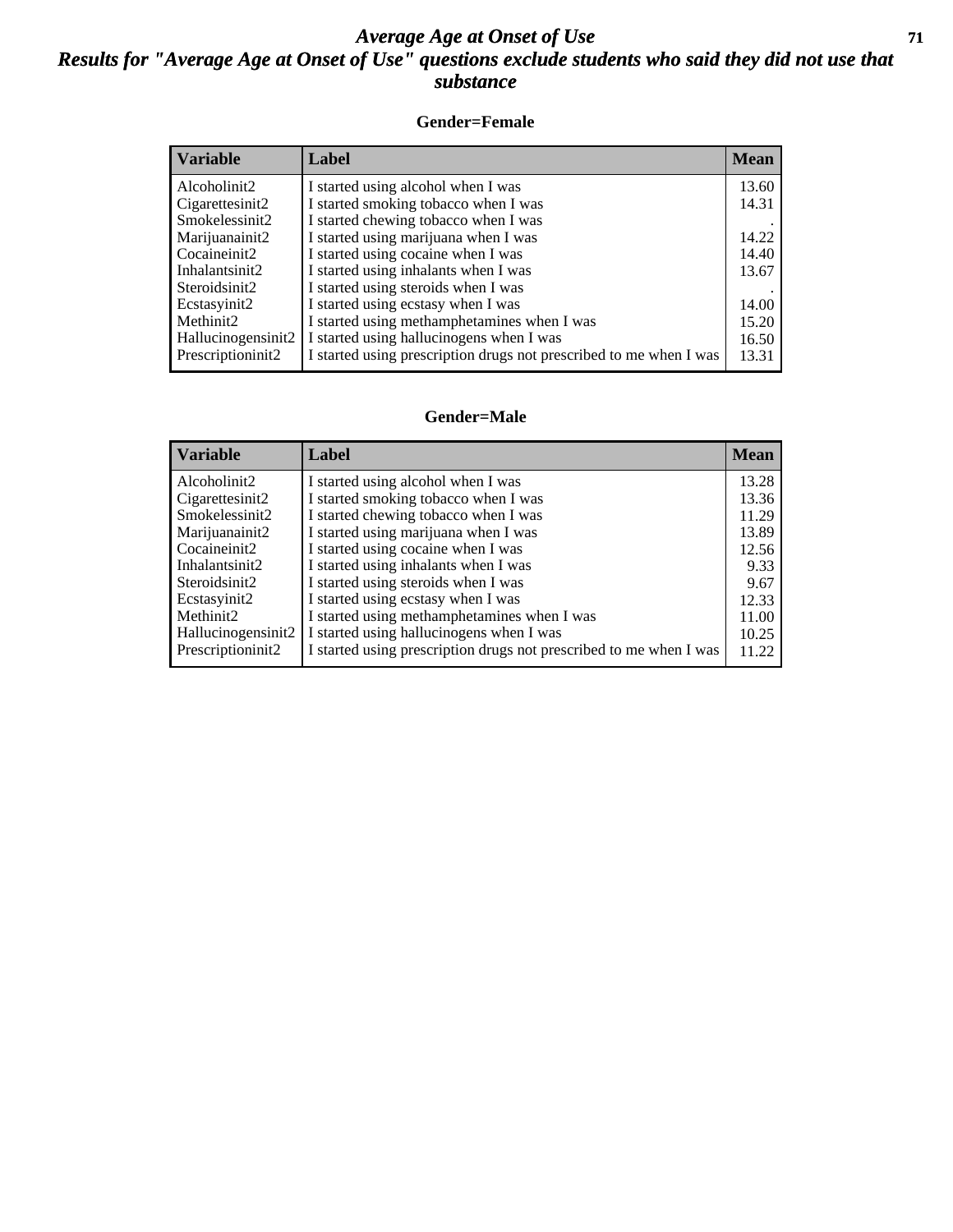# *I Think These Drugs are Harmful* **72**

| <b>Frequency</b> | <b>Table of Gender by Alcoholharmdich</b> |                                                   |                |              |
|------------------|-------------------------------------------|---------------------------------------------------|----------------|--------------|
| <b>Row Pct</b>   |                                           | Alcoholharmdich(I<br>think alcohol is<br>harmful) |                |              |
|                  | Gender(Gender)                            | Yes                                               | N <sub>0</sub> | <b>Total</b> |
|                  | <b>Female</b>                             | 245<br>81.13                                      | 57<br>18.87    | 302          |
|                  | <b>Male</b>                               | 216<br>80.60                                      | 52<br>19.40    | 268          |
|                  | <b>Total</b>                              | 461                                               | 109            | 570          |

| Frequency      | <b>Table of Gender by Tobaccoharmdich</b> |                  |                               |              |
|----------------|-------------------------------------------|------------------|-------------------------------|--------------|
| <b>Row Pct</b> |                                           | think tobacco is | Tobaccoharmdich(I<br>harmful) |              |
|                | Gender(Gender)                            | <b>Yes</b>       | N <sub>0</sub>                | <b>Total</b> |
|                | <b>Female</b>                             | 275<br>91.06     | 27<br>8.94                    | 302          |
|                | <b>Male</b>                               | 247<br>92.16     | 21<br>7.84                    | 268          |
|                | <b>Total</b>                              | 522              | 48                            | 570          |

| Frequency      | <b>Table of Gender by Marijuanaharmdich</b> |                                                       |                |              |  |
|----------------|---------------------------------------------|-------------------------------------------------------|----------------|--------------|--|
| <b>Row Pct</b> |                                             | Marijuanaharmdich(I<br>think marijuana is<br>harmful) |                |              |  |
|                | Gender(Gender)                              | <b>Yes</b>                                            | N <sub>0</sub> | <b>Total</b> |  |
|                | <b>Female</b>                               | 240<br>79.47                                          | 62<br>20.53    | 302          |  |
|                | <b>Male</b>                                 | 202<br>75.37                                          | 66<br>24.63    | 268          |  |
|                | <b>Total</b>                                | 442                                                   | 128            | 570          |  |

| Frequency      | <b>Table of Gender by Otherdrugharmdich</b> |                                                          |                |              |
|----------------|---------------------------------------------|----------------------------------------------------------|----------------|--------------|
| <b>Row Pct</b> |                                             | Otherdrugharmdich(I<br>think other drugs are<br>harmful) |                |              |
|                | Gender(Gender)                              | <b>Yes</b>                                               | N <sub>0</sub> | <b>Total</b> |
|                | <b>Female</b>                               | 278<br>92.05                                             | 24<br>7.95     | 302          |
|                | <b>Male</b>                                 | 247<br>92.16                                             | 21<br>7.84     | 268          |
|                | <b>Total</b>                                | 525                                                      | 45             | 570          |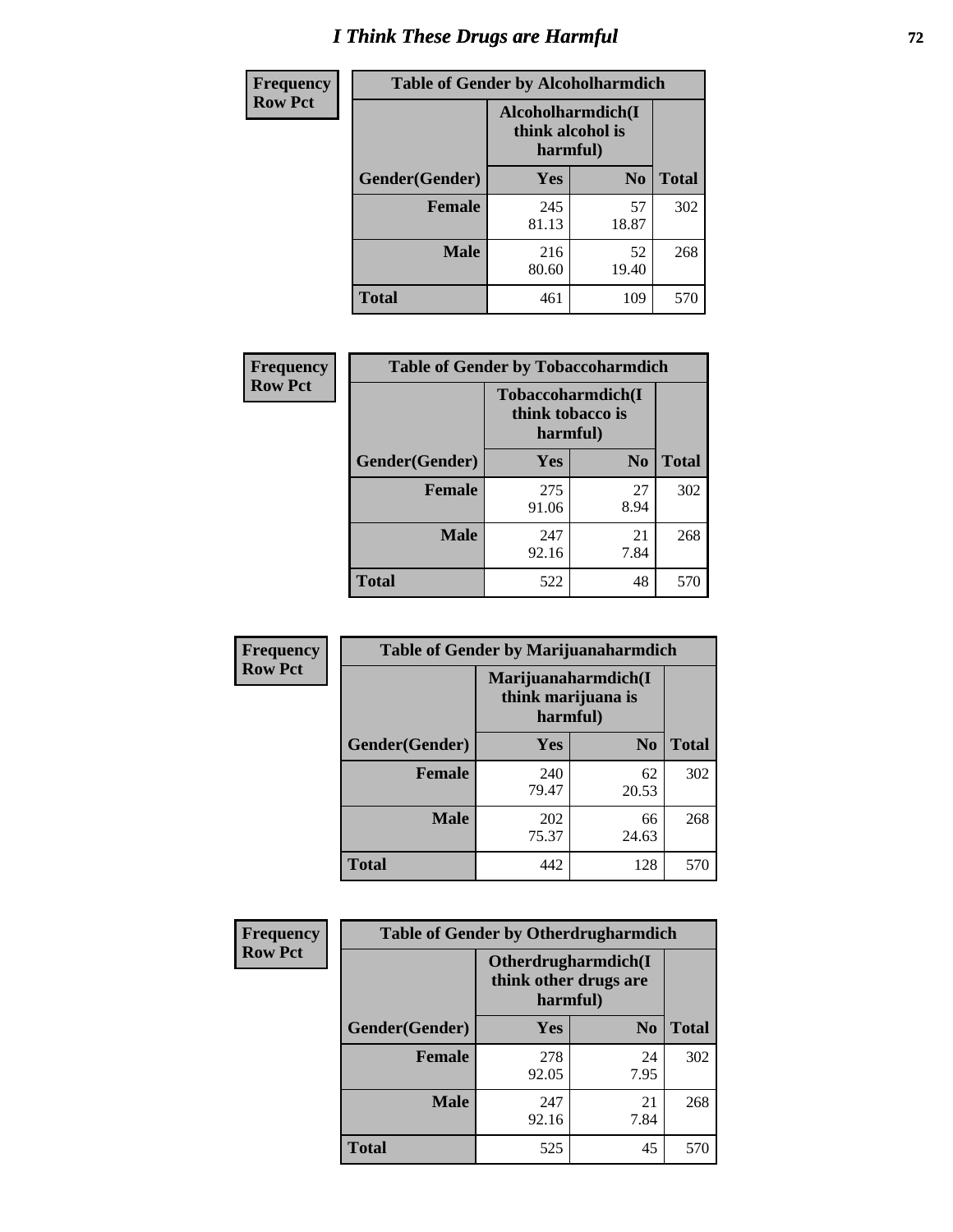| <b>Frequency</b> | <b>Table of Gender by Alcohollocation1</b> |                                                               |              |              |
|------------------|--------------------------------------------|---------------------------------------------------------------|--------------|--------------|
| <b>Row Pct</b>   |                                            | <b>Alcohollocation1(Places</b><br><b>Friends Use Alcohol)</b> |              |              |
|                  | Gender(Gender)                             |                                                               | Do Not Use   | <b>Total</b> |
|                  | <b>Female</b>                              | 186<br>61.59                                                  | 116<br>38.41 | 302          |
|                  | <b>Male</b>                                | 170<br>63.43                                                  | 98<br>36.57  | 268          |
|                  | <b>Total</b>                               | 356                                                           | 214          | 570          |

| <b>Frequency</b> | <b>Table of Gender by Alcohollocation2</b> |                                                               |              |              |
|------------------|--------------------------------------------|---------------------------------------------------------------|--------------|--------------|
| <b>Row Pct</b>   |                                            | <b>Alcohollocation2(Places</b><br><b>Friends Use Alcohol)</b> |              |              |
|                  | Gender(Gender)                             |                                                               | Home         | <b>Total</b> |
|                  | <b>Female</b>                              | 179<br>59.27                                                  | 123<br>40.73 | 302          |
|                  | <b>Male</b>                                | 173<br>64.55                                                  | 95<br>35.45  | 268          |
|                  | <b>Total</b>                               | 352                                                           | 218          | 570          |

| Frequency      | <b>Table of Gender by Alcohollocation3</b> |                                                               |               |              |
|----------------|--------------------------------------------|---------------------------------------------------------------|---------------|--------------|
| <b>Row Pct</b> |                                            | <b>Alcohollocation3(Places</b><br><b>Friends Use Alcohol)</b> |               |              |
|                | Gender(Gender)                             |                                                               | <b>School</b> | <b>Total</b> |
|                | <b>Female</b>                              | 274<br>90.73                                                  | 28<br>9.27    | 302          |
|                | <b>Male</b>                                | 248<br>92.54                                                  | 20<br>7.46    | 268          |
|                | <b>Total</b>                               | 522                                                           | 48            | 570          |

| Frequency      | <b>Table of Gender by Alcohollocation4</b> |                                                               |             |              |
|----------------|--------------------------------------------|---------------------------------------------------------------|-------------|--------------|
| <b>Row Pct</b> |                                            | <b>Alcohollocation4(Places</b><br><b>Friends Use Alcohol)</b> |             |              |
|                | Gender(Gender)                             |                                                               | Car         | <b>Total</b> |
|                | Female                                     | 267<br>88.41                                                  | 35<br>11.59 | 302          |
|                | <b>Male</b>                                | 240<br>89.55                                                  | 28<br>10.45 | 268          |
|                | <b>Total</b>                               | 507                                                           | 63          | 570          |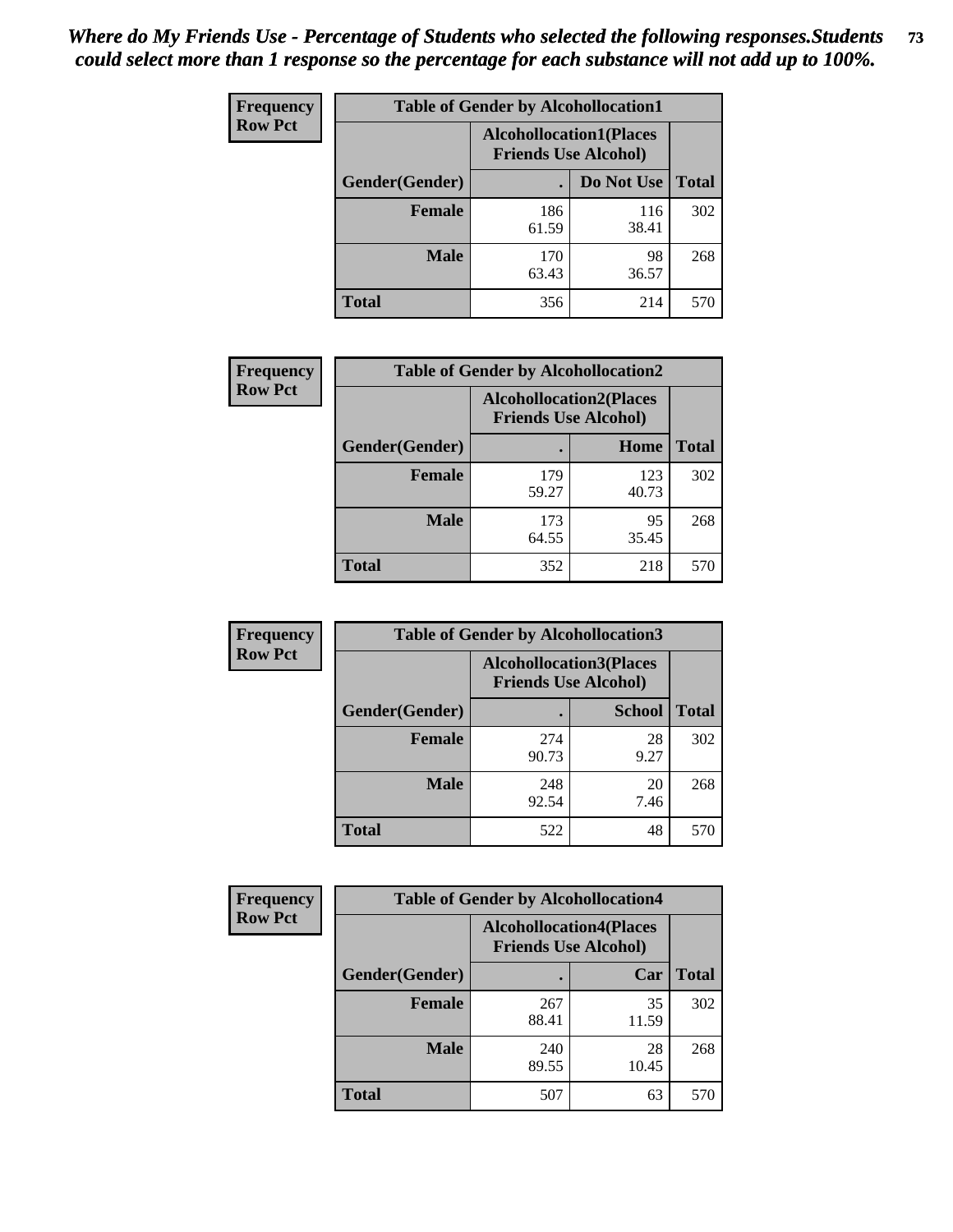| <b>Frequency</b> | <b>Table of Gender by Alcohollocation5</b> |                                 |                             |              |
|------------------|--------------------------------------------|---------------------------------|-----------------------------|--------------|
| <b>Row Pct</b>   |                                            | <b>Alcohollocation5</b> (Places | <b>Friends Use Alcohol)</b> |              |
|                  | Gender(Gender)                             |                                 | <b>Friend's</b><br>House    | <b>Total</b> |
|                  | <b>Female</b>                              | 154<br>50.99                    | 148<br>49.01                | 302          |
|                  | <b>Male</b>                                | 147<br>54.85                    | 121<br>45.15                | 268          |
|                  | <b>Total</b>                               | 301                             | 269                         | 570          |

| Frequency      | <b>Table of Gender by Alcohollocation6</b> |                                                               |              |              |  |
|----------------|--------------------------------------------|---------------------------------------------------------------|--------------|--------------|--|
| <b>Row Pct</b> |                                            | <b>Alcohollocation6(Places</b><br><b>Friends Use Alcohol)</b> |              |              |  |
|                | Gender(Gender)                             |                                                               | <b>Other</b> | <b>Total</b> |  |
|                | <b>Female</b>                              | 202<br>66.89                                                  | 100<br>33.11 | 302          |  |
|                | <b>Male</b>                                | 182<br>67.91                                                  | 86<br>32.09  | 268          |  |
|                | <b>Total</b>                               | 384                                                           | 186          | 570          |  |

| Frequency      | <b>Table of Gender by Tobaccolocation1</b> |                                                               |              |              |  |
|----------------|--------------------------------------------|---------------------------------------------------------------|--------------|--------------|--|
| <b>Row Pct</b> |                                            | <b>Tobaccolocation1(Places</b><br><b>Friends Use Tobacco)</b> |              |              |  |
|                | Gender(Gender)                             |                                                               | Do Not Use   | <b>Total</b> |  |
|                | Female                                     | 100<br>33.11                                                  | 202<br>66.89 | 302          |  |
|                | <b>Male</b>                                | 110<br>41.04                                                  | 158<br>58.96 | 268          |  |
|                | <b>Total</b>                               | 210                                                           | 360          | 570          |  |

| <b>Frequency</b> | <b>Table of Gender by Tobaccolocation2</b> |                                                               |             |              |
|------------------|--------------------------------------------|---------------------------------------------------------------|-------------|--------------|
| <b>Row Pct</b>   |                                            | <b>Tobaccolocation2(Places</b><br><b>Friends Use Tobacco)</b> |             |              |
|                  | Gender(Gender)                             |                                                               | <b>Home</b> | <b>Total</b> |
|                  | Female                                     | 237<br>78.48                                                  | 65<br>21.52 | 302          |
|                  | <b>Male</b>                                | 199<br>74.25                                                  | 69<br>25.75 | 268          |
|                  | <b>Total</b>                               | 436                                                           | 134         | 570          |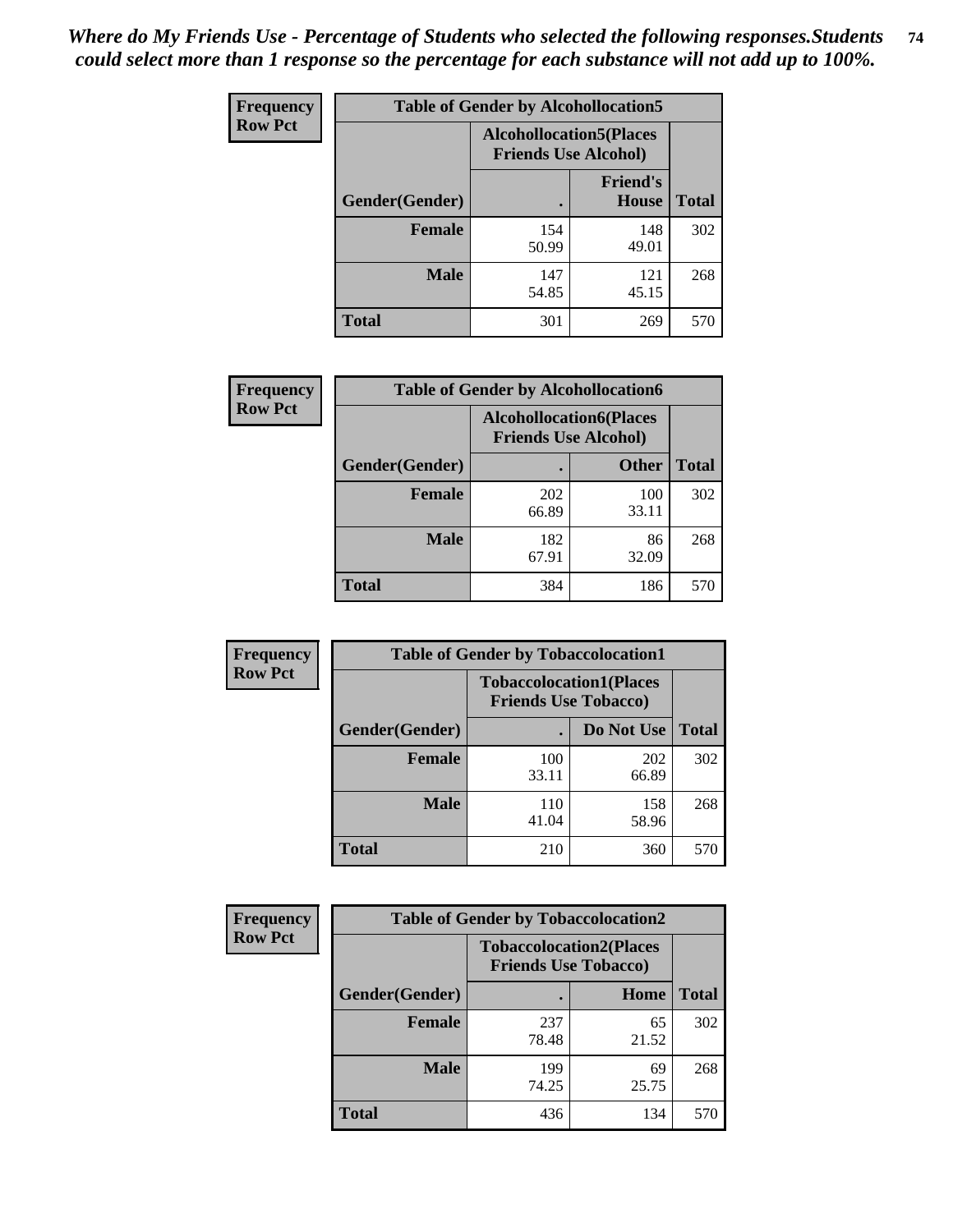| <b>Frequency</b> | <b>Table of Gender by Tobaccolocation3</b> |                                                               |               |              |  |
|------------------|--------------------------------------------|---------------------------------------------------------------|---------------|--------------|--|
| <b>Row Pct</b>   |                                            | <b>Tobaccolocation3(Places</b><br><b>Friends Use Tobacco)</b> |               |              |  |
|                  | Gender(Gender)                             |                                                               | <b>School</b> | <b>Total</b> |  |
|                  | <b>Female</b>                              | 279<br>92.38                                                  | 23<br>7.62    | 302          |  |
|                  | <b>Male</b>                                | 232<br>86.57                                                  | 36<br>13.43   | 268          |  |
|                  | Total                                      | 511                                                           | 59            | 570          |  |

| <b>Frequency</b> | <b>Table of Gender by Tobaccolocation4</b> |                             |                                |              |
|------------------|--------------------------------------------|-----------------------------|--------------------------------|--------------|
| <b>Row Pct</b>   |                                            | <b>Friends Use Tobacco)</b> | <b>Tobaccolocation4(Places</b> |              |
|                  | Gender(Gender)                             |                             | Car                            | <b>Total</b> |
|                  | <b>Female</b>                              | 258<br>85.43                | 44<br>14.57                    | 302          |
|                  | <b>Male</b>                                | 220<br>82.09                | 48<br>17.91                    | 268          |
|                  | <b>Total</b>                               | 478                         | 92                             | 570          |

| <b>Frequency</b> | <b>Table of Gender by Tobaccolocation5</b> |                                                               |                                 |              |
|------------------|--------------------------------------------|---------------------------------------------------------------|---------------------------------|--------------|
| <b>Row Pct</b>   |                                            | <b>Tobaccolocation5(Places</b><br><b>Friends Use Tobacco)</b> |                                 |              |
|                  | Gender(Gender)                             |                                                               | <b>Friend's</b><br><b>House</b> | <b>Total</b> |
|                  | <b>Female</b>                              | 228<br>75.50                                                  | 74<br>24.50                     | 302          |
|                  | <b>Male</b>                                | 198<br>73.88                                                  | 70<br>26.12                     | 268          |
|                  | <b>Total</b>                               | 426                                                           | 144                             | 570          |

| <b>Frequency</b> | <b>Table of Gender by Tobaccolocation6</b> |                                                               |              |              |
|------------------|--------------------------------------------|---------------------------------------------------------------|--------------|--------------|
| <b>Row Pct</b>   |                                            | <b>Tobaccolocation6(Places</b><br><b>Friends Use Tobacco)</b> |              |              |
|                  | Gender(Gender)                             |                                                               | <b>Other</b> | <b>Total</b> |
|                  | Female                                     | 238<br>78.81                                                  | 64<br>21.19  | 302          |
|                  | <b>Male</b>                                | 196<br>73.13                                                  | 72<br>26.87  | 268          |
|                  | <b>Total</b>                               | 434                                                           | 136          | 570          |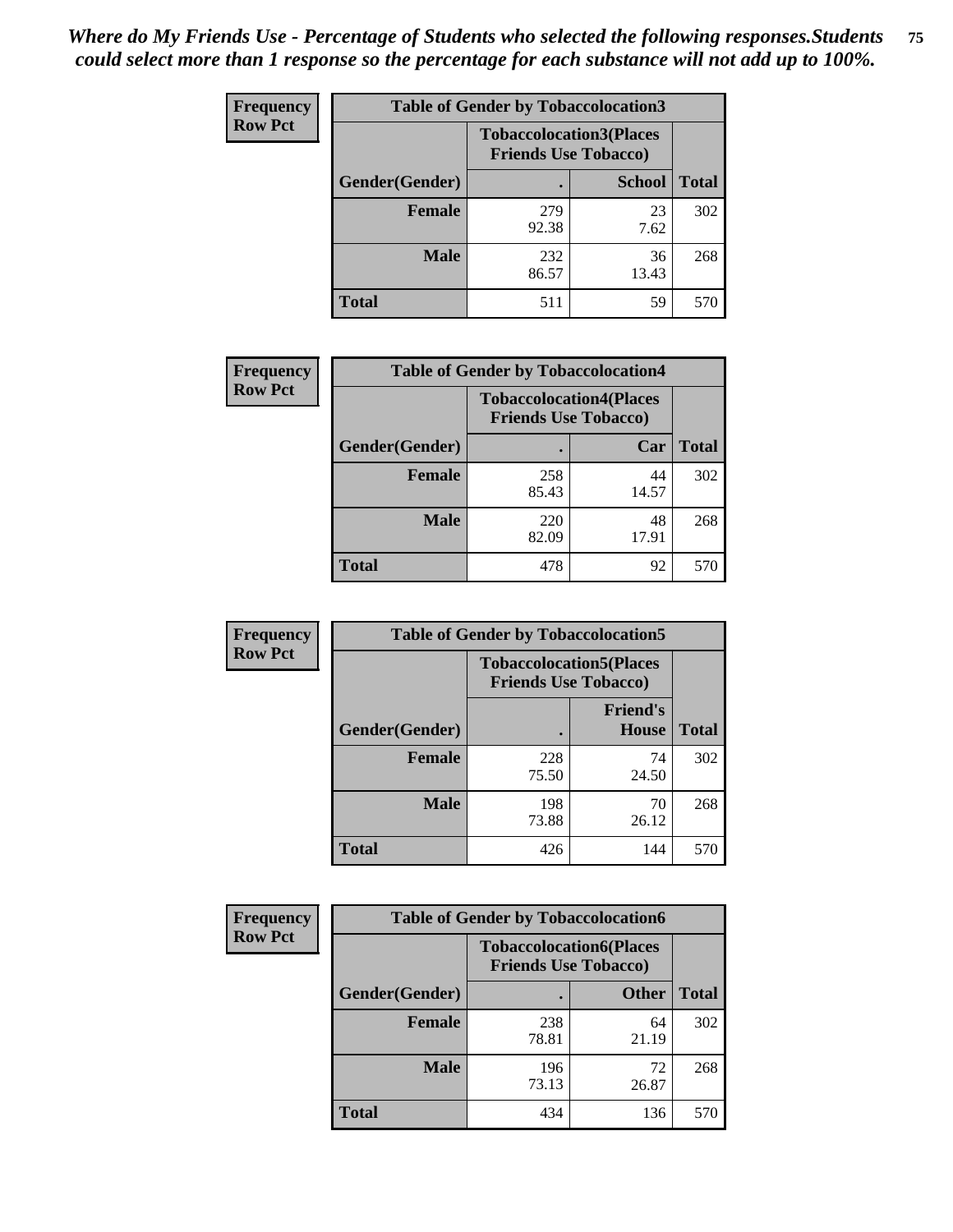| <b>Frequency</b> | <b>Table of Gender by Marijuanalocation1</b> |                                                                    |              |              |
|------------------|----------------------------------------------|--------------------------------------------------------------------|--------------|--------------|
| <b>Row Pct</b>   |                                              | <b>Marijuanalocation1(Places</b><br><b>Friends Use Marijuana</b> ) |              |              |
|                  | Gender(Gender)                               |                                                                    | Do Not Use   | <b>Total</b> |
|                  | <b>Female</b>                                | 150<br>49.67                                                       | 152<br>50.33 | 302          |
|                  | <b>Male</b>                                  | 160<br>59.70                                                       | 108<br>40.30 | 268          |
|                  | <b>Total</b>                                 | 310                                                                | 260          | 570          |

| <b>Frequency</b> | <b>Table of Gender by Marijuanalocation2</b> |                                                                    |             |              |
|------------------|----------------------------------------------|--------------------------------------------------------------------|-------------|--------------|
| <b>Row Pct</b>   |                                              | <b>Marijuanalocation2(Places</b><br><b>Friends Use Marijuana</b> ) |             |              |
|                  | Gender(Gender)                               |                                                                    | Home        | <b>Total</b> |
|                  | <b>Female</b>                                | 209<br>69.21                                                       | 93<br>30.79 | 302          |
|                  | <b>Male</b>                                  | 172<br>64.18                                                       | 96<br>35.82 | 268          |
|                  | <b>Total</b>                                 | 381                                                                | 189         | 570          |

| Frequency      | <b>Table of Gender by Marijuanalocation3</b> |              |                                                                     |              |
|----------------|----------------------------------------------|--------------|---------------------------------------------------------------------|--------------|
| <b>Row Pct</b> |                                              |              | <b>Marijuanalocation3(Places)</b><br><b>Friends Use Marijuana</b> ) |              |
|                | Gender(Gender)                               |              | <b>School</b>                                                       | <b>Total</b> |
|                | Female                                       | 251<br>83.11 | 51<br>16.89                                                         | 302          |
|                | <b>Male</b>                                  | 207<br>77.24 | 61<br>22.76                                                         | 268          |
|                | <b>Total</b>                                 | 458          | 112                                                                 | 570          |

| <b>Frequency</b> | <b>Table of Gender by Marijuanalocation4</b> |                                |                                  |              |
|------------------|----------------------------------------------|--------------------------------|----------------------------------|--------------|
| <b>Row Pct</b>   |                                              | <b>Friends Use Marijuana</b> ) | <b>Marijuanalocation4(Places</b> |              |
|                  | Gender(Gender)                               |                                | Car                              | <b>Total</b> |
|                  | <b>Female</b>                                | 227<br>75.17                   | 75<br>24.83                      | 302          |
|                  | <b>Male</b>                                  | 202<br>75.37                   | 66<br>24.63                      | 268          |
|                  | <b>Total</b>                                 | 429                            | 141                              | 570          |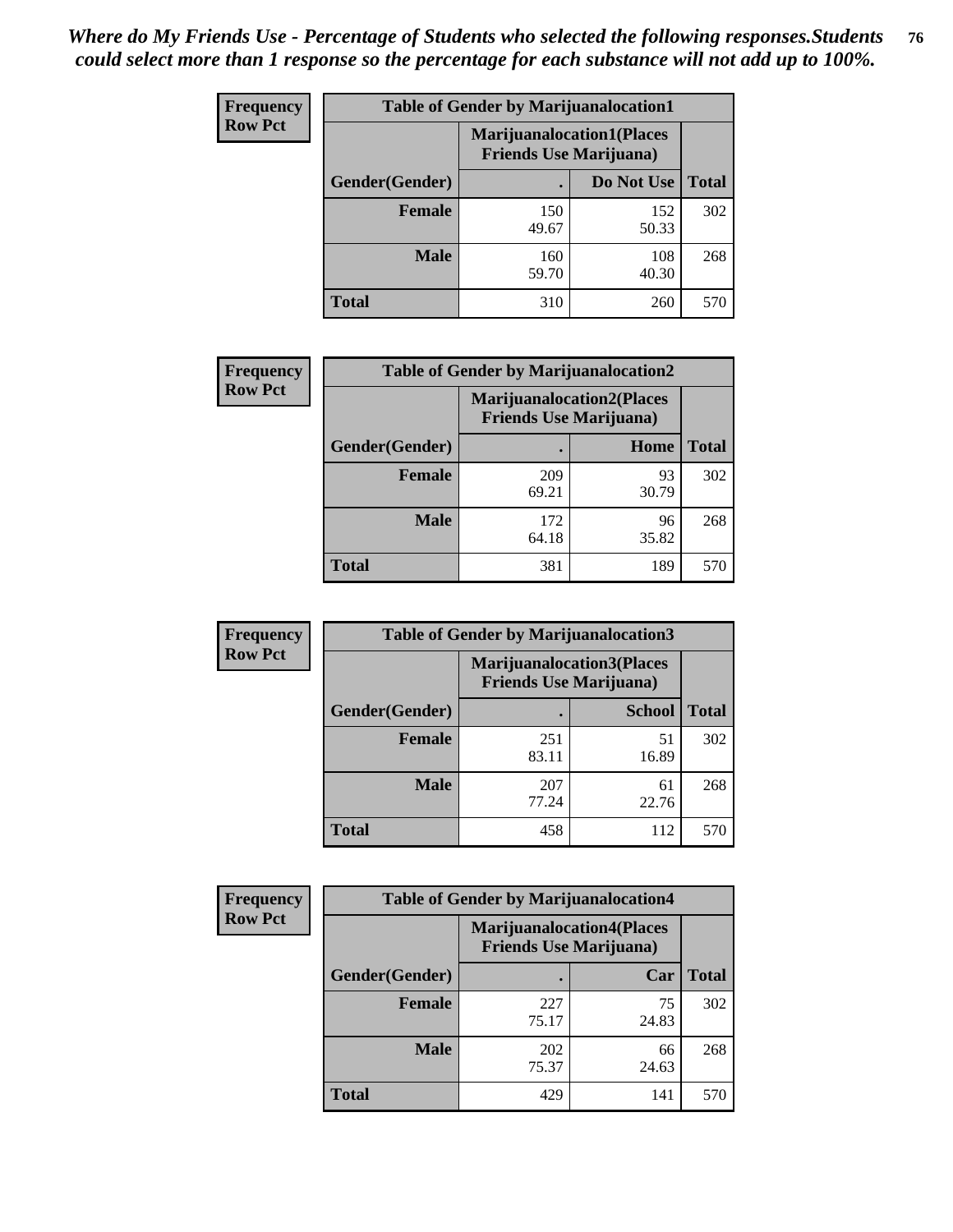| <b>Frequency</b> | <b>Table of Gender by Marijuanalocation5</b> |                                                                     |                                 |              |
|------------------|----------------------------------------------|---------------------------------------------------------------------|---------------------------------|--------------|
| <b>Row Pct</b>   |                                              | <b>Marijuanalocation5</b> (Places<br><b>Friends Use Marijuana</b> ) |                                 |              |
|                  | Gender(Gender)                               |                                                                     | <b>Friend's</b><br><b>House</b> | <b>Total</b> |
|                  | <b>Female</b>                                | 180<br>59.60                                                        | 122<br>40.40                    | 302          |
|                  | <b>Male</b>                                  | 161<br>60.07                                                        | 107<br>39.93                    | 268          |
|                  | <b>Total</b>                                 | 341                                                                 | 229                             | 570          |

| <b>Frequency</b> | <b>Table of Gender by Marijuanalocation6</b> |                                |                                  |              |
|------------------|----------------------------------------------|--------------------------------|----------------------------------|--------------|
| <b>Row Pct</b>   |                                              | <b>Friends Use Marijuana</b> ) | <b>Marijuanalocation6(Places</b> |              |
|                  | <b>Gender</b> (Gender)                       |                                | <b>Other</b>                     | <b>Total</b> |
|                  | <b>Female</b>                                | 211<br>69.87                   | 91<br>30.13                      | 302          |
|                  | <b>Male</b>                                  | 166<br>61.94                   | 102<br>38.06                     | 268          |
|                  | Total                                        | 377                            | 193                              | 570          |

| Frequency      | <b>Table of Gender by Otherdruglocation1</b> |                                                                                |              |              |
|----------------|----------------------------------------------|--------------------------------------------------------------------------------|--------------|--------------|
| <b>Row Pct</b> |                                              | <b>Otherdruglocation1(Places</b><br><b>Friends Use Other Illegal</b><br>Drugs) |              |              |
|                | Gender(Gender)                               |                                                                                | Do Not Use   | <b>Total</b> |
|                | Female                                       | 90<br>29.80                                                                    | 212<br>70.20 | 302          |
|                | <b>Male</b>                                  | 71<br>26.49                                                                    | 197<br>73.51 | 268          |
|                | <b>Total</b>                                 | 161                                                                            | 409          | 570          |

| <b>Frequency</b> | <b>Table of Gender by Otherdruglocation2</b> |                                                                                |             |              |
|------------------|----------------------------------------------|--------------------------------------------------------------------------------|-------------|--------------|
| <b>Row Pct</b>   |                                              | <b>Otherdruglocation2(Places</b><br><b>Friends Use Other Illegal</b><br>Drugs) |             |              |
|                  | Gender(Gender)                               |                                                                                | Home        | <b>Total</b> |
|                  | Female                                       | 248<br>82.12                                                                   | 54<br>17.88 | 302          |
|                  | <b>Male</b>                                  | 230<br>85.82                                                                   | 38<br>14.18 | 268          |
|                  | <b>Total</b>                                 | 478                                                                            | 92          | 570          |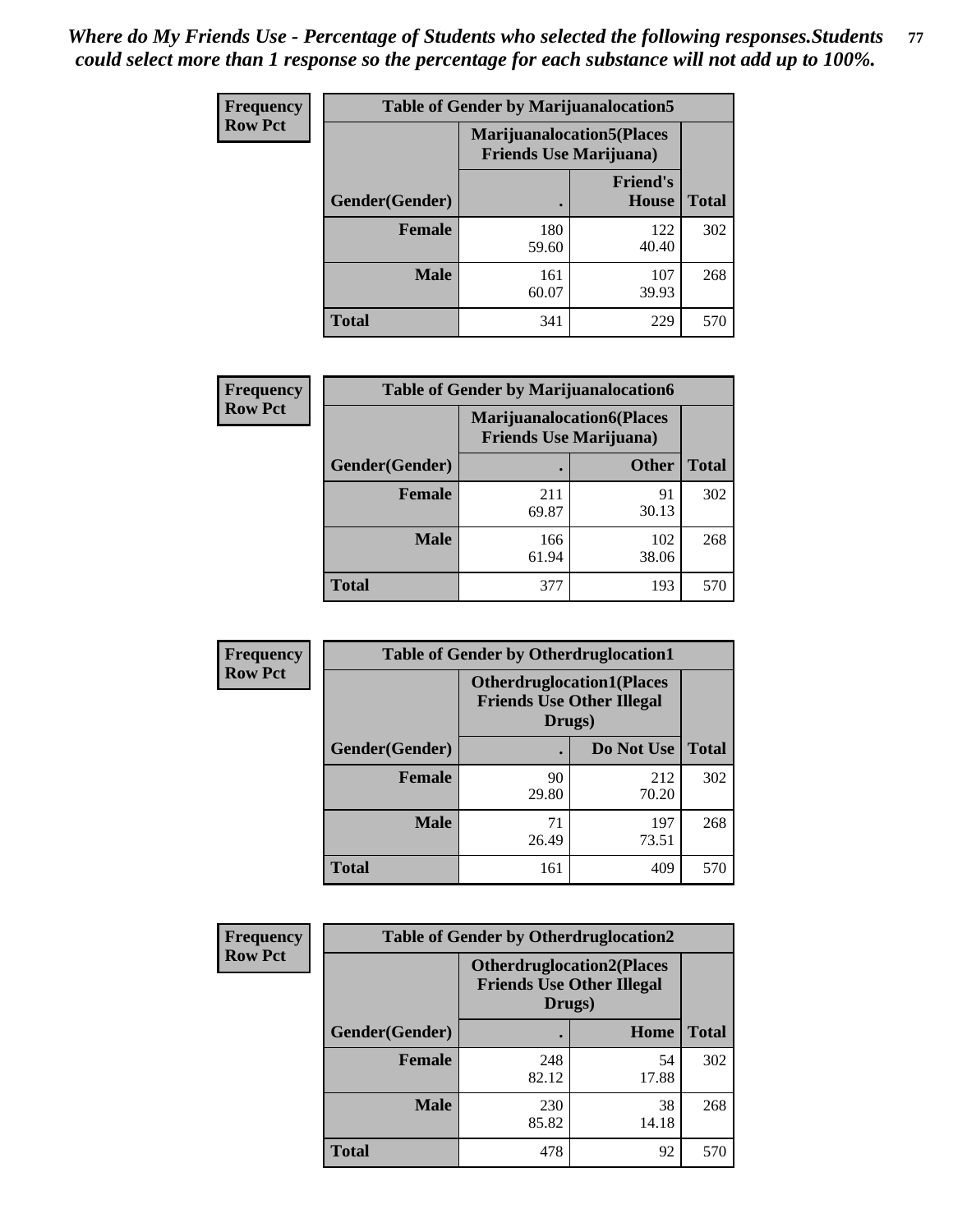| Frequency      | <b>Table of Gender by Otherdruglocation3</b> |                                                                                |               |              |
|----------------|----------------------------------------------|--------------------------------------------------------------------------------|---------------|--------------|
| <b>Row Pct</b> |                                              | <b>Otherdruglocation3(Places</b><br><b>Friends Use Other Illegal</b><br>Drugs) |               |              |
|                | Gender(Gender)                               |                                                                                | <b>School</b> | <b>Total</b> |
|                | <b>Female</b>                                | 273<br>90.40                                                                   | 29<br>9.60    | 302          |
|                | <b>Male</b>                                  | 242<br>90.30                                                                   | 26<br>9.70    | 268          |
|                | <b>Total</b>                                 | 515                                                                            | 55            | 570          |

| <b>Frequency</b> | <b>Table of Gender by Otherdruglocation4</b> |                                                                                |             |              |
|------------------|----------------------------------------------|--------------------------------------------------------------------------------|-------------|--------------|
| <b>Row Pct</b>   |                                              | <b>Otherdruglocation4(Places</b><br><b>Friends Use Other Illegal</b><br>Drugs) |             |              |
|                  | Gender(Gender)                               |                                                                                | Car         | <b>Total</b> |
|                  | Female                                       | 268<br>88.74                                                                   | 34<br>11.26 | 302          |
|                  | <b>Male</b>                                  | 241<br>89.93                                                                   | 27<br>10.07 | 268          |
|                  | <b>Total</b>                                 | 509                                                                            | 61          | 570          |

| Frequency      | <b>Table of Gender by Otherdruglocation5</b> |                                                                                |                                 |              |
|----------------|----------------------------------------------|--------------------------------------------------------------------------------|---------------------------------|--------------|
| <b>Row Pct</b> |                                              | <b>Otherdruglocation5(Places</b><br><b>Friends Use Other Illegal</b><br>Drugs) |                                 |              |
|                | Gender(Gender)                               |                                                                                | <b>Friend's</b><br><b>House</b> | <b>Total</b> |
|                | <b>Female</b>                                | 237<br>78.48                                                                   | 65<br>21.52                     | 302          |
|                | <b>Male</b>                                  | 225<br>83.96                                                                   | 43<br>16.04                     | 268          |
|                | <b>Total</b>                                 | 462                                                                            | 108                             | 570          |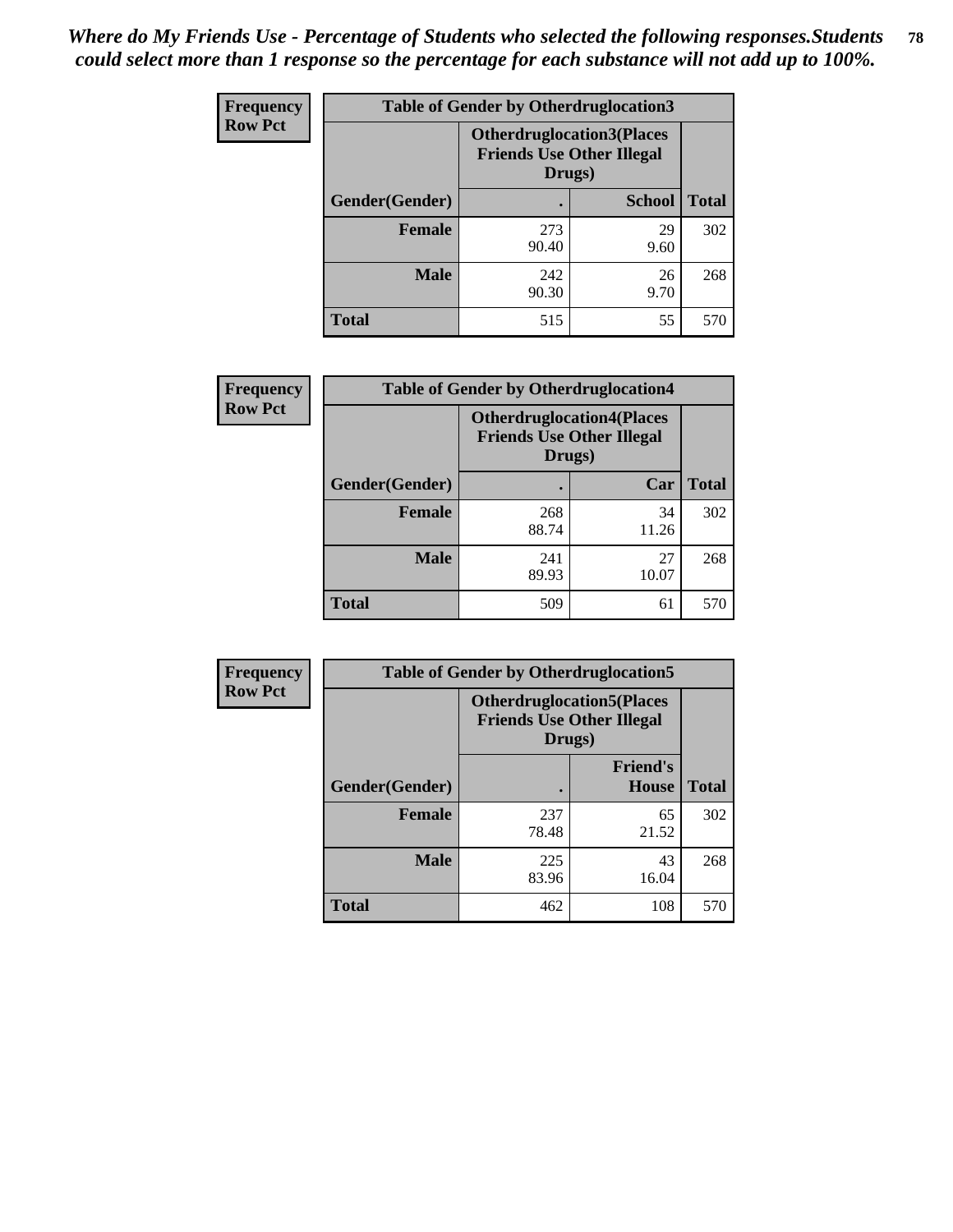| Frequency      | <b>Table of Gender by Otherdruglocation6</b> |                                            |                                  |              |
|----------------|----------------------------------------------|--------------------------------------------|----------------------------------|--------------|
| <b>Row Pct</b> |                                              | <b>Friends Use Other Illegal</b><br>Drugs) | <b>Otherdruglocation6(Places</b> |              |
|                | Gender(Gender)                               |                                            | <b>Other</b>                     | <b>Total</b> |
|                | <b>Female</b>                                | 241<br>79.80                               | 61<br>20.20                      | 302          |
|                | <b>Male</b>                                  | 210<br>78.36                               | 58<br>21.64                      | 268          |
|                | <b>Total</b>                                 | 451                                        | 119                              | 570          |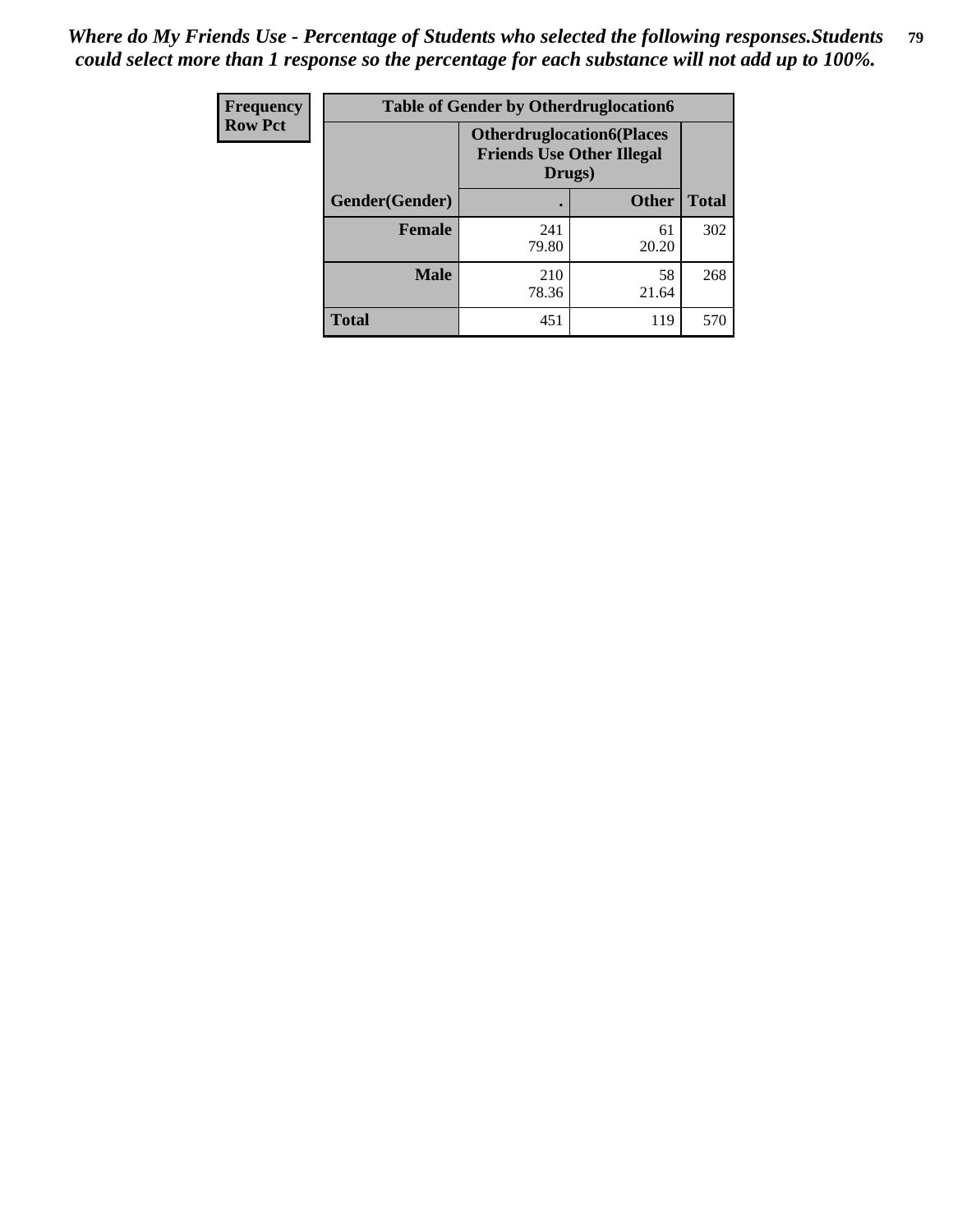| <b>Frequency</b> | <b>Table of Gender by Alcoholtime1</b> |                                                          |                      |              |
|------------------|----------------------------------------|----------------------------------------------------------|----------------------|--------------|
| <b>Row Pct</b>   |                                        | <b>Alcoholtime1(Times</b><br><b>Friends Use Alcohol)</b> |                      |              |
|                  | Gender(Gender)                         | $\bullet$                                                | Do Not<br><b>Use</b> | <b>Total</b> |
|                  | <b>Female</b>                          | 185<br>61.26                                             | 117<br>38.74         | 302          |
|                  | <b>Male</b>                            | 172<br>64.18                                             | 96<br>35.82          | 268          |
|                  | <b>Total</b>                           | 357                                                      | 213                  | 570          |

| <b>Frequency</b> | <b>Table of Gender by Alcoholtime2</b> |                                                          |                            |              |
|------------------|----------------------------------------|----------------------------------------------------------|----------------------------|--------------|
| <b>Row Pct</b>   |                                        | <b>Alcoholtime2(Times</b><br><b>Friends Use Alcohol)</b> |                            |              |
|                  | Gender(Gender)                         |                                                          | <b>On Way</b><br>to School | <b>Total</b> |
|                  | <b>Female</b>                          | 280<br>92.72                                             | 22<br>7.28                 | 302          |
|                  | <b>Male</b>                            | 250<br>93.28                                             | 18<br>6.72                 | 268          |
|                  | <b>Total</b>                           | 530                                                      | 40                         | 570          |

| Frequency      | <b>Table of Gender by Alcoholtime3</b> |                                                          |                         |              |
|----------------|----------------------------------------|----------------------------------------------------------|-------------------------|--------------|
| <b>Row Pct</b> |                                        | <b>Alcoholtime3(Times</b><br><b>Friends Use Alcohol)</b> |                         |              |
|                | Gender(Gender)                         |                                                          | During<br><b>School</b> | <b>Total</b> |
|                | Female                                 | 280<br>92.72                                             | 22<br>7.28              | 302          |
|                | <b>Male</b>                            | 248<br>92.54                                             | 20<br>7.46              | 268          |
|                | <b>Total</b>                           | 528                                                      | 42                      | 570          |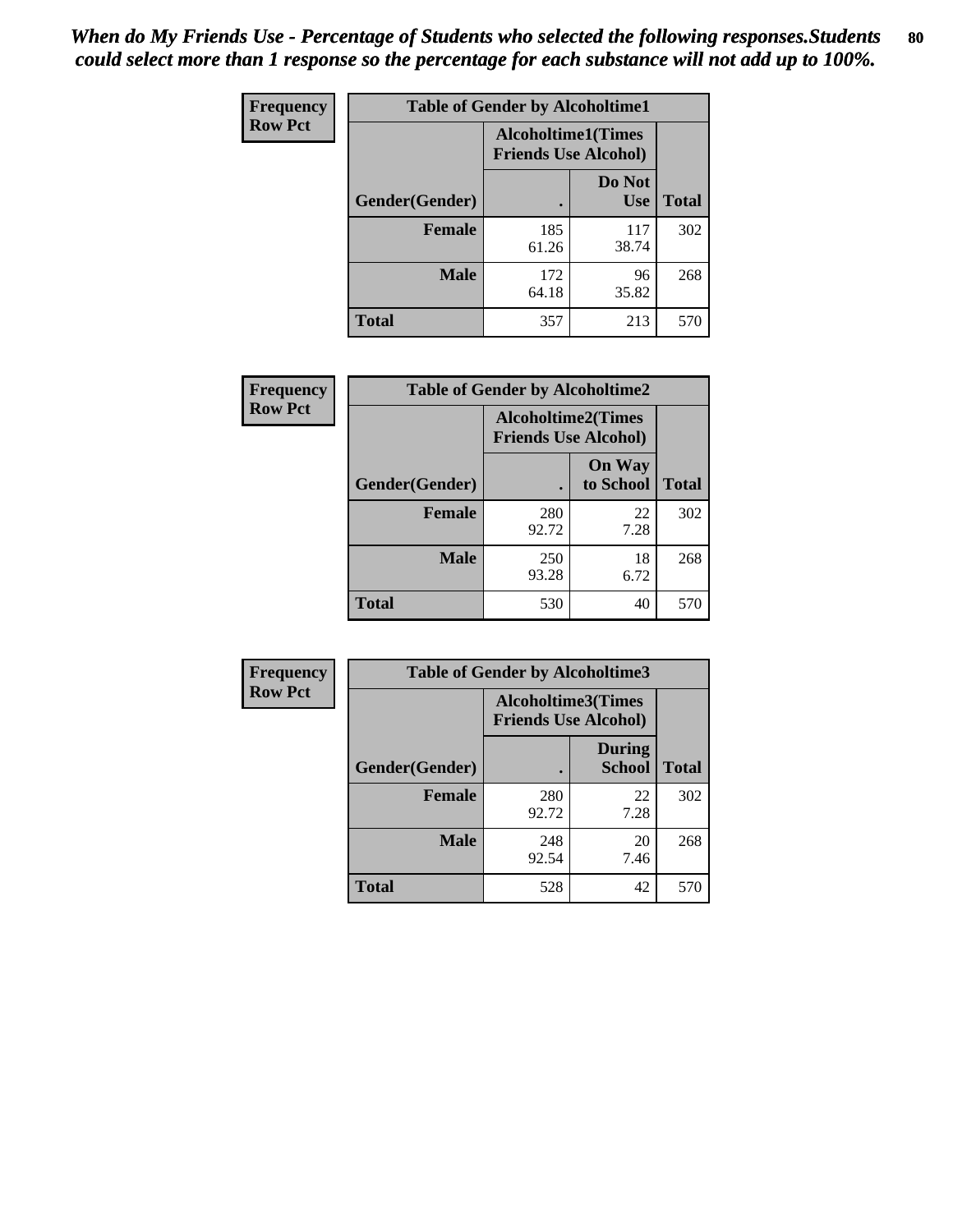*When do My Friends Use - Percentage of Students who selected the following responses.Students could select more than 1 response so the percentage for each substance will not add up to 100%.* **81**

| <b>Frequency</b> | <b>Table of Gender by Alcoholtime4</b> |                                                          |                                                |              |
|------------------|----------------------------------------|----------------------------------------------------------|------------------------------------------------|--------------|
| <b>Row Pct</b>   |                                        | <b>Alcoholtime4(Times</b><br><b>Friends Use Alcohol)</b> |                                                |              |
|                  | Gender(Gender)                         |                                                          | <b>On Way</b><br>Home<br>From<br><b>School</b> | <b>Total</b> |
|                  | <b>Female</b>                          | 275<br>91.06                                             | 27<br>8.94                                     | 302          |
|                  | <b>Male</b>                            | 245<br>91.42                                             | 23<br>8.58                                     | 268          |
|                  | <b>Total</b>                           | 520                                                      | 50                                             | 570          |

| <b>Frequency</b> | <b>Table of Gender by Alcoholtime5</b> |                                                           |             |              |
|------------------|----------------------------------------|-----------------------------------------------------------|-------------|--------------|
| <b>Row Pct</b>   |                                        | <b>Alcoholtime5</b> (Times<br><b>Friends Use Alcohol)</b> |             |              |
|                  | Gender(Gender)                         |                                                           | Weeknights  | <b>Total</b> |
|                  | <b>Female</b>                          | 231<br>76.49                                              | 71<br>23.51 | 302          |
|                  | <b>Male</b>                            | 192<br>71.64                                              | 76<br>28.36 | 268          |
|                  | <b>Total</b>                           | 423                                                       | 147         | 570          |

| <b>Frequency</b> |                | <b>Table of Gender by Alcoholtime6</b> |                                                          |              |
|------------------|----------------|----------------------------------------|----------------------------------------------------------|--------------|
| <b>Row Pct</b>   |                |                                        | <b>Alcoholtime6(Times</b><br><b>Friends Use Alcohol)</b> |              |
|                  | Gender(Gender) |                                        | <b>Weekends</b>                                          | <b>Total</b> |
|                  | Female         | 115<br>38.08                           | 187<br>61.92                                             | 302          |
|                  | <b>Male</b>    | 108<br>40.30                           | 160<br>59.70                                             | 268          |
|                  | <b>Total</b>   | 223                                    | 347                                                      | 570          |

| Frequency      | <b>Table of Gender by Tobaccotime1</b>                   |              |                      |              |
|----------------|----------------------------------------------------------|--------------|----------------------|--------------|
| <b>Row Pct</b> | <b>Tobaccotime1(Times</b><br><b>Friends Use Tobacco)</b> |              |                      |              |
|                | Gender(Gender)                                           |              | Do Not<br><b>Use</b> | <b>Total</b> |
|                | Female                                                   | 101<br>33.44 | 201<br>66.56         | 302          |
|                | <b>Male</b>                                              | 117<br>43.66 | 151<br>56.34         | 268          |
|                | <b>Total</b>                                             | 218          | 352                  | 570          |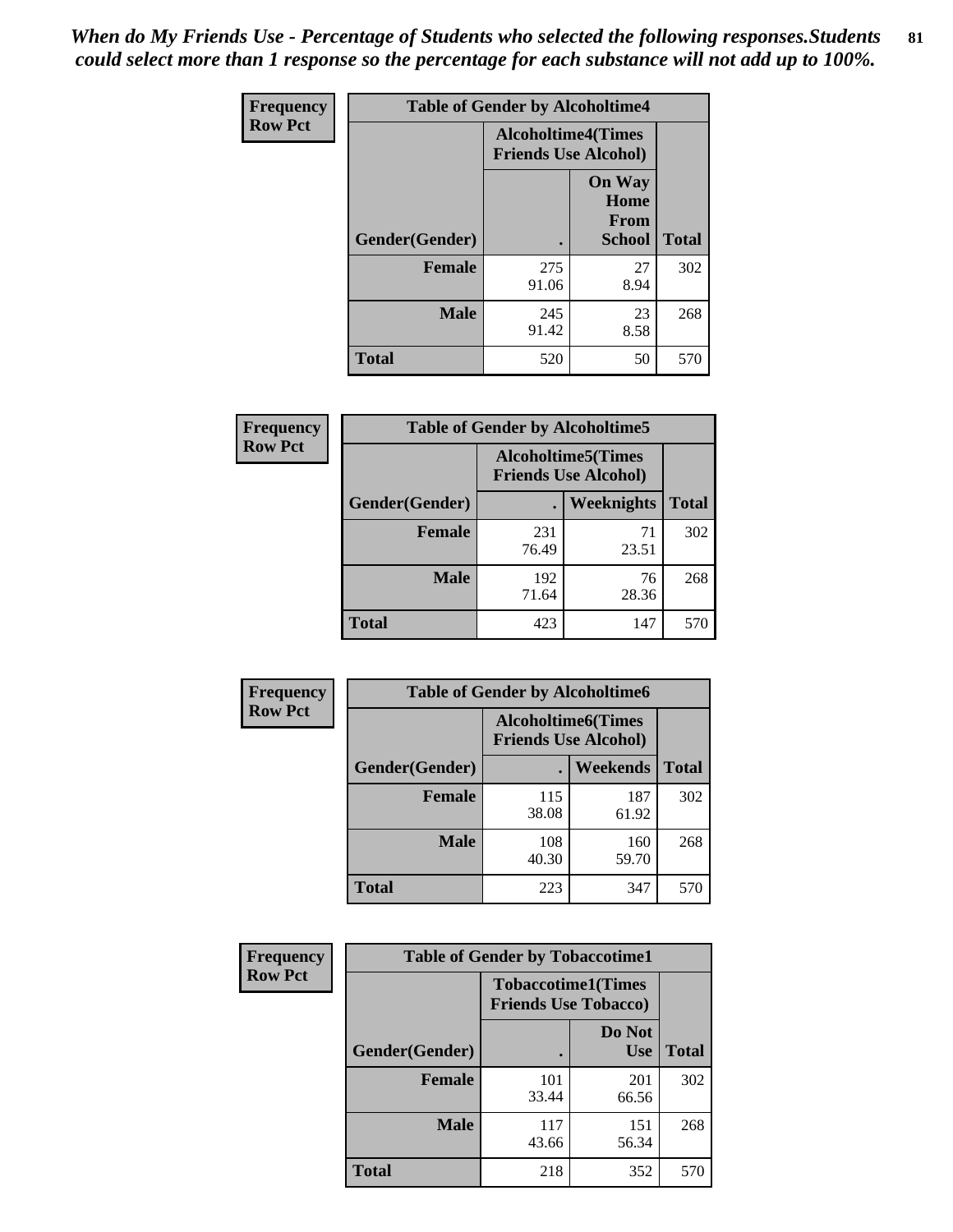| <b>Frequency</b> | <b>Table of Gender by Tobaccotime2</b> |                                                          |                            |              |
|------------------|----------------------------------------|----------------------------------------------------------|----------------------------|--------------|
| <b>Row Pct</b>   |                                        | <b>Tobaccotime2(Times</b><br><b>Friends Use Tobacco)</b> |                            |              |
|                  | Gender(Gender)                         |                                                          | <b>On Way</b><br>to School | <b>Total</b> |
|                  | <b>Female</b>                          | 268<br>88.74                                             | 34<br>11.26                | 302          |
|                  | <b>Male</b>                            | 237<br>88.43                                             | 31<br>11.57                | 268          |
|                  | <b>Total</b>                           | 505                                                      | 65                         | 570          |

| <b>Frequency</b> | <b>Table of Gender by Tobaccotime3</b> |                                                          |                                |              |
|------------------|----------------------------------------|----------------------------------------------------------|--------------------------------|--------------|
| <b>Row Pct</b>   |                                        | <b>Tobaccotime3(Times</b><br><b>Friends Use Tobacco)</b> |                                |              |
|                  | Gender(Gender)                         |                                                          | <b>During</b><br><b>School</b> | <b>Total</b> |
|                  | <b>Female</b>                          | 284<br>94.04                                             | 18<br>5.96                     | 302          |
|                  | <b>Male</b>                            | 235<br>87.69                                             | 33<br>12.31                    | 268          |
|                  | <b>Total</b>                           | 519                                                      | 51                             | 570          |

| <b>Frequency</b> | <b>Table of Gender by Tobaccotime4</b> |                                                          |                                                       |              |
|------------------|----------------------------------------|----------------------------------------------------------|-------------------------------------------------------|--------------|
| <b>Row Pct</b>   |                                        | <b>Tobaccotime4(Times</b><br><b>Friends Use Tobacco)</b> |                                                       |              |
|                  | Gender(Gender)                         |                                                          | <b>On Way</b><br>Home<br><b>From</b><br><b>School</b> | <b>Total</b> |
|                  | <b>Female</b>                          | 275<br>91.06                                             | 27<br>8.94                                            | 302          |
|                  | <b>Male</b>                            | 245<br>91.42                                             | 23<br>8.58                                            | 268          |
|                  | <b>Total</b>                           | 520                                                      | 50                                                    | 570          |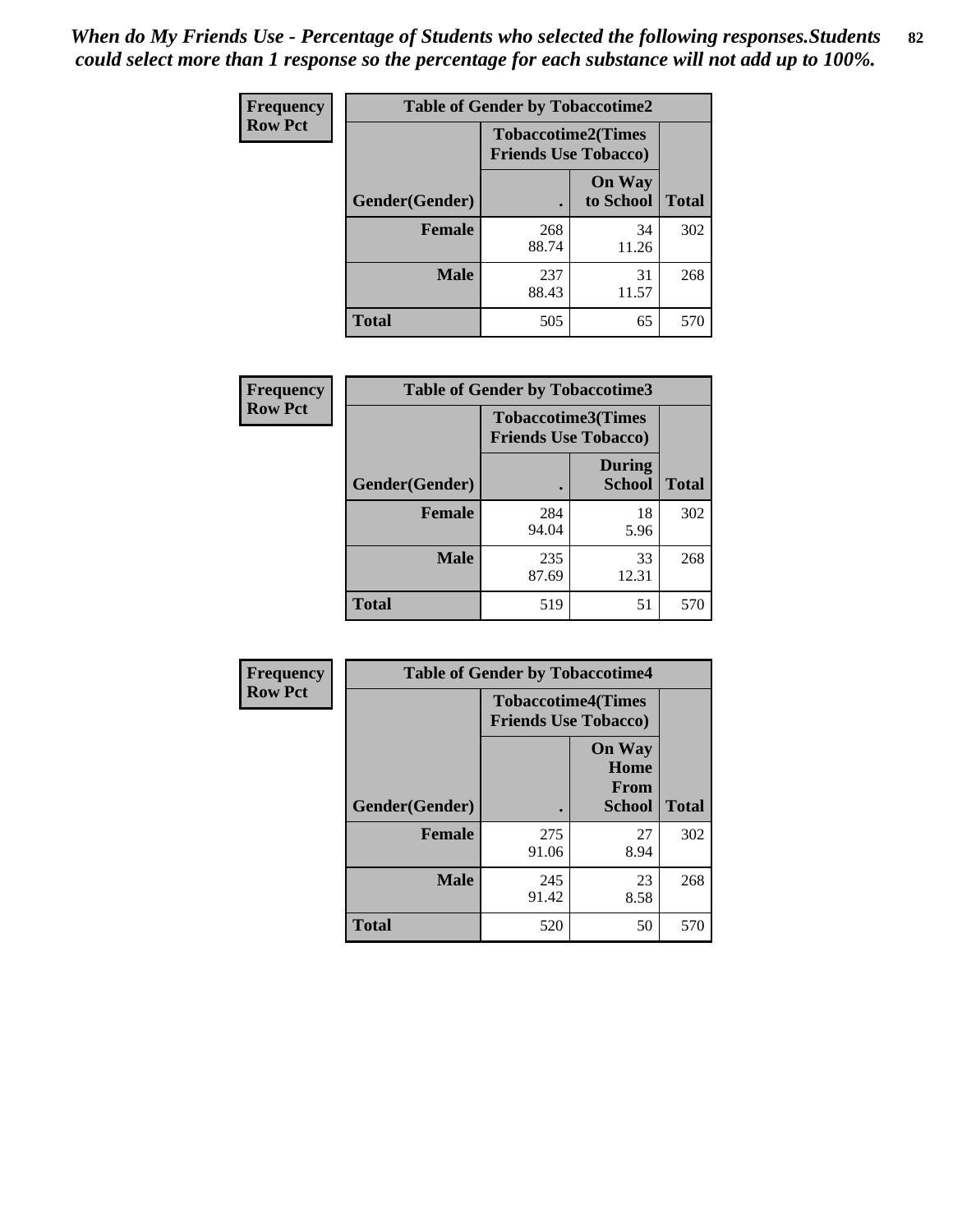| Frequency      | <b>Table of Gender by Tobaccotime5</b> |              |                                                          |              |  |
|----------------|----------------------------------------|--------------|----------------------------------------------------------|--------------|--|
| <b>Row Pct</b> |                                        |              | <b>Tobaccotime5(Times</b><br><b>Friends Use Tobacco)</b> |              |  |
|                | <b>Gender</b> (Gender)                 |              | Weeknights                                               | <b>Total</b> |  |
|                | <b>Female</b>                          | 228<br>75.50 | 74<br>24.50                                              | 302          |  |
|                | <b>Male</b>                            | 192<br>71.64 | 76<br>28.36                                              | 268          |  |
|                | <b>Total</b>                           | 420          | 150                                                      | 570          |  |

| Frequency      | <b>Table of Gender by Tobaccotime6</b> |                                                          |             |              |
|----------------|----------------------------------------|----------------------------------------------------------|-------------|--------------|
| <b>Row Pct</b> |                                        | <b>Tobaccotime6(Times</b><br><b>Friends Use Tobacco)</b> |             |              |
|                | Gender(Gender)                         |                                                          | Weekends    | <b>Total</b> |
|                | Female                                 | 209<br>69.21                                             | 93<br>30.79 | 302          |
|                | <b>Male</b>                            | 170<br>63.43                                             | 98<br>36.57 | 268          |
|                | <b>Total</b>                           | 379                                                      | 191         | 570          |

| <b>Frequency</b> | <b>Table of Gender by Marijuanatime1</b> |                                                               |              |              |  |
|------------------|------------------------------------------|---------------------------------------------------------------|--------------|--------------|--|
| <b>Row Pct</b>   |                                          | <b>Marijuanatime1(Times</b><br><b>Friends Use Marijuana</b> ) |              |              |  |
|                  | Gender(Gender)                           |                                                               | Do Not Use   | <b>Total</b> |  |
|                  | <b>Female</b>                            | 152<br>50.33                                                  | 150<br>49.67 | 302          |  |
|                  | <b>Male</b>                              | 157<br>58.58                                                  | 111<br>41.42 | 268          |  |
|                  | <b>Total</b>                             | 309                                                           | 261          | 570          |  |

| <b>Frequency</b> | <b>Table of Gender by Marijuanatime2</b> |                                                               |                            |              |
|------------------|------------------------------------------|---------------------------------------------------------------|----------------------------|--------------|
| <b>Row Pct</b>   |                                          | <b>Marijuanatime2(Times</b><br><b>Friends Use Marijuana</b> ) |                            |              |
|                  | Gender(Gender)                           |                                                               | On Way to<br><b>School</b> | <b>Total</b> |
|                  | Female                                   | 251<br>83.11                                                  | 51<br>16.89                | 302          |
|                  | <b>Male</b>                              | 220<br>82.09                                                  | 48<br>17.91                | 268          |
|                  | <b>Total</b>                             | 471                                                           | 99                         | 570          |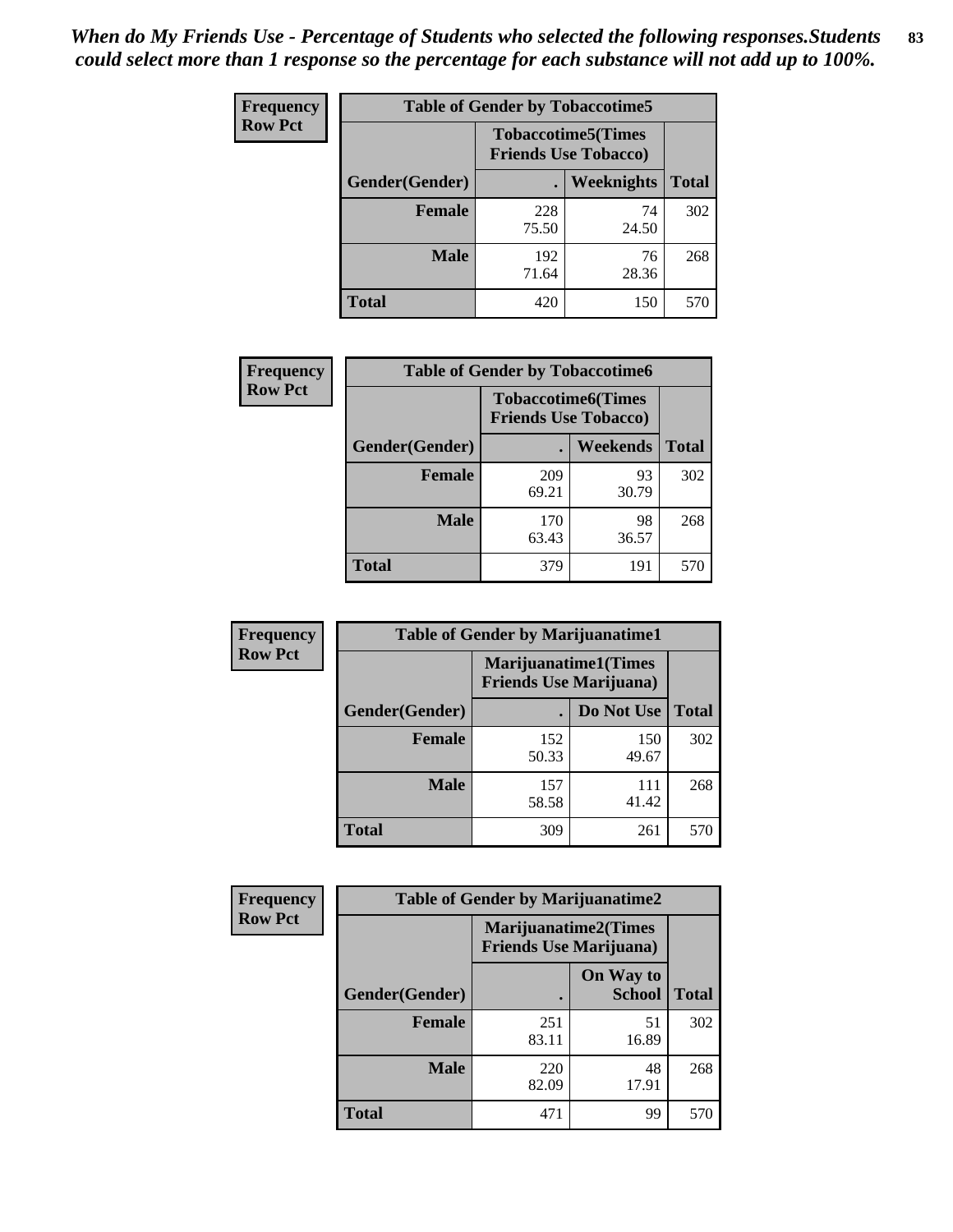*When do My Friends Use - Percentage of Students who selected the following responses.Students could select more than 1 response so the percentage for each substance will not add up to 100%.* **84**

| <b>Frequency</b> | Table of Gender by Marijuanatime3 |                                                        |                                |              |
|------------------|-----------------------------------|--------------------------------------------------------|--------------------------------|--------------|
| <b>Row Pct</b>   |                                   | Marijuanatime3(Times<br><b>Friends Use Marijuana</b> ) |                                |              |
|                  | Gender(Gender)                    |                                                        | <b>During</b><br><b>School</b> | <b>Total</b> |
|                  | <b>Female</b>                     | 258<br>85.43                                           | 44<br>14.57                    | 302          |
|                  | <b>Male</b>                       | 217<br>80.97                                           | 51<br>19.03                    | 268          |
|                  | <b>Total</b>                      | 475                                                    | 95                             | 570          |

| Frequency      | <b>Table of Gender by Marijuanatime4</b> |                                                               |                                                |              |
|----------------|------------------------------------------|---------------------------------------------------------------|------------------------------------------------|--------------|
| <b>Row Pct</b> |                                          | <b>Marijuanatime4(Times</b><br><b>Friends Use Marijuana</b> ) |                                                |              |
|                | Gender(Gender)                           |                                                               | <b>On Way</b><br>Home<br>From<br><b>School</b> | <b>Total</b> |
|                | <b>Female</b>                            | 246<br>81.46                                                  | 56<br>18.54                                    | 302          |
|                | <b>Male</b>                              | 213<br>79.48                                                  | 55<br>20.52                                    | 268          |
|                | <b>Total</b>                             | 459                                                           | 111                                            | 570          |

| Frequency      | <b>Table of Gender by Marijuanatime5</b> |                                                                |              |              |
|----------------|------------------------------------------|----------------------------------------------------------------|--------------|--------------|
| <b>Row Pct</b> |                                          | <b>Marijuanatime5</b> (Times<br><b>Friends Use Marijuana</b> ) |              |              |
|                | Gender(Gender)                           | ٠                                                              | Weeknights   | <b>Total</b> |
|                | <b>Female</b>                            | 198<br>65.56                                                   | 104<br>34.44 | 302          |
|                | <b>Male</b>                              | 167<br>62.31                                                   | 101<br>37.69 | 268          |
|                | <b>Total</b>                             | 365                                                            | 205          | 570          |

| Frequency      | <b>Table of Gender by Marijuanatime6</b> |                                                               |                 |              |  |
|----------------|------------------------------------------|---------------------------------------------------------------|-----------------|--------------|--|
| <b>Row Pct</b> |                                          | <b>Marijuanatime6(Times</b><br><b>Friends Use Marijuana</b> ) |                 |              |  |
|                | Gender(Gender)                           |                                                               | <b>Weekends</b> | <b>Total</b> |  |
|                | <b>Female</b>                            | 158<br>52.32                                                  | 144<br>47.68    | 302          |  |
|                | <b>Male</b>                              | 130<br>48.51                                                  | 138<br>51.49    | 268          |  |
|                | <b>Total</b>                             | 288                                                           | 282             | 570          |  |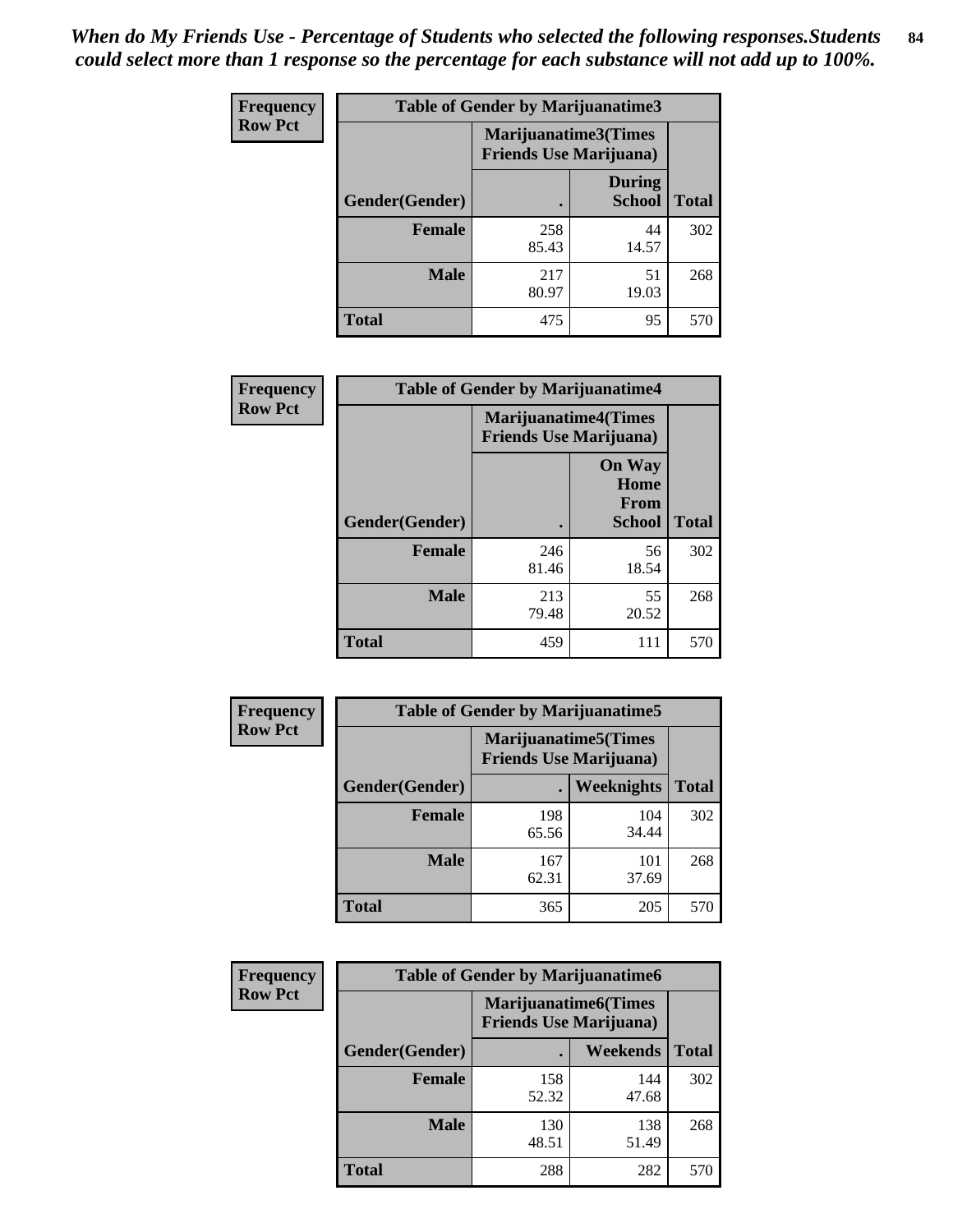*When do My Friends Use - Percentage of Students who selected the following responses.Students could select more than 1 response so the percentage for each substance will not add up to 100%.* **85**

| <b>Frequency</b> | <b>Table of Gender by Otherdrugtime1</b> |                                                                                    |              |              |
|------------------|------------------------------------------|------------------------------------------------------------------------------------|--------------|--------------|
| <b>Row Pct</b>   |                                          | <b>Otherdrugtime1</b> (Times<br><b>Friends Use Other</b><br><b>Illegal Drugs</b> ) |              |              |
|                  | Gender(Gender)                           |                                                                                    | Do Not Use   | <b>Total</b> |
|                  | <b>Female</b>                            | 81<br>26.82                                                                        | 221<br>73.18 | 302          |
|                  | <b>Male</b>                              | 66<br>24.63                                                                        | 202<br>75.37 | 268          |
|                  | <b>Total</b>                             | 147                                                                                | 423          | 570          |

| Frequency      | <b>Table of Gender by Otherdrugtime2</b> |                                                                                   |                            |              |  |
|----------------|------------------------------------------|-----------------------------------------------------------------------------------|----------------------------|--------------|--|
| <b>Row Pct</b> |                                          | <b>Otherdrugtime2(Times</b><br><b>Friends Use Other</b><br><b>Illegal Drugs</b> ) |                            |              |  |
|                | <b>Gender</b> (Gender)                   |                                                                                   | On Way to<br><b>School</b> | <b>Total</b> |  |
|                | <b>Female</b>                            | 274<br>90.73                                                                      | 28<br>9.27                 | 302          |  |
|                | <b>Male</b>                              | 254<br>94.78                                                                      | 14<br>5.22                 | 268          |  |
|                | <b>Total</b>                             | 528                                                                               | 42                         | 570          |  |

| Frequency      |                | <b>Table of Gender by Otherdrugtime3</b>           |                                |              |
|----------------|----------------|----------------------------------------------------|--------------------------------|--------------|
| <b>Row Pct</b> |                | <b>Friends Use Other</b><br><b>Illegal Drugs</b> ) | Otherdrugtime3(Times           |              |
|                | Gender(Gender) |                                                    | <b>During</b><br><b>School</b> | <b>Total</b> |
|                | <b>Female</b>  | 279<br>92.38                                       | 23<br>7.62                     | 302          |
|                | <b>Male</b>    | 250<br>93.28                                       | 18<br>6.72                     | 268          |
|                | <b>Total</b>   | 529                                                | 41                             | 570          |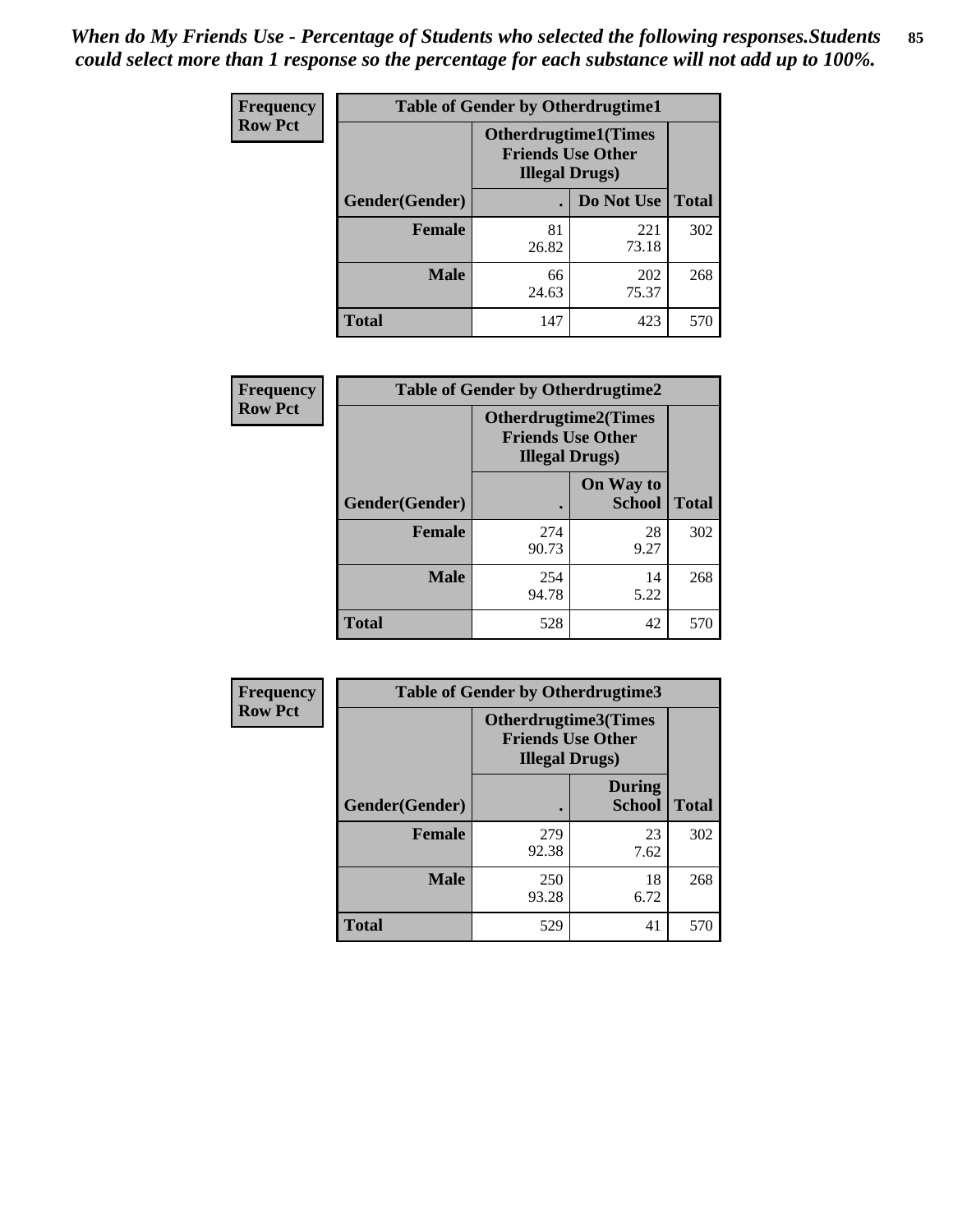*When do My Friends Use - Percentage of Students who selected the following responses.Students could select more than 1 response so the percentage for each substance will not add up to 100%.* **86**

| <b>Frequency</b> | <b>Table of Gender by Otherdrugtime4</b> |                                                    |                                                |              |
|------------------|------------------------------------------|----------------------------------------------------|------------------------------------------------|--------------|
| <b>Row Pct</b>   |                                          | <b>Friends Use Other</b><br><b>Illegal Drugs</b> ) | <b>Otherdrugtime4(Times</b>                    |              |
|                  | Gender(Gender)                           |                                                    | <b>On Way</b><br>Home<br><b>From</b><br>School | <b>Total</b> |
|                  | <b>Female</b>                            | 273<br>90.40                                       | 29<br>9.60                                     | 302          |
|                  | <b>Male</b>                              | 253<br>94.40                                       | 15<br>5.60                                     | 268          |
|                  | <b>Total</b>                             | 526                                                | 44                                             | 570          |

| Frequency      | <b>Table of Gender by Otherdrugtime5</b> |                                                                                    |             |              |
|----------------|------------------------------------------|------------------------------------------------------------------------------------|-------------|--------------|
| <b>Row Pct</b> |                                          | <b>Otherdrugtime5</b> (Times<br><b>Friends Use Other</b><br><b>Illegal Drugs</b> ) |             |              |
|                | Gender(Gender)                           |                                                                                    | Weeknights  | <b>Total</b> |
|                | <b>Female</b>                            | 246<br>81.46                                                                       | 56<br>18.54 | 302          |
|                | <b>Male</b>                              | 232<br>86.57                                                                       | 36<br>13.43 | 268          |
|                | <b>Total</b>                             | 478                                                                                | 92          | 570          |

| <b>Frequency</b> | <b>Table of Gender by Otherdrugtime6</b> |                                                                                   |             |              |
|------------------|------------------------------------------|-----------------------------------------------------------------------------------|-------------|--------------|
| <b>Row Pct</b>   |                                          | <b>Otherdrugtime6(Times</b><br><b>Friends Use Other</b><br><b>Illegal Drugs</b> ) |             |              |
|                  | Gender(Gender)                           |                                                                                   | Weekends    | <b>Total</b> |
|                  | Female                                   | 217<br>71.85                                                                      | 85<br>28.15 | 302          |
|                  | <b>Male</b>                              | 210<br>78.36                                                                      | 58<br>21.64 | 268          |
|                  | <b>Total</b>                             | 427                                                                               | 143         | 570          |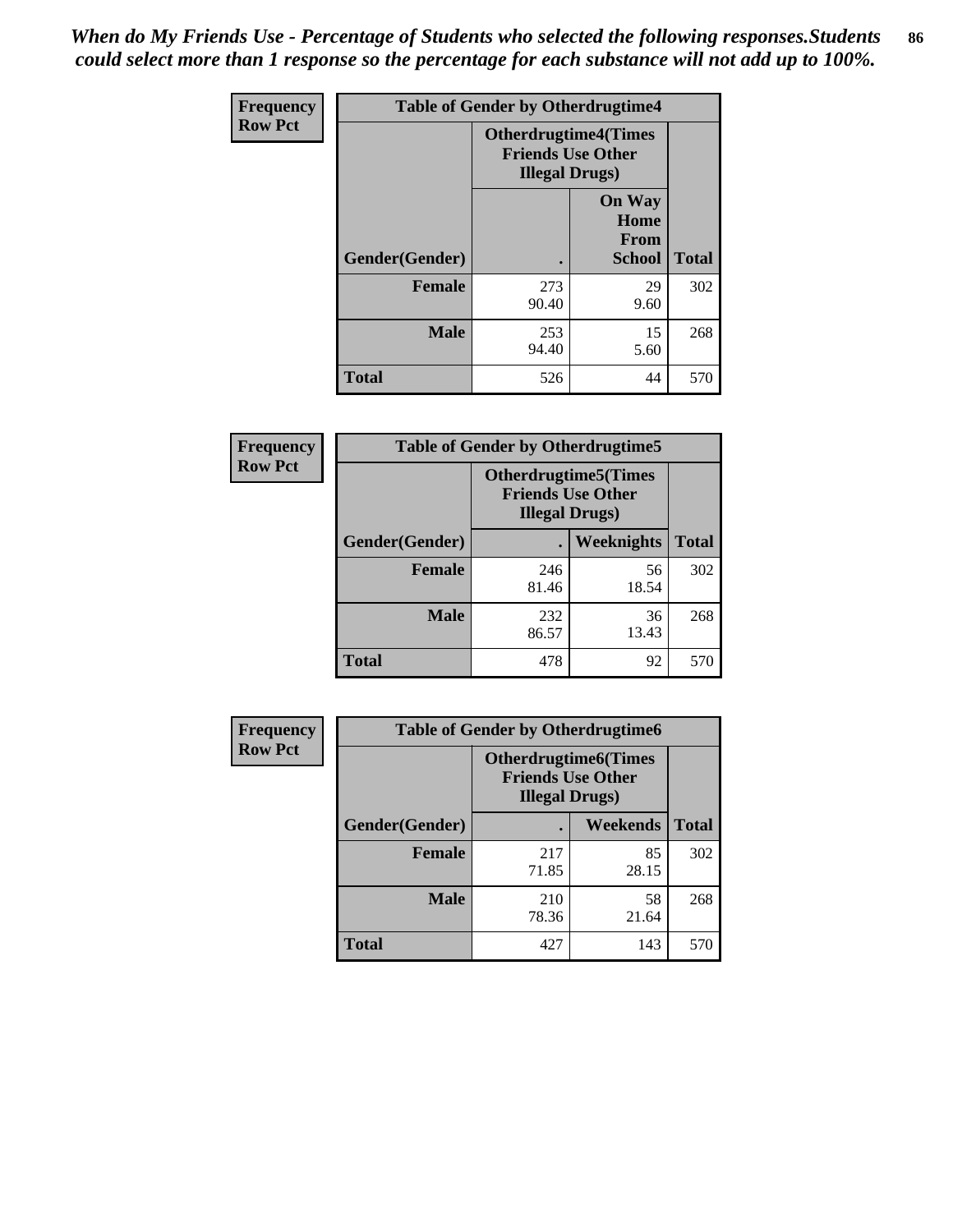# *Other Questions* **87**

| <b>Frequency</b> | <b>Table of Gender by Educationalcohol</b> |                                                                                                                                       |                |              |  |
|------------------|--------------------------------------------|---------------------------------------------------------------------------------------------------------------------------------------|----------------|--------------|--|
| <b>Row Pct</b>   |                                            | <b>Educationalcohol</b> (I<br>have been taught<br>about alcohol,<br>tobacco,<br>and other drugs<br>within the last year<br>at school) |                |              |  |
|                  | Gender(Gender)                             | <b>Yes</b>                                                                                                                            | N <sub>0</sub> | <b>Total</b> |  |
|                  | <b>Female</b>                              | 252<br>83.44                                                                                                                          | 50<br>16.56    | 302          |  |
|                  | <b>Male</b>                                | 214<br>79.85                                                                                                                          | 54<br>20.15    | 268          |  |
|                  | <b>Total</b>                               | 466                                                                                                                                   | 104            | 570          |  |

| Frequency      | <b>Table of Gender by Rodedrinking</b> |                                                                                                                     |              |              |  |
|----------------|----------------------------------------|---------------------------------------------------------------------------------------------------------------------|--------------|--------------|--|
| <b>Row Pct</b> |                                        | Rodedrinking(In<br>the past 30 days I<br>have ridden in a<br>car with a driver<br>who had been<br>drinking alcohol) |              |              |  |
|                | Gender(Gender)                         | Yes                                                                                                                 | $\bf No$     | <b>Total</b> |  |
|                | <b>Female</b>                          | 56<br>18.54                                                                                                         | 246<br>81.46 | 302          |  |
|                | <b>Male</b>                            | 47<br>17.54                                                                                                         | 221<br>82.46 | 268          |  |
|                | <b>Total</b>                           | 103                                                                                                                 | 467          | 570          |  |

| Frequency      | <b>Table of Gender by Drugsschool</b> |                                                                                                                                     |                |              |  |
|----------------|---------------------------------------|-------------------------------------------------------------------------------------------------------------------------------------|----------------|--------------|--|
| <b>Row Pct</b> |                                       | <b>Drugsschool</b> (During<br>the past 12 months,<br>I have been offered,<br>sold,<br>or given illegal drugs<br>on school property) |                |              |  |
|                | Gender(Gender)                        | Yes                                                                                                                                 | N <sub>0</sub> | <b>Total</b> |  |
|                | <b>Female</b>                         | 59<br>19.54                                                                                                                         | 243<br>80.46   | 302          |  |
|                | <b>Male</b>                           | 96<br>35.82                                                                                                                         | 172<br>64.18   | 268          |  |
|                | <b>Total</b>                          | 155                                                                                                                                 | 415            | 570          |  |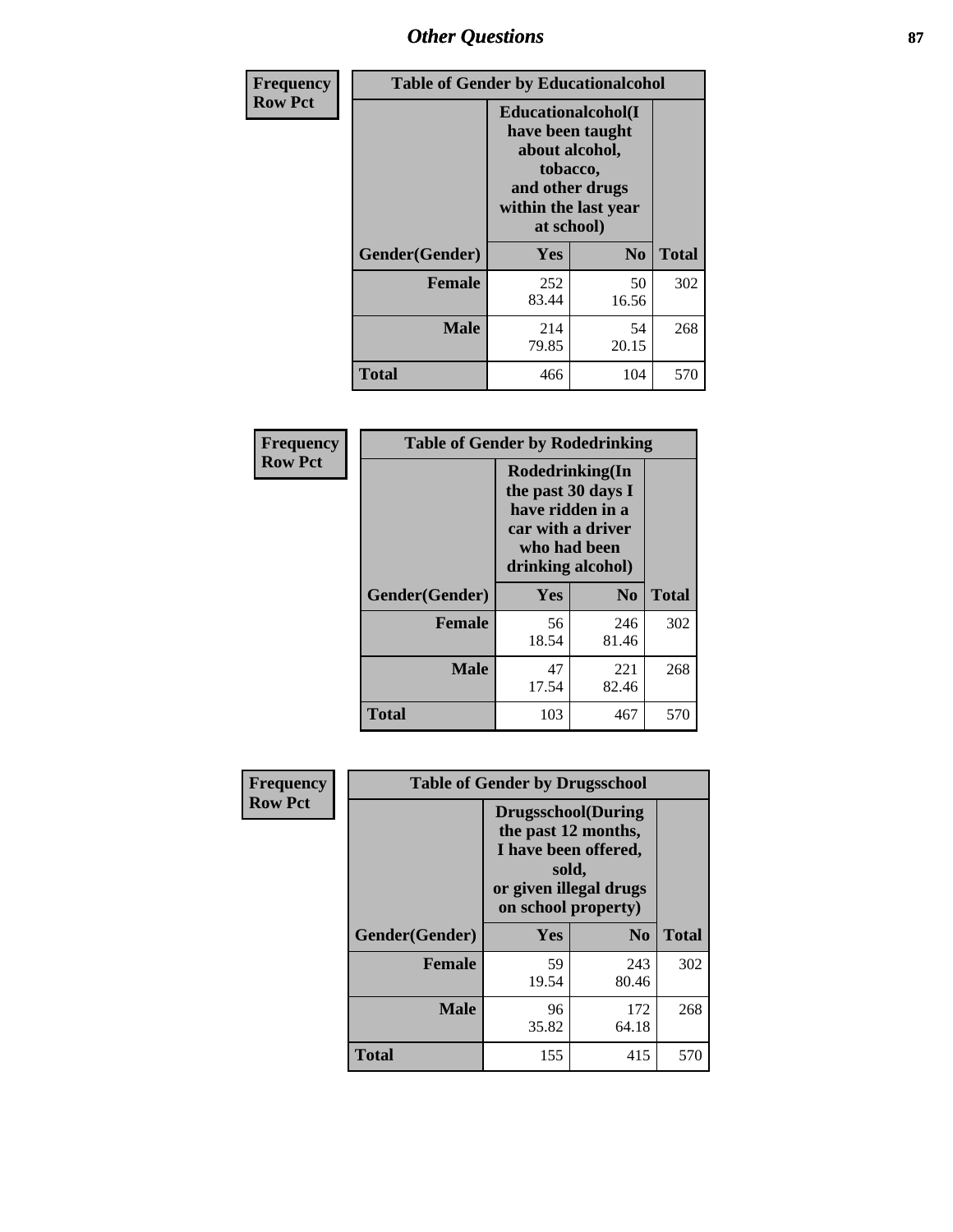# *Other Questions* **88**

**Frequency Row Pct**

| <b>Table of Gender by Bingedrinking</b> |              |                                                                                                         |                   |                   |                        |                               |                          |              |
|-----------------------------------------|--------------|---------------------------------------------------------------------------------------------------------|-------------------|-------------------|------------------------|-------------------------------|--------------------------|--------------|
|                                         |              | Bingedrinking(I have drunk five or more<br>drinks of alcohol at one sitting during the<br>last 30 days) |                   |                   |                        |                               |                          |              |
| <b>Gender</b> (Gender)   Days           | $\mathbf 0$  | 1 or<br>days                                                                                            | 3 to<br>5<br>days | 6 to<br>q<br>days | 10<br>to<br>19<br>days | <b>20</b><br>to<br>29<br>days | All<br><b>30</b><br>days | <b>Total</b> |
| <b>Female</b>                           | 270<br>89.40 | 8<br>2.65                                                                                               | 8<br>2.65         | 6<br>1.99         | 5<br>1.66              | 3<br>0.99                     | $\mathfrak{D}$<br>0.66   | 302          |
| <b>Male</b>                             | 228<br>85.07 | 7<br>2.61                                                                                               | 11<br>4.10        | 6<br>2.24         | 10<br>3.73             | 3<br>1.12                     | 3<br>1.12                | 268          |
| <b>Total</b>                            | 498          | 15                                                                                                      | 19                | 12                | 15                     | 6                             | 5                        | 570          |

| Frequency      | <b>Table of Gender by Educationaids</b> |                                                                                                 |             |              |  |  |
|----------------|-----------------------------------------|-------------------------------------------------------------------------------------------------|-------------|--------------|--|--|
| <b>Row Pct</b> |                                         | <b>Educationaids</b> (I<br>have been taught<br>about HIV/AIDS<br>at school in the<br>past year) |             |              |  |  |
|                | Gender(Gender)                          | Yes                                                                                             | $\bf N_0$   | <b>Total</b> |  |  |
|                | <b>Female</b>                           | 265<br>87.75                                                                                    | 37<br>12.25 | 302          |  |  |
|                | <b>Male</b>                             | 220<br>82.09                                                                                    | 48<br>17.91 | 268          |  |  |
|                | <b>Total</b>                            | 485                                                                                             | 85          | 570          |  |  |

| <b>Frequency</b> | <b>Table of Gender by Suicideconsider</b> |                        |                |              |  |
|------------------|-------------------------------------------|------------------------|----------------|--------------|--|
| <b>Row Pct</b>   |                                           | <b>Suicideconsider</b> |                |              |  |
|                  | Gender(Gender)                            | Yes                    | N <sub>0</sub> | <b>Total</b> |  |
|                  | <b>Female</b>                             | 41<br>13.58            | 261<br>86.42   | 302          |  |
|                  | <b>Male</b>                               | 23<br>8.58             | 245<br>91.42   | 268          |  |
|                  | <b>Total</b>                              | 64                     | 506            | 570          |  |